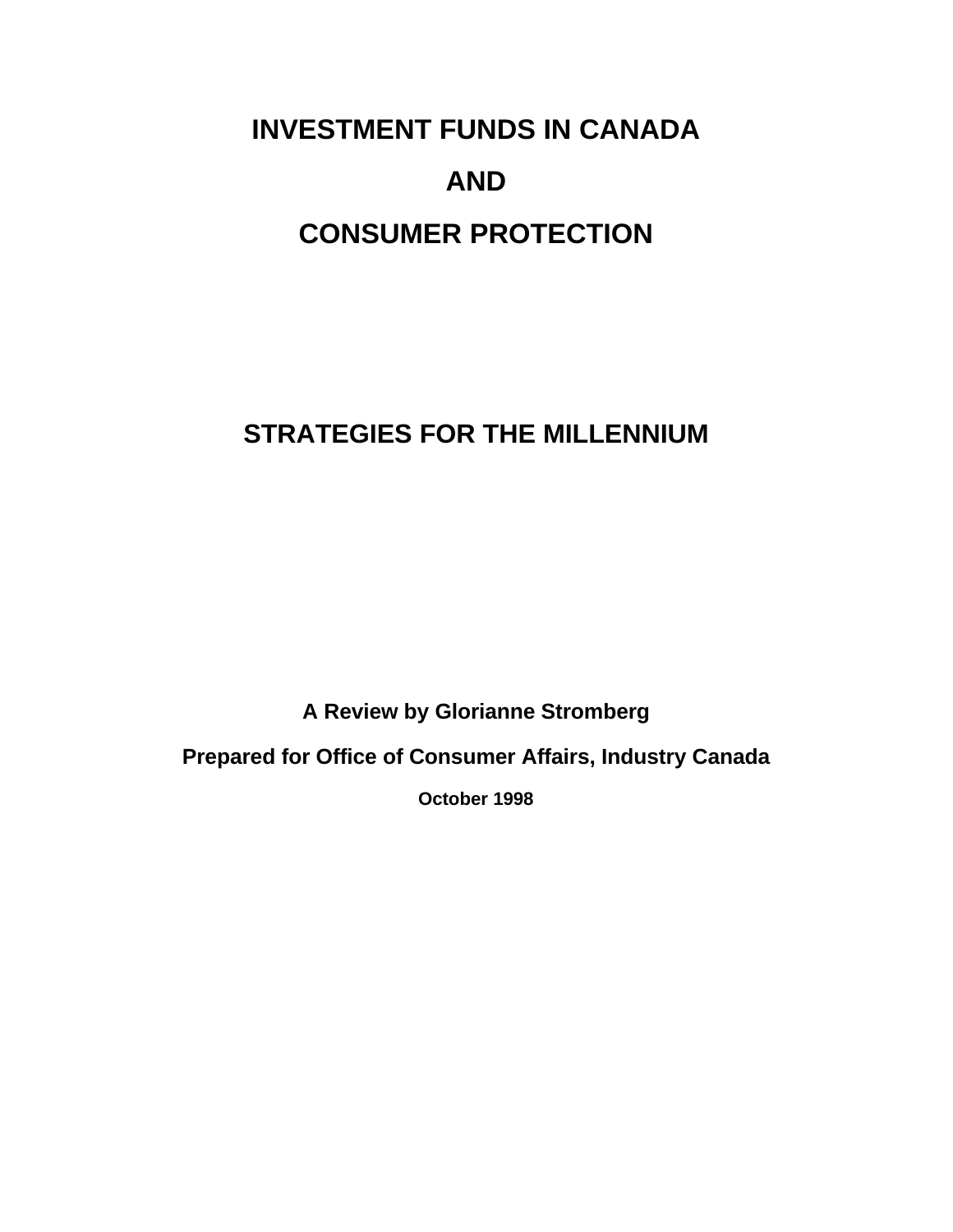This publication is also available electronically on the World Wide Web at the following address: **http://strategis.ic.gc.ca/oca**

This publication is also available in alternative formats on request. Contact Information Distribution Centre at the numbers listed below.

For additional copies of this publication, please contact:

Information Distribution Centre Communications Branch Industry Canada Room 205D, West Tower 235 Queen Street Ottawa ON K1A 0H5

Tel.: (613) 947-7466 Fax: (613) 954-6436

Opinions and statements in this publication do not necessarily reflect the policy of Industry Canada or of the Government of Canada.

©1998 Glorianne Stromberg. All rights reserved. Cat. No. C2-396/1998E ISBN 0-662-27425-3 52487E

Aussi disponible en français sous le titre *Les fonds d'investissement et la protection du consommateur au Canada% Stratégies pour le millénaire*.

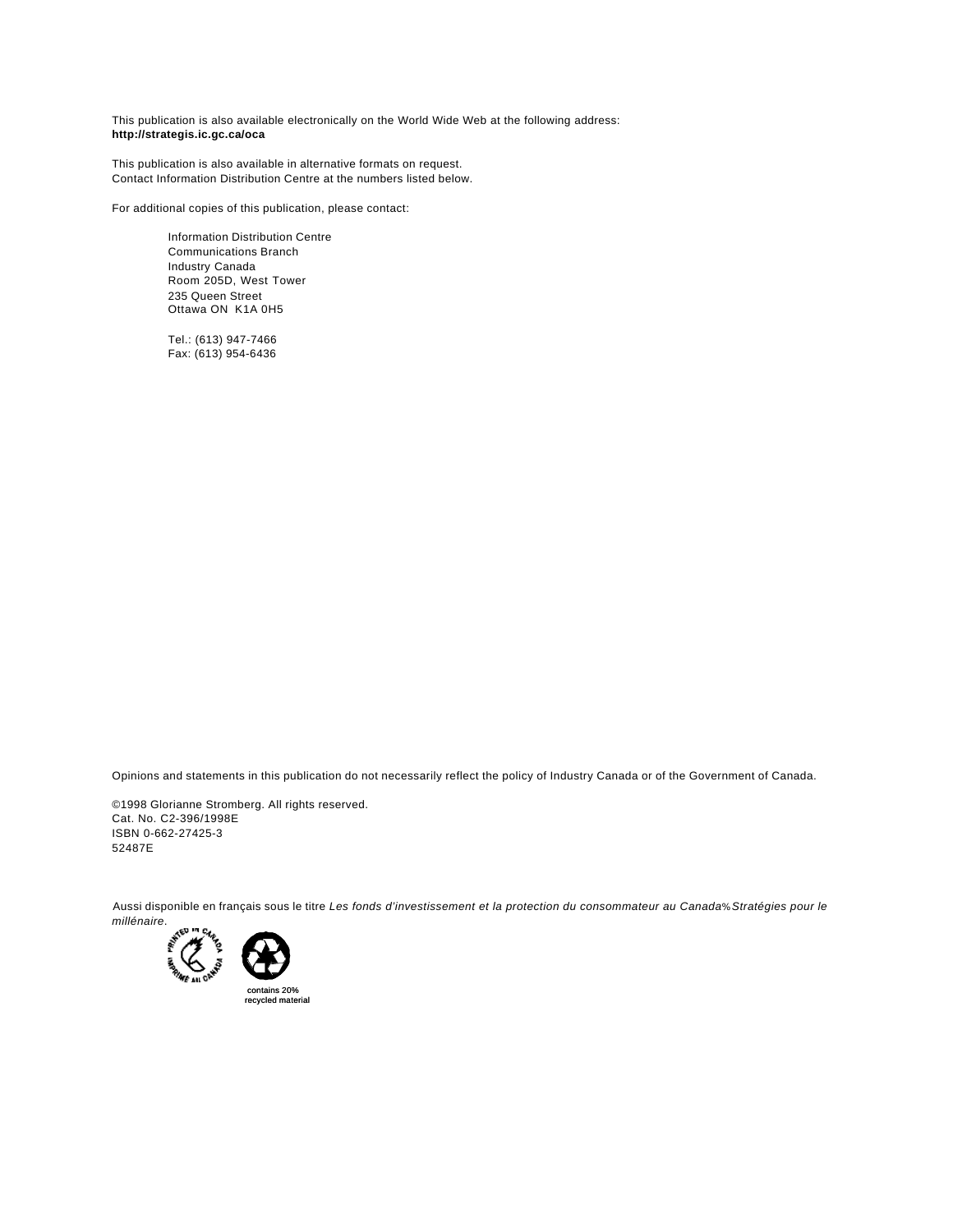**Opinions and statements in this publication do not necessarily reflect the policy of Industry Canada or of the Government of Canada.**

**©1998 Glorianne Stromberg. All rights reserved.**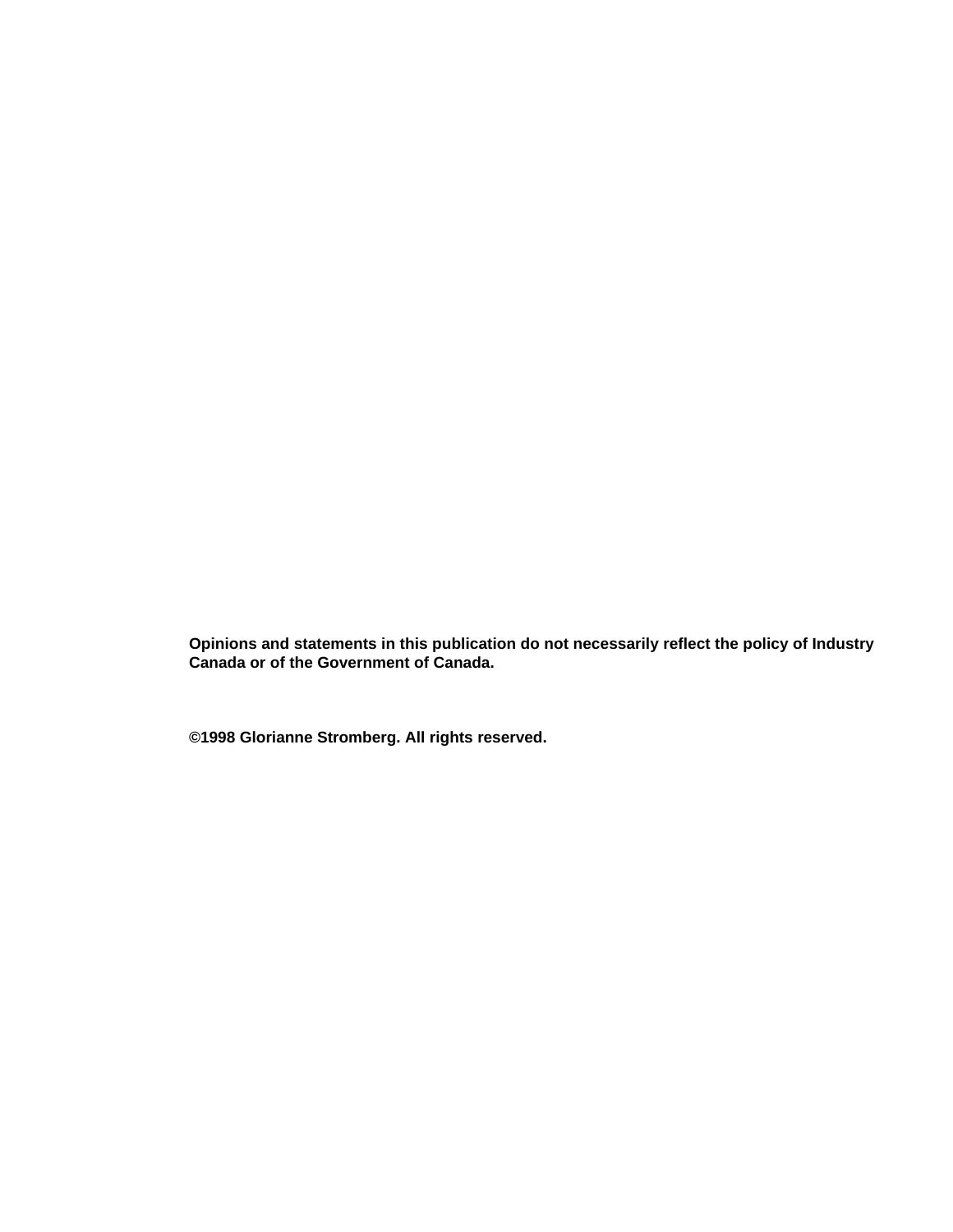# **INVESTMENT FUNDS IN CANADA AND CONSUMER PROTECTION**

# **STRATEGIES FOR THE MILLENNIUM**

# **TABLE OF CONTENTS**

#### **EXECUTIVE SUMMARY**

# **GLOSSARY**

| 3. CHANGES SINCE THE 1995 REPORT THAT SHOULD BENEFIT THE CONSUMER/INVESTOR  11 |  |
|--------------------------------------------------------------------------------|--|
|                                                                                |  |
|                                                                                |  |
|                                                                                |  |
|                                                                                |  |
|                                                                                |  |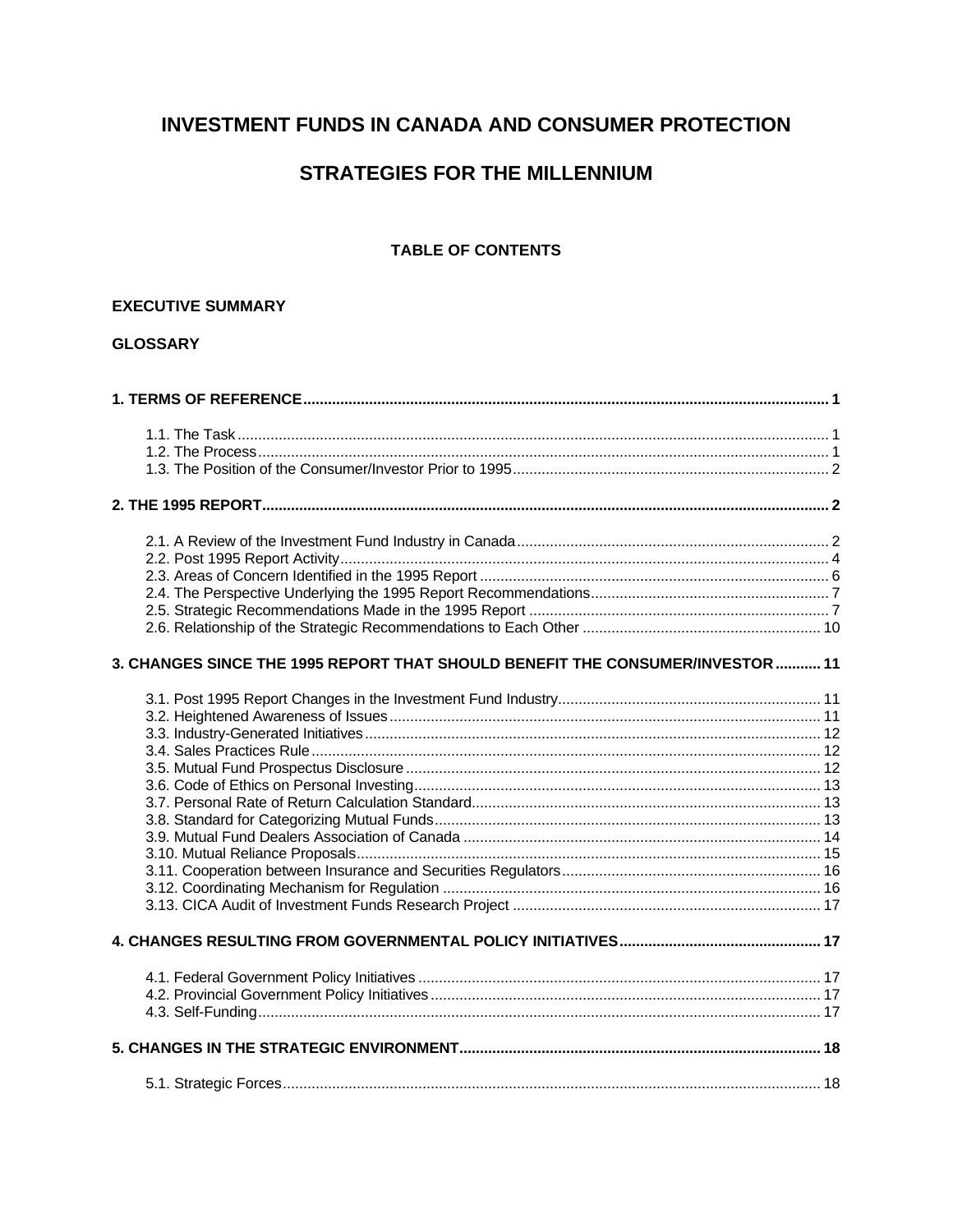| 6.1. Industry Perspectives on Whether Consumer/Investors Are Better Off Today 24 |  |
|----------------------------------------------------------------------------------|--|
|                                                                                  |  |
|                                                                                  |  |
|                                                                                  |  |
|                                                                                  |  |
|                                                                                  |  |
|                                                                                  |  |
|                                                                                  |  |
|                                                                                  |  |
|                                                                                  |  |
|                                                                                  |  |
|                                                                                  |  |
|                                                                                  |  |
|                                                                                  |  |
|                                                                                  |  |
|                                                                                  |  |
|                                                                                  |  |
| 11. IMPLICATIONS OF THE CURRENT LEVEL OF KNOWLEDGE AND AWARENESS  38             |  |
|                                                                                  |  |
|                                                                                  |  |
|                                                                                  |  |
| 12. SUGGESTED APPROACHES TO REGULATORY AND SUPERVISORY STRATEGIES 41             |  |
|                                                                                  |  |
|                                                                                  |  |
|                                                                                  |  |
|                                                                                  |  |
|                                                                                  |  |
|                                                                                  |  |
|                                                                                  |  |
|                                                                                  |  |
|                                                                                  |  |
|                                                                                  |  |
|                                                                                  |  |
|                                                                                  |  |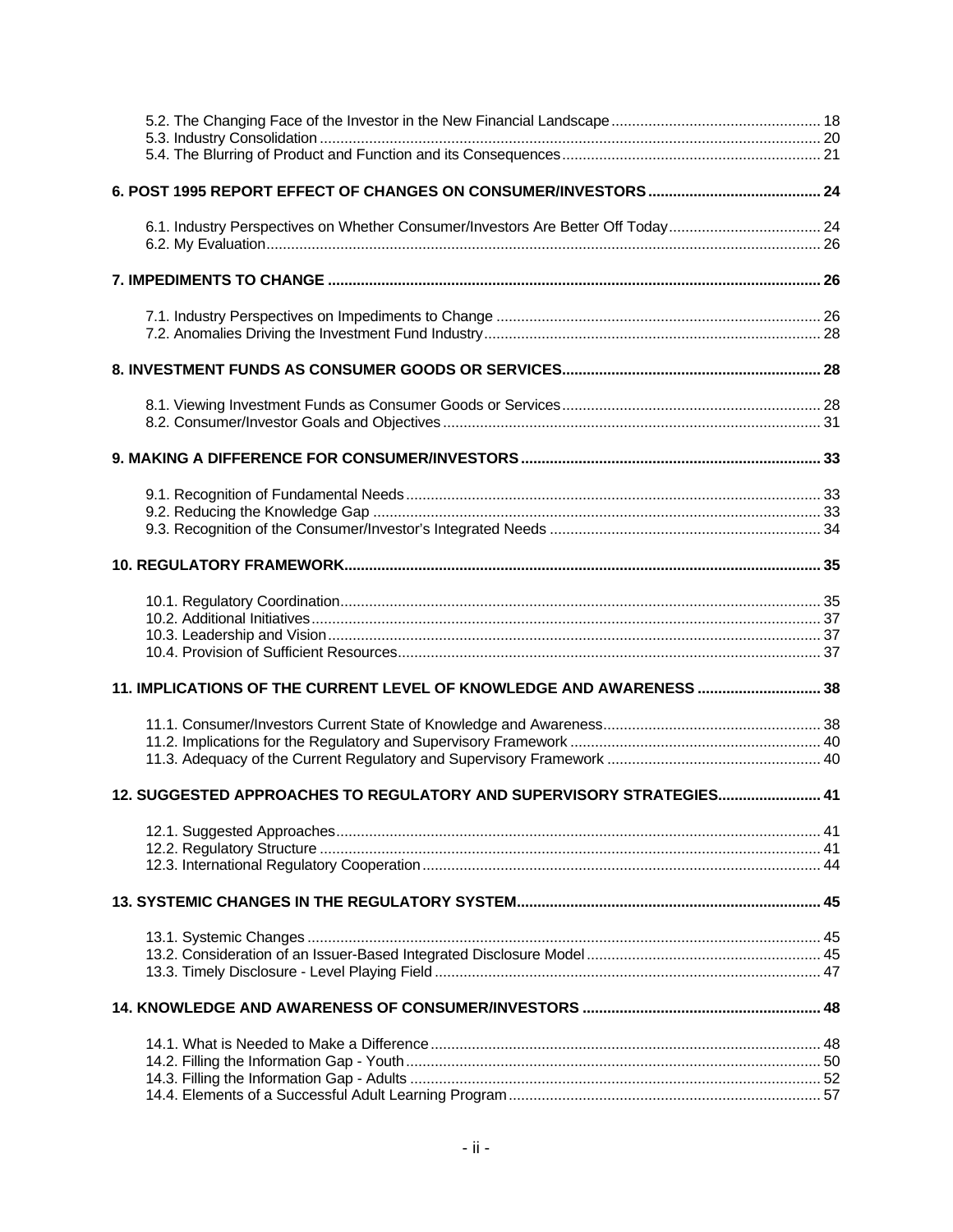| 15.9. Observations Relating to Education and Proficiency Programs for Industry Participants 66 |  |
|------------------------------------------------------------------------------------------------|--|
|                                                                                                |  |
|                                                                                                |  |
|                                                                                                |  |
|                                                                                                |  |
|                                                                                                |  |
|                                                                                                |  |
|                                                                                                |  |
|                                                                                                |  |
|                                                                                                |  |
|                                                                                                |  |
|                                                                                                |  |
|                                                                                                |  |
|                                                                                                |  |
|                                                                                                |  |
|                                                                                                |  |
|                                                                                                |  |
|                                                                                                |  |
|                                                                                                |  |
|                                                                                                |  |
|                                                                                                |  |
|                                                                                                |  |
| 17.5. Premises Underlying 1995 Report Recommendations for Changes in the Disclosure System 91  |  |
|                                                                                                |  |
| 17.7. Enhancement of the CSA Proposals for Mutual Fund Prospectus Disclosure  95               |  |
|                                                                                                |  |
|                                                                                                |  |
|                                                                                                |  |
|                                                                                                |  |
|                                                                                                |  |
|                                                                                                |  |
|                                                                                                |  |
|                                                                                                |  |
|                                                                                                |  |
|                                                                                                |  |
|                                                                                                |  |
|                                                                                                |  |
|                                                                                                |  |
|                                                                                                |  |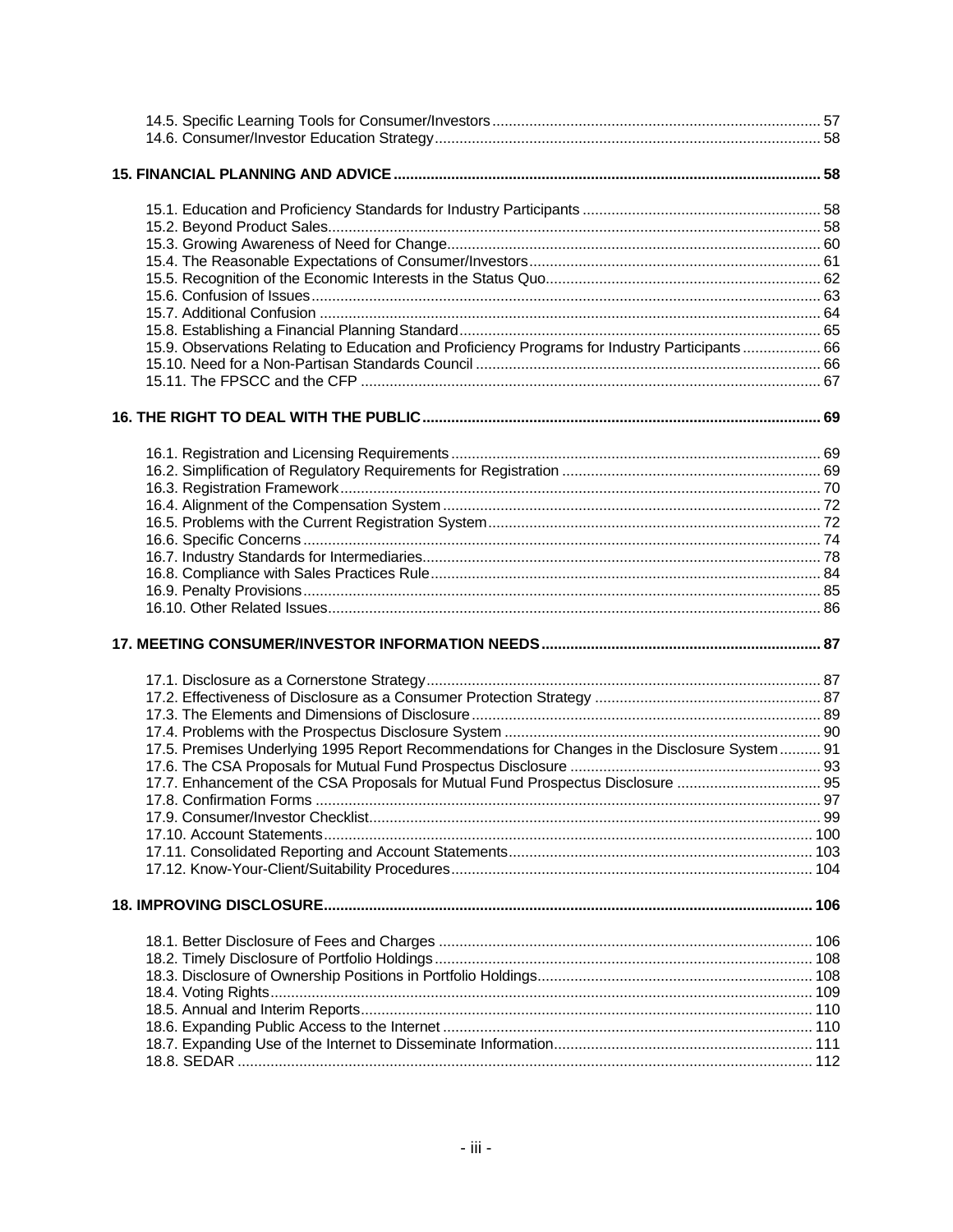| 21. ONGOING RELATIONSHIPS BETWEEN INTERMEDIARIES AND CONSUMER/INVESTORS  123      |  |
|-----------------------------------------------------------------------------------|--|
|                                                                                   |  |
|                                                                                   |  |
|                                                                                   |  |
|                                                                                   |  |
|                                                                                   |  |
|                                                                                   |  |
|                                                                                   |  |
|                                                                                   |  |
|                                                                                   |  |
|                                                                                   |  |
|                                                                                   |  |
|                                                                                   |  |
|                                                                                   |  |
|                                                                                   |  |
|                                                                                   |  |
|                                                                                   |  |
|                                                                                   |  |
|                                                                                   |  |
|                                                                                   |  |
|                                                                                   |  |
|                                                                                   |  |
|                                                                                   |  |
|                                                                                   |  |
| IFIC Statistics for the 10 Year Period Ended August 31, 1998<br><b>APPENDIX A</b> |  |

**Supplementary Information Relating to Section 14 - Knowledge and Awareness of Consumer/Investors APPENDIX B**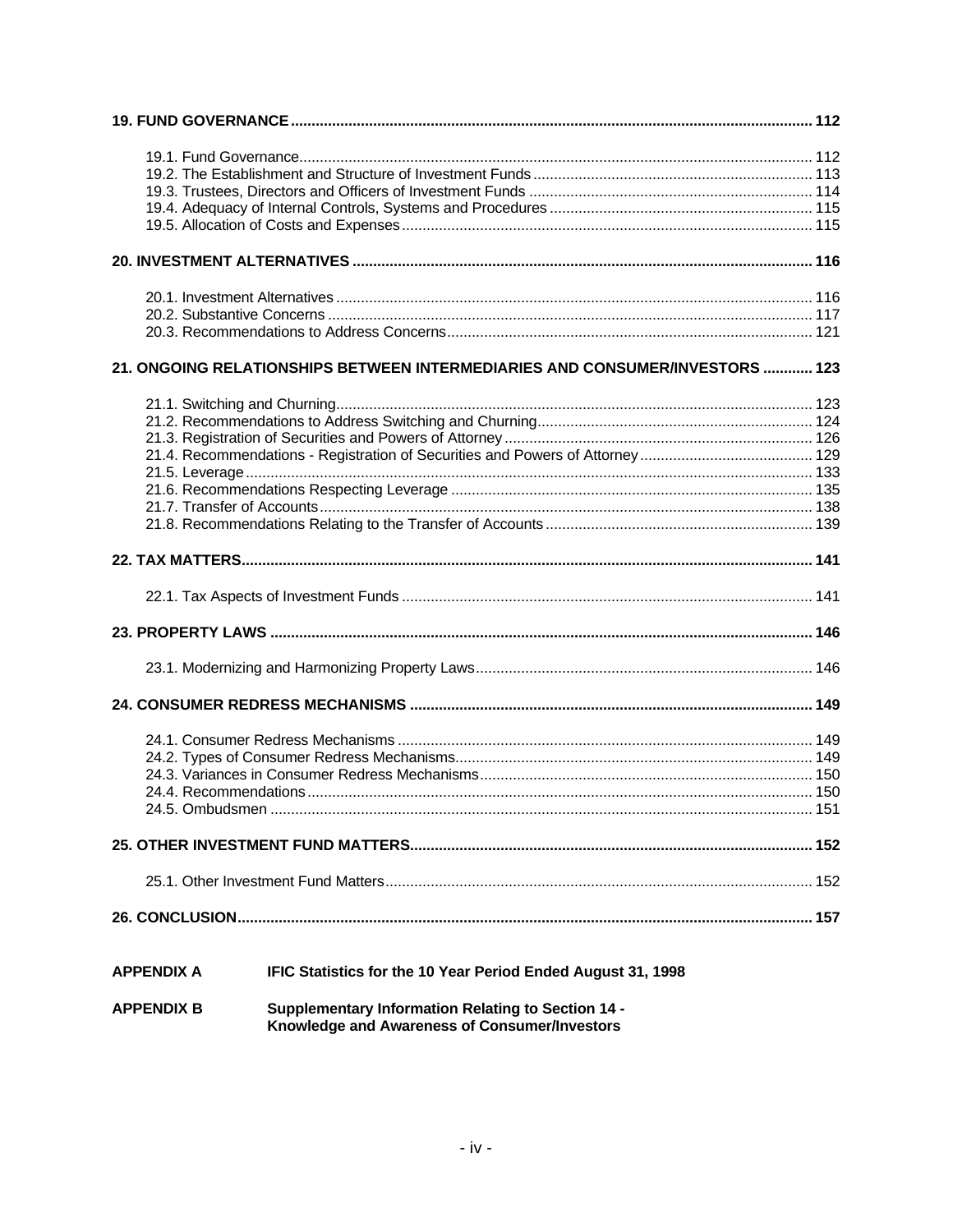- **APPENDIX C Supplementary Information Relating to Subsection 15.9 - Observations Relating to Education and Proficiency Programs for Industry Participants**
- **APPENDIX D Supplementary Information Relating to Subsection 17.12 - Industry Observations Relating to Know-Your-Client/Suitability Procedures**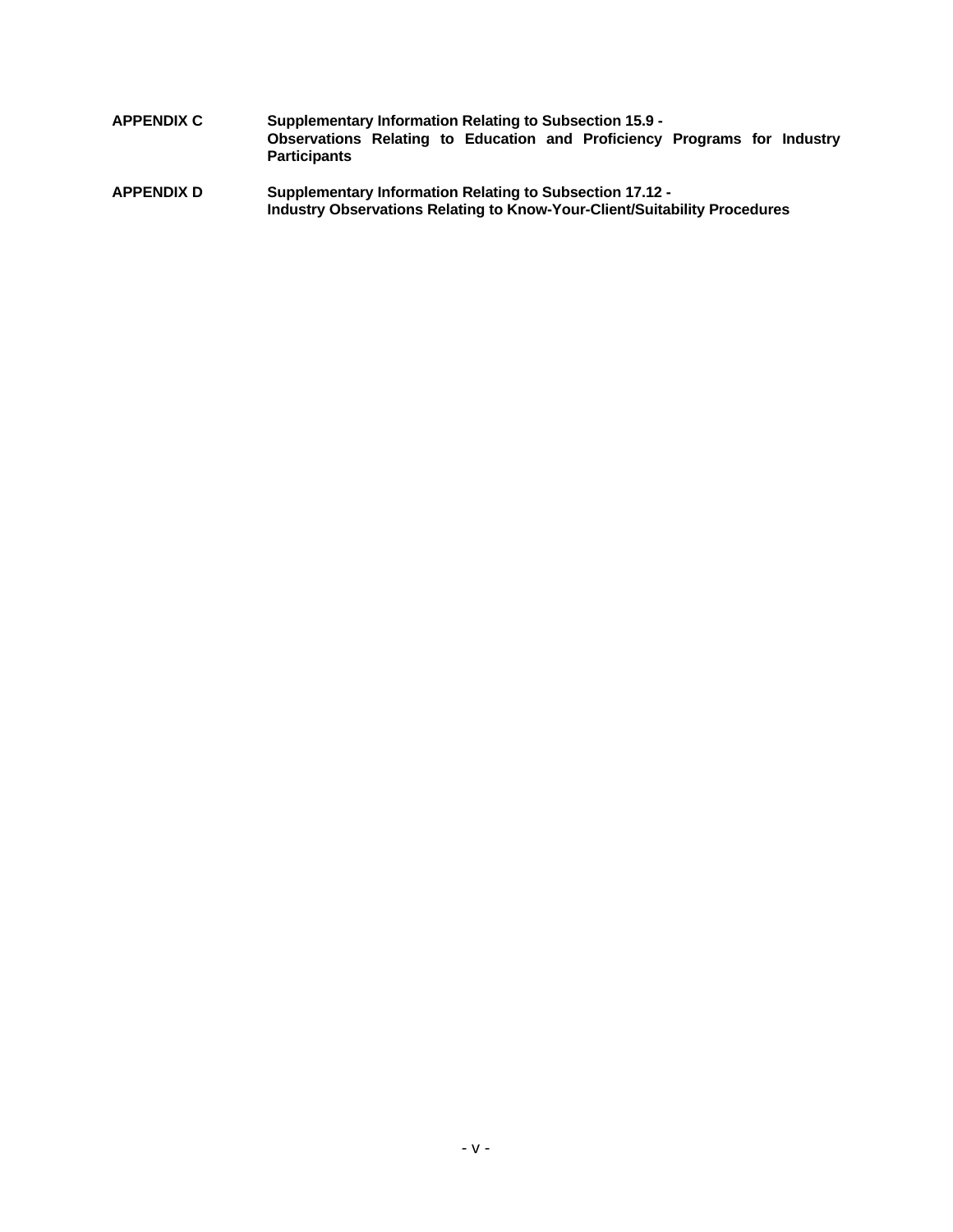# **INVESTMENT FUNDS IN CANADA AND CONSUMER PROTECTION**

# **STRATEGIES FOR THE MILLENNIUM**

# **EXECUTIVE SUMMARY**

# *Why the Review Was Undertaken*

This Review was undertaken at the request of Industry Canada's Office of Consumer Affairs. It was prompted by the realization that Canadian consumers are increasingly turning to investment funds as a source of their retirement income.

The investment fund industry has been good for Canada and for Canadians. The increased popularity of investment funds, combined with strong market performance, has fuelled the growth of the investment fund industry. Most of this growth has occurred within the last five years or so. There are many new players, many different types of investment funds, and many new investors in investment funds.

However, what was once a simple means of accessing professional investment advisory services by pooling money with other like-minded investors has become very complex. Three main factors contribute to this complexity. They are:

- the different distribution structures and the costs related thereto;
- the lack of a common regulatory regime and of common standards respecting money management; and
- the structuring of investment funds and their alternatives so as to:
	- (i) avoid the consequences of certain tax laws, securities and other laws, or
	- (ii) take advantage of them.

The Office of Consumer Affairs therefore decided that it was appropriate to consider whether there are reasonable measures in place to protect consumer/investors given the increased tendency by the industry and consumers alike to regard investment funds as "consumer goods."

# *What I Was Asked to Do*

I was asked to:

- assess the consumer's position prior to the 1995 Report, the changes that have been made since then that benefited consumers and what remains to be done;
- identify impediments to changes that would benefit consumers;
- recommend what facilitating role governments could play to increase consumer sovereignty and control over their assets;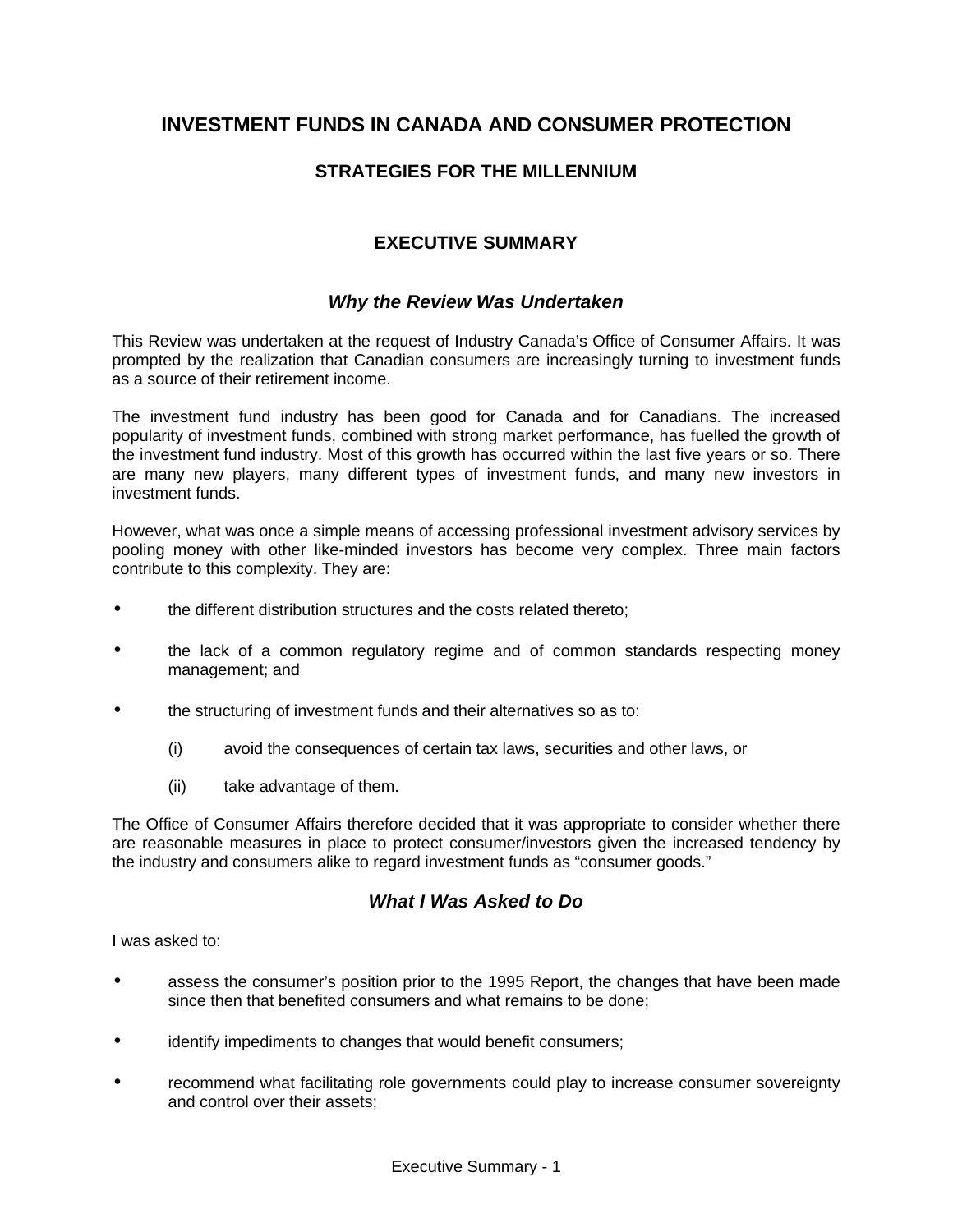- identify mechanisms that would better enable consumers to identify their goals, how to achieve them and how to assess risk; and
- review consumer redress and compensation mechanisms with a view to identifying how consumers receive greater or less protection depending on where the purchase is made.

# *Structure of the Review*

The Review is structured to deal with these subjects as follows:

| Section 1  | This Section sets out the terms of reference and describes the review process.                                                                                                                                                                                                                                 |
|------------|----------------------------------------------------------------------------------------------------------------------------------------------------------------------------------------------------------------------------------------------------------------------------------------------------------------|
| Section 2  | This Section outlines the purpose of the 1995 Report, the areas of concern it<br>identified, the key recommendations that were made and the perspectives<br>underlying the recommendations.                                                                                                                    |
| Section 3  | This Section refers to changes that have occurred since the 1995 Report that<br>should benefit the consumer/investor.                                                                                                                                                                                          |
| Section 4  | This Section outlines changes that have resulted from governmental policy<br>initiatives.                                                                                                                                                                                                                      |
| Section 5  | This Section outlines changes in the strategic environment, with particular<br>emphasis on the retailization of the marketplace, industry consolidation, and<br>the consequences of the blurring and fusion of product, function and advice.                                                                   |
| Section 6  | This Section outlines various perspectives on whether the changes described<br>in Sections 3, 4 and 5 have benefited consumer/investors.                                                                                                                                                                       |
| Section 7  | This Section outlines various perspectives on the impediments to change.                                                                                                                                                                                                                                       |
| Section 8  | This Section discusses the validity of the perspective of viewing investment<br>funds as consumer goods or services. It also discusses the goals and<br>objectives of consumer/investors and their expectations.                                                                                               |
| Section 9  | identifies<br>will<br>This<br>Section<br>factors<br>that<br>make<br>difference<br>for<br>a<br>consumer/investors. These include measures to reduce the knowledge gap<br>and to create a regulatory and supervisory structure that recognizes that<br>consumer/investors have integrated financial needs.       |
| Section 10 | This Section outlines the need for regulatory coordination to reflect the<br>changing marketplace and to meet the needs of all participants in the<br>marketplace. The Section includes proposals for simplifying, streamlining and<br>coordinating processes and for making sure that they are complementary. |
| Section 11 | This Section assesses the current level of knowledge and awareness of<br>consumer/investors and the implications for the regulatory and supervisory<br>framework.                                                                                                                                              |
| Section 12 | This Section recommends new approaches to regulatory and supervisory                                                                                                                                                                                                                                           |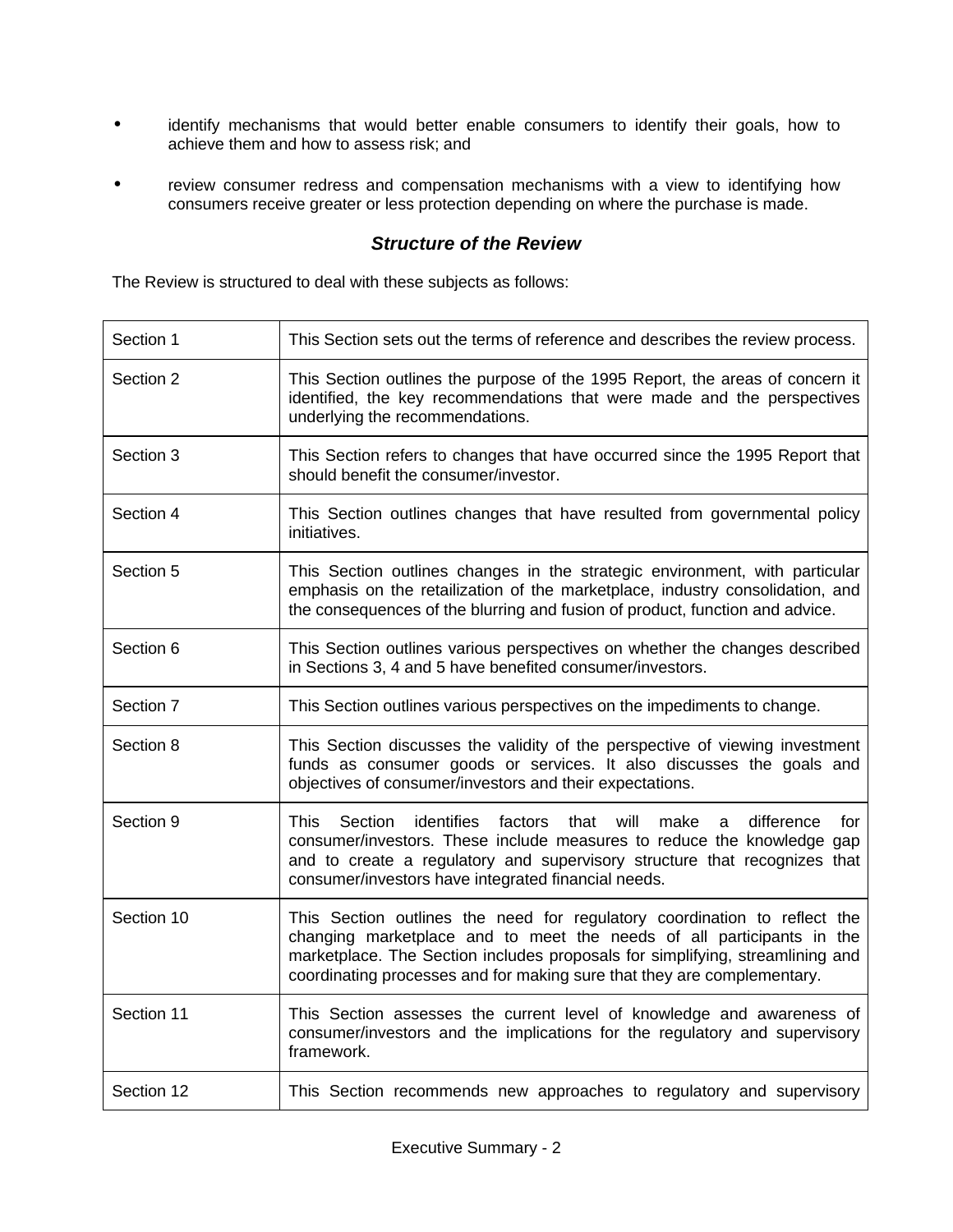|            | strategies to reflect:                                                                                                                                                                                                                                                                                                                                                       |
|------------|------------------------------------------------------------------------------------------------------------------------------------------------------------------------------------------------------------------------------------------------------------------------------------------------------------------------------------------------------------------------------|
|            | the need to meet the integrated needs of the consumer/investor;                                                                                                                                                                                                                                                                                                              |
|            | the expanded business activities and the diversified geographical<br>operations of today's participants in the financial services sector;                                                                                                                                                                                                                                    |
|            | the need to de-fragment the regulatory structure;                                                                                                                                                                                                                                                                                                                            |
|            | the need for a common regime for money management;                                                                                                                                                                                                                                                                                                                           |
|            | the need to re-evaluate the effectiveness of the self-regulatory<br>component of the regulatory regime; and                                                                                                                                                                                                                                                                  |
|            | the need for international regulatory cooperation.                                                                                                                                                                                                                                                                                                                           |
|            | It recommends changes to the regulatory structure to implement these<br>approaches, including the establishment, pursuant to intergovernmental<br>agreement, of an integrated regulatory body (the "Regulator") to reflect the<br>fusion of product, function and advice which has occurred since the<br>deregulation of the financial services industry that began in 1987. |
| Section 13 | This Section recommends systemic changes to securities legislation including:                                                                                                                                                                                                                                                                                                |
|            | replacing the "closed system" of securities regulation with a simple<br>issuer-based, integrated disclosure model; and                                                                                                                                                                                                                                                       |
|            | leveling the playing field with respect to the dissemination of<br>information.                                                                                                                                                                                                                                                                                              |
| Section 14 | This Section outlines the need for increasing the knowledge and awareness of<br>consumer/investors. It recommends ways to do this through youth and adult<br>learning programs aimed at filling information gaps and at enabling people to<br>use information to make effective decisions to meet their personal goals and<br>objectives.                                    |
| Section 15 | This Section outlines the need for a new approach to education and proficiency<br>requirements for participants in the financial services industry to reflect the<br>industry shift to advice-giving (with transactions to implement the advice being<br>secondary).                                                                                                         |
|            | It recommends:                                                                                                                                                                                                                                                                                                                                                               |
|            | a process for establishing a financial planning and investment advisory<br>education and proficiency standard; and                                                                                                                                                                                                                                                           |
|            | creating an independent, Non-Partisan Standards Council to identify this<br>education and proficiency standard and to monitor and maintain the same.                                                                                                                                                                                                                         |
|            | These recommendations are complementary to those in Section 12 and reflect<br>the fusion of product, function and advice.                                                                                                                                                                                                                                                    |
| Section 16 | This Section recommends a simplified approach to registration and licensing<br>requirements for participants in the financial services industry. It recommends                                                                                                                                                                                                               |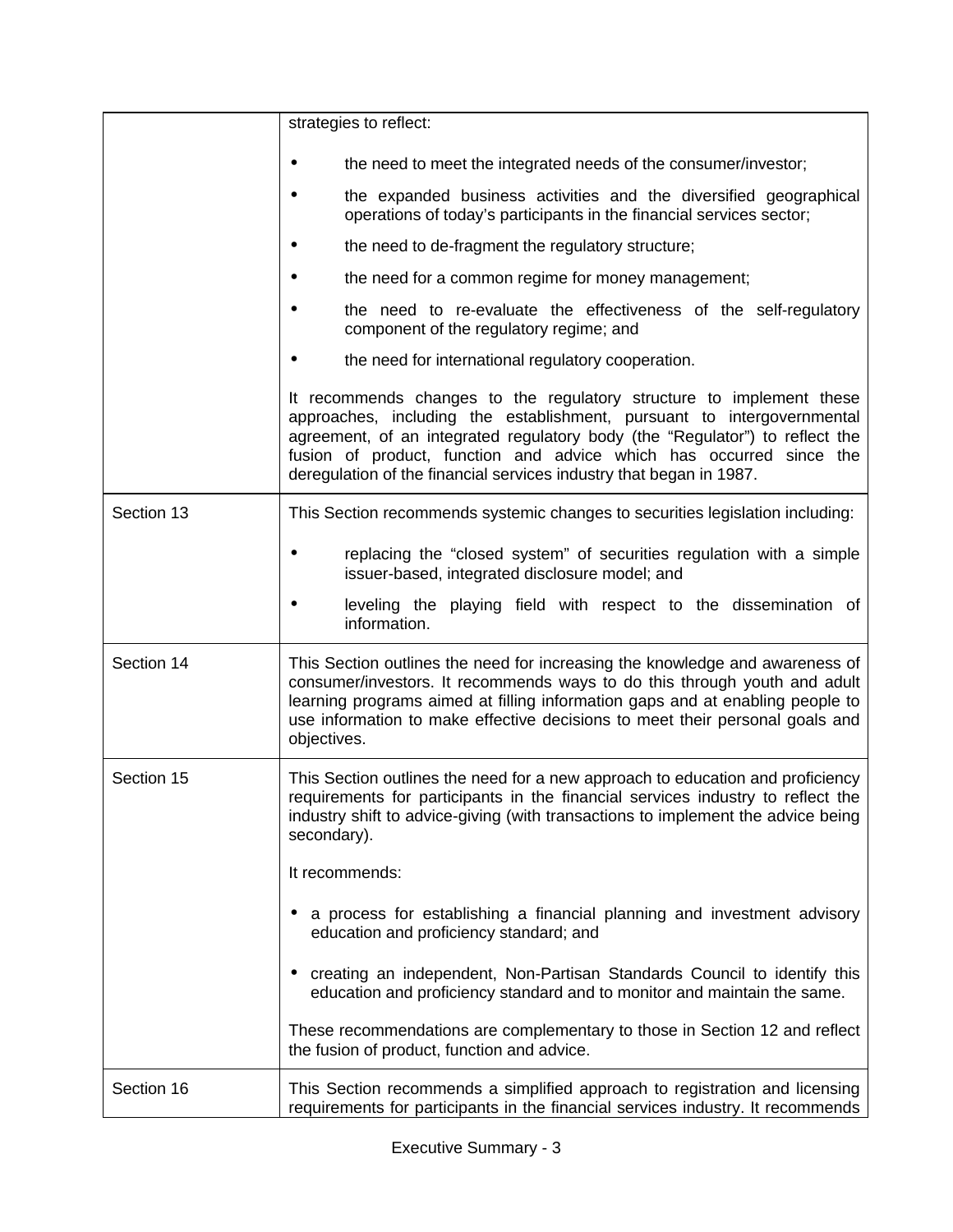|            | replacing all registration and licensing requirements with:                                                                                                                                                                                                                                                                                                 |
|------------|-------------------------------------------------------------------------------------------------------------------------------------------------------------------------------------------------------------------------------------------------------------------------------------------------------------------------------------------------------------|
|            | a single requirement for registration with the Regulator (referred to in<br>Sections 10 and 12); and                                                                                                                                                                                                                                                        |
|            | a single membership in the Single SRO.                                                                                                                                                                                                                                                                                                                      |
|            | The Single SRO (which would operate on a national basis) is described in<br>subsection 16.3. It would be the single self-regulatory organization that would<br>be recognized by the Regulator for the purpose of the required membership in<br>a self-regulatory organization.                                                                              |
|            | This is a companion recommendation to the recommendations in Section 12<br>for the establishment (pursuant to intergovernmental agreement) of an<br>integrated regulatory body (the "Regulator") and to the recommendations in<br>Section 15 for an integrated education and proficiency standard to reflect the<br>fusion of product, function and advice. |
| Section 17 | This Section discusses:                                                                                                                                                                                                                                                                                                                                     |
|            | what is needed for an effective disclosure system that will meet the<br>information needs of consumer/investors;                                                                                                                                                                                                                                            |
|            | the need to look beyond the prospectus to meet such needs; and                                                                                                                                                                                                                                                                                              |
|            | role<br>the<br>know-your-client and suitability<br>requirements,<br>the<br>of<br>confirmation/point-of-sale statements, account statements and annual and<br>interim reports in meeting these needs.                                                                                                                                                        |
|            | It contains recommendations for enhancing the usefulness of these<br>requirements and documents to meet the needs of consumer/investors.                                                                                                                                                                                                                    |
| Section 18 | This Section makes specific recommendations for changes aimed at improving<br>disclosure including recommendations related to:                                                                                                                                                                                                                              |
|            | the disclosure of fees and charges and their impact on total return over<br>a period of years;                                                                                                                                                                                                                                                              |
|            | timely disclosure of portfolio holdings and of ownership and control<br>positions;                                                                                                                                                                                                                                                                          |
|            | timely disclosure of ownership and control positions in the securities of<br>issuers whose securities are included in the investment portfolio of the<br>managed account;                                                                                                                                                                                   |
|            | the exercise of voting rights attaching to securities of issuers whose<br>securities are included in the investment portfolio of the managed<br>account;                                                                                                                                                                                                    |
|            | timely annual and interim reporting of information relating to the<br>operations of an investment fund;                                                                                                                                                                                                                                                     |
|            | using the Internet to bring about effective disclosure; and                                                                                                                                                                                                                                                                                                 |
|            | enhancing the usefulness of SEDAR (the CSA's System for Electronic<br>$\bullet$                                                                                                                                                                                                                                                                             |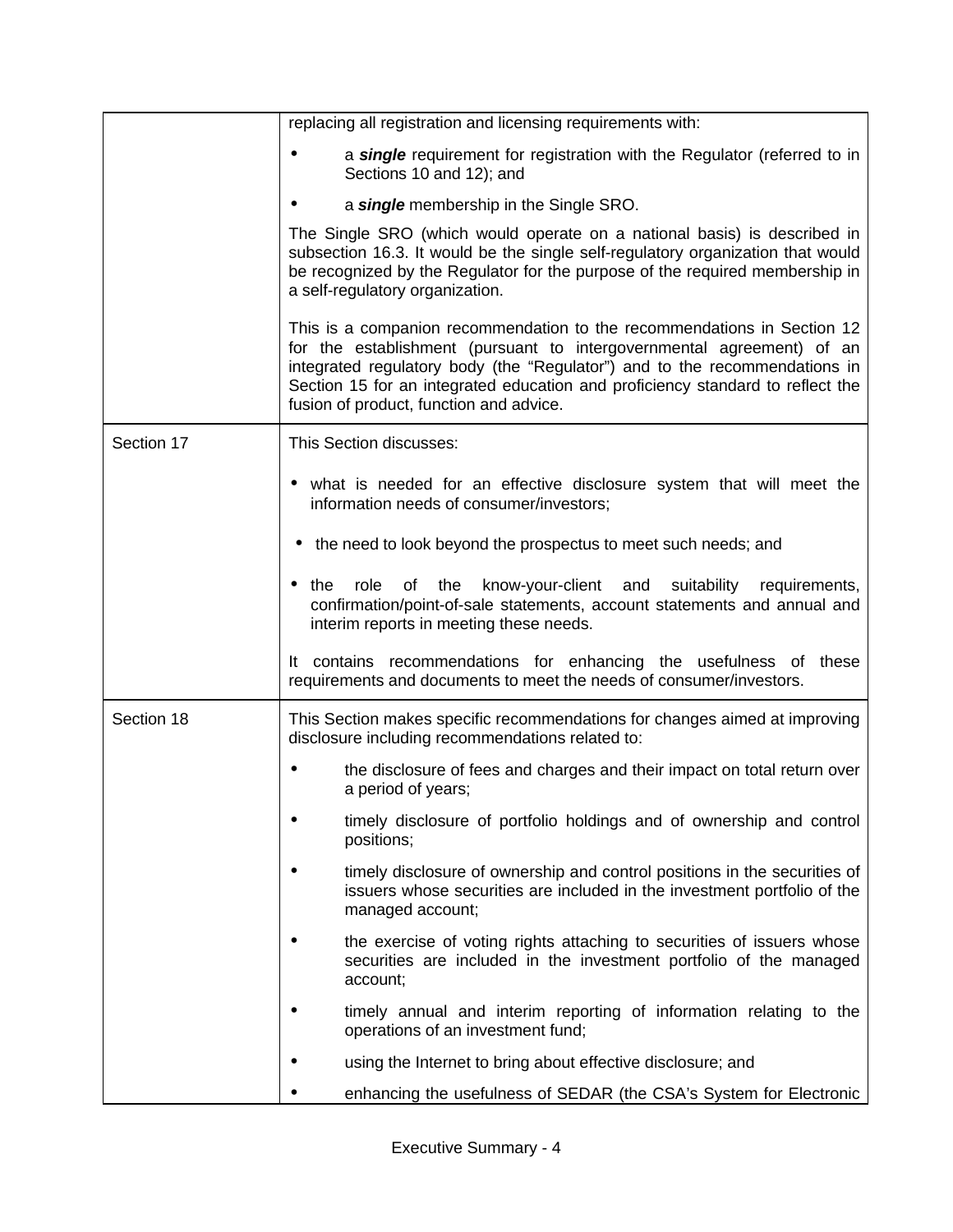|            | Document Analysis Retrieval).                                                                                                                                                                                                                             |
|------------|-----------------------------------------------------------------------------------------------------------------------------------------------------------------------------------------------------------------------------------------------------------|
| Section 19 | This Section discusses:                                                                                                                                                                                                                                   |
|            | the critical role that fund governance plays in consumer protection;                                                                                                                                                                                      |
|            | the need for a legislative structure in Canada for "business trusts"<br>comparable to the constating legislative structure that exists for<br>corporations; and                                                                                           |
|            | the need for prudential oversight mechanisms and for establishing<br>prudent operating procedure standards.                                                                                                                                               |
|            | It confirms the recommendations made in the 1995 Report relating to these<br>matters.                                                                                                                                                                     |
| Section 20 | This Section discusses investment fund alternatives. It discusses the<br>substantive differences that give rise to substantive concerns that relate<br>primarily to:                                                                                      |
|            | the suitability of the particular investment alternative to meet the<br>specific needs of individual consumer/investors; and                                                                                                                              |
|            | the level of prudential and regulatory supervision and oversight over<br>the structuring of these products and the offering of the same to<br>consumer/investors; and                                                                                     |
|            | the inability of consumer/investors to appreciate the differences in<br>suitability and in prudential and regulatory supervision and oversight.                                                                                                           |
|            | The Section notes that the substantive concerns would be substantially<br>addressed by the implementation of the proposals made in Sections 10 - 18<br>for:                                                                                               |
|            | an integrated regulatory structure;                                                                                                                                                                                                                       |
|            | a common regime for money management;                                                                                                                                                                                                                     |
|            | increasing the knowledge and awareness levels of consumer/<br>investors and their advisers;                                                                                                                                                               |
|            | effective disclosure;                                                                                                                                                                                                                                     |
|            | and by the additional proposals outlined in this Section for:                                                                                                                                                                                             |
|            | prudential enhancements; and                                                                                                                                                                                                                              |
|            | the removal of certain restrictions and preferences that add costs,<br>distort investment decisions and provide some sectors of the financial<br>services industry with a competitive advantage over other sectors of<br>the financial services industry. |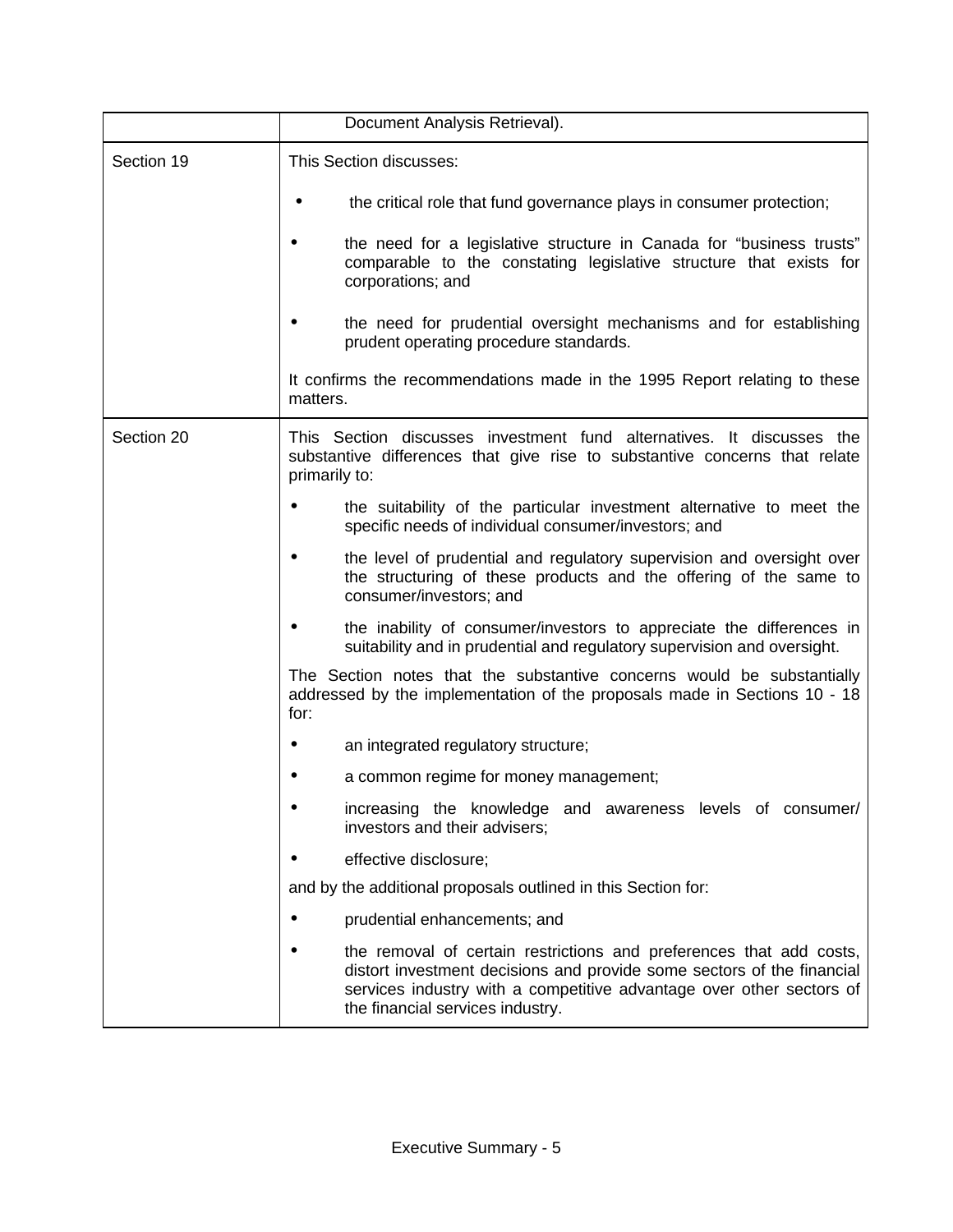| Section 21 | This Section discusses some of the areas relating to the advice-<br>giving/distribution activities of financial service providers that cause particular<br>problems for consumer/investors. It contains recommendations to address<br>these problems.                                                                                                                                                                                                                                                   |
|------------|---------------------------------------------------------------------------------------------------------------------------------------------------------------------------------------------------------------------------------------------------------------------------------------------------------------------------------------------------------------------------------------------------------------------------------------------------------------------------------------------------------|
| Section 22 | This Section discusses some tax aspects relating to investment funds that are<br>not well understood by consumer/investors and includes recommendations<br>relating to these matters.                                                                                                                                                                                                                                                                                                                   |
| Section 23 | This Section discusses the need for coordinated, cooperative and concerted<br>action by all levels of government to simplify, modernize and harmonize basic<br>laws relating to the ownership of property so that people's basic property rights<br>are not dependent on where they live in Canada. This action would greatly<br>facilitate the ability of consumer/investors to meet their goals and objectives.<br>The recommendations deal specifically with the laws relating to the eligibility of |
|            | investment funds as investments for trustees, the designation of beneficiaries,<br>probate requirements, creditor-proofing, powers of attorney, in-trust accounts,<br>and standard execution requirements.                                                                                                                                                                                                                                                                                              |
| Section 24 | This Section discusses consumer redress mechanisms and includes some<br>recommendations relating to them, including the need for further work to be<br>done in this area.                                                                                                                                                                                                                                                                                                                               |
| Section 25 | This Section discusses various investment fund maters relating to the need for<br>additional prudential oversight and operating standards and procedures.                                                                                                                                                                                                                                                                                                                                               |
| Section 26 | This Section contains concluding remarks.                                                                                                                                                                                                                                                                                                                                                                                                                                                               |

# *Key Perspectives Underlying Review Recommendations*

**Integration, Simplification and Rationalization:** There is a need to integrate, simplify, streamline and rationalize regulatory requirements to serve the needs of the marketplace and of consumer/investors better. This theme underlies all of the recommendations in the Review.

The continued maintenance of a segmented regulatory structure based either on:

- (i) the fragmented "four pillar" structure of the financial services industry that existed prior to the 1987 deregulation, or
- (ii) the fragmented "inter" or "intra" provincial (and national) boundaries;

is becoming increasingly unrealistic.

**Retailization of the Marketplace:** The convergence of strategic forces has resulted in:

- (i) the consumer/investor (the "retail investor") assuming more market risk; and
- (ii) providers of financial services (the "institutional investor") structuring their activities and products to reduce or eliminate their market risk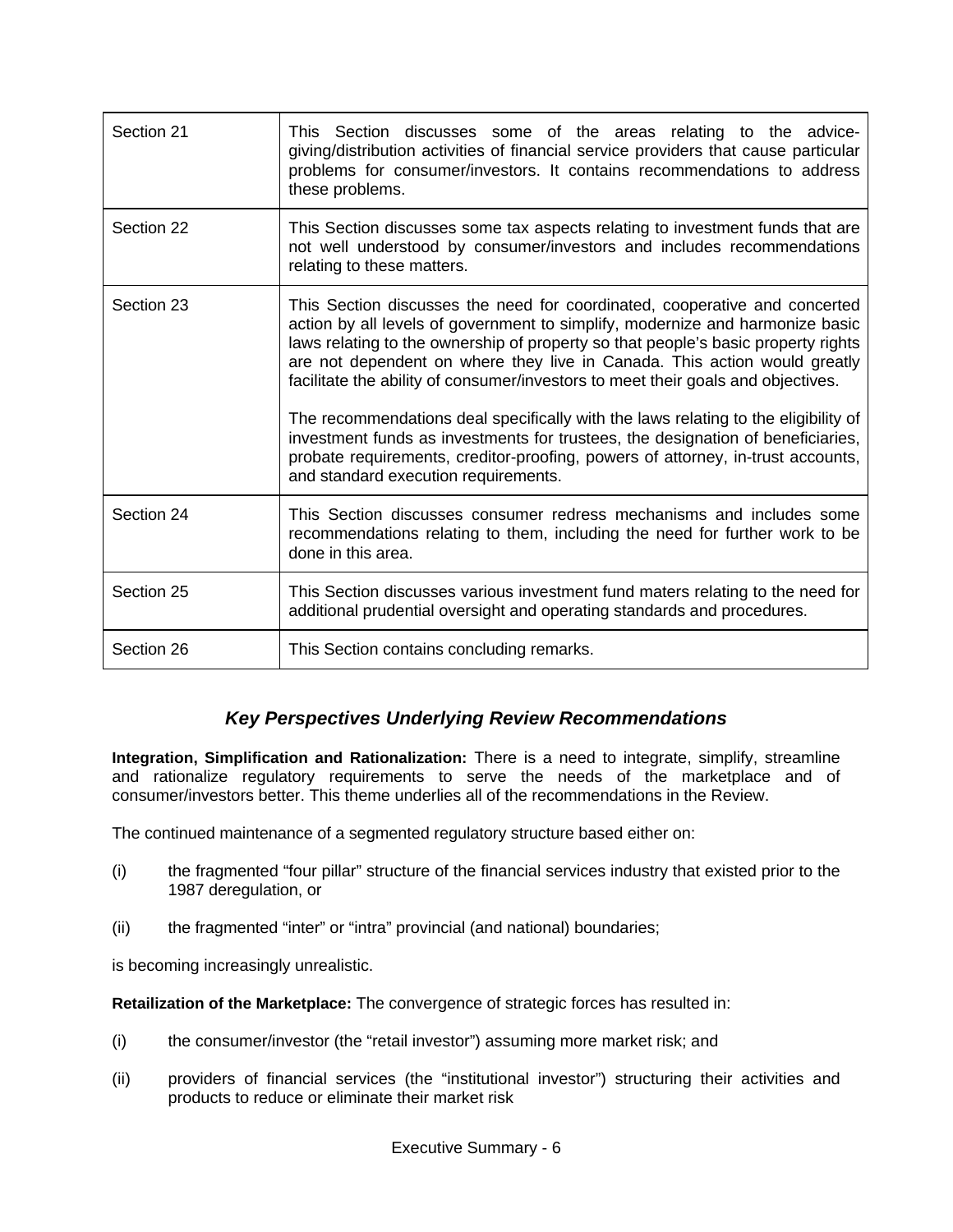This in turn has led to:

- (i) an increased blurring of the lines between the "retail investor" and the "institutional investor"; and
- (ii) a corresponding erosion of the basis for distinguishing regulatory strategies on whether the investor is a "retail investor" or an "institutional investor".

In this environment, the regulatory and supervisory structure should not favor the "institutional investor" over the "retail investor". This is particularly so when the institutional investor may also be a purveyor of advice, services and products to the individual consumer/investor.

**Fusion of Product, Function and Advice:** The activities of industry participants have outpaced the regulatory structure.

The focus of all participants in the financial services industry is on asset gathering, asset allocation services and asset management. This has led to substantial changes in the distribution side of the financial services industry as it shifts from a transactions-based business to a fee-based, relationship-driven, financial services business. It has also led to substantial changes in the advisory side of the financial services industry as it shifts to gain access to distribution.

The need to gain market share and to protect income streams has resulted in the blurring (and in some instances the fusion) of product, function and advice. With this fusion has come a corresponding shift in emphasis from the success of the transaction to the success of the portfolio. The traditional product sales-oriented representative has evolved into, or is being replaced with, a relationship-oriented advisory-based manager whose role is focused on acting as a conduit for internal or external money managers.

Banks, insurance companies, trust companies, credit unions, independent mutual fund management organizations, independent mutual fund dealers and full service investment dealers now offer, directly and indirectly, a full range of investment advisory services and products. Many of them, through equity interests in other segments or sectors of the financial services industry or through strategic alliances, have multiple entries into both advisory and distribution channels.

The activities carried on, directly or indirectly, by the various sectors of the financial services industry are virtually indistinguishable to consumer/investors yet they are often regulated differently. Regulation (or the lack thereof) varies according to the type of investment product, the institution issuing the investment product and the intermediary involved. The ramifications of these differences are not readily apparent.

It is difficult for consumer/investors to identify:

- (a) when they are being provided with independent advice; and
- (b) when they are simply being sold a product which may be:
	- (i) advice packaged as a product,
	- (ii) a proprietary product, or
	- (iii) a product in which the seller/adviser has a substantial financial interest.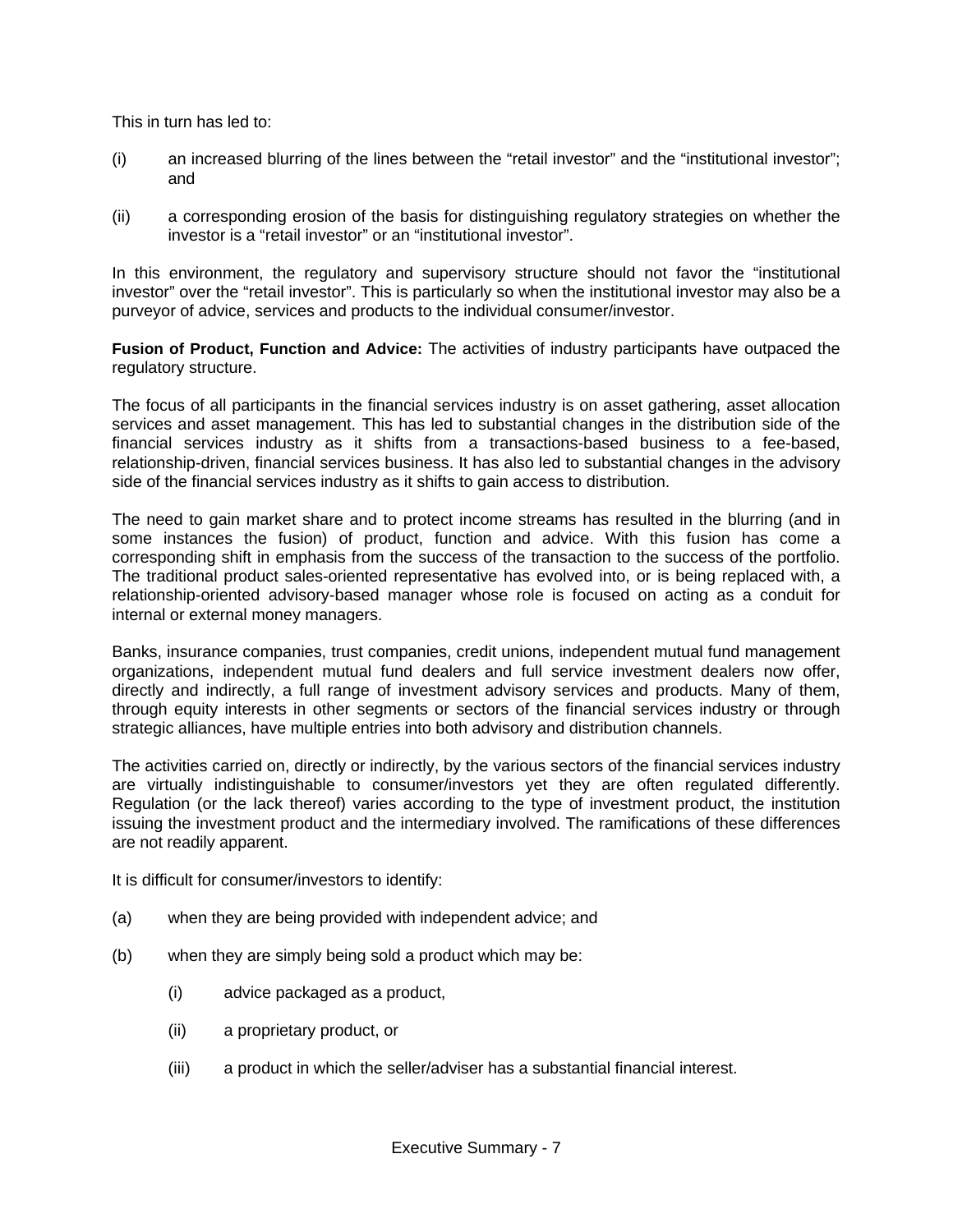**Common Regime for Money Management:** Consumer/investors are seldom able to appreciate the legal and regulatory differences that flow from the different types of investment participations or products. This highlights the need for there to be a uniform regime for all aspects of money management and to bring all aspects of money management for others under a common regulatory structure.

**Integrated Needs of the Consumer/Investor:** The needs of consumer/investors are integrated.

Consumer/investors have recognized the need to adopt sound personal financial management practices. A large number have recognized that because of their lack of personal financial expertise (or their lack of confidence in their expertise) they will need to turn to someone for advice. When they turn to an adviser for advice they expect (and should be entitled to expect) that:

- (i) the advice they get will be based on a full client-needs assessment;
- (ii) the person providing the advice and the related financial planning/investment advisory services will have the capability to make that assessment;
- (iii) the person providing them with financial planning/investment advisory services will be able to (and will) provide them with advice that is in their best interests;
- (iv) this advice (and the plan to implement such advice) will be based upon a full range of money management services and products being available to meet their goals and objectives; and
- (v) the ability to carry out transactions to implement the plan and to provide ongoing monitoring and reporting services is and will be ancillary to the foregoing.

In order to meet these reasonable expectations, a fresh approach to regulatory structure, educational courses and proficiency requirements, and to registration requirements is required. The changes should be enabling (as opposed to maintaining or creating barriers) provided that minimum standards based on competence and safety are met.

In addition, systemic changes in the regulatory system and in basic laws relating to the ownership of property, securities laws, corporate laws, personal property security laws, bankruptcy and insolvency laws, and tax laws are also needed to make these laws work together as effectively as they should to promote economic well-being.

**Reducing the Knowledge Gap:** The single most important thing that could be done to benefit the consumer/investor would be to reduce the knowledge gap - i.e. the gap between those who know and those who do not. This knowledge gap, which economists refer to as "informational asymmetry", usually operates to the disadvantage of the consumer/investor and results in consumer/investors receiving too little value at too high a cost. This is what happens when "sellers" know a lot more about the nature of the product and what the services are than the buyers generally do. This is what happens when the economic interests of the "sellers" and the "buyers" are not aligned. Alignment of economic interests and knowledge and awareness usually go hand-in-hand.

Measures to enhance the knowledge and awareness of consumer/investors should reduce the knowledge gap. Enhanced knowledge and awareness should equip consumer/investors with the basic life skills that they need for informed decision-making, including the ability to understand information that is communicated to them. It should empower consumer/investors to take charge of their own economic well-being.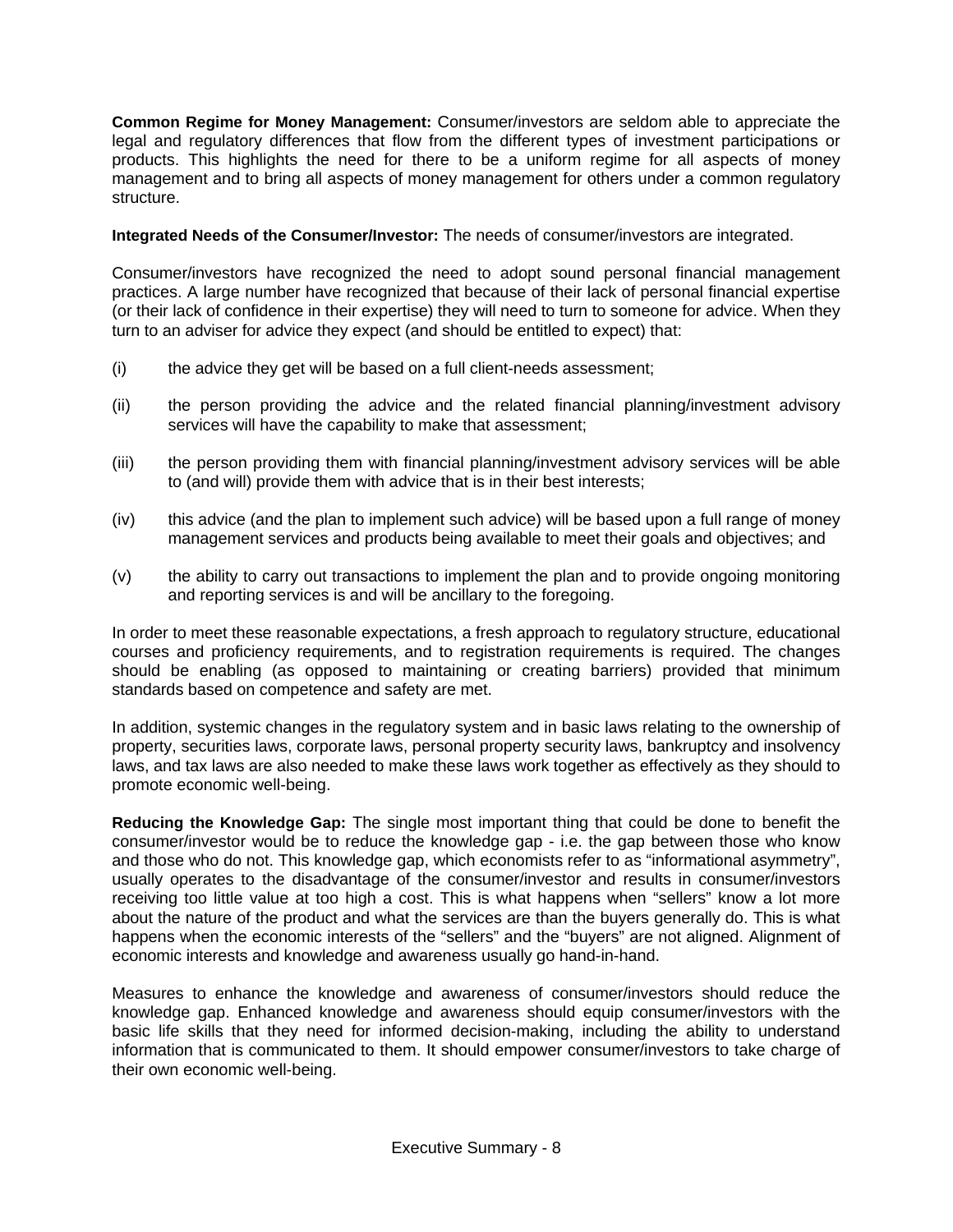Information is a critical tool and it is a major equalizing force. It is a valuable commodity. Access to it in an open and timely manner is a crucial ingredient to leveling the playing field. However, if consumer/investors do not have the fundamental ability to understand and make use of the information that is communicated to them, none of the other consumer protection remedies (particularly those based on disclosure) will work effectively.

Knowledge and awareness are the keys to economic well-being. According to the World Bank's 1998 *World Development Report*, knowledge has become so critical to economic and human development that countries that do not make it their top priority will find themselves "mired in poverty" in the next century. The World Bank notes that both developing and developed countries need to make the creation and flow of knowledge their primary concern.

The need to enhance knowledge and awareness and to build key competencies for consumer/investors, industry participants and regulators alike to enable them respectively to make use of the information that is communicated to them is a theme that underlies all of the recommendations in the Review.

# *Blueprint for Change*

The proposals in this Review create a blueprint for change in the regulatory and supervisory structure to reflect the changes that have occurred in the marketplace, and to address the needs of all participants in the marketplace better, including those of consumer/investors. The proposals recommend new approaches to regulatory and supervisory structures and strategies. They propose systemic changes to securities legislation and they highlight the need for changes in basic laws relating to the ownership of property, securities laws, corporate laws, personal property security laws, bankruptcy and insolvency laws, and tax laws to make these laws work together as effectively as they should. The proposals focus on ways to build on existing regulatory structures and strategies and to simplify, streamline and coordinate processes to make them work more effectively together. The proposals envisage (and are dependent upon) the involvement, cooperation and agreement of all levels of government.

It is important to recognize that the proposals are conceptual in nature. Filling in the details will involve a coordinated, concerted effort on the part of governments, industry and consumer/investors. It must be a community effort fuelled by leadership, a common vision and unity of purpose. Collectively, we need to find a way to give meaning to the often overworked words of "coordination, cooperation and harmonization". No one sector or regulatory group or government acting alone has the ability or power to do this.

Although we need to act together, the reality is that nothing will happen unless it is made to happen by a leadership role being assumed by those at the highest levels of the federal and provincial governments and industry.

We need to remember that it is people who make things happen and that it is people who keep things from happening. There is a positive role for everyone to play. The well-being of Canadians depends upon it.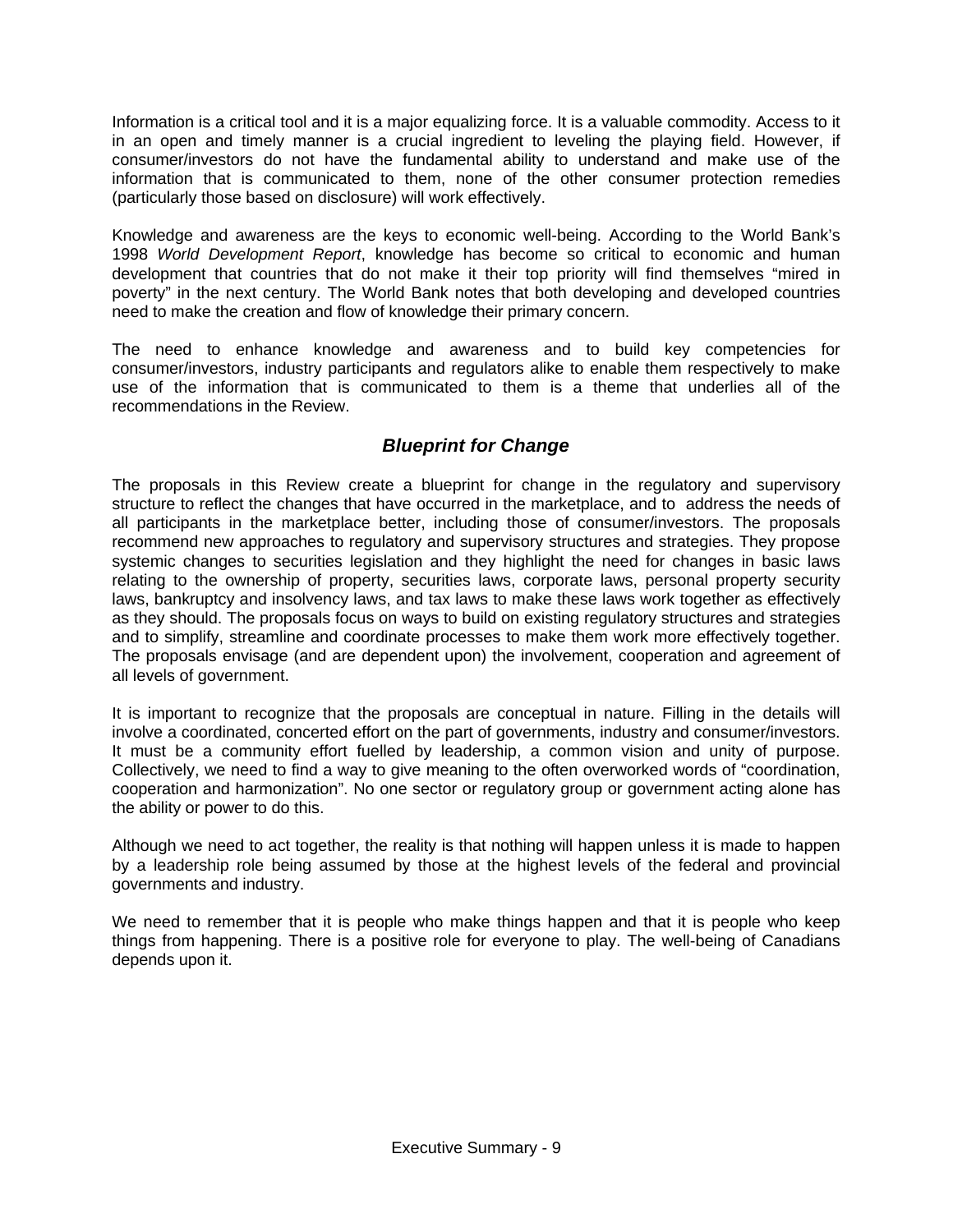# **INVESTMENT FUNDS IN CANADA AND CONSUMER PROTECTION**

# **STRATEGIES FOR THE MILLENNIUM**

## **GLOSSARY**

The following terms used in this Review have the following meanings:

**1995 Report** refers to the Report prepared by Glorianne Stromberg for the Canadian Securities Administrators that was issued in January 1995 entitled *Regulatory Strategies for the Mid-'90s - Recommendations for Regulating Investment Funds in Canada.*

**Canadian Securities Administrators** or **CSA** refers collectively to the securities regulatory authority in each of the provinces or territories of Canada.

**CDS** refers to The Canadian Depository for Securities.

**CDIC** refers to the Canada Deposit Insurance Corporation.

**CIPF** refers to the Canadian Investor Protection Fund.

**CICA** refers to the Canadian Institute of Chartered Accountants.

**FPSCC** refers to the Financial Planners Standards Council of Canada.

**IALS Report** refers to the Canadian Report on the International Adult Literacy Survey entitled *Reading the Future: A Portrait of Literacy in Canada* which was released in September 1996. The IALS Report followed the December 1995 release by Statistics Canada and the Organization for Economic Cooperation and Development of the International Adult Literacy Survey entitled *Literacy, Economy and Society.*

**IDA** refers to the Investment Dealers Association of Canada.

**IFIC** refers to The Investment Funds Institute of Canada.

**IOSCO** refers to the International Organization of Securities Commissions.

**MFDA** refers to the Mutual Fund Dealers Association of Canada referred to in subsection 3.9 of this Review.

**MRRS** refers to the mutual reliance review system described in subsection 3.10 of this Review.

**Non-Partisan Standards Council** refers to the non-partisan standards council described in subsection 15.10 of this Review

**OECD Paper** refers to the Background Paper by Glorianne Stromberg entitled *Regulation and Supervision of Investment Funds in the New Financial Landscape - A Canadian Perspective* dated June 12, 1997, which was presented as part of the background material for the third session of the Expert Meeting on Institutional Investors organized by the OECD Committee on Financial Markets in July 1997. (1998 OECD Publications, *Institutional Investors In The New Financial Landscape*, page 449).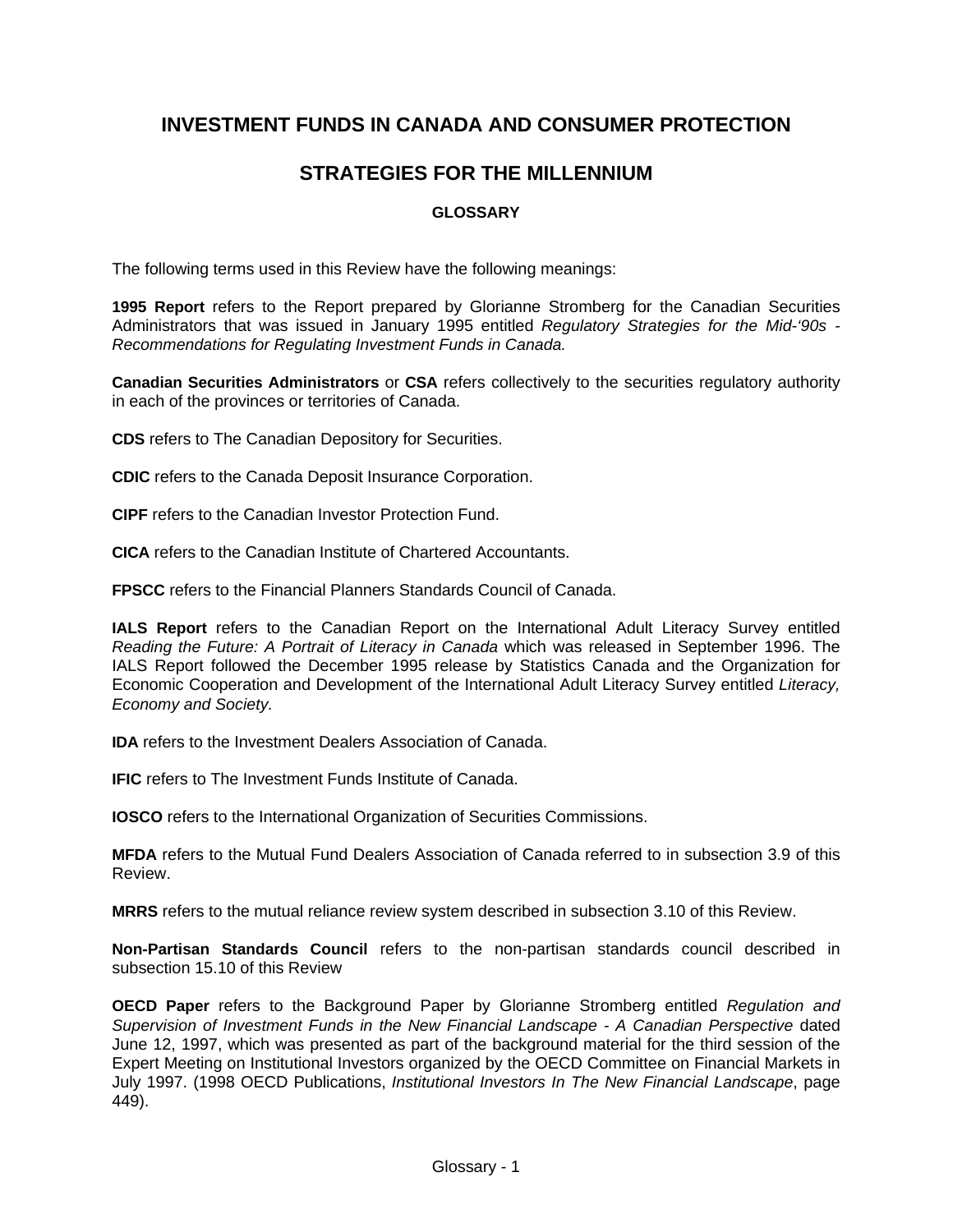**OSFI** refers to the Office of the Superintendent of Financial Institutions.

**OSC** refers to the Ontario Securities Commission.

**Regulator** refers to the integrated regulator contemplated by the proposals contained in Sections 10 and 12 of this Review that would be created pursuant to intergovernmental agreement.

**SEDAR** refers to the CSA's System for Electronic Document Analysis Retrieval.

**Single SRO** refers to the single self-regulatory organization described in subsection 16.3 of this Review that would be recognized by the Regulator for the purpose of mandatory membership.

**SRO** refers to the strong, independent, effective self-regulatory organization described in Section 9.02 of the 1995 Report that would operate on a national basis in which membership would be mandatory for everyone (regardless of their status) who is selling securities, including investment fund securities, to the public.

**TSE** refers to The Toronto Stock Exchange.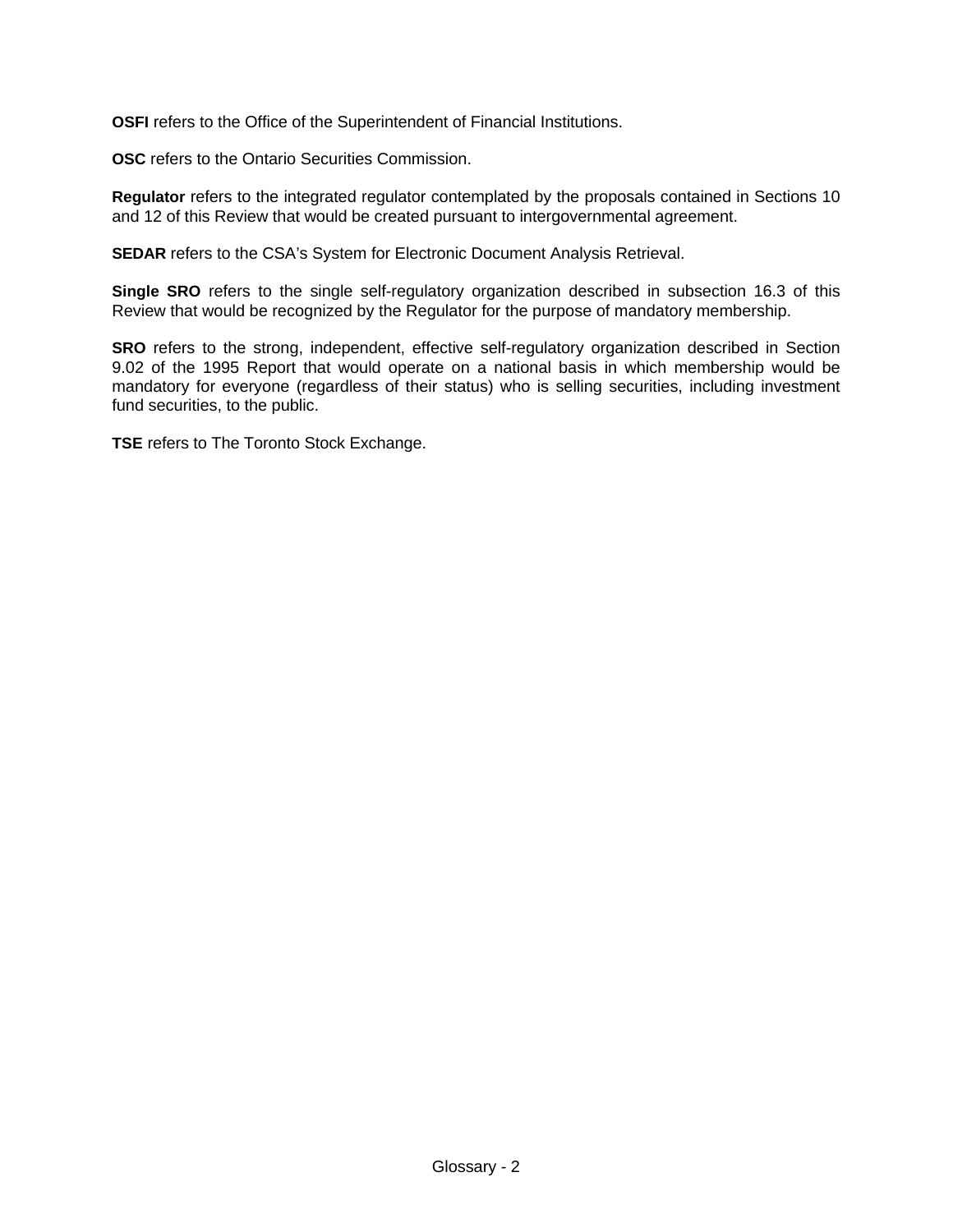# **INVESTMENT FUNDS IN CANADA AND CONSUMER PROTECTION**

# **STRATEGIES FOR THE MILLENNIUM**

#### **1. TERMS OF REFERENCE**

#### **1.1. The Task**

In February of 1998, I was asked by Industry Canada's Office of Consumer Affairs to review the requirements for the reasonable protection of the retail consumer/investor who is increasingly turning to investment funds as a source of retirement income.

The review was prompted by the growing realization that investment funds have become "consumer goods" and that it was appropriate to consider whether there are reasonable protection measures in place to protect the consumer/investor.

I was asked to:

- $\bullet$  assess where the retail consumer/investor was prior to the 1995 Report<sup>1</sup>, the changes that were made after the 1995 Report that have benefited retail consumer/investors and what still needs to be done;
- identify impediments to changes that would benefit retail consumer/investors;
- recommend what facilitating role governments could play to bring about changes that would increase individual consumer/investor sovereignty and control over their assets, with specific recommendations for initiatives that could be undertaken by the Committee of Consumer-Related Measures and Standards<sup>2</sup>;
- identify mechanisms that would enable retail consumer/investors to better identify their goals, the means of achieving them and to assess risk; and
- review consumer redress and compensation mechanisms with a view to identifying how the retail consumer/investor receives greater protection or less depending on where the purchase is made.

#### **1.2. The Process**

 $\overline{a}$ 

As I did when I prepared the 1995 Report, I turned to the investment fund industry for assistance. This assistance was unstintingly given and I am most grateful for it.

<sup>1</sup> See *Regulatory Strategies for the Mid-'90s - Recommendations For Regulating Investment Funds in Canada* prepared by Glorianne Stromberg for the Canadian Securities Administrators, January 1995.

 $<sup>2</sup>$  The Committee of Consumer-Related Measures and Standards is composed of federal, provincial and territorial officials</sup> whose mandate is to monitor, implement and administer specific commitments made under Chapter Eight of the Agreement on Internal Trade by the federal, provincial and territorial governments relating to consumer-related measures and standards.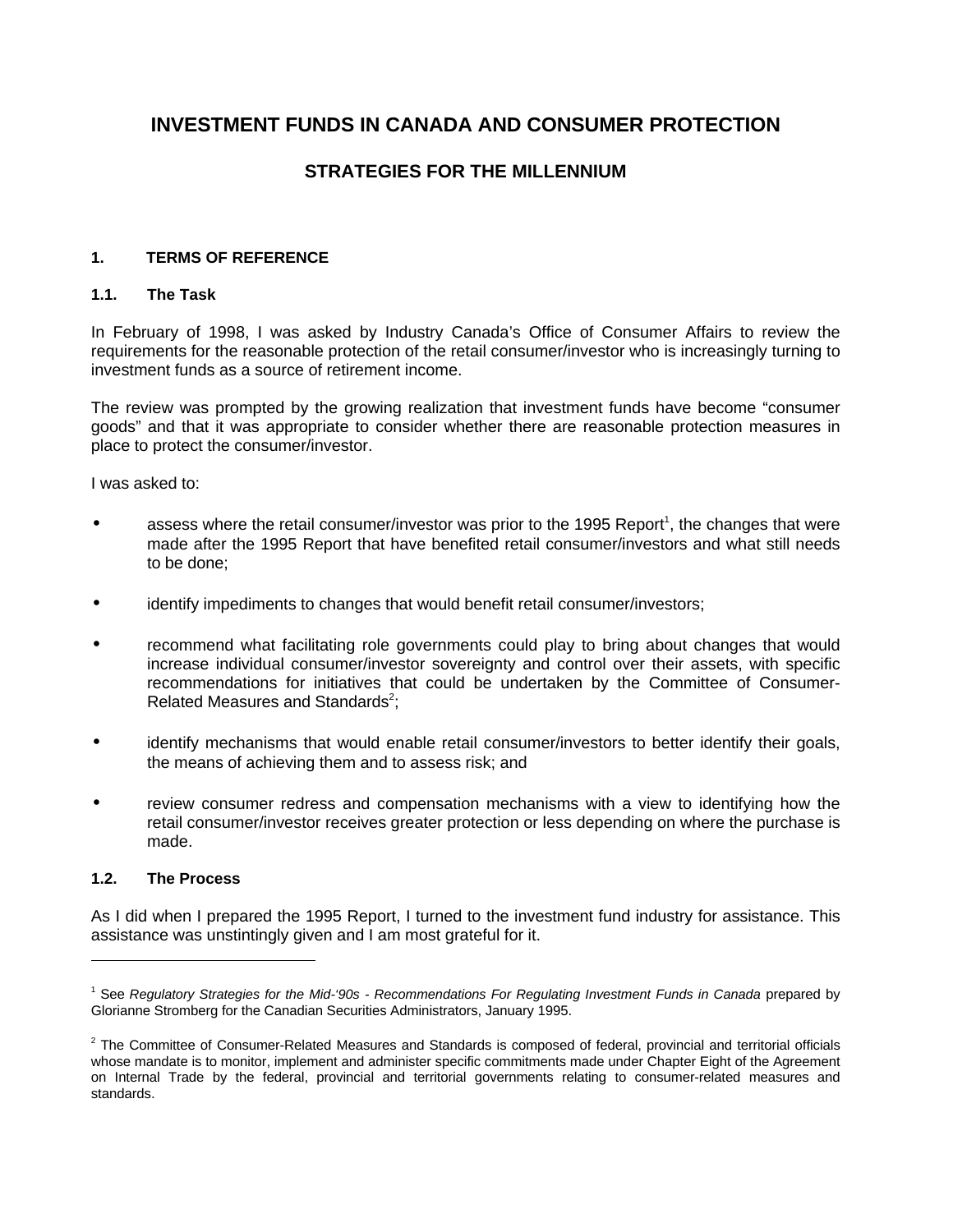The process has involved extensive consultation with industry participants, their advisers, and industry organizations. I also sought input from industry regulators. The consultation process primarily involved personal interviews and meetings. This was supplemented by letters, telephone, fax and e-mail communications from people across the country expressing their views. Some industry organizations, in response to my invitation to do so, invited their members to contact me directly to express their views. This contact was extremely helpful.

The terms of reference did not contemplate that any independent economic analysis would be conducted or that any focus groups would be held or that any surveys or polls would be undertaken. Accordingly, I did not undertake any such work.

Industry participants did, however, make available the results of some of the empirical research that they had carried out on issues that are also relevant to this Review. To the extent that I refer to such research in this Review, I have identified the sources.

My comments are based on information that has been provided to me by knowledgeable industry participants and on my assessment of this information. There is a high level of consistency in the identification of the issues and in the identification of the solutions. As might be expected, people differed on the details and on the timing of initiatives to address the solutions.

It is a tribute to the industry that so many people with such competing interests in today's increasingly competitive marketplace made such a substantial commitment in time and resources to participate in the Review. I want to acknowledge publicly and to express my thanks for the unqualified help and support that was provided to me by so many during the course of the Review.

It is important to note that the comments, views and recommendations that I express in this Report are my own. They are not necessarily shared by the Ontario Securities Commission or by any of the other Canadian Securities Administrators or anyone involved with any of the Canadian Securities Administrators.

#### **1.3. The Position of the Consumer/Investor Prior to 1995**

To assist in understanding the position of the consumer/investor prior to the release of the 1995 Report, the Review begins with an outline of:

- (i) what the purpose of the 1995 Report was;
- (ii) what the areas of concern were;
- (iii) what the key recommendations were; and
- (iv) what the perspectives underlying the recommendations were.

This outline is contained in Section 2 of the Review.

# **2. THE 1995 REPORT**

#### **2.1. A Review of the Investment Fund Industry in Canada**

In 1994 the Ontario Securities Commission commissioned a review of the investment fund industry in Canada for the benefit of all of the securities regulators in Canada. This Review was prompted by the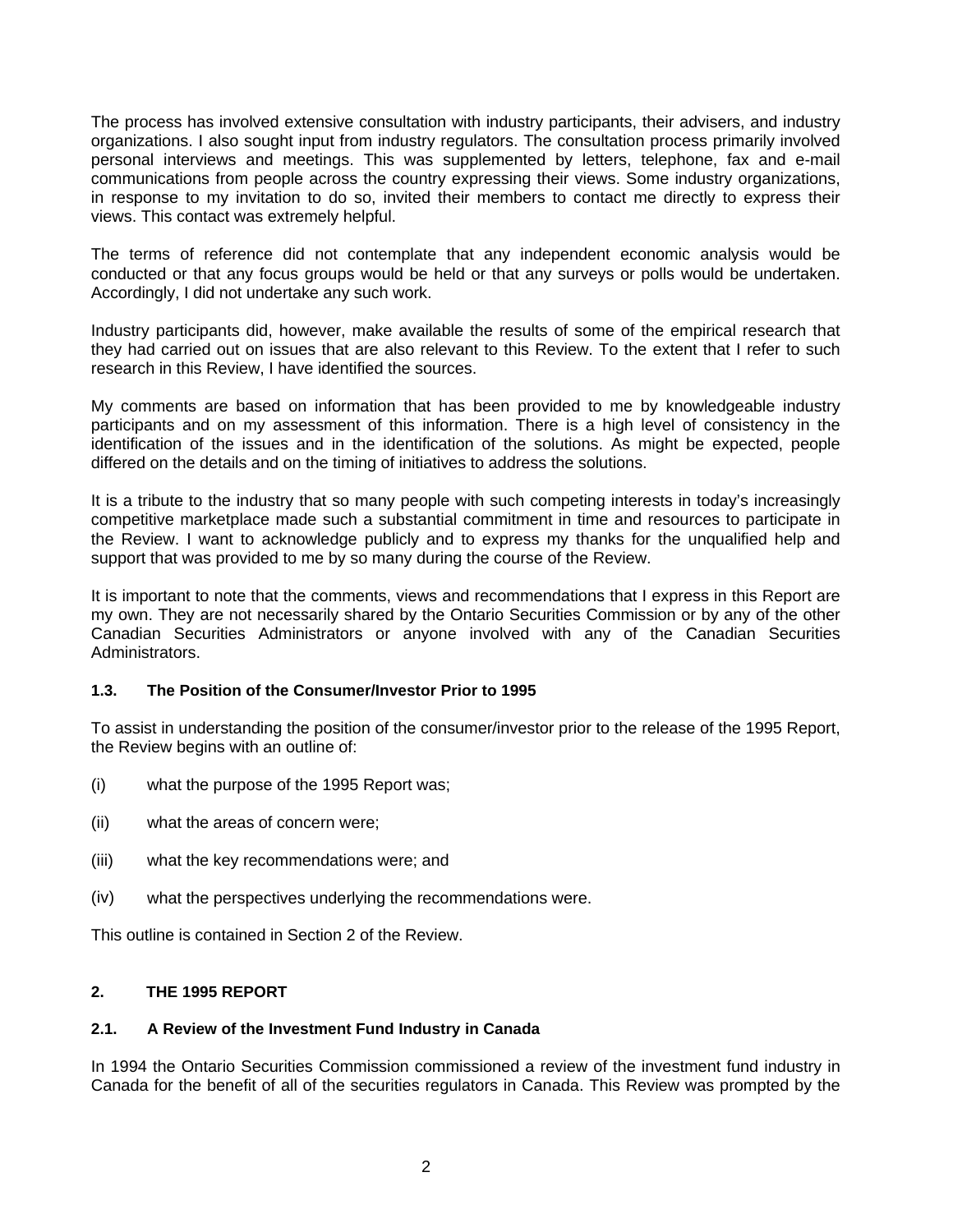rapid growth of the mutual fund industry<sup>3</sup> and the fact that it had been at least 25 years since the last major review of this industry had been undertaken.<sup>4</sup>

The main reason for the 1994 review was to be sure that regulation was keeping pace with changes in the marketplace, to identify any changes that were needed to align industry interests with those of investors, and to respond to industry vulnerabilities. In particular, recommendations were requested on the role of self-regulatory organizations and on how the systems and procedures of the Canadian Securities Administrators<sup>5</sup> ("CSA") could be structured for more effective and efficient regulation of investment funds.

To this end, the 1994 review included:

l

- (i) an identification of the significant trends in the industry and their impact on regulation;
- (ii) an assessment, from a regulatory point of view, of the problems affecting the investment fund industry and investors and how they might be remedied; and
- (iii) an identification of the emerging issues in the investment fund field that should be addressed by the CSA and their impact on the resources that are required by the CSA.

In view of the importance of the investment fund industry to Canada and the investing public, industry leaders, as well as regulators, recognized that it was an appropriate time to review practices and refocus on objectives. Early in the process, the industry recognized that the results of the review would be largely dependent upon the quality of the industry's input into it. As a result, people made a real commitment to participate in the review. The review served as a catalyst for industry participants to focus on what was happening in the industry, what the concerns were and how they could be meaningfully addressed.

According to information provided by Investor Economics Inc., investment funds' penetration of the Household Balance Sheet (Canada) at the end of 1997 is approximately 20.2% (1996 - 15.7%).

Information provided by CIBC Wood Gundy Inc. indicates that at the end of 1997 the approximate amount per household that Canadian households have invested in mutual funds is C\$24,452 (1996 - C\$18,557). 37.4% of United States households owned mutual funds at the end of 1997 (1996 - 37.2%) with the amount of money per household being US\$44,915 (1996 - US\$35,777). CIBC Wood Gundy Inc. advises that accurate figures relating to the number of households in Canada that own mutual funds are not available. Anecdotally the estimated number ranges from 35% to 40%.

Ernst & Young's analysis from its 1998 report on *The Canadian Investment Funds Market* indicates that in May 1998 household penetration for Canada was 38% (United States - 37.5%) and that the average Mutual Fund Assets per Fundowning household is C\$73,300 (United States - C\$156,000; US\$104,600).

<sup>4</sup> See the Report of the Canadian Committee on Mutual Funds and Investment Contracts - A Provincial and Federal Study published in 1969 by the Queen's Printer for Canada.

 $3$  In 1993 assets invested in mutual funds grew from C\$67.3 billion to C\$114.6 billion. The extraordinary growth has continued. According to statistics issued by IFIC, at August 31, 1998, total assets under management by IFIC Members were about C\$286.2 billion (July 31, 1998 - C\$320.1 billion). These assets are held in approximately 39.1 million unitholder accounts maintained by IFIC Members. Appendix A sets out statistical information issued by IFIC for the ten year period ended August 31, 1998.

<sup>&</sup>lt;sup>5</sup> In Canada, jurisdiction over securities matters is exercised by its ten Provinces and two Territories. The term "Canadian Securities Administrators" or "CSA" refers collectively to the securities regulatory authority in each of the Provinces and Territories of Canada.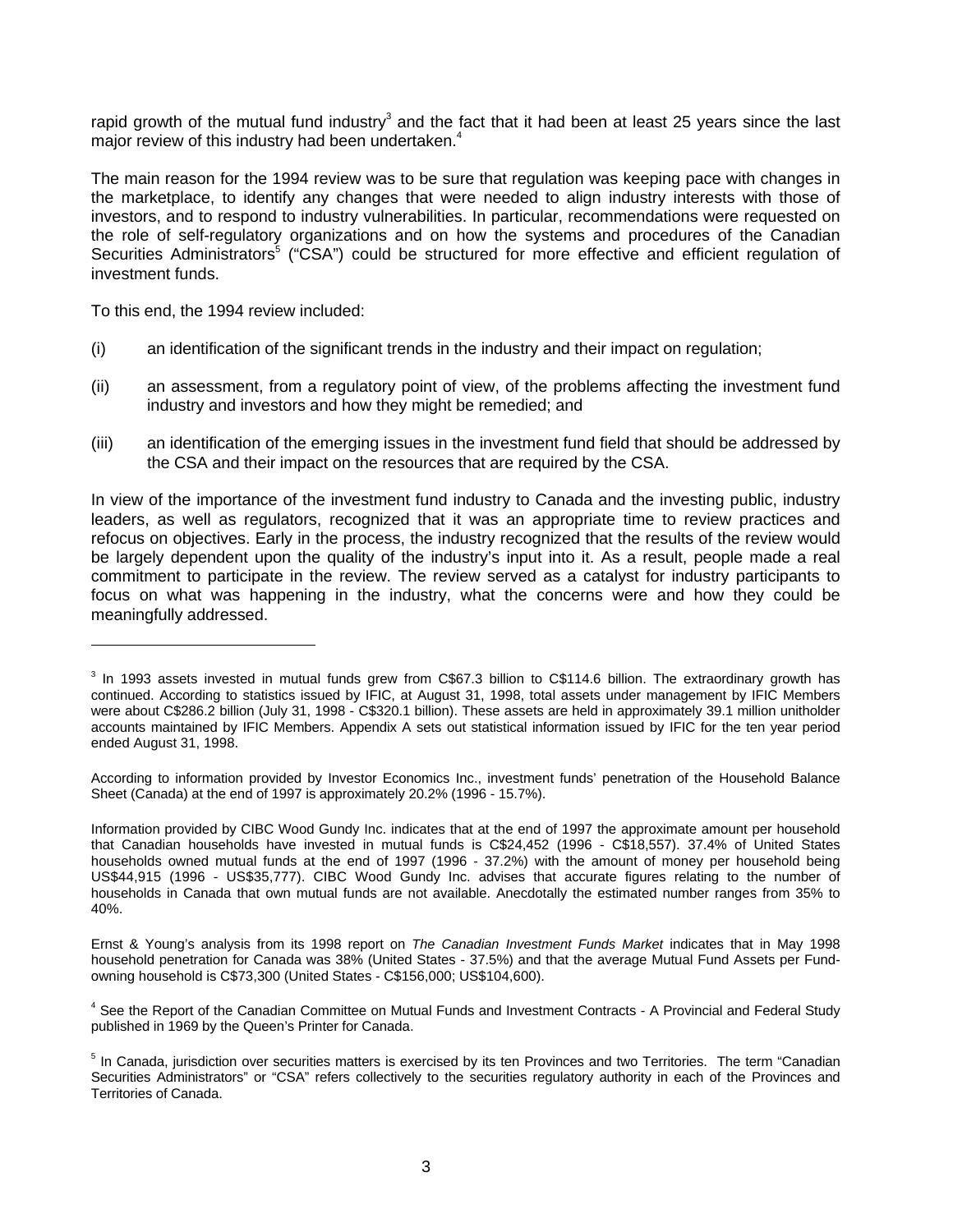Industry participants were, and continue to be, proud of the fact that the industry has grown to the size it has without there being any major problems. They recognized, and continue to recognize, the importance of ensuring that the public's expectations are met. Industry participants stressed, and continue to stress, the importance of there being the right regulatory environment designed to support the integrity and trust upon which the industry is founded but freed of impediments such as interprovincial or national barriers that make it difficult and costly for the industry to develop and function on a national basis or globally.

Industry participants were, and continue to be, mindful of the potential benefits that could flow to Canada by encouraging the development of a Canadian-based investment fund service industry that has access to and is supported by the technological infrastructure necessary to provide services not only to Canadian-based operations but also to global ones. To encourage and sustain this development in Canada, they advised, and continue to advise, that there is a need for Canada to provide highlytrained people and a competitive tax and regulatory environment.

The 1994 review culminated in a report (the "1995 Report") issued January 31, 1995 entitled *Regulatory* Strategies for the Mid-90s - Recommendations for Regulating Investment Funds in Canada.<sup>6</sup> The 1995 Report discusses:

- (i) the major strategic forces affecting the investment funds industry in Canada;
- (ii) what is happening in the industry as a result of pressures brought to bear on investment fund managers, changing consumer attitudes, and the competition for consumer savings;
- (iii) the major factors contributing to the widely-held view that changes in the securities regulatory system are needed to serve the needs of the marketplace better;
- (iv) the major areas that present regulatory challenges; and
- (v) the proposals that were made for a new regulatory framework.

#### **2.2. Post 1995 Report Activity**

 $\overline{a}$ 

The 1995 Report generated a lot of discussion and a lot of activity. Virtually every firm and organization involved in the financial services industry formed its own committees and/or participated in industry committees to consider the recommendations.

#### *Investment Funds Steering Group*

A key group was the Investment Funds Steering Group, a joint industry-regulatory group appointed under the auspices of the CSA, that in turn established several working committees to consider the recommendations. In November, 1996, the Investment Funds Steering Group issued its report<sup>7</sup> which in effect validated the findings contained in the 1995 Report, endorsed the core strategic recommendations that were made for dealing with the identified challenges and made

 $6$  A copy of the 1995 Report and of the Briefing Notes that were issued in connection with the 1995 Report may be obtained from the Ontario Securities Commission, 8<sup>th</sup> Floor, P. O. Box 55, 20 Queen Street West, Toronto ON M5H 3S8 - Telephone: 416-593-8117; Fax: 416-593-8122. The Report and Briefing Notes are also available on the Ontario Securities Commission's website at <http://www.osc.gov.on.ca>.

<sup>7</sup> A copy of the Investment Funds Steering Group Report, *The Stromberg Report: An Industry Perspective*, may be obtained from the OSC as noted in Footnote 6.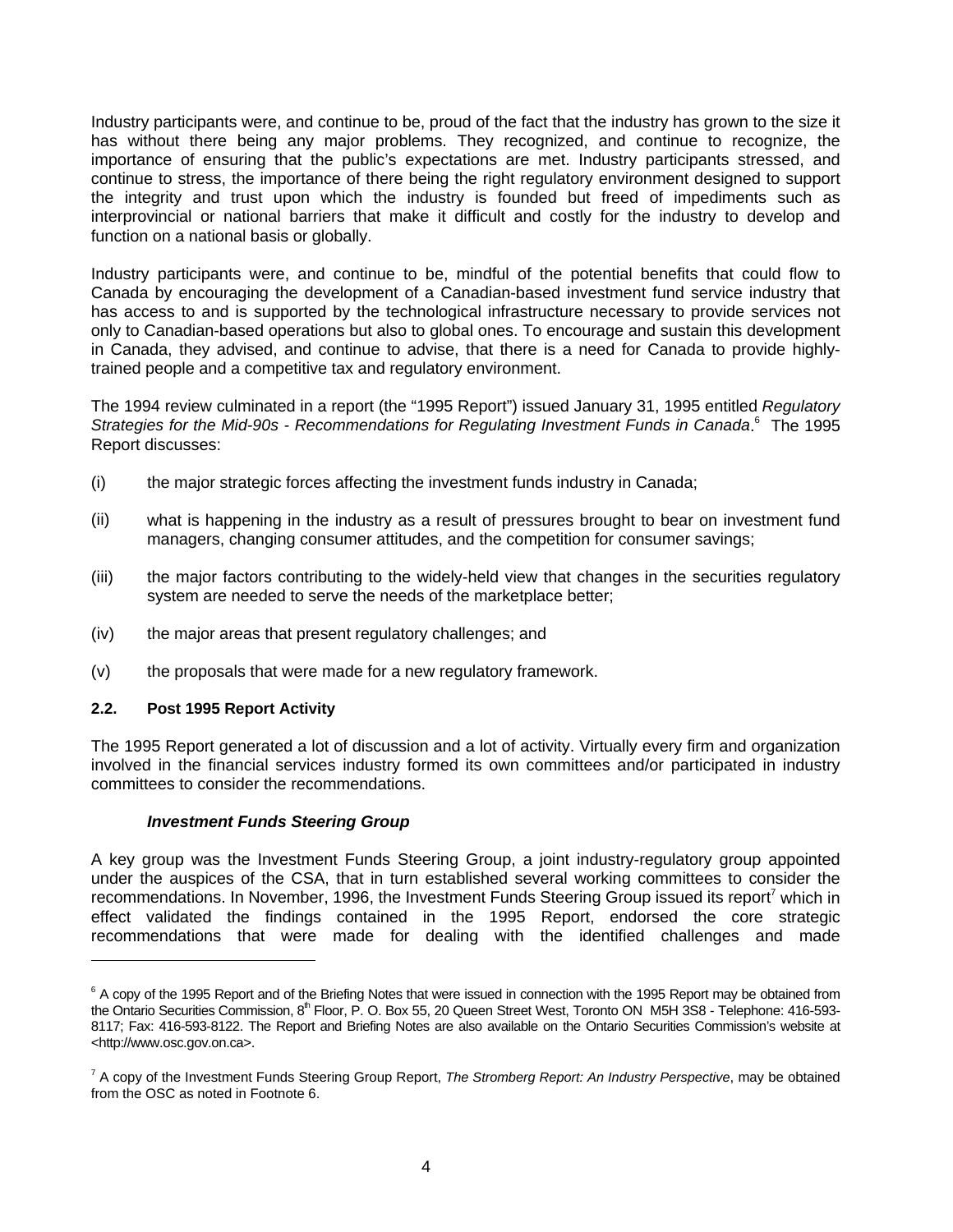recommendations for actions to implement the strategic recommendations. In many cases the recommendations coincided with those contained in the 1995 Report; in other cases they did not.

#### *CSA Implementation Committee*

Following the release of the Investment Funds Steering Group Report, the CSA established a CSA Implementation Committee to consider the 1995 Report and the Investment Funds Steering Group's comments thereon and to recommend a course of action for the CSA. The CSA Implementation Committee's proposals for action were approved by the CSA in April of 1997.<sup>8</sup>

#### *Discussion and Debate*

The Investment Funds Steering Group's review was only part of the process for digesting the 1995 Report and its implications. The 1995 Report stimulated intense public discussion and debate both before and after its release. It caused many organizations to look inward to their own processes and to make some fundamental changes. It sparked renewed effort on the part of IFIC to contribute to the regulatory and self-regulatory policy process. It brought together people who were not accustomed to talking with each other and provided them with a forum for discussion that contributed to improved knowledge and understanding of each other's needs and expectations. In doing so it served as a means for identifying areas where common goals were shared.

#### *Quebec Consultative Committee*

The 1995 Report also prompted the Quebec Securities Commission to establish its own Consultative Committee. The Report of the Quebec Consultative Committee was issued at the end of January 1997. One of the members of this Committee was also a member of the Investment Funds Steering Group. The responses in the Quebec Consultative Committee Report and in the Investment Fund Steering Group Report are substantially the same.

#### *CICA Study Group*

In addition, The Canadian Institute of Chartered Accountants ("CICA") established a Study Group as part of its continuing research program to review the current practices of Canadian investment funds with a view to providing guidance to the industry and users on accounting and financial reporting matters. The CICA Research Report was issued in May of 1997.<sup>9</sup> It is anticipated that as a minimum the CICA Research Report will be used by all types of investment funds as supplementary guidance to the recommendations in the CICA Handbook as to what constitutes "generally accepted accounting principles". The CICA Research Report is supportive of the recommendations made in the 1995 Report about accounting and financial reporting matters.

#### *International Attention*

 $\overline{a}$ 

The 1995 Report has been broadly distributed throughout the world and is receiving considerable attention in various countries where comparable regulatory challenges exist.

<sup>&</sup>lt;sup>8</sup> See *Report of The CSA Investment Fund Implementation Group Endorsed by the Canadian Securities Administrators dated* May 15, 1997 published in the OSC Bulletin at (1997) 20 OSCB 2512.

<sup>9</sup> *Financial Reporting by Investment Funds*, CICA Research Report, May 1997 published by the CICA.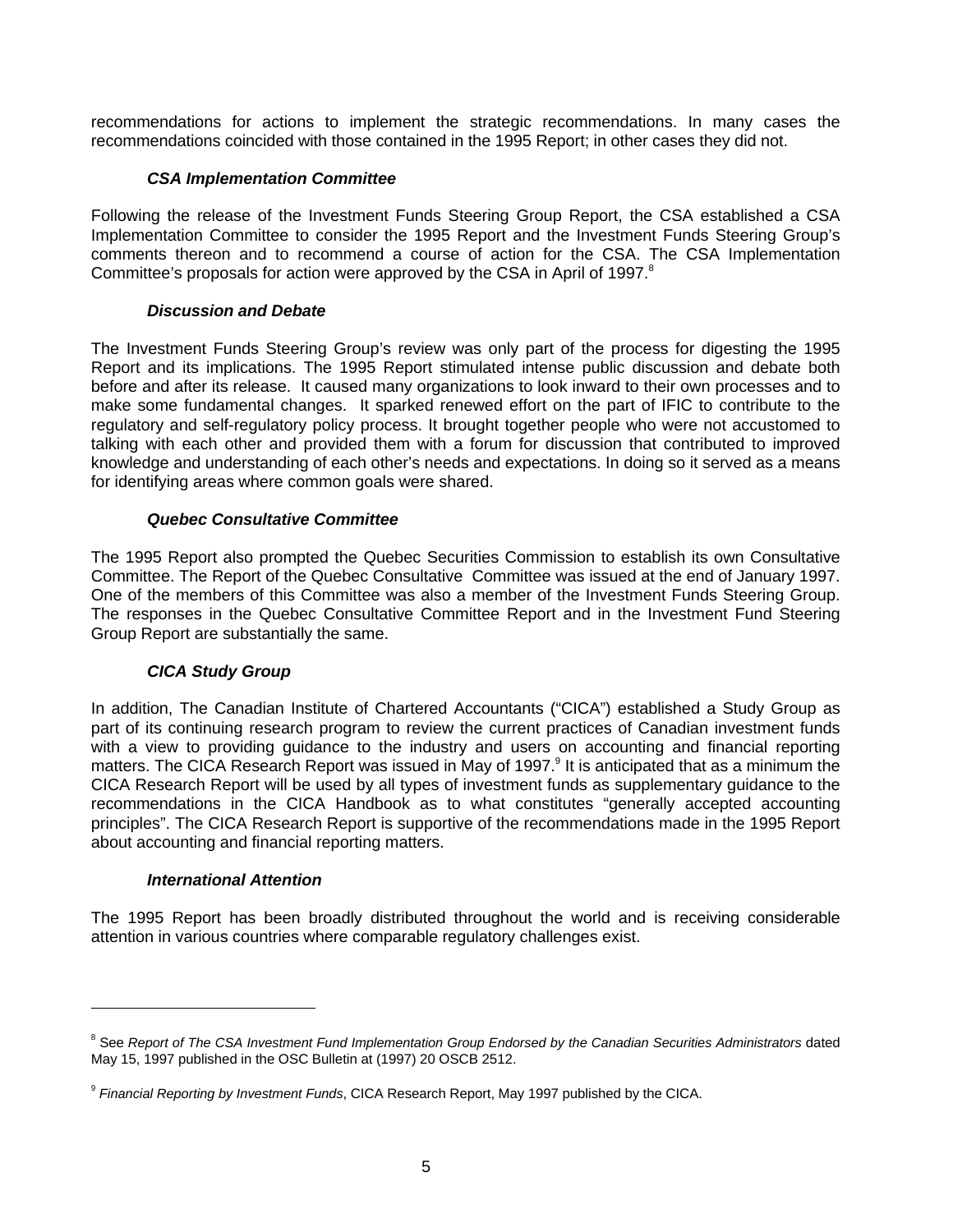#### *Consumer/Investor Attention*

Most importantly, the 1995 Report has caught the attention of individual Canadians and has made them aware of issues that impact their well-being and what they should expect from the investment fund industry and its regulators. The impact of this increasing knowledge and awareness of individual consumer/investors is being felt by fund managers and by fund distributors alike and should ultimately have an impact on how the industry is regulated.

#### **2.3. Areas of Concern Identified in the 1995 Report**

The major areas of concern identified in the 1995 Report relate to:

- (i) how investment funds are structured;
- (ii) how they are sold;

- (iii) the inherent conflicts of interest with respect to both the structuring of investment funds and the distribution of their securities that can result in the interests of the consumer/investor not being placed first;
- (iv) the adequacy of the proficiency and training of some of the people who sell investment funds and of some of the people who manage funds;
- (v) the adequacy of the resources (human, technical and financial) of some industry participants to carry on the activities that they carry on;
- (vi) conflicts of interest with respect to the management of the investment portfolio;
- (vii) the fact that many investors seem to have an imperfect understanding of investment issues;
- (viii) the fact that the disclosure system in place in Canada is ineffective in actually informing investors of material information they need in order to make a reasoned investment decision and is perceived by many in the industry (as well as by investors) as being irrelevant to them;
- (ix) the fact that there is a lack of comparability of performance information about investment funds both within the same product category and with their functional equivalents;<sup>10</sup> and
- (x) the fact that the securities regulatory regime in Canada is cumbersome and costly to comply with and lacks the resources to monitor compliance with its requirements or to respond in a timely manner to the changing marketplace.

 $10$  Examples of investment funds that are the functional equivalent of mutual funds but which are not subject to comparable regulation even though they are made available to the retail investor include certain pension and other retirement plans, variable investment contracts and annuities offered by insurance companies, and certain types of pooled funds and wrap accounts offered by various dealers in securities, investment advisers and financial institutions. These investment fund "lookalikes" present a problem both from the perspective of the investor and from the perspective of the mutual fund manager. The problem for the investor lies in the lack of prospectus-level disclosure about the investment fund, the lack of comparability of performance and other information about the investment fund and the lack of required adherence by these investment fund "look-alikes" to merit regulation standards. The problem from the perspective of the mutual fund manager lies in the lack of a level playing field while competing for the same business. Further problems relate to the differences in proficiency and education and other licensing standards for the intermediaries through whom these products are made available.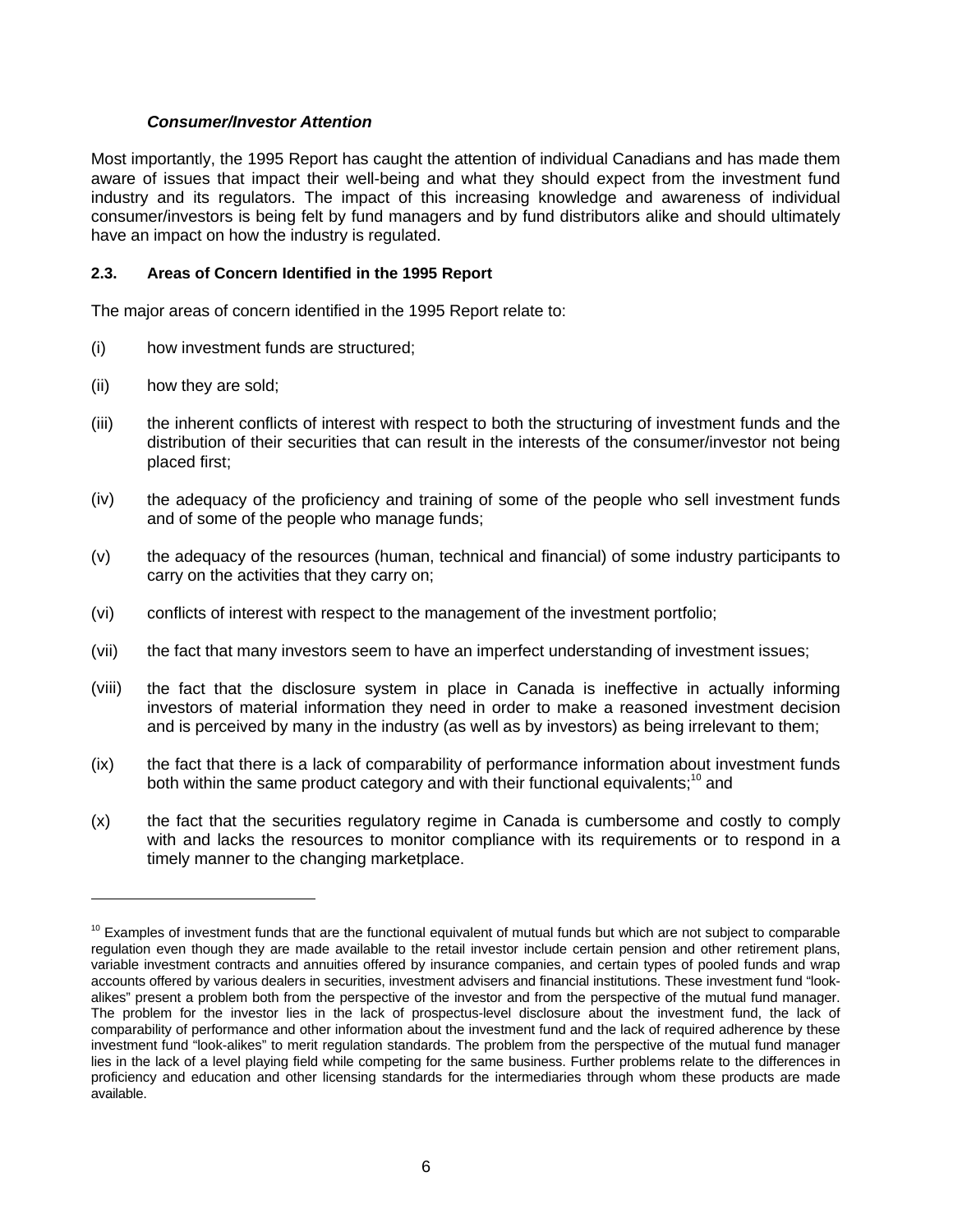#### **2.4. The Perspective Underlying the 1995 Report Recommendations**

The recommendations made in the 1995 Report reflect the following perspectives:

- what is good for the investor is good for the industry and will foster efficient and effective capital markets;
- the industry includes all aspects of money management;
- the foundations of the industry are integrity and trust;
- because there is frequently a lack of knowledge and a lack of bargaining power on the part of many investors, the concept of "buyer beware" cannot by itself be permitted to govern the activities that result in individuals investing their money in investment funds; there is a need, in this situation, to have regard for the interests of investors by ensuring that the system operates fairly and openly;
- there is a need to increase the knowledge and awareness of investors and to ensure that investors have timely, meaningful and relevant information to assist them in making their investment decisions and in monitoring the same;
- the line between selling and advising has substantially disappeared and there is a need to increase the proficiency and training of the persons dealing with the public to enable them better to serve the needs of investors;
- there is a need for **better** regulation rather than for **more** regulation; and
- within this environment, the regulatory strategy should be to allow competitive forces to operate with minimal intervention.

It is this perspective that has generated the attention of investors in Canada and has struck responsive chords globally.

#### **2.5. Strategic Recommendations Made in the 1995 Report**

Given the nature of the concerns identified in the 1995 Report in connection with the Canadian investment fund industry, it is not surprising that the recommendations made in the 1995 Report to address the problems center around two core concepts - **"fairness and integrity"** and **"information and knowledge"**. The recommendations contemplate a strong self-regulatory role for the industry that is supported by a strong regulatory structure that is founded on these core concepts. The recommendations are aimed at encouraging and assisting the industry and its regulators in addressing the areas of concern proactively and, in doing so, to continue to meet the public's expectations and to merit the public's confidence.

The framework for the recommendations is based upon proposals for:

- 1. Centralized, coordinated, streamlined, functional regulation; this would include provisions for:
	- (1) simplifying the regulatory structure by combining provincial resources to create a single centralized unit to regulate investment funds;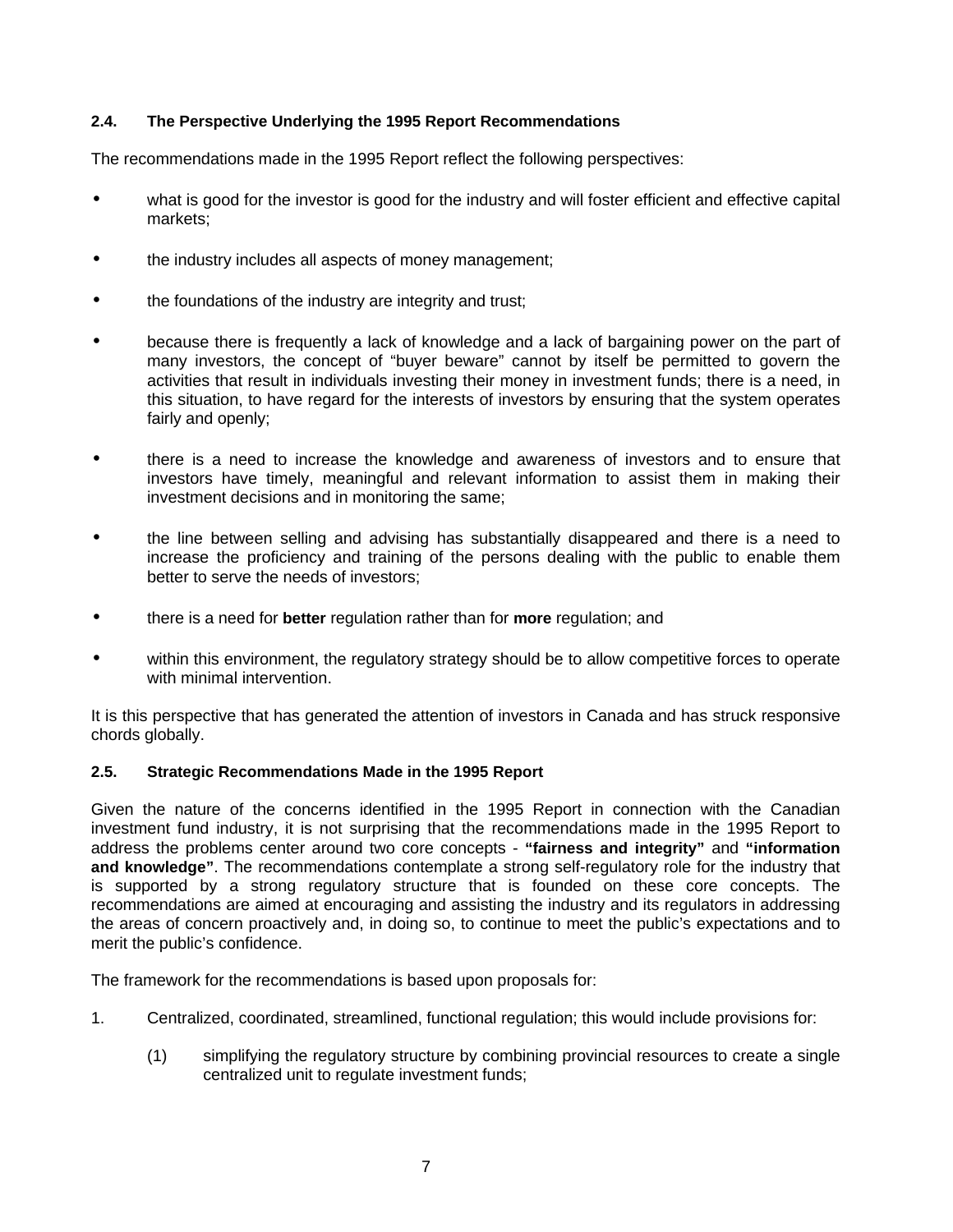- (2) establishing a Joint Regulatory Coordination Group consisting of representatives of the Canadian banking, trust, loan, insurance, pension and securities regulators (including the self-regulatory organizations and the customer protection organizations) to provide a coordinating mechanism among the member regulators to ensure that there are no regulatory gaps arising from: (i) deregulation of the financial services industry, (ii) the entry of new industry participants into the marketplace, and (iii) the multiplicity of regulators having jurisdiction over various aspects of the business of the various participants in the industry; another function of the Joint Regulatory Coordination Group would be to provide a similar coordinating mechanism with their international counterparts;
- (3) treating all types of arrangements whereby money is managed on a collective basis, directly or indirectly, for individuals as "investment funds" and bringing all such arrangements under a common regulatory structure; what is contemplated by this recommendation is a regime that would build specific requirements for specific types of investment funds on a uniform base of core principles (e.g. good faith requirements) that would be applicable to all investment funds regardless of what kind they were or who was offering or sponsoring them; $11$
- 2. strong, effective self-regulation by the industry in respect of the management and distribution of investment funds based on: (i) high ethical standards, (ii) fair practice and business conduct rules, (iii) effective and efficient internal and external systems, controls and procedures, and (iv) pro-active and timely monitoring; in this respect:
	- (1) the framework contemplates that a single, strong, effective self-regulatory organization would be established that would operate on a national basis and in which membership would be mandatory for everyone who sells securities (including mutual fund securities); $12$

<sup>&</sup>lt;sup>11</sup> The perspective underlying this recommendation is that regulatory requirements in respect of investment funds should apply equally to all industry participants and investors should be assured of certain common standards regardless of whether they are dealing with an independent investment fund organization, a bank, a trust company, a life insurance company or other financial institution, an investment counsel or an investment dealer, a mutual fund dealer or some other category of dealer or a financial planner.

 $12$ This self-regulatory organization ("SRO") would be required to adopt rules of fair practice and business conduct that would, among other things, address industry sales practices. It would also set standards for education, proficiency and training, advertising of performance and other investment information, capital requirements, internal systems, controls and procedures for SRO members, insurance and bonding requirements and contingency fund participation. In addition, the SRO would be responsible for monitoring compliance with its rules and for conducting supervisory audits.

The importance of this recommendation cannot be underestimated. Securities regulation in Canada is founded on the principles of: (i) disclosure of information, and (ii) the registration of persons who deal with the public or provide investment advice. The problem with the current regime on the registration side relates to the fact that not all persons who sell investment fund securities to the public are required to be a member of a recognized self-regulatory organization and to adhere to the higher standards of the self-regulatory organization with respect to rules of fair practice and business conduct, education and training, capital, bonding and insurance requirements and contingency fund participation. Most importantly, those persons who are not members of a recognized self-regulatory organization are not subject to the compliance monitoring procedures of the self-regulatory organization. Investors are often not aware of the different standards or of the impact that the differences in these standards can have. These differences result in potential problems for investors. These differences also present an economic problem for dealers who are members of a self-regulatory organization who are concerned about the lack of a level playing field when they are required to adhere to higher standards than their nonmember counterparts while competing with them for the same business.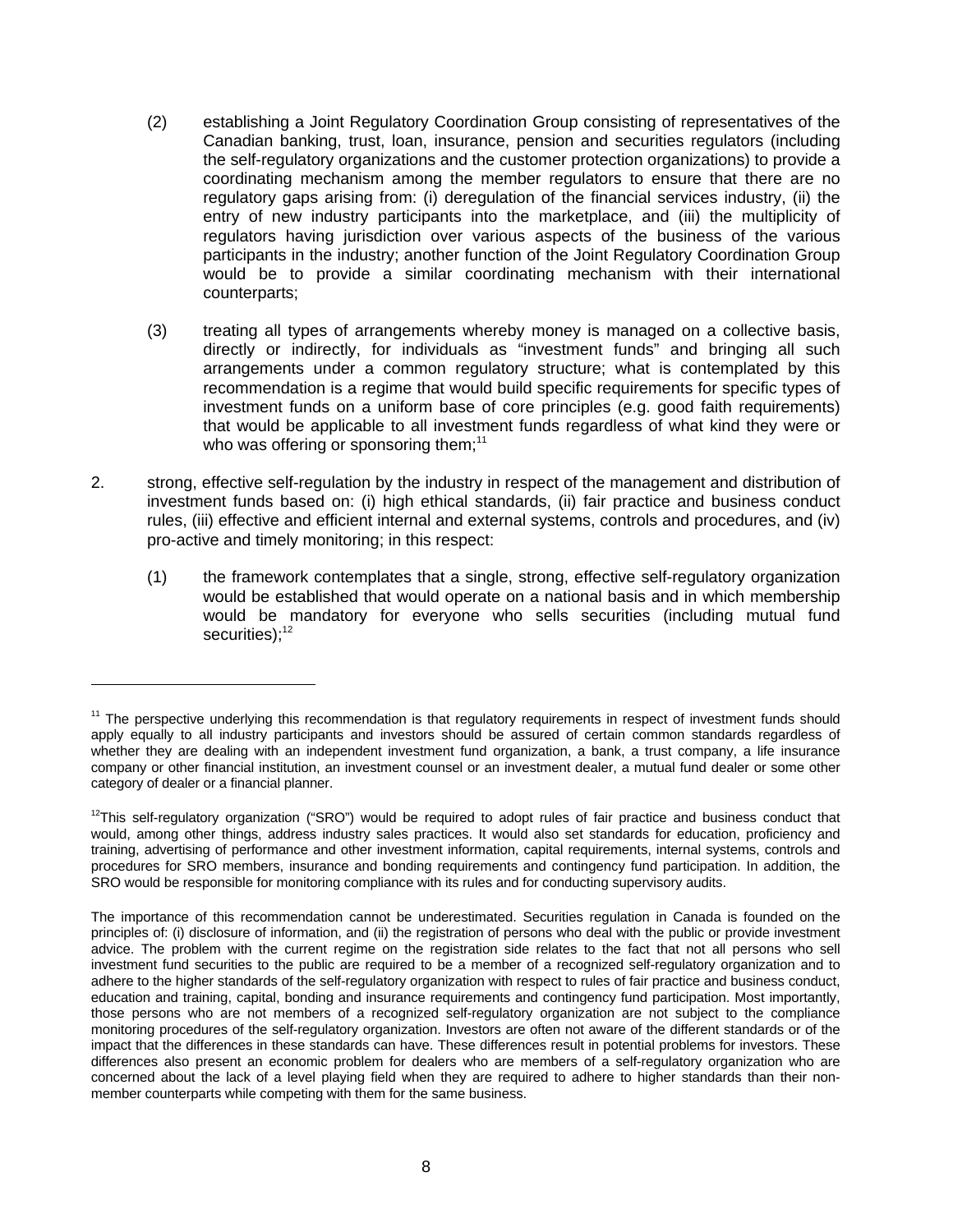- (2) the framework also contemplates that managers of investment funds would continue to be regulated by the Securities Regulator directly through registration with the securities regulator, with conditions of registration being attached designed to provide for the abovementioned high ethical standards, rules, systems, controls and procedures and for monitoring compliance therewith through a system of self-assessment review procedures comparable to those presently required of financial institutions in respect of deposits covered by deposit insurance;<sup>13</sup>
- 3. improved corporate governance provisions in respect of investment funds including:
	- (1) the enactment of an investment funds statute to provide a common statutory framework for the constitution and governance of investment funds, the need for which under Canadian law is discussed in Section 18 of the 1995 Report;
	- (2) provision for independent boards at the management level and at the fund level;
	- (3) improved oversight provisions through enhancing human, technical and financial resources to ensure the adequacy thereof for the functions carried out;
	- (4) codes of ethics and business conduct;
	- (5) proposals for dealing with conflicts of interest including those arising from the desire to:
		- (a) engage in principal trading with a related party;
		- (b) deal in securities of or guaranteed by a related party including securitizations and mortgages sourced by a related party;
		- (c) participate in related party underwritings;
		- (d) execute portfolio transactions through an affiliate of the investment fund manager or portfolio adviser;
		- (e) execute portfolio transactions through persons (or their related parties) who distribute securities of the investment fund (i.e. reciprocal trading);
		- (f) engage in inter-fund trading;
		- (g) create certain fund-of-fund structures; and
		- $(h)$  engage in certain soft dollar transactions;<sup>14</sup>

<sup>&</sup>lt;sup>13</sup>The 1995 Report recommends that the Securities Regulator retain direct responsibility for the registration of investment fund managers by reason of the fact that the functions of a manager of an investment fund are so closely linked with the functions of its sponsored investment funds. As a result, it would be very difficult and inefficient to attempt to separate the regulation of the two. It was therefore recommended that the establishment of investment funds and the disclosure documents relating thereto should remain the direct responsibility of the Securities Regulator and should not be delegated to a self-regulatory organization and that the registration function with respect to managers of investment funds should also remain the direct responsibility of the Securities Regulator. See Section 14 of the 1995 Report for recommendations as to the standards required to be met in order to act as an investment fund manager.

 $14$  See Sections 19, 20, 21 and 22 of the 1995 Report.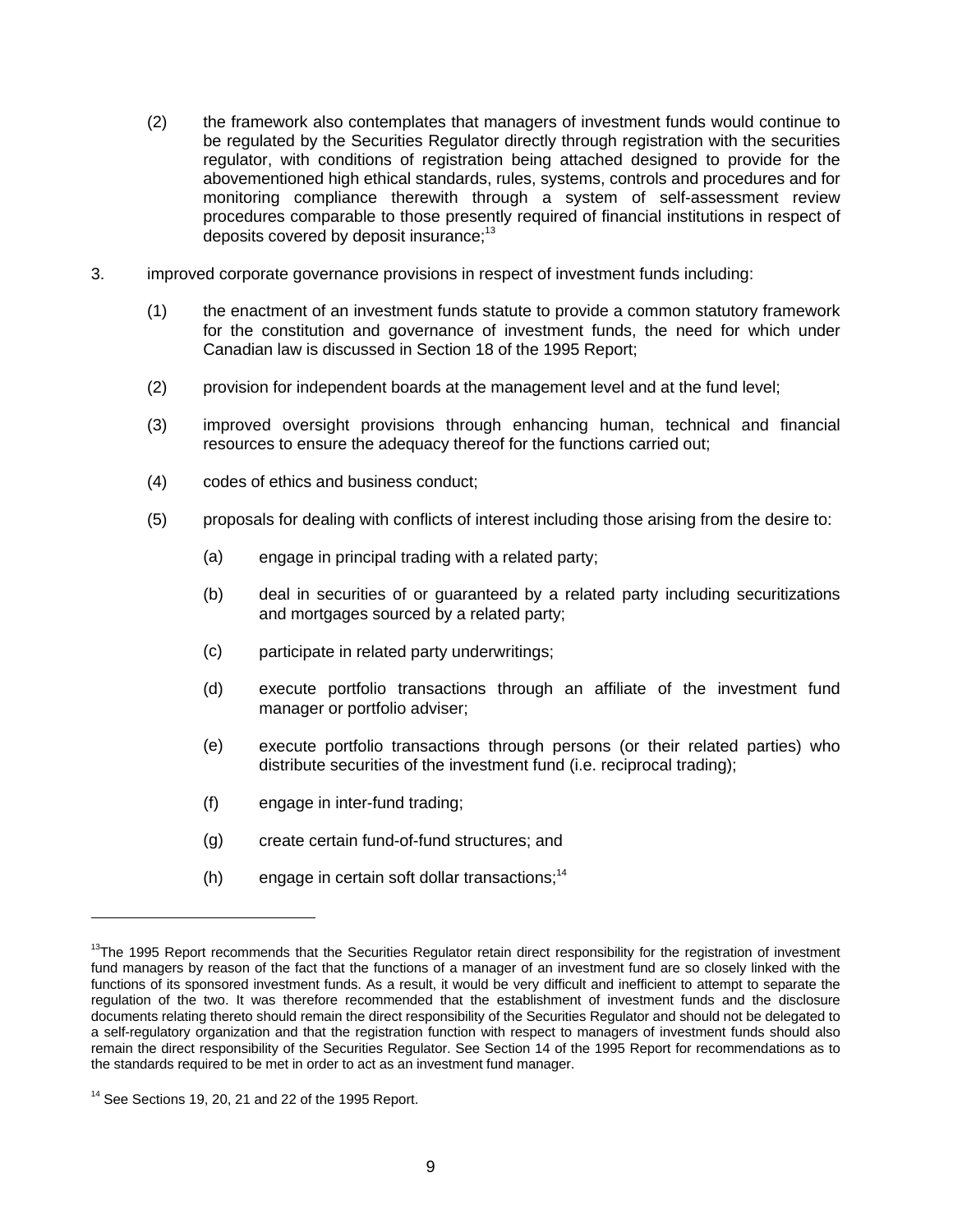- 4. increased emphasis on educational and proficiency requirements for industry participants aimed at providing industry participants with:
	- (1) better training and proficiency skills;
	- (2) better awareness of ethical standards, fair practice and business conduct rules; and
	- (3) better ability to meet client needs and expectations;
- 5. increased emphasis on the importance of investor education aimed at improving the ability of investors to:
	- (1) identify, request, review and understand the information needed to assess investment recommendations made to them;
	- (2) apply the information to their own situation in making investment decisions; and
	- (3) identify, request and review in a meaningful manner the information needed to monitor their investments on a continuing basis and assess whether adjustments are needed;
- 6. realignment of the elements of the disclosure system aimed at:
	- (1) integrating primary and secondary disclosure requirements;
	- (2) improving disclosure requirements to ensure that the information is timely, meaningful and relevant; and
	- (3) ensuring that disclosure is integrated and continuing;
- 7. establishment of a basis for achieving comparability of performance information about different investment fund products and between investment fund products of the same type; this proposal contemplates:
	- (1) the development of uniform rules respecting the calculation and use of performance information that would be required to be universally used by all industry participants with respect to performance information that such industry participants may choose to give to, or in respect of, all types of managed accounts; and
	- (2) that it would be desirable (and probably essential) that international standards be developed in this respect:<sup>15</sup>

this need for comparability is an important component of the disclosure proposals contained in the 1995 Report.

# **2.6. Relationship of the Strategic Recommendations to Each Other**

The last four recommendations are integral to each other and to the efficacy of the continued reliance by governments and regulators on the adequacy of disclosure as an appropriate strategy on which to base the future well-being of consumer/investors. To continue to rely on the strategy of disclosure

<sup>&</sup>lt;sup>15</sup> See Section 24 of the 1995 Report.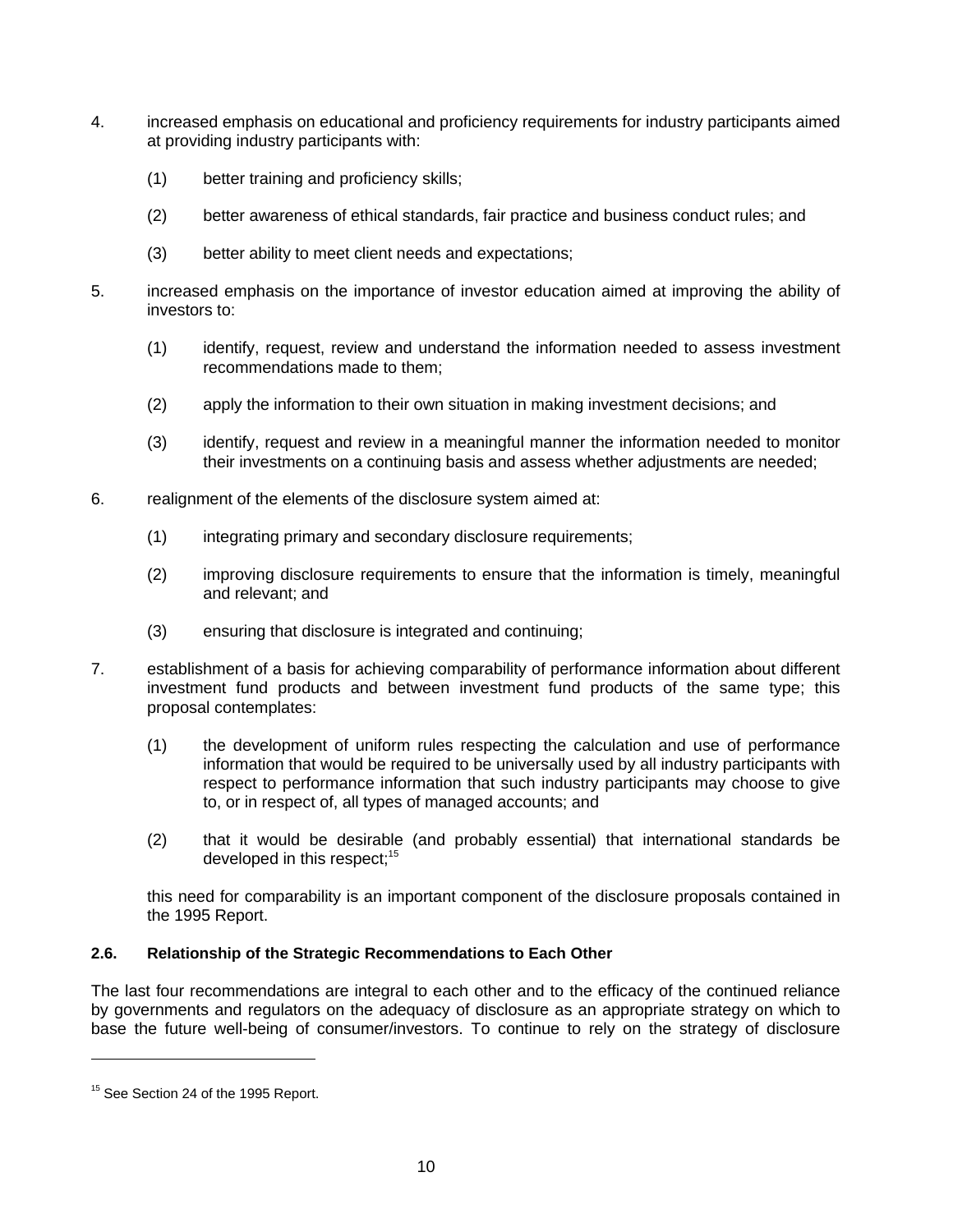necessitates finding a better way to make sure that information that is timely, meaningful, and relevant to consumer/investors is communicated in plain language to them in a way that a reasonable person acting reasonably should be able to understand. It is submitted that information that has neither been communicated to, nor understood by, the consumer/investor cannot be considered to have been disclosed to the consumer/investor.

This strategy of disclosure is based upon the assumption that the consumer/investor has the knowledge and awareness to understand the significance of the information provided (or not provided) to the consumer/investor and to apply it to the consumer/investor's own circumstances. It also presupposes that industry participants and regulators have a comparable level of knowledge and awareness to understand the significance of the information that is provided (or not provided) in order for them respectively to carry out their responsibilities to consumer/investors adequately. Accordingly, increasing the knowledge and awareness on the part of industry participants, consumer/investors and regulators alike is an integral part of the process of achieving effective disclosure.

The need to increase knowledge and awareness goes beyond the fact of asymmetrical information flows in the marketplace. It goes to the fundamental ability of the consumer/investor to assume responsibility for his or her own well-being, whether acting directly or through an intermediary. Effective access to information and the ability to use it levels the playing field and enables the adoption of a regulatory and supervisory structure that allows competitive market forces to operate with minimal intervention.

The balance of the recommended strategies are structural in nature and/or go to the fundamental integrity of the investment fund product. All of the strategies are based on investing in solutions rather than paying for problems. They are based on "getting it right" in the first place. This is a well-recognized and well-proven strategy for enhancing one's competitive position in the marketplace.

#### **3. CHANGES SINCE THE 1995 REPORT THAT SHOULD BENEFIT THE CONSUMER/INVESTOR**

# **3.1. Post 1995 Report Changes in the Investment Fund Industry**

There have been significant changes in all aspects of life during the last four years. One of the areas where the impact of these changes is most apparent is in the investment fund industry. The changes, for discussion purposes, are divided into three main categories

The first category relates to changes that have been made since the 1995 Report that should benefit the consumer/investor. These changes are discussed in this Section 3.

The second category relates to federal and provincial governmental policy initiatives that have been undertaken since the 1995 Report that will affect the consumer/investor. These changes are discussed in Section 4 of this Review.

The third category relates to changes in the strategic environment that have an effect on the investment funds industry. These changes are discussed in Section 5 of this Review.

#### **3.2. Heightened Awareness of Issues**

Probably the most important result of the discussion and activity generated by the 1995 Report has been people's heightened awareness of issues. This has happened at all levels regardless of whether one is a regulator, an investor, an industry participant or a combination of the three.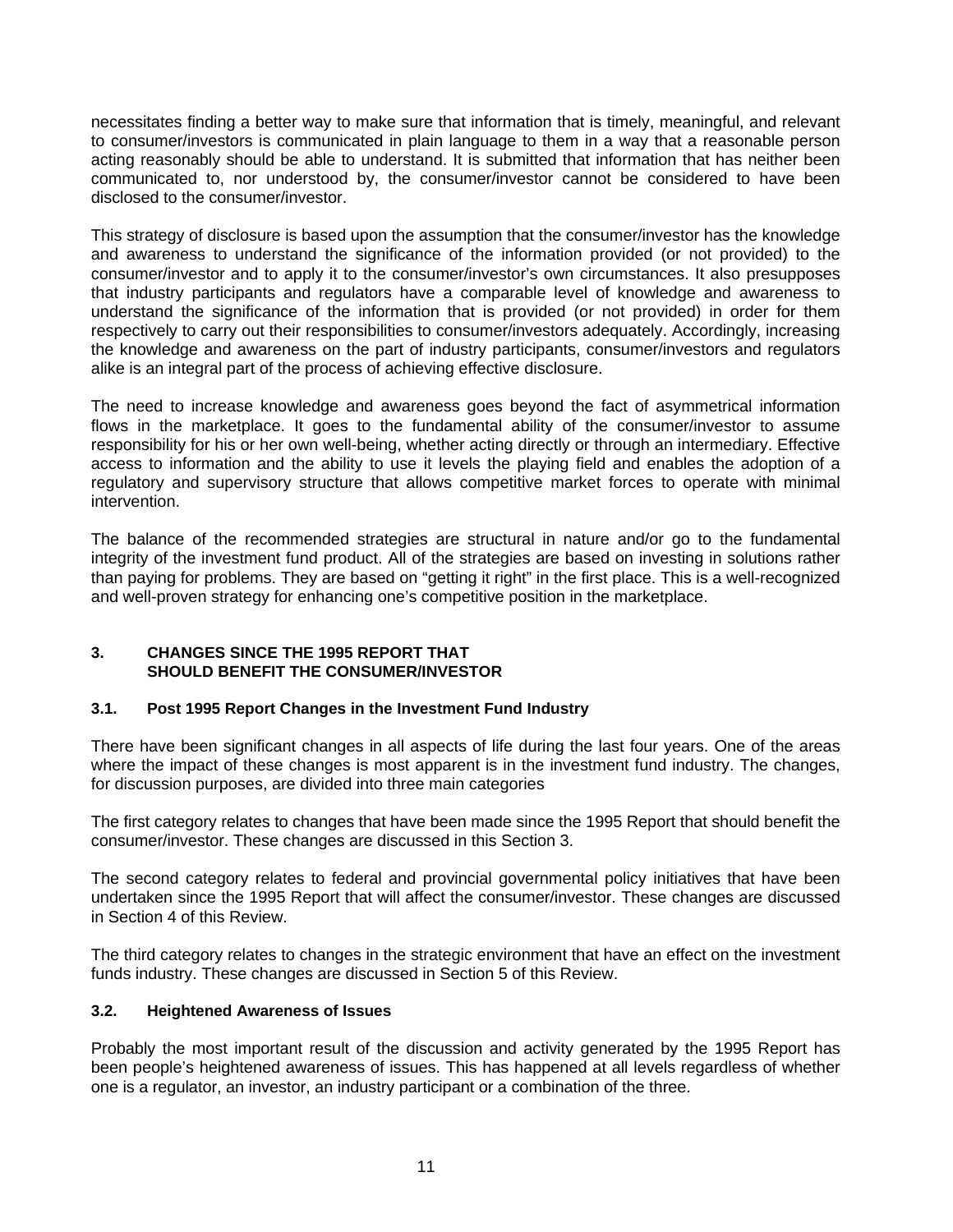A major contributing force to this heightened awareness of issues is the interest that the media has taken in investment fund issues. The media has played an important role both in identifying and keeping these issues in the public light and in helping people to understand their significance.

Another factor is the increase in the number of books, newsletters, websites and other publications that deal with mutual funds and other investment products and with financial and retirement planning and investing generally. This ready availability of information has been a major contributing force to people's knowledge and awareness.

# **3.3. Industry-Generated Initiatives**

The 1995 Report prompted a lot of organizations to implement initiatives without waiting for industry or regulatory endorsement. Industry participants tell me that changes have been made in the way business is done and that a lot of organizations are using the recommendations in the 1995 Report as benchmarks or standards against which to measure the changes.

In the case of fund managers that are public companies, industry participants have noted that their boards of directors have taken a heightened interest in their managed funds and that the audit committees of the fund managers increasingly are reviewing the financial statements of the managed funds, including the expense allocations between the managers and their respective managed funds. I also am told that more attention is being paid to the adequacy of controls and to code of conduct issues.

Another area where change is occurring is seen in the fact that more fund management groups have established, or are in the process of establishing, independent fund advisory boards.

#### **3.4. Sales Practices Rule**

On May 1, 1998, the CSA's National Sales Code Rule No. 81-105 together with the related Companion Policy No. 81-105 CP became effective.<sup>16</sup> This Rule is the result of three years of industry and regulatory efforts to establish rules of fair practice and business conduct relating to the distribution of securities of a mutual fund. The Rule and Companion Policy reflect the industry and regulatory responses to the concerns about sales practices and business conduct raised in the 1995 Report.

# **3.5. Mutual Fund Prospectus Disclosure**

The CSA's proposals for mutual fund prospectus disclosure are contained in the proposed National Instrument 81-101, Forms 81-101FI and 81-101F2 and Companion Policy 81-101CP. These proposals have been published for comment in the OSC's Bulletin dated July 31, 1998. The proposals are posted on the OSC's website<sup>17</sup> and on IFIC's website.<sup>18</sup> The proposals are discussed in Section 17 of this Review.

<sup>&</sup>lt;sup>16</sup> National Instrument 81-105 and Companion Policy 81-105CP together with the related Notice of Rule and Policy were published in the OSC Bulletin in February of 1998 at (1998) 21 OSCB 747. Earlier versions were published for comment in the OSC Bulletin in August of 1996 at (1996) OSCB 4727 and in July of 1997 at (1997) 20 OSCB 3879.

<sup>&</sup>lt;sup>17</sup> See Footnote 6.

<sup>&</sup>lt;sup>18</sup> See Footnote 19.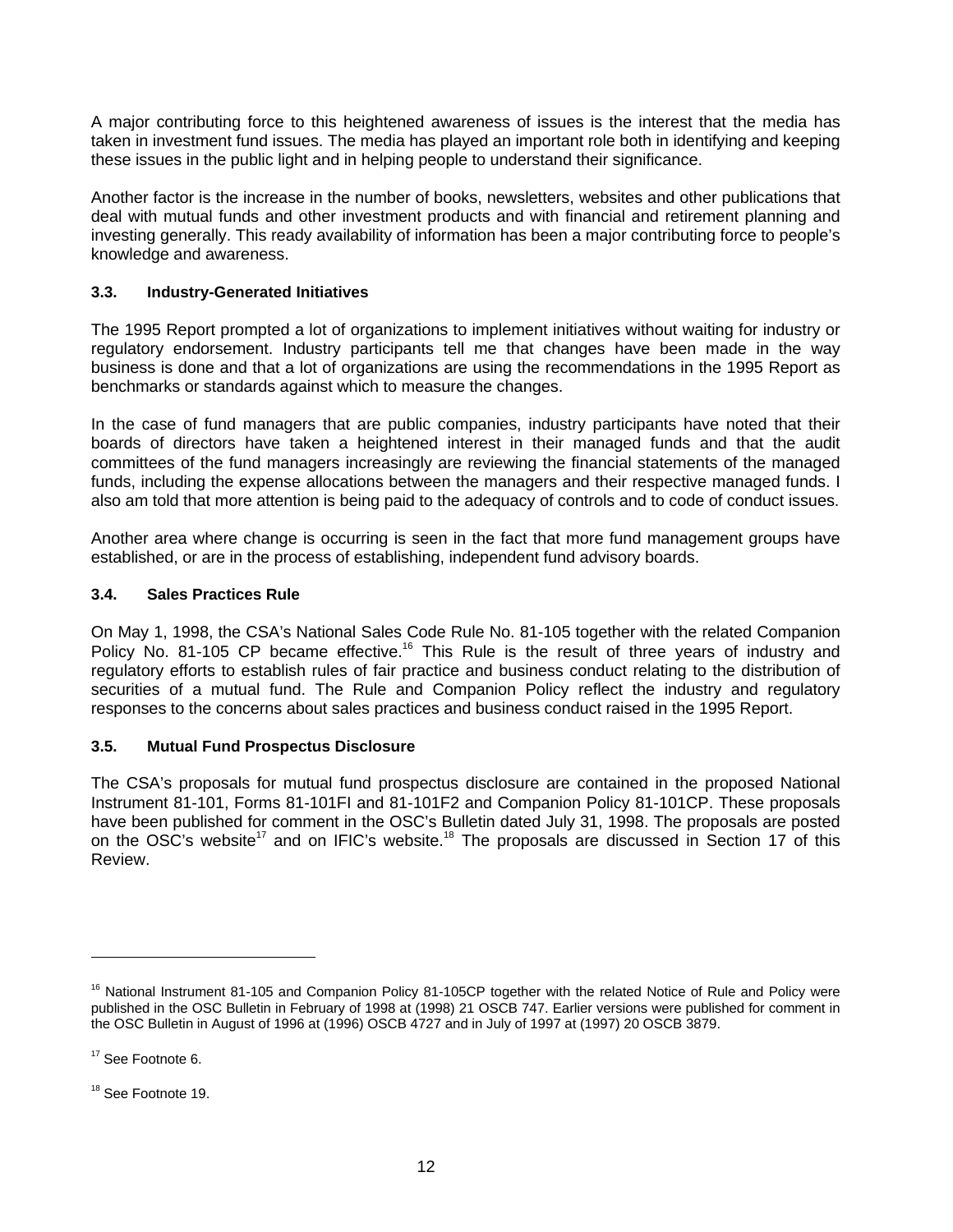#### **3.6. Code of Ethics on Personal Investing**

In May of 1998, IFIC released the Final Report of its Code of Ethics Committee on Personal Investing.<sup>19</sup> This Report is IFIC's response to the concerns about personal trading raised in the 1995 Report and to the increased public attention that is being focused on personal investing by portfolio managers and other persons having access to a mutual fund's trading practices.

Each Manager member of IFIC is required to adopt, and to confirm that it has adopted, a personal investing code of ethics containing the basic principles that IFIC has determined that all Manager members of IFIC must include in their personal trading codes. This must be done by December 31, 1998. IFIC has published a Model Code that incorporates its required basic principles in order to provide guidance to its Manager members who wish to write their own codes.

#### **3.7. Personal Rate of Return Calculation Standard**

Another initiative that will be helpful to consumer/investors in monitoring the performance of their investments is the adoption by IFIC of a standard formula for calculating personal rates of return.

In a press release issued June 4, 1998, IFIC announced that its Members who choose to provide personal rates of return as a value added service have agreed to use the methodology and to adhere to standards of presentation determined by IFIC and outlined in IFIC Bulletin (number twenty-one). The methodology that is required to be used is the Modified Dietz Method with monthly linking. IFIC's announcement states that this methodology will provide investors with a percentage return figure indicating how their investments have performed rather than simply how the fund performed.

IFIC Members have the option of deciding: (i) whether to prepare rates of return for investors, and (ii) which clients, if any, will receive the information. The industry standard (Modified Dietz Method with monthly linking) is required to be identified as such when providing investors with personal rates of return. Members may, in addition, provide rates of return using another formula but all relevant differences from the IFIC standard must be identified in the documents in which the personal rate of return appears at the first time of presentation.

In announcing the adoption of its standard, IFIC stated that to the best of its knowledge, the Canadian mutual fund industry is the only mutual fund industry group in the world to tackle the issue of personal rates of return and to come up with a consensus.<sup>20</sup>

#### **3.8. Standard for Categorizing Mutual Funds**

 $\overline{a}$ 

Over the past several months, suppliers of fund data have produced what they describe as a set of rigorous criteria to determine how to categorize mutual funds.<sup>21</sup> Their proposals have been developed by a committee composed of representatives from Portfolio Analytics Limited, BellCharts, The Financial Post, Southam News, FundData, The Fund Library, The Globe and Mail and Fund Masters. IFIC has participated as an observer. The committee has agreed to:

<sup>&</sup>lt;sup>19</sup> Final Report of the Code of Ethics Committee on Personal Investing, May 1998 published by IFIC. A copy of the Report is posted on IFIC's website at <http://www.ific.ca/regulation>.

<sup>20</sup> See IFIC's News Release dated June 4, 1998 - *Mutual Fund Industry Standardizes Personal Rates of Return*.

<sup>21</sup> See Rudy Luukko, Fund Watch, February 1998 - *The Drive for Clearer Fund Categories. Also see* Jean Murphy, Investment Executive, July 1998 - *New mutual fund categories in use later this year* and September 1998 - *Categories, criteria to be released this month.*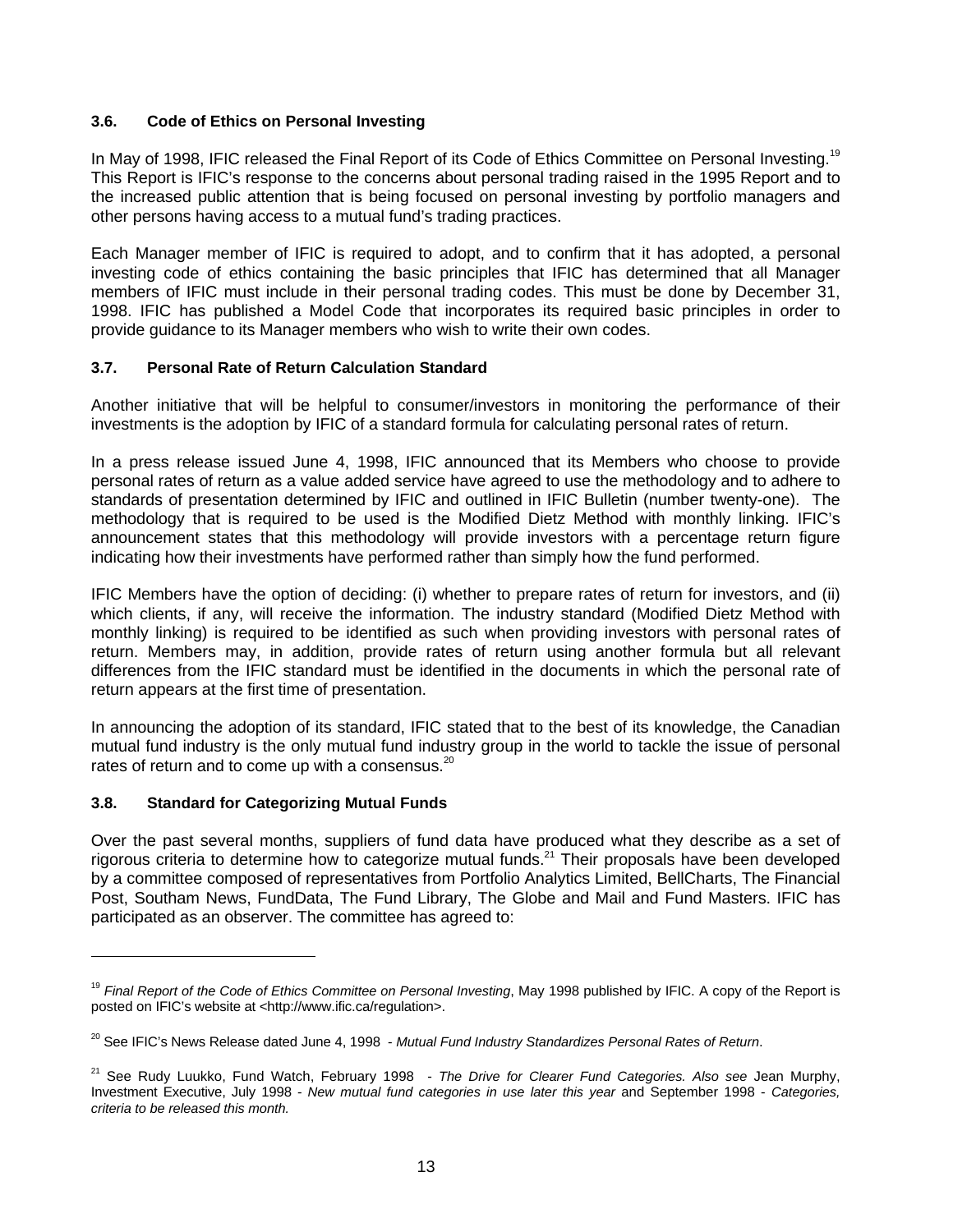- establish clear criteria and apply the criteria using known holdings data as well as investment objectives established by the fund companies;
- publish all ranking and "quartile" information based on these fund categories so that each provider of mutual fund information is consistent in terms of ranking individual funds with others;
- make public, via the Internet and other means, the final document that details the criteria, philosophy and membership of each fund in each category so that *the process is completely transparent to the investing public;* and
- review the category membership of each fund annually, while maintaining a monthly watch on new funds with the result being possible reclassification.

In September 1998, the committee plans to distribute its proposed criteria and new fund categories to industry participants (including fund companies and analysts) and the relevant media for a three week review and comment period. The committee plans to release the final criteria with the resulting fund categorization in October 1998.

There is a special significance to the agreement that has been reached on common categorization standards. The significance of this agreement is that mutual funds will always be found in the same category regardless of which newspaper, newsletter, software program or other medium is providing the information. This has been an area of great discrepancy because prior to the categorization agreement, the different suppliers of data used different sets of criteria to categorize funds. This discrepancy has enabled fund companies to cherry-pick its rankings and to advertise the supplier's ranking that was most favorable to it.

The categorization of investment funds is very important for consumers and financial advisers. Shortcomings in fund categorization criteria and the resulting rankings have been a concern for some time. The need to develop standards in this area was discussed in the 1995 Report.<sup>22</sup> The end result of the new categorization criteria will be a new tool for consumers and financial advisers.

#### **3.9. Mutual Fund Dealers Association of Canada**

 $\overline{a}$ 

In 1997, IFIC and the IDA were asked by the OSC to come forward with proposals for a self-regulatory organization for mutual fund dealers. This request was endorsed by the CSA. The proposals have resulted in the recent incorporation of the MFDA. It is intended that the MFDA will ultimately be recognized throughout Canada as a self-regulatory organization and that it will be mandatory for each mutual fund dealer that is not a member of the IDA or of a stock exchange that is a self-regulatory organization, to join the MFDA.<sup>23</sup>

Both IFIC and the IDA will play a key role in the MFDA. The objective is to take advantage of IFIC's knowledge and experience in the mutual fund industry and of the IDA's experience and credibility as a self-regulatory organization to build a new self-regulatory organization from the ground up in a short time frame.

<sup>22</sup> See the 1995 Report - *Categorization of Investment Funds* at page 209 and at page 221.

<sup>&</sup>lt;sup>23</sup> The Request for Comments on Proposed Rule 31-506 - SRO Membership - Mutual Fund Dealers was published in the OSC Bulletin of June 19, 1998 at (1998) 21 OSCB 3875.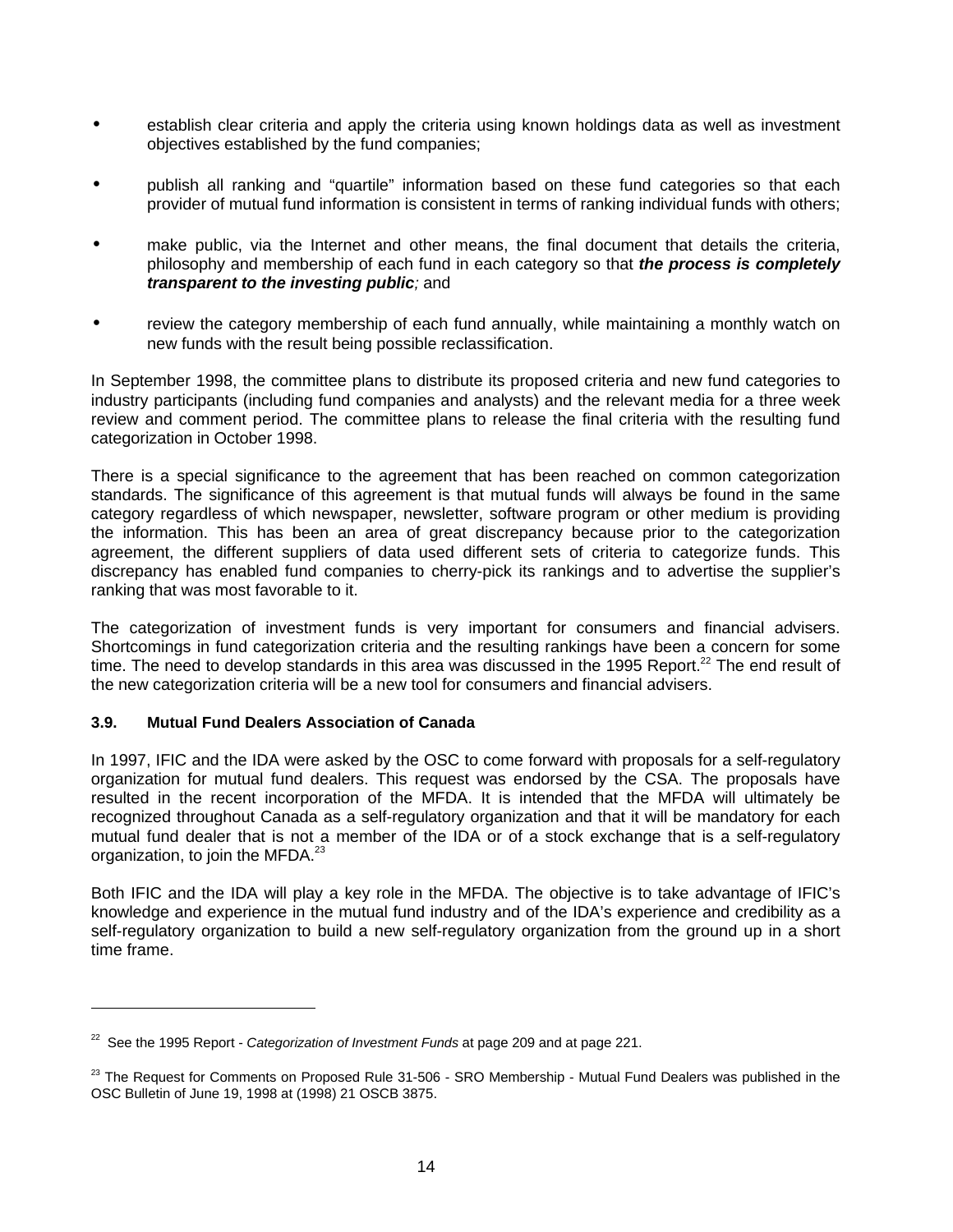To this end, governance of the new self-regulatory organization will be shared by IFIC and the IDA. The Chair of the MFDA will be the IFIC Chairman. The President and Chief Executive Officer of the MFDA will be the IDA President and Chief Executive Officer. IDA supervisory staff will provide management, direction and administrative support for the MFDA. The chief operating officer of the MFDA will be appointed by the board of directors of the MFDA. The MFDA board of directors will consist of 21 individuals with equal representation from fund distributors, the IDA and the public. It has been agreed that an independent mutual fund dealer, who is not a member of IFIC or of the IDA, will be a member of the board of directors and that the IDA bank-related board nominees will be limited to three.

Five committees have been established to address key issues integral to the development of the MFDA's self-regulatory by-laws and regulations. These committees will provide distributors with the opportunity to shape and inform policy and make recommendations to the board. The committees include IDA members and CSA observers and, in most cases, one of the public directors. Fund managers will be invited to provide their perspective. The five committees will deal with (i) capital requirements and an investor protection fund, (ii) proficiency and continuing education, (iii) sales practices, reporting and advertising, (iv) administration, and (v) franchising.

#### **3.10. Mutual Reliance Proposals**

While the goal of creating a single securities regulatory body in Canada remains elusive, there is a spirit of renewed cooperation among the ten provincial and two territorial commissions. The end result of this initiative, if successful, will be to create a "virtual" single securities regulatory body for people to deal with. At the heart of this cooperative effort are proposals for mutual reliance by the respective CSA members on work that will be substantially performed only by the "designated jurisdiction" for the issuer or registrant. The mutual reliance program is proposed to extend to the filing of prospectuses, applications for exemptive relief and the registration of dealers and advisers. The program is premised on reaching agreement on: (i) common standards for selective review criteria, (ii) a common approach to how matters are reviewed, and (iii) uniform or harmonized regulatory requirements. Each jurisdiction will retain the ability to opt out.

The CSA have published for comment the memorandum of understanding that sets out the working arrangement among the CSA.<sup>24</sup> The Mutual Reliance Review System ("MRRS") is expected to be effective in early 1999. The MRRS will apply initially to the (i) filing of prospectuses (including mutual fund prospectuses) and initial annual information forms, (ii) registration applications for advisers and dealers who are members of a self-regulatory organization, and (iii) applications for discretionary relief. It is anticipated that the MRRS may be extended to other categories of filings such as continuous disclosure documents and rights offering circulars and related documents.

The CSA in its Request for Comments<sup>25</sup> state that they agree that in addition to simplifying and facilitating the use of the regulatory system for filers, an objective of the MRRS is also to effect a unified approach to the many aspects of securities regulation in Canada. The CSA state that in order to achieve this objective, the Memorandum of Understanding provides for:

1. Participation in staff development and training programs organized by CSA committees to standardize the review processes and to develop common approaches to issues.

<sup>&</sup>lt;sup>24</sup> The Request for Comments on the Mutual Reliance Review System Memorandum of Understanding is published in the OSC Bulletin of June 19, 1998 at (1998) 21 OSCB 3882.

<sup>25</sup> See Footnote 24*.*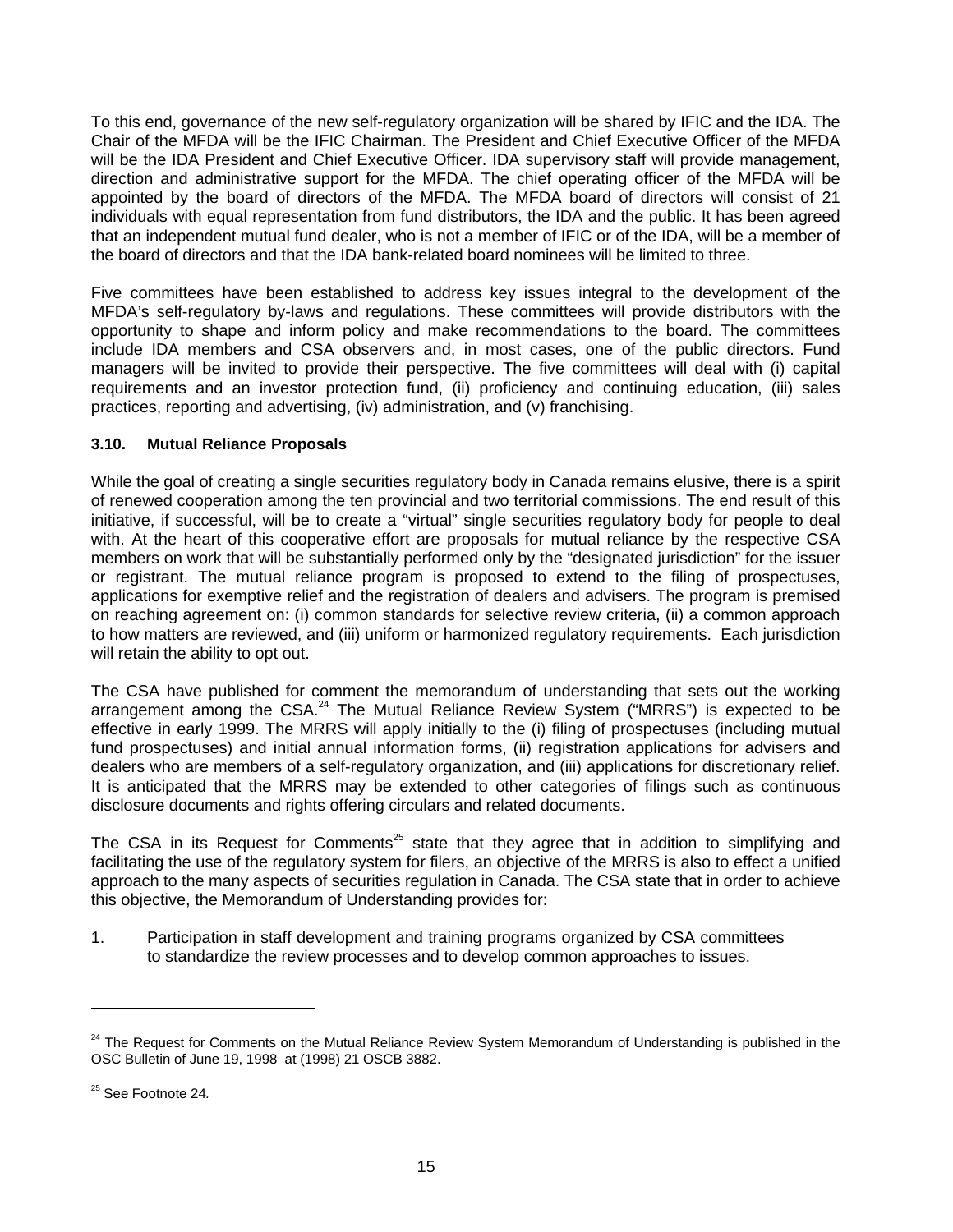- 2. Consultation to promote consistency and communication in the review of material filed pursuant to the MRRS and to coordinate changes to the MRRS.
- 3. The provision of adequate funding by the participating CSA to support the training and consultation components of the MRRS.
- 4. The possible coordination of the utilization of personnel among themselves under which the staff of one securities regulatory authority may be utilized by another in fulfilling its obligations as principal regulator.

#### **3.11. Cooperation between Insurance and Securities Regulators**

In June of 1998, provincial insurance regulators and securities regulators agreed to work together in determining how segregated funds should be regulated. The federal Office of the Superintendent of Financial Institutions ("OSFI") is also participating in this initiative. It is expected that the working group will present its recommendations in the fall of 1998.

#### **3.12. Coordinating Mechanism for Regulation**

On June 22, 1998, the Ontario Insurance Commission issued a discussion paper on the regulation of insurance distribution and the coordination of financial services regulation in Ontario.<sup>26</sup> The discussion paper proposes that a body to be known as the Ontario Council of Financial Regulators ("Council") would be established. The Council would be composed of the Chief Executive Officers of the Financial Services Commission of Ontario, the OSC and the proposed Insurance Distribution Regulatory Board. The discussion paper notes that:

"The Council would have a mandate to enhance the quality and efficiency of the regulation of financial services in Ontario by:

- identifying ways to coordinate activities, reduce duplication and avoid unintended gaps or conflicts in the regulatory net,
- making recommendations to their constituent bodies on effecting complementary regulatory initiatives,
- coordinating activities with their counterpart financial services regulators in other jurisdictions within and outside Canada.

The proposals in the discussion paper are the first public indication that the recommendations made in the 1995 Report for a cross-sector, coordinating mechanism for regulation<sup>27</sup> is receiving some attention in Canada. The proposals also draw on the recommendations relating to regulatory structure made in the OECD Paper.

<sup>26</sup> *Discussion paper on Regulation of Insurance Distribution and Coordination of Financial Services Regulation in Ontario*, dated June 1998 and issued by the Ontario Insurance Commission (Financial Services Commission of Ontario). A copy is posted on its website at <http://www.ontarioinsurance.com>. Paper copies in English can be obtained by calling 1-800-263- 7965. Copies in French can be obtained by calling 1-800-668-5821.

 $27$  See Sections 5, 7 and 8 of the 1995 Report.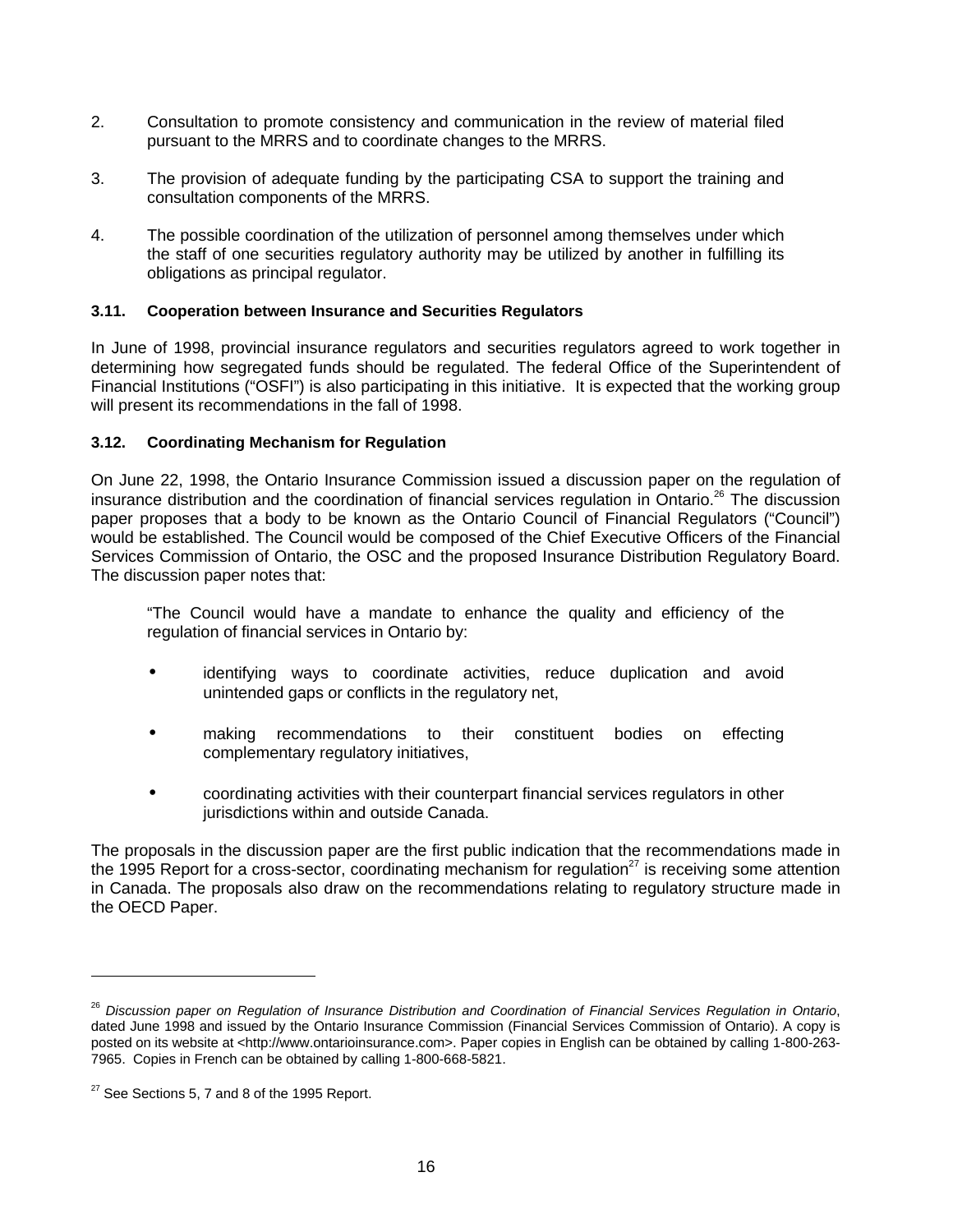#### **3.13. CICA Audit of Investment Funds Research Project**

In the Spring of 1998 the CICA initiated a research project to identify and address audit issues that relate to the recommendations and conclusions set out in the CICA Research Report *Financial Reporting by Investment Funds.*<sup>28</sup> It is anticipated that this project will:

- (i) express the Study Group's views on what action should be taken by the CICA's Auditing Standards Board with respect to the audit of investment funds;
- (ii) provide guidance to auditors and other interested parties on various issues that pertain to investment funds; and
- (iii) offer suggestions to regulatory authorities on what changes should be made to existing requirements.

# **4. CHANGES RESULTING FROM GOVERNMENTAL POLICY INITIATIVES**

#### **4.1. Federal Government Policy Initiatives**

In response to the current economic and social environment and the impact of this environment on the marketplace several initiatives are underway. These include proposals for social program and pension reform, a review of the foreign property tax rules for pension and other retirement plans, the establishment of a task force on financial institution reform and an examination of the role of the institutional investor by the Standing Senate Committee on Banking, Trade & Commerce.

#### **4.2. Provincial Government Policy Initiatives**

In Ontario, pension, trust and insurance regulation have been brought under the umbrella of the Financial Services Commission of Ontario.

In Quebec, new initiatives are underway aimed at regulating the distribution of financial products and services by creating a single financial services bureau to be known as the *Bureau des services financiers*. The Bureau's mission will be to protect the public. It is proposed that the powers to regulate representatives will be shared between the Bureau and the Quebec Securities Commission based on whether the representatives pursue activities in the insurance or financial planning sectors or the securities sector.

#### **4.3. Self-Funding**

 $\overline{a}$ 

The chronic under-funding problems of the various CSA - or of at least the four largest jurisdictions have been addressed. Self-funding is now in place for the securities regulatory authorities in the Provinces of Alberta, British Columbia, Ontario and Quebec and provision has been made to enable them to operate in an autonomous, but nevertheless accountable, manner.

<sup>28</sup> See Section 2.2 of this Review under the sub-heading, *CICA Study Group.*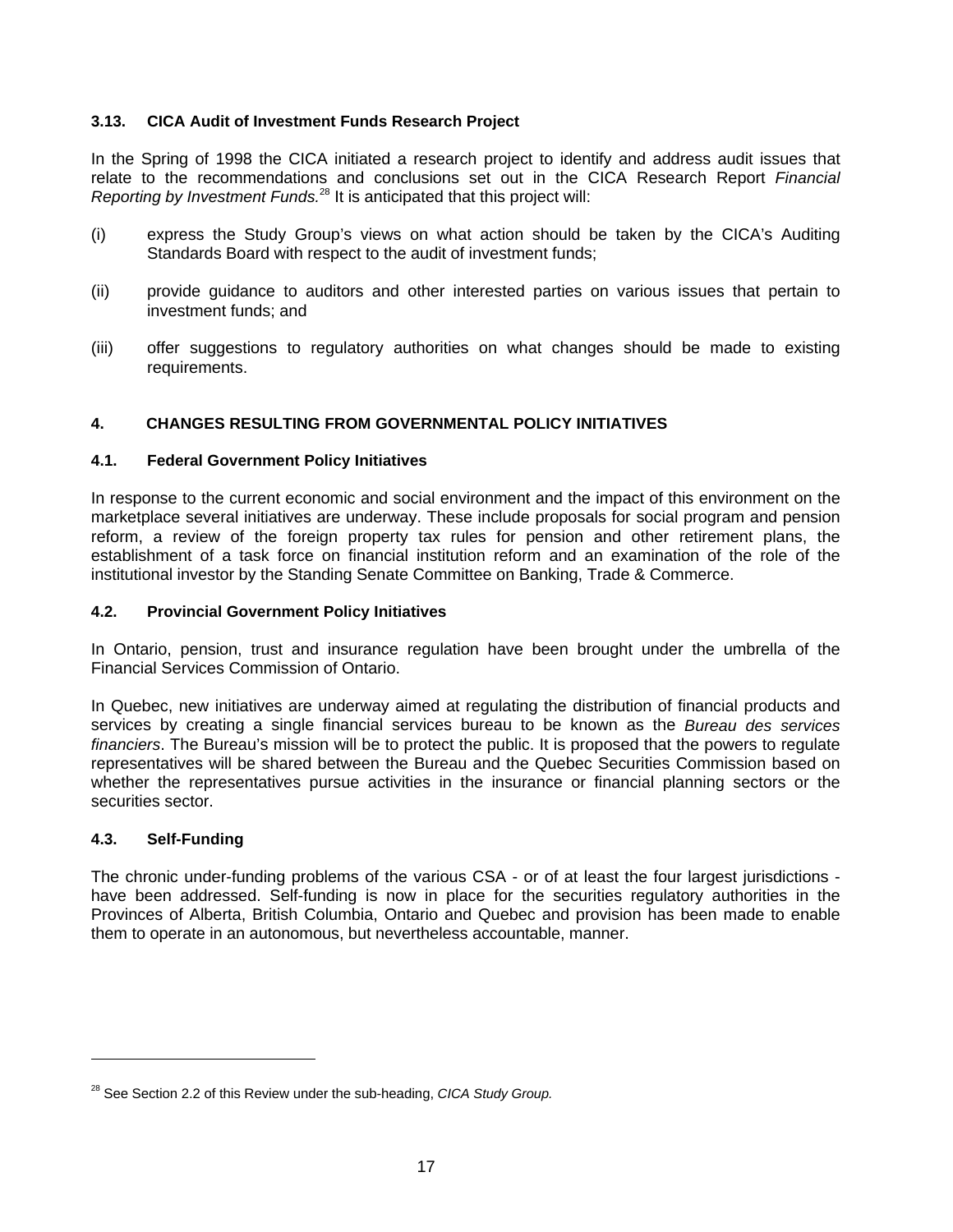## **5. CHANGES IN THE STRATEGIC ENVIRONMENT**

## **5.1. Strategic Forces**

In 1994, the key strategic forces driving the growth of the investment fund industry centered around:

- (i) the economic and demographic factors relating to an aging population;
- (ii) there being fewer people supporting such population;
- (iii) the lack of the likelihood of lifetime employment;
- (iv) the likelihood of substantial underemployment; and
- (v) the recognition of the inadequacy of public and private pension plans to provide for retirement needs.29

These strategic forces still continue to affect the investment fund industry. However, in 1998, these forces are subsumed to even broader strategic forces that have emerged. The predominant strategic forces in 1998 include:

- (i) the impact of globalization;
- (ii) the reality of financial services deregulation;
- (iii) the impact of information technology;
- (iv) the impact of advanced communications facilities; and
- (v) the strengthening of the free market economic system.

These are all enabling forces and they have converged to empower individuals as well as institutions. This convergence has in itself resulted in the emergence of the consumer/investor (a term whose bottom-line meaning ultimately describes us all) as a strategic force in his or her own right.

The impact of the emergence of the consumer/investor as a strategic force in the investment fund industry is placing demands and expectations not only on the marketplace but also on the regulatory and supervisory framework. Our current regulatory and supervisory framework is simply not structured to meet these demands and expectations.

### **5.2. The Changing Face of the Investor in the New Financial Landscape**

One of the major changes that has occurred is in respect of the marketplace itself and in the "face" of the institutional investor. The financial marketplace has traditionally been viewed as being composed of "institutional" investors and "retail" investors. Traditionally, the institutional investor has been exempt from the application, and the benefit, of various provisions of securities legislation on the theory that the institutional investor is able to look out for its own interests.

 $^{29}$  These forces are discussed in Sections 2 and 3 of the 1995 Report.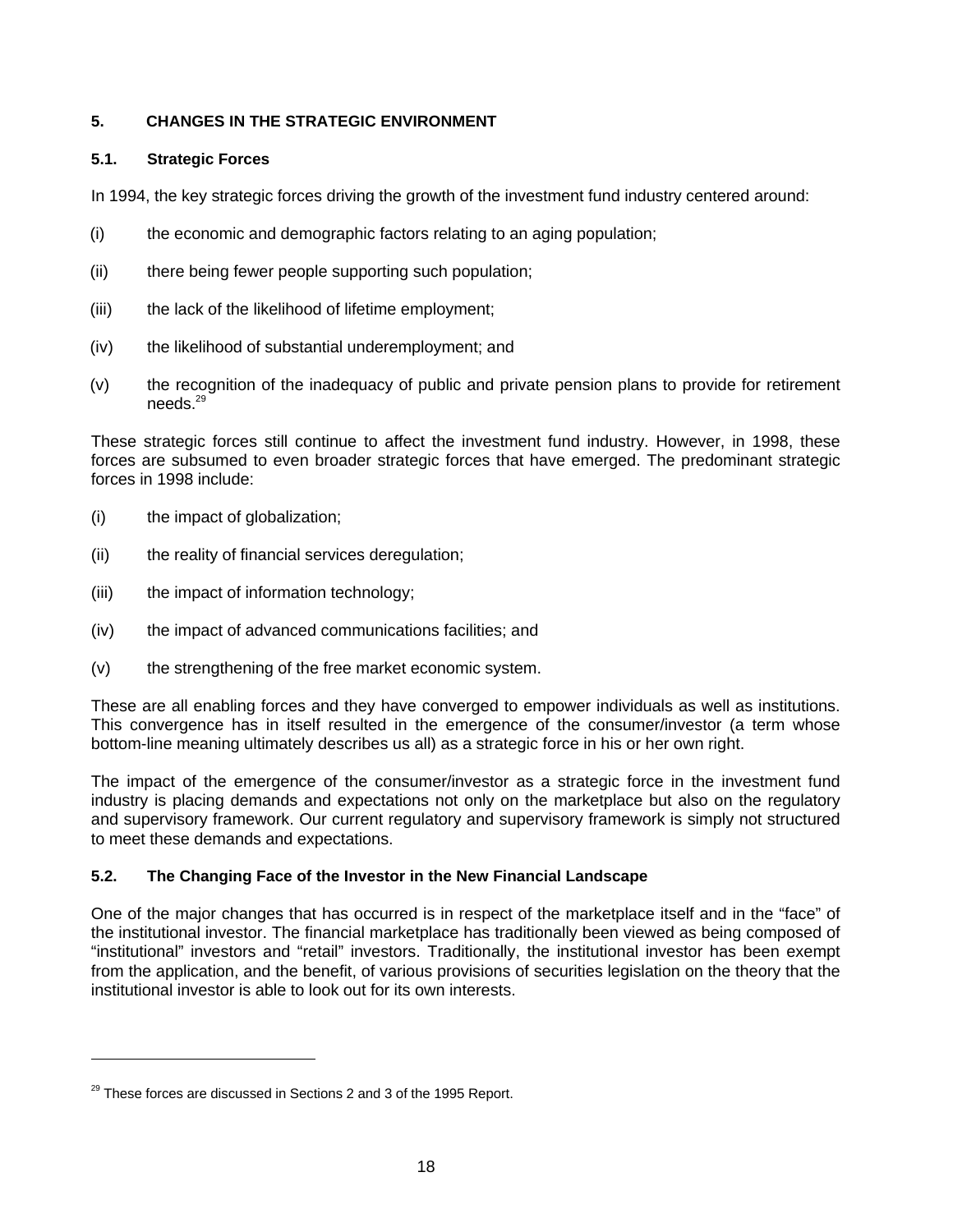This approach was reflective of an era when the institutional investor generally was a financial institution (such as a bank, trust company, loan company, insurance company) or a defined benefit pension fund or endowment fund investing money for its own account. Regulation and supervision of such institutional investors was primarily focused on solvency issues and prudential regulation aimed at ensuring that such institutions would be able to meet their respective obligations to depositors, policyholders, plan participants and beneficiaries as the case may be. Investor protection was not part of the regulatory or supervisory focus for such institutions.

In the current Canadian financial landscape, the face of the institutional investor has changed. This is partly a result of the deregulation of the financial services industry that began in Canada in 1987 when restrictions on the nature of the activities in which regulated financial institutions could engage were substantially eliminated. This enabled such financial institutions to expand their money management and other business activities substantially.

While institutional investors still manage money for their own account, an increasing amount of the money that is managed by institutional investors is being managed in a representational capacity rather than for the institutional investors' own accounts. The fact that institutional investors in managing money in a representational capacity have discretionary authority (whether limited or unlimited) does not change the fact that these institutional investors are managing *other people's money* and that their authorization to continue to manage such money may be terminated on relatively short notice or, in some cases, no notice.

The increasing representational role of the institutional investor is seen not only in the case of the traditional "financial institutions" but also in the case of pension and retirement plans, which are increasingly being structured as defined contribution plans (instead of defined benefit plans) or as registered retirement savings plans. In the case of pension plans, one of the implications that flows from the shift from the use of defined benefit plans to the use of defined contribution plans to provide retirement benefits is that the money held in defined contribution plans or registered retirement savings plans is being managed in a representational capacity for the direct benefit of the plan participants whose rights to the accumulated assets held for their respective accounts are fully vested in them.

This is in contrast with the ownership interest that the plan sponsor of a defined benefit plan has in the assets held in the defined benefit plan where the investment performance of such assets directly impacts on the plan sponsor's funding obligations and its liability for any benefits' shortfall.

Although mutual funds (which are separate legal entities formed at the instance of a mutual fund management organization as a vehicle to enable individual investors to pool their money for investment purposes) are regarded as institutional investors and are sometimes described as being "financial institutions", it should be kept in mind that:

- (i) in Canada there is no constating statutory basis for their constitution and governance as a "financial institution"; and
- (ii) the assets of a mutual fund are invested in a representational capacity for investors who are entitled, usually on a daily basis, to demand repayment of their interest in the mutual fund at the net asset value thereof.

### *Retailization of the Marketplace*

The purpose of focusing on the distinction between the management of money by an institutional investor for its own account and the management of other people's money is to highlight the increasing "retailization" of the institutional investor and the resulting "retailization" of the marketplace when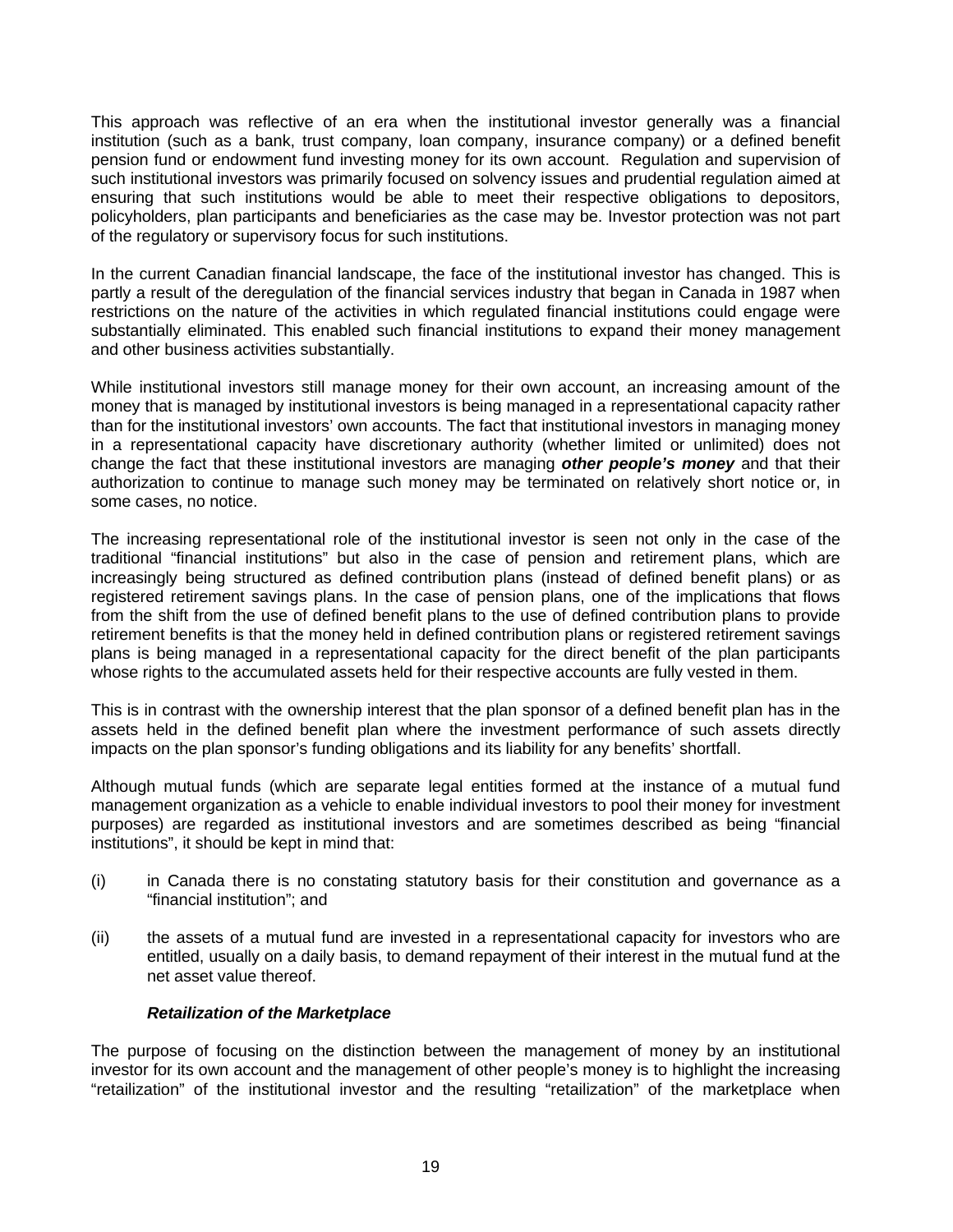considering what regulatory and supervisory policies are appropriate for a marketplace that is increasingly made up of "*instividual*" investors.<sup>30</sup>

This "retailization" is occurring not just as a result of the expanded powers of financial institutions but also as a result of the convergence of several factors including:

- (i) the increased awareness of individual investors of the need to move beyond deposit-type savings and life insurance to provide for their well-being,
- (ii) the ease with which individual investors are able to invest not only in Canada but throughout the world as a result of new and improved technology and communication facilities, and
- (iii) the increasingly global and free market perspectives underlying governmental policies.

The characterization of the marketplace as a "retailized" or "instividual" marketplace contrasts with what is perhaps the more common characterization of today's marketplace as one that is "increasingly institutionalized".

I do not think that the mindset reflected in this latter characterization is supported in today's reality. What is becoming evident is that the lines between the "retail investor" and the "institutional investor" are increasingly blurring and the basis for distinguishing regulatory strategies on whether the investor is a "retail investor" or is an "institutional investor" is eroding.

From the regulatory and supervisory perspective, the fact of whether an individual holds his, her or its investment interest in underlying securities directly or through some sort of collective investment vehicle should make little difference. This is particularly important when viewed in conjunction with the secular shift of household assets from deposit-type savings and life insurance products to investments (with investment funds being the investment vehicle of choice) that has occurred and is continuing.

The individual consumer/investor now has a direct ownership interest in his or her investments that fluctuates according to the market value thereof as opposed to simply having a contractual right to receive an agreed-upon payment or payments at a stipulated time or times.

The individual consumer/investor who holds his or her investments either directly or through some sort of collective investment vehicle is in direct competition with the institutional investor that invests for its own account. In this environment, the need for equality of regulatory treatment takes on a greater dimension. It is important that the regulatory and supervisory structure not favor the institutional investor over the individual consumer/investor, who traditionally is referred to as the "retail investor". This is particularly so when the institutional investor may also be a purveyor of advice, services and products to the individual consumer/investor.

### **5.3. Industry Consolidation**

 $\overline{a}$ 

The period since 1994 has been marked by a lot of consolidation in the financial services industry. This consolidation is taking place in every aspect of the industry and is a major factor that is shaping the development of the investment fund industry in Canada.

 $30$  One of the fundamental questions that needs to be asked in the light of this change in the marketplace is whether the socalled institutional investor should continue to be exempt from the application, and from the benefit, of various provisions of securities legislation on the theory that the institutional investor is able to look out for its own interests.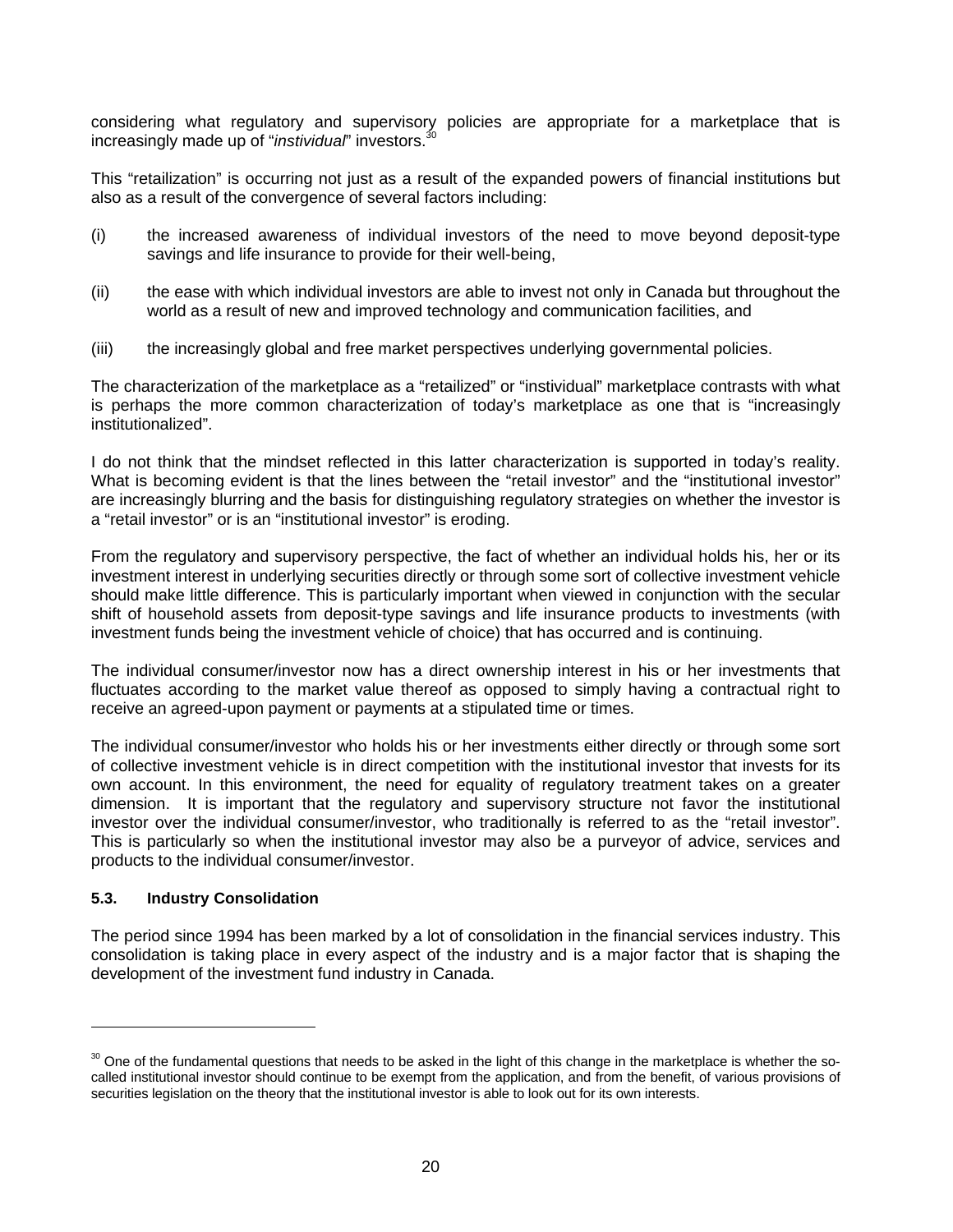I simply mention industry consolidation as a strategic force<sup>31</sup> without going into detail. The implications of the industry consolidation that is taking place could well be the subject of a separate review.

However, the implications of industry consolidation will have an important bearing on the development of regulatory and supervisory policy which will need to be adapted to the reality of the industry structure that is resulting from the industry consolidation that is occurring.

The recommendations that I make in this Review regarding regulatory and supervisory structure are focused on addressing the reality of the emerging industry structure. The blurring of product and function that is discussed in the next two subsections is both (i) an example of the changes in industry structure that will require a change in the regulatory and supervisory approach, and (ii) a force in its own right.

### **5.4. The Blurring of Product and Function and its Consequences**

Since 1994 another key factor that is having a significant impact on the marketplace is the increased blurring of product and function. This has occurred as the different segments of the marketplace continue to compete for the hearts and minds of the consumer/investor.<sup>32</sup> The increased blurring of product and function results from the need to gain market share and to protect income streams.

For example, the need to gain market share and to protect income streams has led to:

- (i) life insurance companies increasing their focus on investment products such as segregated investment funds, universal life policies that are indexed to the performance of a pool of investment securities, and guaranteed investment funds;
- (ii) banks focusing on how they can combine guaranteed deposit obligations with a market-linked return; the result has been to create guaranteed investment certificates where the return is indexed to the performance of a market-linked index and to create debt obligations that are linked to the performance of designated mutual funds or other identifiable pools of assets or commodities;
- (iii) mutual fund management organizations exploring ways to offer mutual funds with a guaranteed return; some mutual fund organizations have chosen to enter into arrangements with an insurance company to offer their mutual funds with an insurance wrapper thereby converting the offering of their mutual funds into a segregated fund that is not subject to regulation under securities legislation; at least one mutual fund organization is offering its mutual funds with a guarantee that is issued by an insurance company;
- (iv) independent mutual fund distributors establishing their own proprietary investment funds which are sold to their clients; by doing so, these distributors not only receive the distribution fees but they also receive the investment advisory and business management fees that their clients pay for the privilege of investing in their sponsored funds; $33$

 $31$  One could well debate whether the consolidation that is taking place in the financial services industry is a strategic force in its own right or is simply the result of other strategic forces that are at work.

<sup>&</sup>lt;sup>32</sup> See Section 3 of the 1995 Report.

 $33$  This capturing of the management fee revenue stream is seen as the distributors' response to the growing recognition that distribution fees will come under pressure from an increasingly knowledgeable consumer/investor. The creation of proprietary funds by the independent mutual fund distributors is referred to in the industry as "backward integration".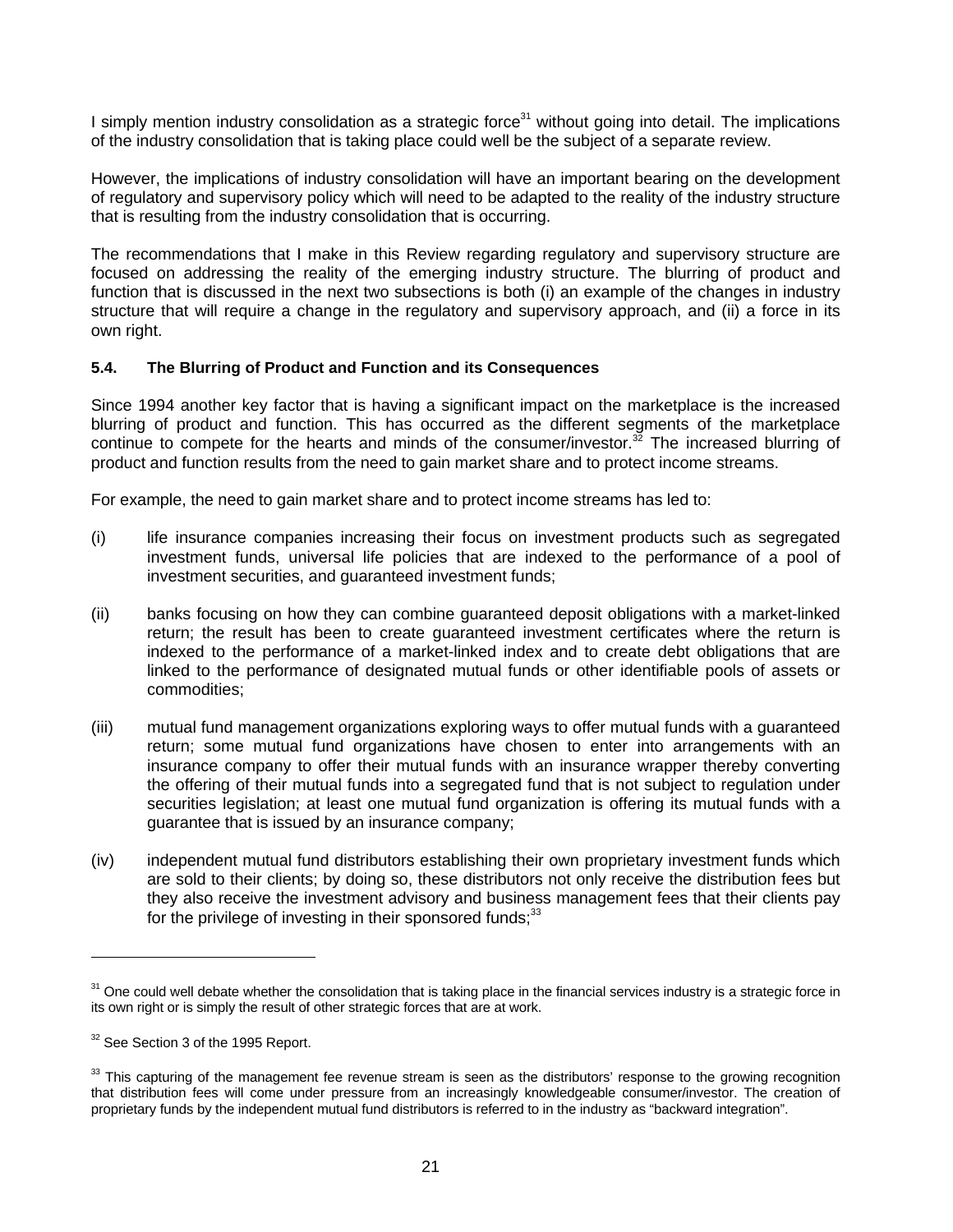- (v) mutual fund management companies increasingly focusing on sales and marketing activities as opposed to money management activities; and
- (vi) banks, insurance companies, trust companies, credit unions, independent mutual fund management organizations, independent mutual fund dealers and full service investment dealers offering, directly and indirectly, a full range of investment advisory services and products.

It should be noted that many of the entities referred to in clause (vi) above, through equity interests in other segments of the industry or through strategic alliances, have multiple entries into the manufacturing and distribution channels. The packaging of these services and products is virtually indistinguishable to the consumer/investor. Unfortunately, it is all too common that the consumer/investor does not know what he or she has invested in. All too often the consumer/investor does not know whether it is a mutual fund, a segregated fund, an equity-linked GIC, a wrap account or whatever and is unable to describe the nature of the underlying investments.

### *Sales-Focused Fund Management*

 $\overline{a}$ 

**One of the fundamental challenges that the investment fund industry faces today is how to ensure that the exigencies of marketing pressures do not prevail over the fiduciary obligations of the investment advisory activities.**

The increased focus by mutual fund management companies on sales and marketing activities as opposed to money management activities reflects the pressure that results from the mutual fund  $m$ anagement companies having competing securityholders' interests<sup>34</sup> that make it necessary for the mutual fund management companies to focus on increasing their sales in order to increase assets under administration to generate the revenues needed to service the various interests. This pressure to manage for sales has become such a predominant force in the investment advisory industry that the line between managing money and simply selling product is no longer clear.

Whole departments have been established to deal with marketing strategies, to provide marketing support to distributors, and to service elaborate dealer compensation payment structures relating to the payment of trailing commissions and to keeping track of deferred sales commission obligations. Where once portfolio management skills were the most sought after skills for mutual fund management companies, marketing skills are now perceived as an even more essential asset.<sup>35</sup> As one fund manager expressed it to me, the fund management industry is becoming a home for marketing personnel who have left the consumer products industry.

 $34$  An increasing number of mutual fund management companies have issued shares to the public. There are potential conflicts between the interests of the shareholders of the mutual fund management companies and the securityholders of the sponsored investment funds. Many mutual fund management companies have also financed the payment of sales commissions in respect of mutual fund securities that are sold on a deferred sales commission basis by raising money from the public in a variety of ways including limited partnership offerings, income trust offerings, securitized offerings and debt offerings. The interests of the various securityholders of these offerings may in some instances conflict with the interests of the securityholders of the sponsored investment funds. See Section 3.01 of the 1995 Report for a discussion of the various pressures on investment fund managers.

<sup>&</sup>lt;sup>35</sup> The ever-increasing costs of distribution that are borne by the fund management companies are reflected in the comments made by a senior officer of a mutual fund organization at its 1998 annual meeting. He explained the substantial increase in the company's cash position as being due to "soft" sales in its funds because the company did not have to pay out as much in up-front commissions to brokers and financial planners in respect of back-end load sales made by such brokers and financial planners. (See Shirley Won, The Globe and Mail, June 25, 1998 - *Trimark unveils segregated funds*.)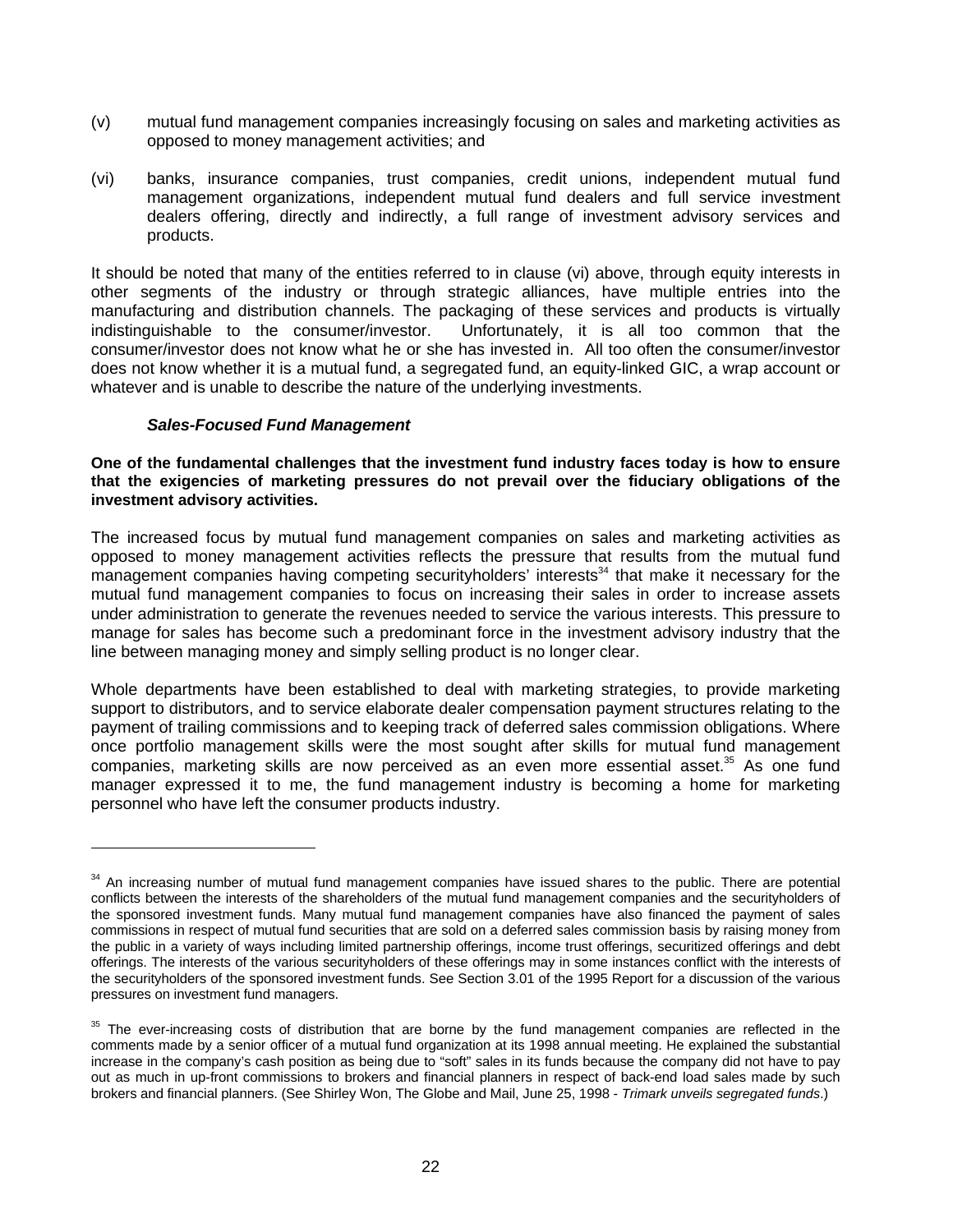Skilled as these marketing personnel may be in the marketing of consumer products, it will be important for fund management organizations to ensure that this expertise is sufficiently combined with a deep-rooted understanding of the fundamental fiduciary obligations that an entity that manages other people's money is bound by.

In other words, it will be important to the consumer/investor that fund management organizations ensure that their marketing personnel understand the inherent essence and obligations of the money management service/product. This need also applies to the proprietary funds that have been and are being created by mutual fund distributors.

### *Consequences of the Blurring of Product and Function*

There are several consequences that result from the blurring of function and product. These include:

- (i) the difficulty of delineating when and in what circumstances a service becomes a product and vice versa; and
- (ii) the difficulty of identifying the differences among products that are offered as equivalents, with or without added features.

It is difficult for consumer/investors to identify when they are being provided with independent advice and when they are simply being sold a product<sup>36</sup> which may be a proprietary product or a product in which the seller/adviser has a substantial financial interest.

It is difficult for consumer/investors to identify the risks that are present in these products, particularly when the products are marketed as being "guaranteed" or as "protected". It is difficult to identify just what is in fact guaranteed.

It is virtually impossible for consumer/investors to identify the cost of:

- (i) the advice;
- (ii) the service;
- (iii) the product; and
- (iv) the guarantee.

 $\overline{a}$ 

There is no transparency. Without the ability to identify these differences and to understand their associated costs, it is an impossible task for consumer/investors to identify whether their financial planning objectives are being met or to understand the level of risk that they have undertaken.

In this environment, it is no wonder that the consumer/investor is so often left in a state of dependency that is not adequately addressed either by the financial services industry or by today's fragmented regulatory and supervisory structure.

It is particularly unfortunate that this state of affairs is occurring at a time when most people have realized that they have to do something more - both individually and collectively - to assure their future well-being. The reality is that most people are poorly equipped to do so.

 $36$  It should be noted that "products" may include advice packaged as a product.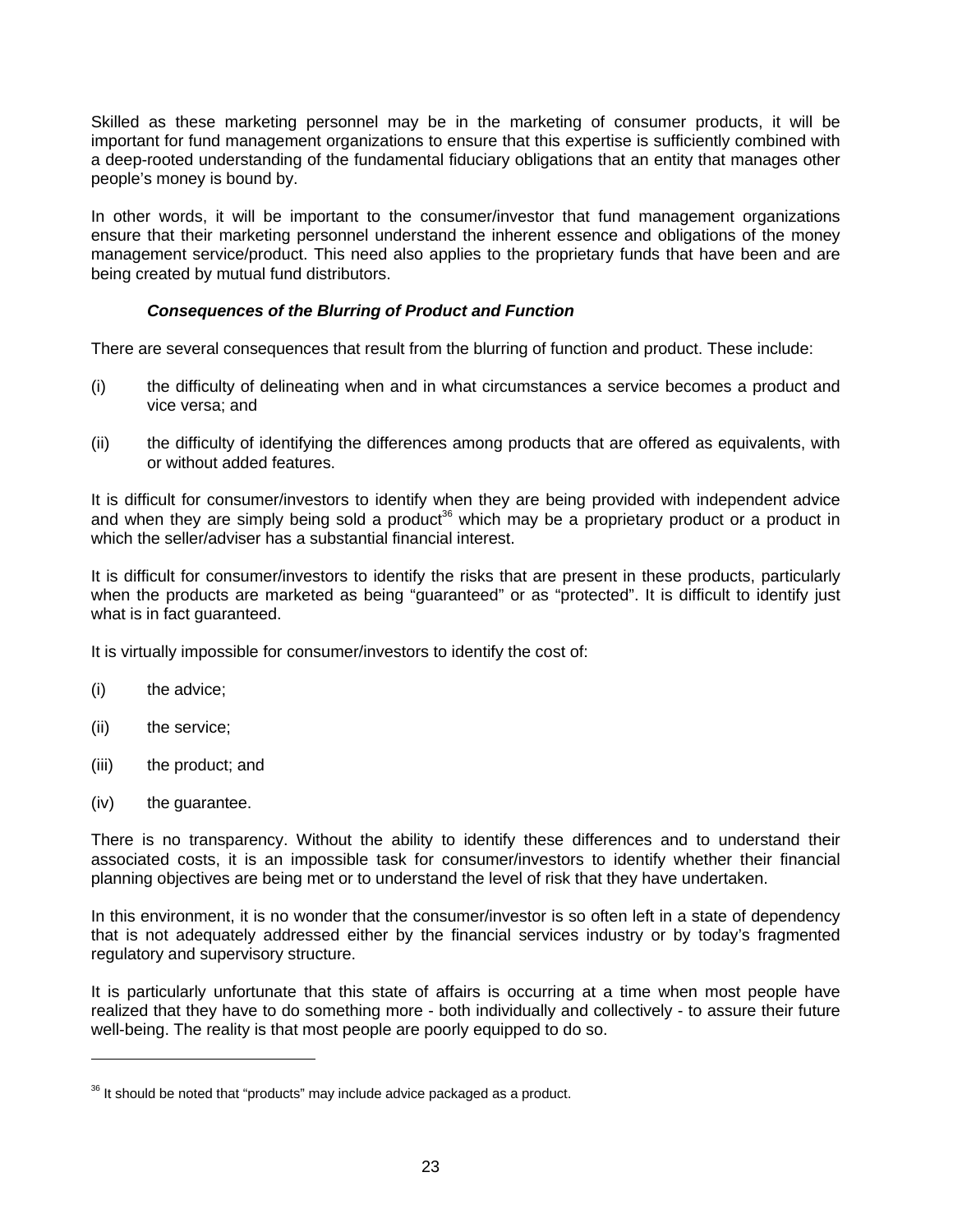Lured by the double digit returns offered by mutual funds and stock market indices, people have turned away from deposit instruments to mutual funds and, we are told, have become "investors" rather than "savers".<sup>37</sup> However, many people have done so without comprehending the difference between being an "investor" and being a "creditor" of a regulated financial institution that is backed by governmental safety nets. Many people do not have any comprehension of risk and do not have any idea of how to manage risk. Many people do not appreciate that there is risk inherent in being too conservative in managing their affairs.

Something needs to be done about this. The efforts that are made to remedy this situation need to be supported by the education system, by employment and labor laws, by tax laws, by pension laws, by securities laws and by the basic laws relating to property rights. This support needs to be coordinated and to be complementary across the legal and regulatory system. The recommendations contained in this Review are designed to provide a blueprint for building the underlying framework

People's rights and opportunities should not be permitted to depend on which province or territory that they live in. Their rights and opportunities should not be permitted to be lost in regulatory gaps or to be tied up with needless and costly bureaucracies or institutional power struggles for the right to provide for their needs.

# **6. POST 1995 REPORT EFFECT OF CHANGES ON CONSUMER/INVESTORS**

### **6.1. Industry Perspectives on Whether Consumer/Investors Are Better Off Today**

This Section of the Review discusses the question of whether the changes that have occurred since the 1995 Report have resulted in consumer/investors being better off today. I asked this question of virtually everyone with whom I spoke during the course of this Review. The answers varied.

On the positive side, a number of industry participants said that:

- the industry has gone a long way in trying to adapt to the recommendations in the 1995 Report and is better than it was in 1994;
- there is no evidence of there being really big problems in the industry;
- there has been lots of growth and new entrants as well as some failures but no one has yet lost any money; however, lots of fine-tuning is needed;
- more attention is being paid to compliance;

 $\overline{a}$ 

• the initiatives aimed at bringing all mutual fund dealers under the umbrella of a self-regulatory organization, the implementation of the sales code and business practices rule, the issuance of guidelines on personal trading by portfolio managers and other access persons, and the enhanced oversight by audit committees and independent boards are all indicators of very positive improvements for the industry and for consumer/investors.

 $37$  Given the increased popularity of "guaranteed" products such as segregated funds, variable market-linked universal life policies and index-linked GICs, there is reason to question whether Canadians have really become "investors" rather than "savers".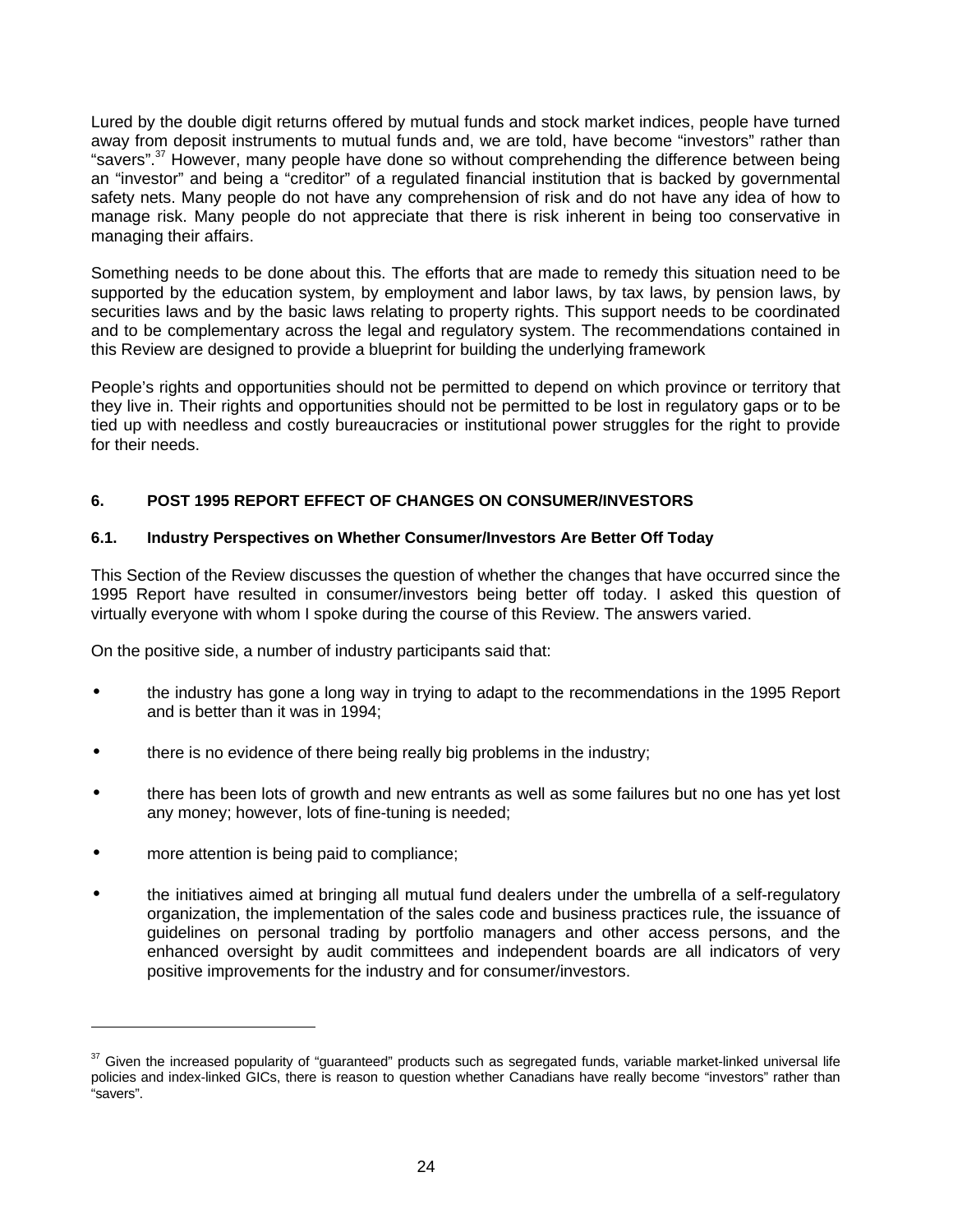On a less positive note, a number of industry participants said that there is not a whole lot of difference observing that:

- "shills" are still very much in evidence;
- trips are coming back;
- inappropriate product sales are still being made;
- there are some fundamental structural problems with the investment fund industry that center on the fact that consumer/investors think they are dealing with an independent professional investment adviser when in fact they often are simply dealing with a salesperson;
- the foregoing situation is aggravated by the fact that there is insufficient control over the use of descriptive terms such as "financial planner", "financial adviser", "financial consultant", "investment adviser", and other terms which do not clearly differentiate between the qualifications of the intermediary as a professional investment adviser able to exercise discretionary authority and the qualifications of a sales representative who is not permitted to exercise such discretion;
- there is still poor disclosure of what the consumer/investor is paying for and what service this includes.

Other industry participants expressed their responses to the question by commenting that the consumer/investor is not worse off and is probably better off. They observed that:

- the market has provided "fabulous returns" and people have enjoyed good returns on their investments;
- the profile of the investment fund industry is higher than it was in 1994 with the result being that more information is readily available;
- the availability of information has increased people's knowledge and awareness of issues affecting their investments; it has heightened their awareness that they have more to learn; and it has made it relatively easy for people who want to learn, to do so;
- there has been a voluntary increase in initiatives to make fund prospectuses more readable, user-friendly and meaningful;
- interim reports are more informative and readable;
- individual rates of return are being provided to consumer/investors along with comparisons to benchmarks.

However, they noted that the improvements in the quality and relevancy of the information are not standard across the board. They also observed that a lot of the information continues to be aimed at the investment adviser rather than at the client who is the consumer/investor.

Some industry participants complained that there is too much reporting and that the reporting is not timely. They complained about the amount of "paper" that is involved. They observed that the popularity of mutual funds has resulted in an explosion in the number of new mutual funds that have been created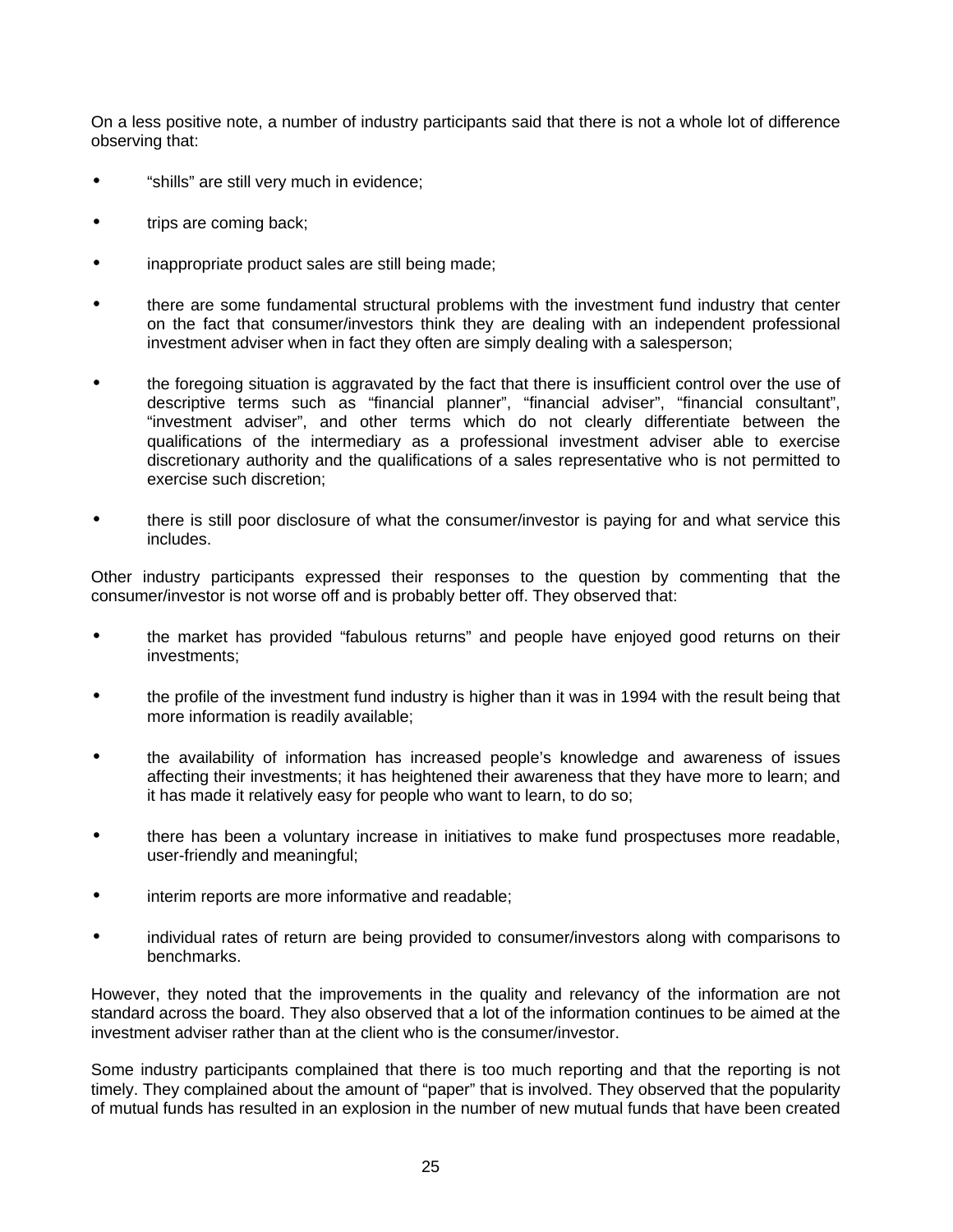with the number that are now offered to the public being almost double the number that were offered four years ago. This development (according to them) has not benefited the consumer/investor.

They expressed concern about the popularity of mutual funds having resulted in the proliferation of products that bear a close resemblance to publicly offered mutual funds but have substantial differences that are not readily apparent to the consumer/investor, including the fact that the products are not regulated.

They observed that one reason why these differences are often masked to the consumer/investor is that the increased visibility and popularity of mutual funds has created a false sense of confidence of "knowing all that there is to know about mutual funds". However, consumer/investors often fail to realize that there are substantial differences between mutual funds and the products that they are being advised to buy and that these differences substantially change the nature of their investment and/or the relationship.

### **6.2. My Evaluation**

I believe that all of the observations referred to in subsection 6.1 are accurate. Accordingly, how one evaluates these observations in relation to the question of whether the changes that have occurred since the 1995 Report have resulted in consumer/investors being better off than they were in 1994 depends on whether one sees the universe in terms of the glass being half-full or the glass being halfempty. I prefer the former view.

Having said this, I do not think that there is any room for complacency. Although a lot has been done, a lot more remains to be done.

## **7. IMPEDIMENTS TO CHANGE**

### **7.1. Industry Perspectives on Impediments to Change**

The second question I asked the people with whom I spoke was what did they regard as being impediments to change. Again, people's responses differed.

Many industry participants said that the biggest impediment to change was the continuation of the bull market. They said that the strength of the market returns that were being enjoyed by consumer/investors masked fundamental structural and operational weaknesses in the industry.

One senior executive of a fund management organization answered the question by saying, "big players; big money - why would anyone change what's successful?"

Another senior executive referred to the high management expense ratios as being a major impediment to change, observing that "it's a pretty profitable world today for the producer and the distributor. They don't want to cut their cloth". Similar views were expressed by other industry players.

Other responses by industry participants to the question included:

• the observation that the industry is made up of different groups with different interests;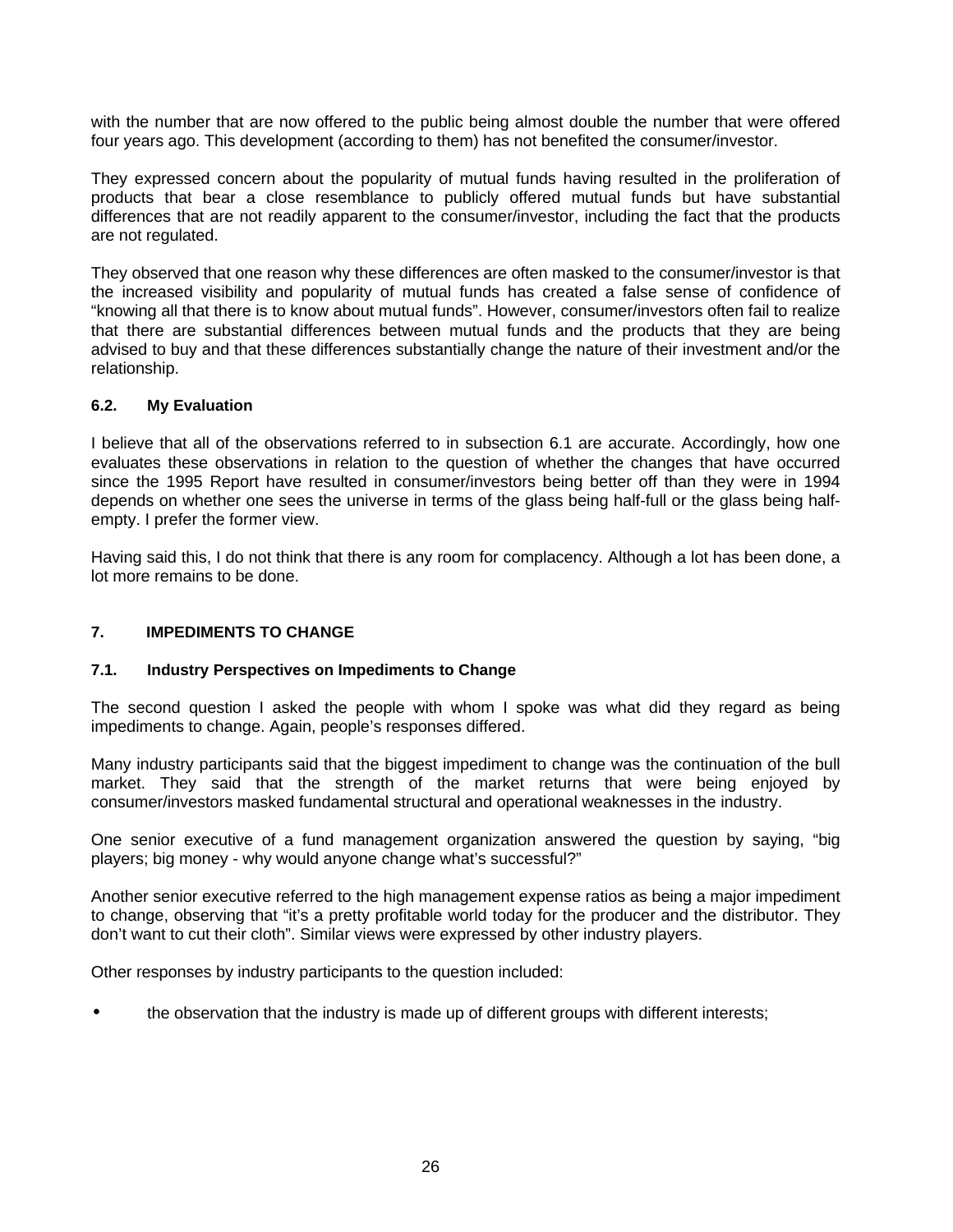- $\bullet$  the underlying "politics" of the shifting balance of power among industry participants;<sup>38</sup>
- the regulators; in this respect concern was expressed about:
	- (i) the adequacy of regulatory staffing both in terms of expertise and in terms of the sufficiency of resources directed to investment fund matters;
	- (ii) the length of time it takes for regulatory initiatives to be undertaken and implemented;
	- (iii) the multiplicity of regulators and the lack of awareness and understanding on the part of some regulators;

these factors are seen as serious impediments to change and as contributing to the complexity of actually bringing about change;

- the high cost of communicating fundamental changes to investors because of the high cost of the regulatory fees that must be paid in conjunction with filing amendments to prospectuses;
- the cost of "compliance" i.e. the cost of putting in place, maintaining or enhancing the adequacy of, good internal, controls, systems and procedures - is seen as an impediment to change: $39$
- the lack of understanding by consumer/investors of:
- (i) the fee structure;

- (ii) the impact of the fee structure on their total return;
- (iii) fundamental concepts such as the time value of money and the effect of compounding;
- (iv) performance numbers in general;
- (v) the differences between mutual funds, segregated funds (including the different types thereof), pooled funds, wrap accounts, equity-linked GICs, investment contracts, income interests in trusts, and other similar products;
- (vi) the fact that despite the appearance of being provided with independent advice tailored to their specific needs, consumer/investors are often only being sold products;
- the difficulty consumer/investors have in assessing the significance of the information with which they are provided and in knowing how they should use it to determine what they should or should not do.

 $38$  In this respect, the June 1998 withdrawal by Dynamic Mutual Funds from IFIC is viewed by some industry participants as an impediment to change and not in the best interests of the industry and investors because it fragments both the industry and the industry association in the eyes of investors and regulators.

<sup>&</sup>lt;sup>39</sup> The observation was made that industry producers and distributors would prefer to spend their money on marketing and sales rather than on the enhancement of internal controls, systems and procedures.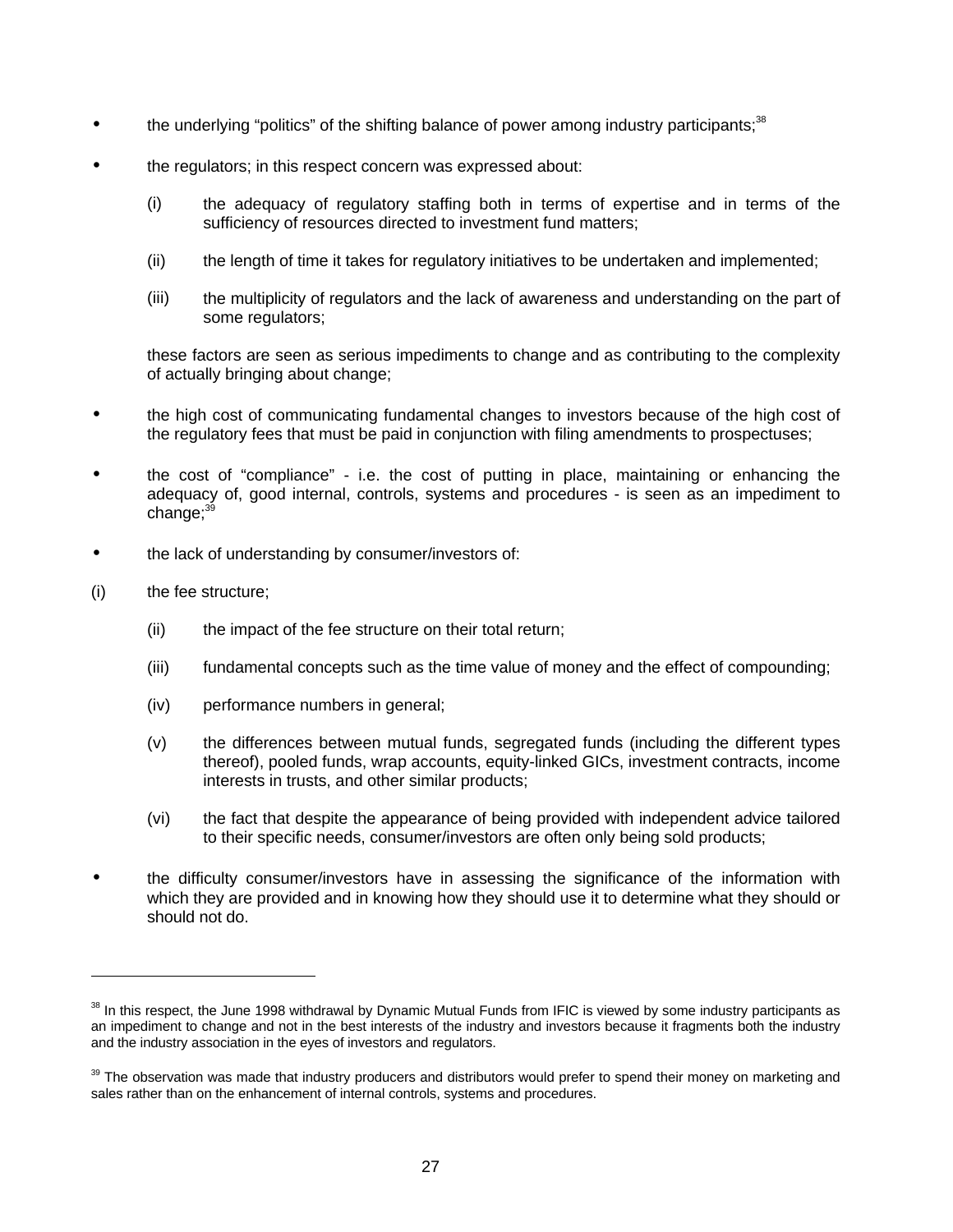### **7.2. Anomalies Driving the Investment Fund Industry**

Again, I think there is validity in the observations referred to in subsection 7.1 of this Review. The observations highlight the fact that there are a lot of anomalies that are driving the investment fund industry. The key ones are:

- professionalism vs. marketing (i.e. the provision of professional investment advisory services vs. the sale of product);
- advocating reliance on the principles of integrity and trust while operating on the basis of the principles of opportunism and buyer beware;
- the analysis/paralysis syndrome;
- recognition of the need to change combined with a reluctance to be the first to change because of concerns about the loss of competitive advantage;
- a regulatory system that despite its purpose to protect investors and to foster efficient and fair capital markets:
	- (i) gives rise to opportunities to move between the gaps;
	- (ii) relies on self-regulation but falls short on adequate oversight;
	- (iii) has, in seeking to be responsive to the needs of the marketplace, become too reliant on ensuring that there is unanimous consent to the regulatory provisions and thereby falls short of addressing the needs and expectations of the marketplace; and
	- (iv) has become very technical and legalistic, the result of which has been the emergence of technical schemes that steer their way between the regulations, thereby achieving technical compliance but falling short on substantive compliance.

# **8. INVESTMENT FUNDS AS CONSUMER GOODS OR SERVICES**

### **8.1. Viewing Investment Funds as Consumer Goods or Services**

This Section of the Review discusses the soundness of the assumption that investment funds are consumer goods or products. The discussion focuses on this from the perspective of:

- (i) whether investment funds are consumer goods or services;
- (ii) whether it makes a difference, from the perspective of the type of problems that consumer/investors who own investment funds encounter, if investment funds are considered to be consumer goods or services; and
- (iii) whether it makes a difference, from the perspective of the remedies that are available to address these problems, if investment funds are considered to be consumer goods or services

While I have always viewed investment funds from the perspective of the fairness to the consumer/investors who invest in them, I have not, in thinking about investment funds, categorized them as being "consumer goods or services".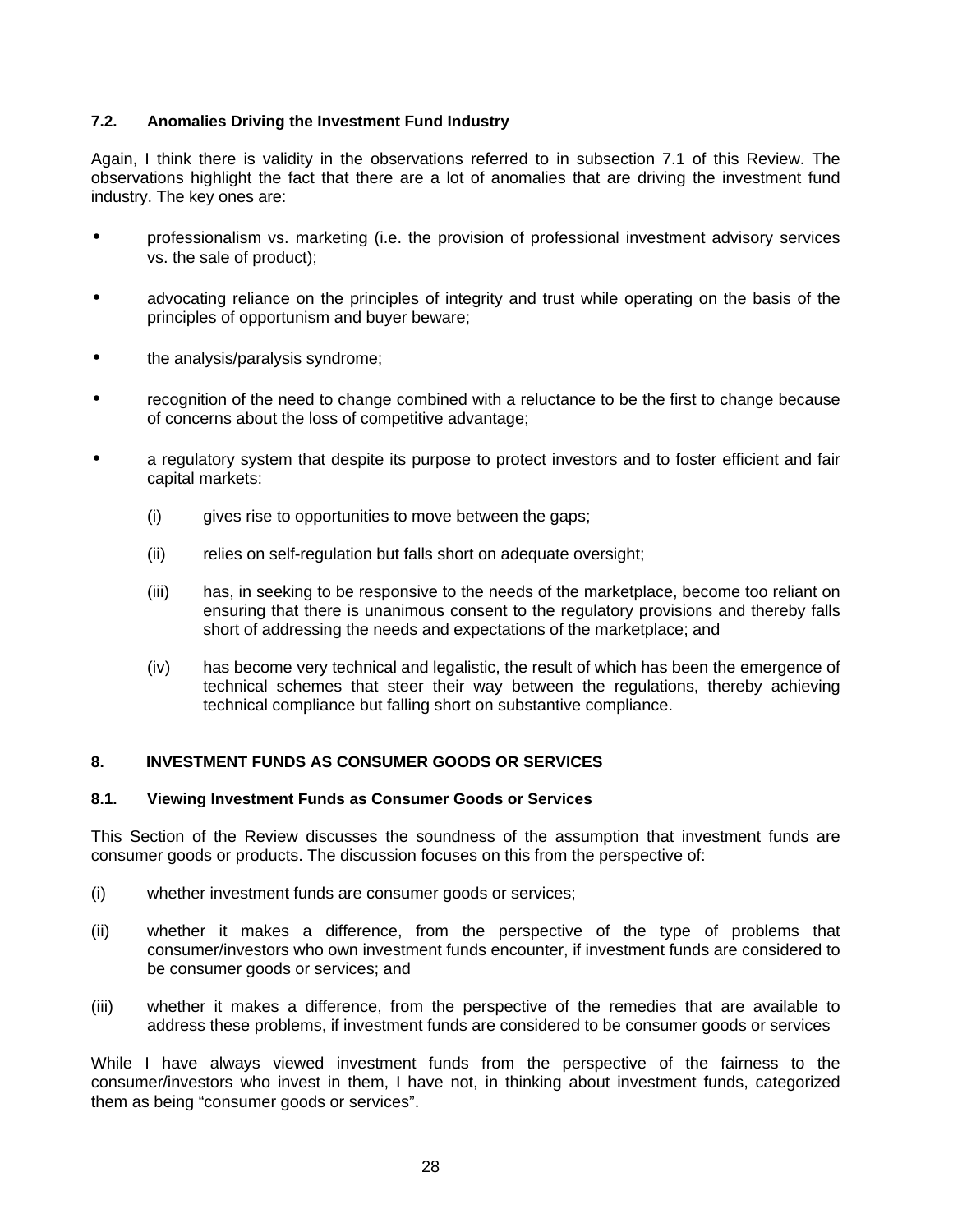The traditional thinking about investment funds is that they are a simple means:

- (i) to pool your money with other like-minded investors;
- (ii) to have your money professionally managed by independent investment advisers at a reasonable cost;
- (iii) to diversify your investments;
- (iv) to have the administrative work in connection with owning investments performed in a costeffective manner by persons who are trained to provide such services; and
- (v) to have your investments held in safekeeping by a professional custodian at a lower cost than you could arrange on an individual basis.

To the extent that investment funds are regulated, they are regulated under applicable securities legislation.

This traditional investment fund perspective places the emphasis on investing, with the benefit of independent professional advice, rather than on just purchasing a product (or more accurately, being sold a product).

I have continued to look at investment funds from this traditional perspective despite the increasing tendency on the part of both fund management organizations and distribution organizations over the past several years to view and position investment funds simply as another commodity that is sold.

However, I found when talking with industry participants about whether investment funds were consumer goods or services, a ready acceptance of the perspective that investment funds are "consumer goods or services". This is the reality in which industry participants work and therefore explicit recognition of this reality is welcome.

Several industry participants made comments to the effect that the "securities model" is no longer working and that we need to think in terms of building a "consumer model". They observed that people who are buying investment funds (and in particular mutual funds) have the mindset of a consumer and not the mindset of an investor. As consumers, they are not "investing". They are simply buying a recognized brand name. The particular fund does not matter. What matters is that what they are buying is a recognized brand.

While I have concerns about simply viewing investment funds as products or services that are sold like laundry soap, blue jeans or sports shoes, the reality is that this is how they are being positioned in the public eye and how they are being viewed by many of the key participants in the investment fund industry. Given this reality, it is useful to step back from the specifics of the investment fund industry and to look at investment funds as if they are just a type of consumer product or service. My starting point was to look at the main areas that traditionally have posed problems for consumers.

### *Traditional Problem Areas for Consumers*

The traditional problems encountered by consumers with respect to consumer goods or services can be divided into six main areas:

**Problems Related to Price** Is the price reasonable? Uncertainty over whether a price is reasonable increases with the complexity of the product or service and with the infrequency of the purchase of the product or service.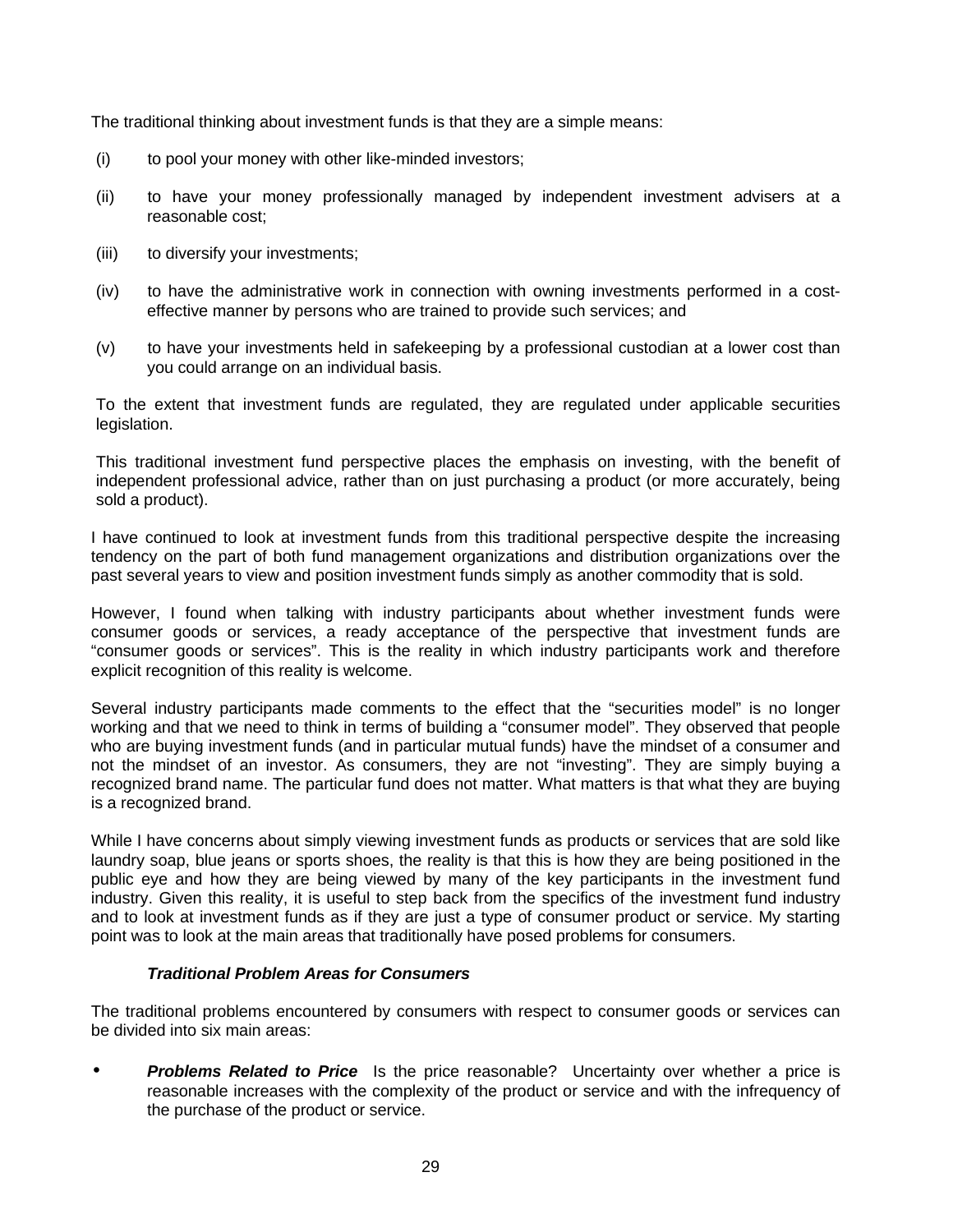- *Problems Related to Quality or Suitability* Does the product or service meet the requirements for which it is purchased?
- *Problems Related to Availability* How much choice is there in the marketplace? Is the product or service universally available or are there certain people (e.g. people with low incomes or in regional markets) who have their choices restricted? Are similar products or services being promoted as being different? Are different products or services being promoted as being the same or as equivalent?
- *Problems Related to Safety* Is the product or service as secure as it is professed to be? Is it fit for the purpose that it is professed to be?
- *Problems Related to Information* Is sufficient information about the product or service available? Problems arise when the available data about the product or service is insufficient, inaccurate or untimely.
- *Problems Related to Redress* When a product or service is found to be defective or deficient or unfit for the purpose, is access to redress available on a timely basis and at a reasonable cost?

#### *Traditional Consumer Protection Measures Used to Address Problems*

I then reviewed the traditional consumer protection measures that are used to address the traditional problems encountered by consumers with respect to consumer goods or services. These measures fall into seven main categories.

- Disclosure of the material facts relating to the product or service.
- Registration or licensing of the intermediary and/or of the product or service, with proficiency requirements, capital requirements and insurance and bonding requirements that vary according to the nature of the product or service.
- Prohibition of transactions where there are conflicts of interest.
- Prohibition of unfair trade or business practices.
- Prohibition of misleading advertising.
- Fitness for purpose or product suitability requirements, contractual formalities and withdrawal rights.
- Redress mechanisms if problems occur as a result of the consumer acquiring an unsuitable or defective product or service including compensation funds.

**Overlaying all of these measures are efforts to improve the knowledge and awareness of consumers.**

#### *Comparisons*

I then compared the areas where problems commonly occur in relation to investment funds with the areas where problems commonly occur with products and services that are more generally thought of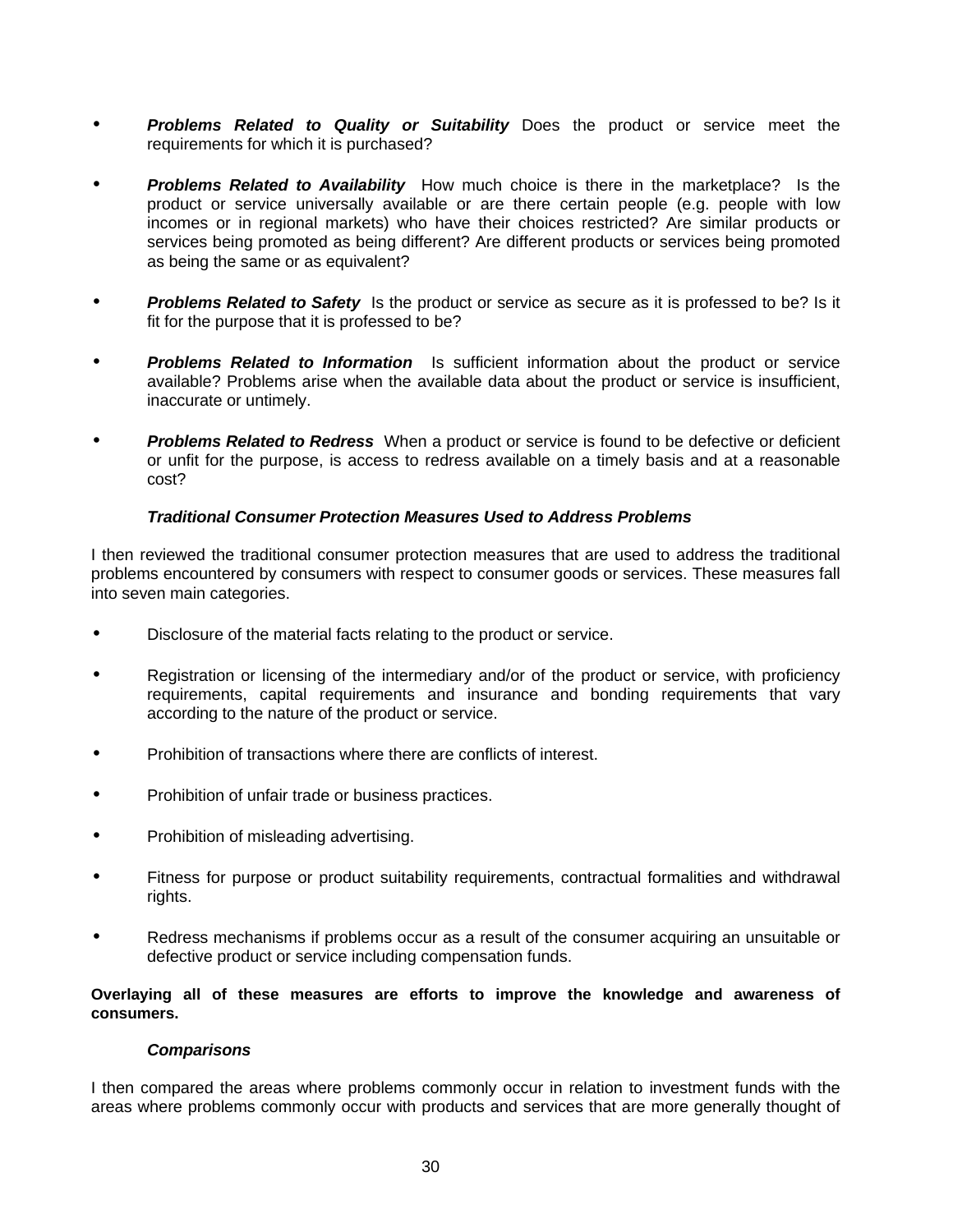as "consumer goods and services". I also compared the remedies used to deal with the respective problem areas.

It is interesting that in both comparisons, there is a perfect correlation**. What this shows is that it does not matter whether you characterize investment funds as consumer goods or services. The types of problems that consumer/investors have and the types of remedies for their problems are the same**.

If one looks at the securities legislation of the respective Canadian jurisdictions from this perspective, one recognizes in this legislation the use of the same traditional consumer protection measures that are used in respect of other consumer products and services.

It is just that in the effort to deal with the complexity of the current securities legislation and the minutiae of the detail necessary to achieve "certainty," the tendency during the last three or so decades has been not to think about securities legislation in basic consumer protection terms.

If one looks at the 1995 Report, one recognizes that the 1995 Report reflects an approach to investment funds and to the investment fund industry that:

- (i) centers on the traditional areas that have caused problems for consumers; and
- (ii) reflects in its recommendations the application of traditional consumer protection remedies, adapted to reflect the nature of the products and services provided by the investment fund industry.

**In other words, we do have a "consumer model" of regulation in place.** The challenge is to make sure that this model continues to protect consumer/investors.

It should be helpful to industry participants (and to regulators) to keep this "consumer-model" perspective in mind as they deal with their clients - the public - rather than to think of the provisions of securities legislation as being unique to the financial services industry and as perhaps being unwarranted interference with the way they do business.

It is important to remember that the provisions in securities legislation (and the recommendations that have been made to enhance them) are basic consumer protection measures applied to specific types of consumer goods and services. **The refocusing by industry participants and their regulators on the primacy of the consumer protection purpose of securities legislation should be of benefit the public, the consumer/investor**.

### **8.2. Consumer/Investor Goals and Objectives**

 $\overline{a}$ 

When one views investment funds as consumer goods or services, it is important to focus on some key questions. These include:

- (i) Why does the consumer/investor want to acquire the goods or services?
- (ii) What does the consumer/investor expect to achieve as a result of the acquisition?

An Investors Group/Gallup Canada Survey conducted in May of 1998 indicates that most Canadians who save and invest do so because they want to be financially independent when they retire.<sup>40</sup> The

<sup>&</sup>lt;sup>40</sup> 9<sup>th</sup> Annual Investors Group/Gallup Canada Survey, 1998 Feature Report.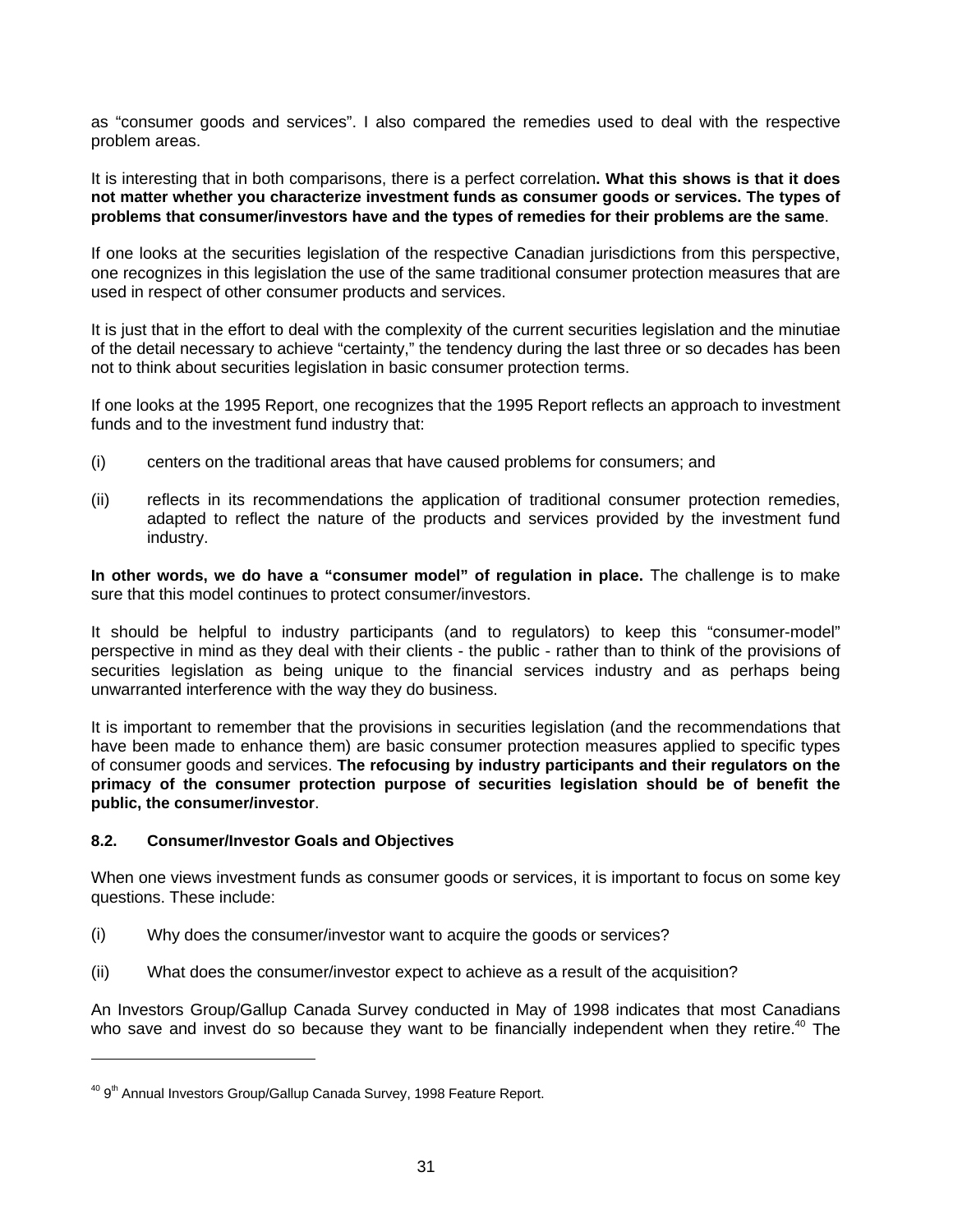survey indicates that the desire for financial self-sufficiency is what is driving most people to invest. Fear of not having enough money in their old age and of not wanting to be a burden on their family are other motivating factors.

When one focuses on the meaning of "financial self-sufficiency" and on the action verb, "to invest", it is a challenge to reconcile how these concepts can be fulfilled if the consumer/investor is simply *being* sold products. "Financial self-sufficiency" and "investing" are reflective of long-term planning objectives. Buying - or more accurately, being sold - products is more reflective of acquiring something with a view to satisfying an immediate or short-term need that will be consumed within the immediate or short-term time frame.

The resulting mismatch (or potential for mismatch) raises the issue of the suitability of the products for their intended purpose of achieving long-term financial self-sufficiency or, in "consumer terms", it raises the question of the fitness of the product for its purpose and the corresponding issue of product warranty obligations that flow from this.

The issue of suitability of the products or goods for their intended purpose is magnified by the fact that the intermediaries all offer assurances of their integrity and of the products they offer together with assurances that the consumer/investor is justified in placing reliance and trust in both the intermediaries and their products.

When one thinks about the need to adapt the regulatory regime and the way the industry operates, it is important to keep this consumer perspective in mind.

Apart from the need to provide an investment and regulatory climate that is aligned with the needs of consumer/investors to achieve their goals of financial self-sufficiency, there is also a fundamental economic need for the industry to protect itself from liability for claims based on wrongful advice and from product liability claims. One could well envision a scenario where shortfalls in retirement obligations could become the obligation of an industry that may not have the requisite resources to cover the obligations.

There is also the need from the perspective of governmental social and retirement planning policy to ensure the investment and regulatory climate fosters the ability of consumer/investors to meet their goals.

Taking the abovementioned needs into account and having regard to the blurring of functions and to the anomalies driving the investment fund industry<sup>41</sup> - and indeed the investment industry generally - it would benefit us all if some fundamental thinking were to be done about the regulatory regime and how it needs to be adapted to an environment, that although it purports to be an advisory one built on relationships, in reality is still one that is transaction or product-driven and focused on "sales".

We would be well-served if some fundamental thinking were to be done about aligning the compensation system to remove inherent conflicts of interest between the intermediaries (including the

Also, the 1997 Annual SIA Investor Survey: *Investors' Attitudes Towards the Securities Industry* which was prepared for the Securities Industry Association by Yankelovich Partners Inc. in November 1997 indicates that planning for retirement continues to be the most important goal for US investors with 49% of investors saying retirement is their most important goal (down from 55% in 1996) and one-fifth of investors (21%) saying that being prepared for the future is their most important goal (up from 16% in 1996).

<sup>&</sup>lt;sup>41</sup> See subsections 5.4 and 7.2 of this Review.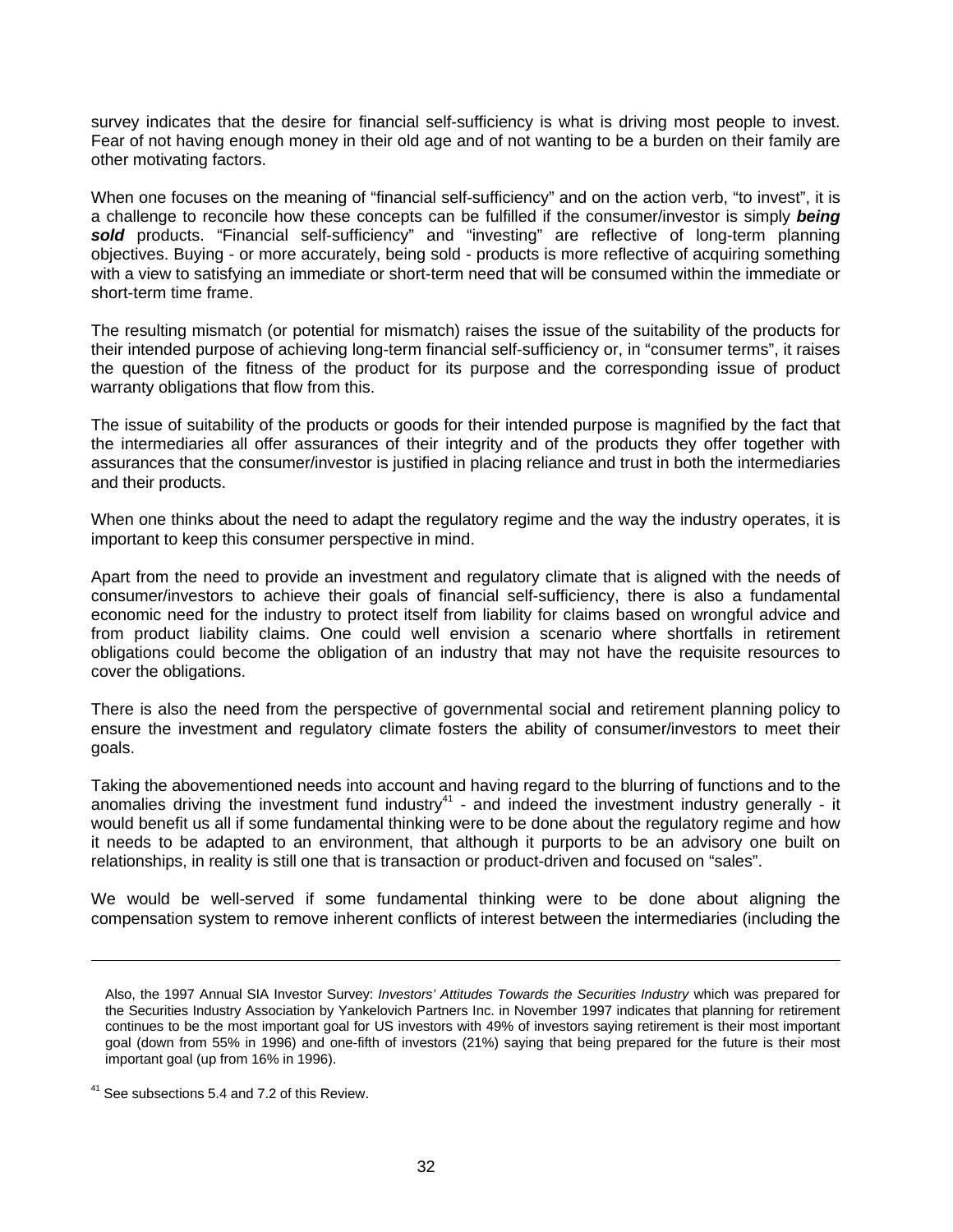investment funds) and those who are availing themselves of the intermediaries' services whether as investors, clients or plan participants.

Inherent in this review is the need to examine the appropriateness from the perspective of the consumer/investor of the continuance of the commission-based compensation structure. Complementary to this review is the need to ensure that the professional advisory component of the investment fund industry is not compromised by sales product biases.

I make this recommendation fully recognizing that once something becomes an industry practice, it is unlikely that there will be much enthusiasm for re-examining the practice or for changing it. This reality simply presents an additional challenge for those who think that fairness, effective decision-making, and efficiency makes changes in industry practices necessary.

Alan Greenspan, the Chairman of the United States Federal Reserve Board, expressed this thought recently by saying that change often comes slowly and is viewed as threatening by many. He went on to say:

"… it is frequently difficult to reform the rules of the game, as it were, because change requires easing rules and opening options for some while increasing competition for others, redrawing lines that create new limits, and applying some pre-existing regulatory structures to new institutions. However, … our financial system has clearly reached the stage where pressures from the market will force dramatic changes regardless of existing statutory and regulatory limits. The ability of financial managers to innovate and find loopholes seems endless. Recognizing this reality, the congressional landscape appears to have made the decision to attempt to fashion a new set of rules that are both comprehensive and perceived as equitable to all participants."<sup>42</sup>

Mr. Greenspan's observations about effecting change in the American financial system are equally applicable to describing the challenges faced in Canada in effecting change in the structure, regulation and supervision of the Canadian financial services industry.

### **9. MAKING A DIFFERENCE FOR CONSUMER/INVESTORS**

### **9.1. Recognition of Fundamental Needs**

There are innumerable things that would make a difference to consumer/investors. However, before addressing what would make a difference to consumer/investors, there are some fundamental needs that must first be recognized in order to make a difference to consumer/investors. These fundamental needs are discussed in this Section 9.

### **9.2. Reducing the Knowledge Gap**

 $\overline{a}$ 

The single most important thing that could be done to benefit the consumer/investor would be to reduce the knowledge gap - i. e. the gap between those who know and those who do not. This knowledge gap, which economists refer to as "informational asymmetry", usually operates to the disadvantage of the consumer/investor. The need for reducing the knowledge gap was highlighted in the observations of

 $42$  Remarks of Alan Greenspan, Chairman of the United States Federal Reserve Board, at the Charlotte Chamber of Commerce, Charlotte, North Carolina, July 10, 1998.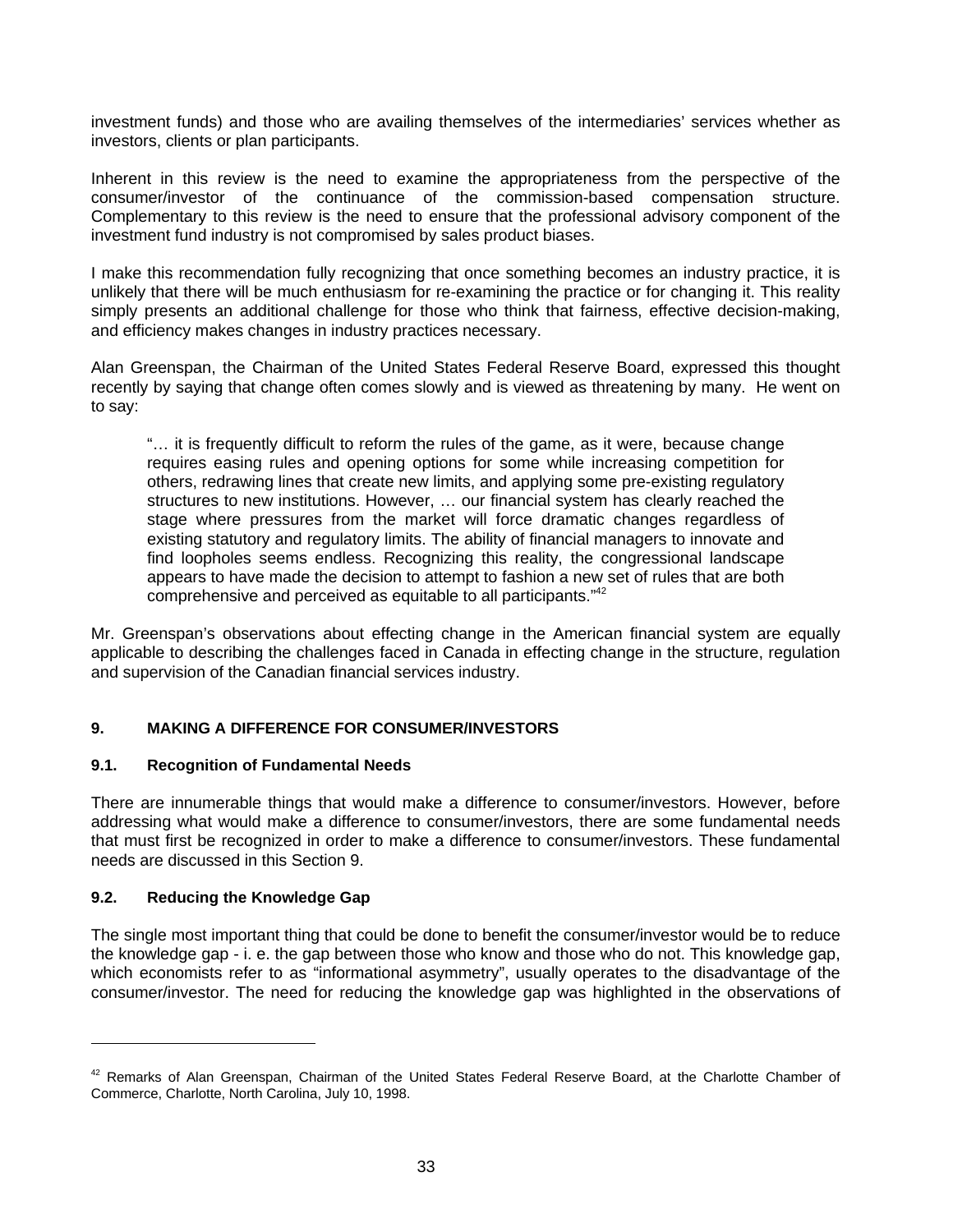Keith P. Ambachtsheer<sup>43</sup> during his testimony on November 18, 1997 at the hearings to examine the state of the financial system in Canada (Institutional Investors) held by the Standing Senate Committee on Banking, Trade and Commerce. Mr. Ambachtsheer said:

*"The key thing I would look for in hiring a third party outside investment counsellor would be the alignment of economic interests*. … Once you go to a third party, whether it is investment counselling or most of the mutual funds, there is an interesting dichotomy of economic interest in the sense that these businesses are owned by other people who are trying to maximize their own bottom lines. They are in the business of running that business, and they are looking at revenues, less costs, equaling their profits. *There is a question as to whether there is a clarity of economic interest between serving the customers well and how they enhance their own bottom lines.*

*In theory, the market should work these things out, but unfortunately, this is an area of great informational asymmetry where the sellers know a lot more about the nature of the product and what the services are than the buyers generally. Economics tell us that when you have informational asymmetry, generally the outcome is low quality products at too high a price. That is one of the challenges - namely, how do you deal with great informational asymmetry typically between the buyers of investment management services and the sellers of investment?* I do not have an obvious answer to that other than raising the general level of clarity about what the product is producing and a level of understanding of capital market efficiency."<sup>44</sup> (Emphasis added)

Until we address this knowledge gap, the consumer/investor will remain seriously disadvantaged in being able to participate in the marketplace as a fully-informed person able to assess on a continuing basis his or her needs and the best means of meeting them.

Until the knowledge gap is closed other regulatory strategies aimed at consumer protection will not be fully effective. This has serious implications for governmental social, economic and retirement policies. It has serious implications for the efficacy (from both a national and global perspective) of the operation of the desired free market economic system and for the desire to provide the least restrictive regulatory alternative necessary for investor protection.

### **9.3. Recognition of the Consumer/Investor's Integrated Needs**

 $\overline{a}$ 

The four-pillar structure of the financial services industry that existed before the deregulation of the industry that began in 1987 fragmented client finances among the four categories of players (namely, banks, trust companies, insurance companies and brokerages) with there being a separate regulatory structure for each category of player and with each category of player vying for a larger portion of the consumer/investor's business.

 $43$  Keith P. Ambachtsheer is an economist and President of KPA Advisory Services Inc., a pension fund advisory firm in Toronto, Canada.

<sup>&</sup>lt;sup>44</sup> See page 23 of the transcript of the evidence for November 18, 1997 presented to the Standing Senate Committee on Banking, Trade and Commerce during its Hearings to Examine the State of the Financial System in Canada (Institutional Investors).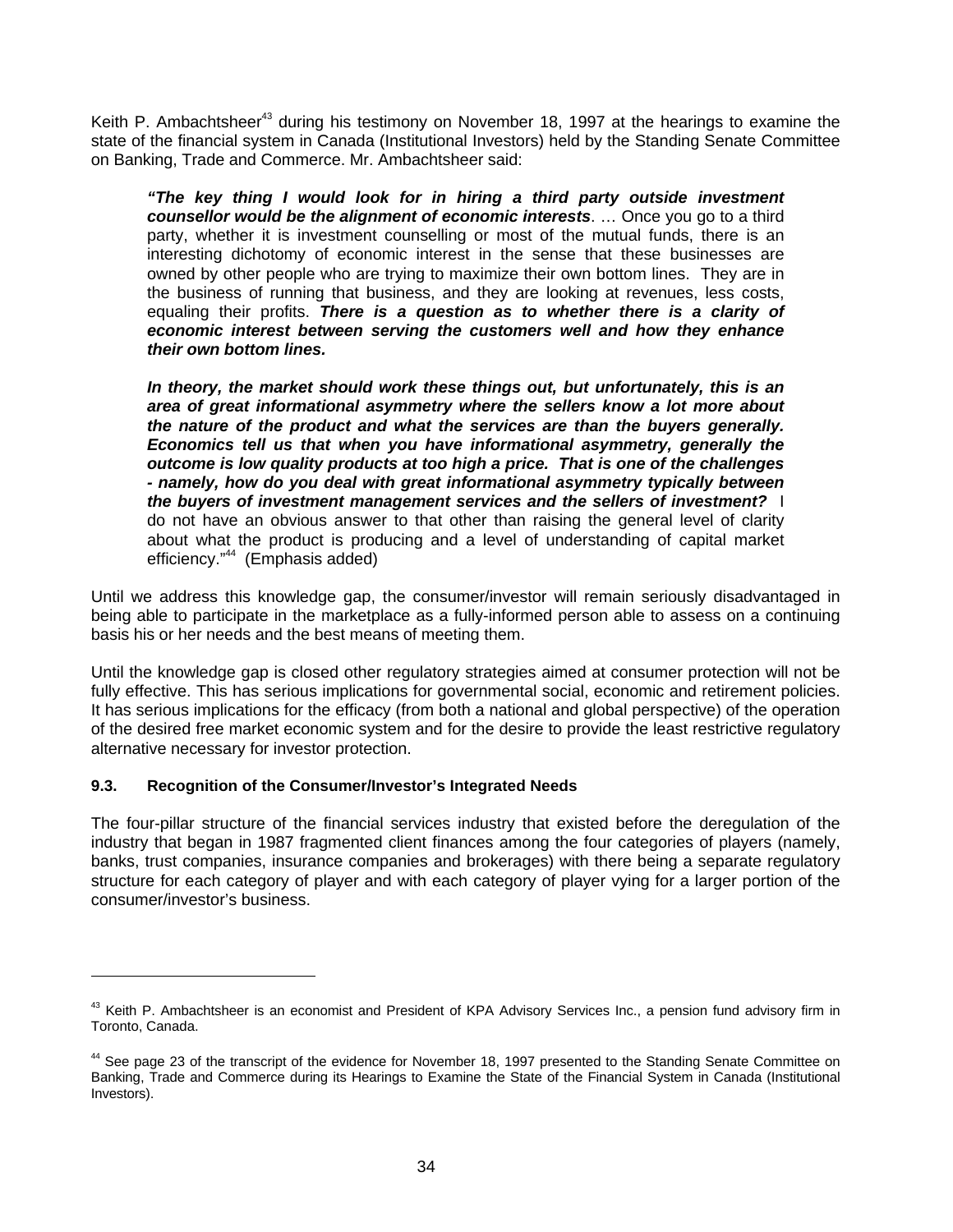This fragmented structure resulted in both a *product-category bias<sup>45</sup>* and a *firm-product bias<sup>46</sup>* in favor of the firm and created the product-driven business model that continues to this day notwithstanding the 1987 deregulation of the provision of financial services. Apart from any other inadequacy of a productdriven business model, what such a model ignores is the reality that consumer/investors have integrated financial needs.

When one focuses on the integrated financial needs of the consumer/investor, including the need for the consumer/investor to become less reliant on governmental social, economic and retirement plans and the corresponding need to take on the risk (and the opportunity) of participating in corporate and private retirement plans, it becomes clear that a governmental, business or regulatory model that is not driven by the integrated financial needs of the consumer/investor will fall short of both public and private expectations and needs.

When one focuses on the integrated financial needs of the consumer/investor, one recognizes that there is an added challenge and complexity to meeting these needs. This challenge and complexity is created both by the division of powers under the Canadian constitution and by the structural division of the way the powers within each of the respective federal, provincial and territorial jurisdictions are exercised.

One cannot readily change the reality of the constitutional and intra-governmental structures but one can strive to make the structures work better to serve the needs of the Canadian consumer/investor regardless of where he or she lives in Canada. Making the structures work better is the place where the work needs to start. Section 10 proposes a framework for doing this.

## **10. REGULATORY FRAMEWORK**

### **10.1. Regulatory Coordination**

 $\overline{a}$ 

One of the most important things that could be done to benefit the consumer/investor would be to review our financial services regulatory regime. We need to look for ways to simplify, streamline and coordinate our processes and to make sure that they are complementary.

In the course of this review, we need to examine the roles of the various regulatory authorities having jurisdiction over investment, insurance, pension and retirement matters including tax, pension, securities, insurance, employment and labor matters.

We need to update, clarify, align and harmonize the applicable laws.

We need to eliminate laws that are no longer necessary or serving the purpose for which they were intended. This needs to happen not only on a cross-regulatory basis within each Canadian jurisdiction

<sup>&</sup>lt;sup>45</sup> A financial adviser representing a specific type of product/service and behaving rationally can be expected to offer that product/service to the client over another thereby introducing a "product-category bias" in relationship with the client (e.g. investment funds).

A financial adviser representing a single product and behaving rationally can be expected to sell that product/service to the client thereby introducing a "product bias" in the relationship with the client (e.g. Brand X investment funds). The single product bias may also be brought about by the fee, commission and other reward structures offered by the suppliers.

<sup>&</sup>lt;sup>46</sup> A financial adviser representing a firm and behaving rationally can be expected to represent the firm's products and services to the client thereby introducing a "firm-product bias" in the relationship with the client (e.g. ABC Bank's products).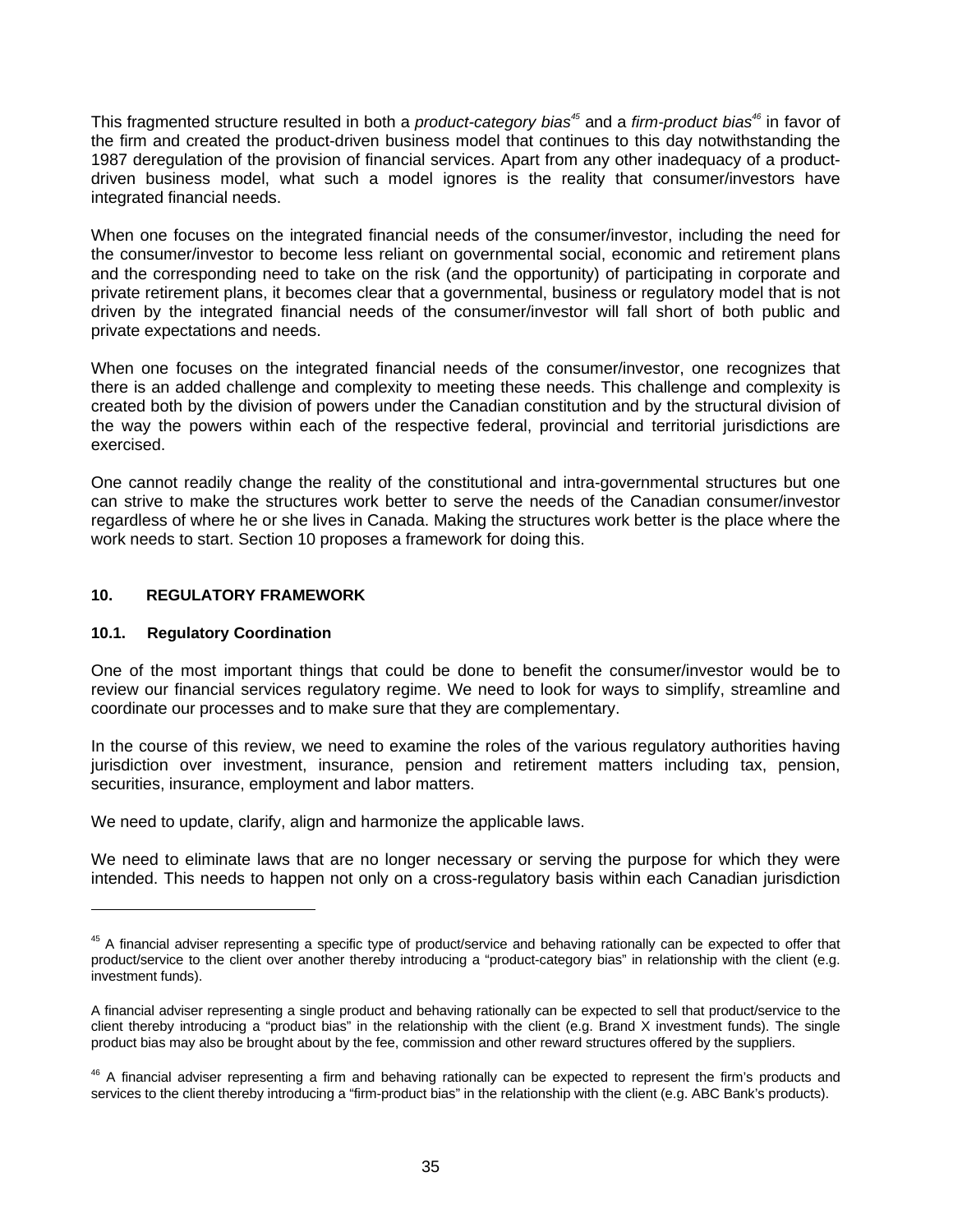but also on a cross-regulatory basis among the thirteen (and soon to be fourteen) governments that are involved $47$ 

Ideally, this review would result in some sort of centralized, coordinated, streamlined and functional regulation or at least in a mutual recognition system that truly is non-duplicative. This could be achieved pursuant to intergovernmental agreements.

The cost of continued, multi-jurisdictional, multi-layered, fragmented regulation is too great a burden on Canadians and is not meeting the integrated financial planning and investment advisory needs of the consumer/investor.

Fortunately, there are indications that these needs are being recognized and that work is under way. Subsections 3.10, 3.11 and 3.12 of this Review deal with important initiatives that are being proposed.<sup>48</sup> It is important that these initiatives be encouraged, harmonized and proceeded with on a timely basis. We will all be disadvantaged if the status quo is permitted to continue.

It is encouraging that one of the areas that was looked at during the hearings of the Standing Senate Committee on Banking, Trade and Commerce<sup>49</sup> was the merit of an integrated regulatory and supervisory system.<sup>50</sup> Other countries including the United Kingdom, New Zealand and Australia are in various stages of moving towards an integrated regulatory and supervisory structure.

Proceeding with the development of an integrated regulatory and supervisory system for Canada would be one of the most important things that could be done to benefit consumer/investors. It is beyond the scope of this Review to try to work out the details of such a system. However, what I have in mind is an integrated regulatory and supervisory system that would focus on:

- (i) prudential and solvency concerns that relate to various activities (such as, for example, banking, insurance and liability trading) of the respective institutions, and
- (ii) the advice-giving/distribution activities of the intermediaries with specific product knowledge being subsumed under the framework of the advice-giving/distribution activities.<sup>51</sup>

Another example of the recognition of the need to streamline and coordinate our processes and to make sure that they are complementary is seen in the submission<sup>52</sup> of Senator Pitfield on the proposals in Bill C-2 with respect to revisions to the Canada Pension Plan and the establishment of the Canada

 $47$  One diversified financial services company advises that it has at least 85 regulatory authorities in Canada to which it reports. Much of the information that is required is duplicative in nature. Filing fees and other costs associated with dealing with the various regulatory authorities are very high.

<sup>&</sup>lt;sup>48</sup> Subsection 3.10 deals with the MRRS proposed by the CSA. Subsection 3.11 deals with the agreement between securities and insurance regulators to cooperate. Subsection 3.12 deals with the proposal made by the Ontario Insurance Commission to establish a Council of Financial Regulators.

<sup>&</sup>lt;sup>49</sup> These hearings were held in November 1997 and in May and June 1998 to examine the state of the financial system in Canada (Institutional Investors).

 $50$  One of the recommendations made in the OECD Paper and in subsection 12.2 of this Review is for an integrated regulatory and supervisory system.

<sup>&</sup>lt;sup>51</sup> Also see Sections 15 and 16 of this Review.

 $52$  Senate Debates, December 16, 1997, at pages 817 - 819.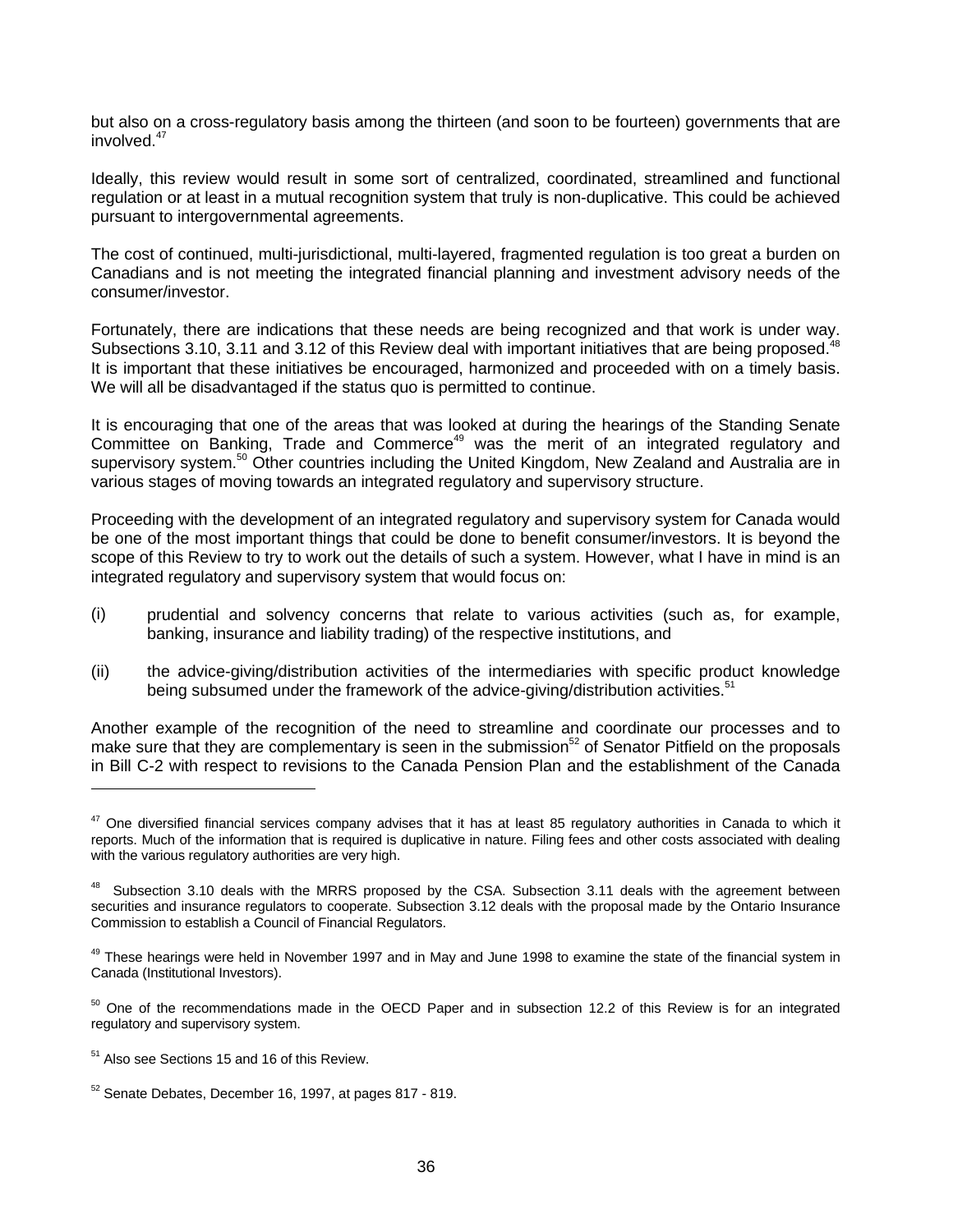Pension Plan Investment Board. In his remarks, Senator Pitfield emphasizes the necessity of streamlining and coordinating social and retirement planning with tax and investment initiatives and appropriate accountability mechanisms.

The Agreement on Internal Trade is yet another important example of the recognition by governments of the need to review "measures". The Agreement on Internal Trade was entered into by the federal and the provincial and territorial governments of Canada. It bears the formal execution date of July 18, 1994 and became effective on July 1, 1995.

While the Agreement on Internal Trade, with certain exceptions, does not for the most part extend to "measures" that are related to "financial services" or "financial institutions"53, it does provide a structure for a broad review if the respective governments should wish to use it to extend the initiatives referred to in subsections 3.10. 3.11 and 3.12.

### **10.2. Additional Initiatives**

Hopefully, we will see more initiatives that will reflect a fundamental rationalization of how powers are exercised with a corresponding reduction in the burden of regulation and heightened value for consumer/investors.

## **10.3. Leadership and Vision**

The single most important thing that is needed at the moment is the leadership and vision to address the identified problems as a whole. At present, there is no single, easily identifiable and accountable body that has the mandate to do this. Accordingly, problems are dealt with on a piecemeal basis and the results are perceived as being less than satisfactory.

Perhaps if we created the regulatory structure (as suggested in subsection 12.2 of this Review), the leadership and vision that is necessary to fulfill its mandate would emerge. The starting point is clarity of vision followed by achieving unity of purpose and gaining the momentum to implement this vision.

Unless we know what we want to do, there is no way that we will ever be able to do anything other than to react to yesterday's problems in an effort not to lose further ground. We therefore need to work together in a coordinated and cooperative way to find a means for allowing competing interests to thrive under the umbrella of some basic common structures.

### **10.4. Provision of Sufficient Resources**

 $\overline{a}$ 

There is also the need to dedicate the necessary human, capital and technical resources to implement the regulatory changes that are needed and to address the concerns about the securities regulatory system that are outlined in the 1995 Report and in this Review.

<sup>&</sup>lt;sup>53</sup> See Article 1806 of the Agreement on Internal Trade. The terms "financial service" and "financial institution" are defined at some length in Article 200 of the Agreement on Internal Trade. The term "measure" is defined as including any legislation, regulation, directive, requirement, guideline, program, policy, administrative practice or other procedure. The term "harmonization" is defined as meaning "making identical or minimizing the differences between standards or related measures of similar scope". The term "mutual recognition" is defined as meaning "the acceptance by a Party of a person, good, service or investment that conforms with an equivalent standard or standards-related measure of another Party without modification, testing, certification, re-naming or undergoing any other duplicative conformity assessment procedure". These definitions are contained in Article 200 of the Agreement on Internal Trade.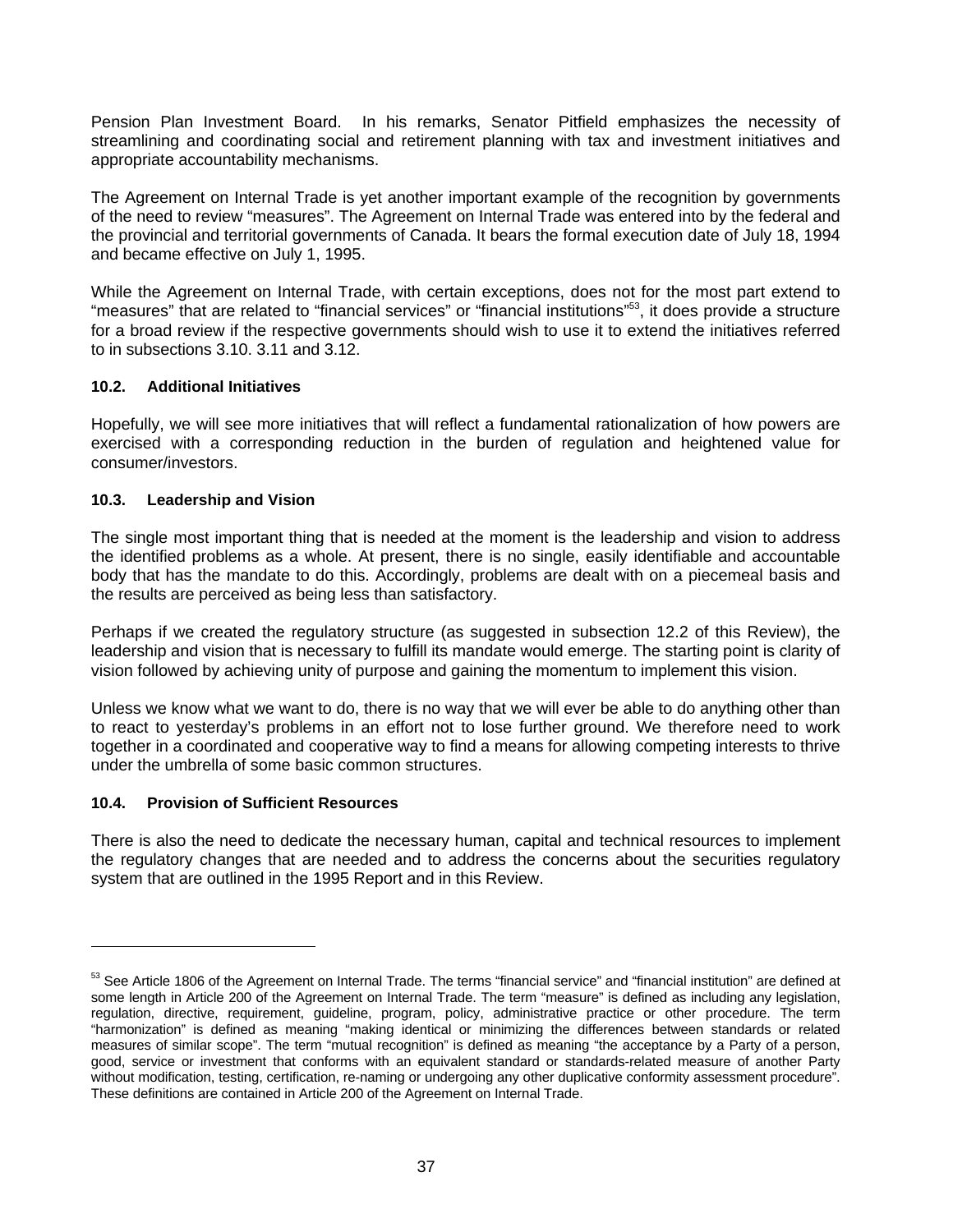There is a need to apply some project planning skills to the implementation process. The specific recommendations should not be looked at as "stand-alone" items to be prioritized or cherry-picked as to what will be done or not done. Instead, there is a need to stand back and recognize how the recommendations fit together as part of an integrated whole and how they are implementing of each other. There is a need to prepare a project plan for an "integrated whole" with critical paths identified as to what needs to be done in what sequence and what can be done on parallel tracks. Someone needs to be put in charge and to be made responsible for making things happen.

I have identified these needs before<sup>54</sup> and I identify them again. Acting effectively on this identification would go a long way to making a big difference for consumer/investors.

## **11. IMPLICATIONS OF THE CURRENT LEVEL OF KNOWLEDGE AND AWARENESS**

### **11.1. Consumer/Investors Current State of Knowledge and Awareness**

 $\overline{a}$ 

This Section of the Review discusses the current level of knowledge and awareness of consumer/investors and what the implications of this are for the regulatory and supervisory framework.

Many people today are inadequately equipped with basic life skills that enable them to identify their needs, to identify the means to achieve them and to evaluate whether the choices they have made are meeting their needs. Many people are unable to read beyond an elementary level and their numerical skills lag their literacy skills.<sup>55</sup> People are vulnerable to being sold a "get rich quick" scheme without truly understanding what they have bought, its suitability for their needs, or the "fine print" that negatively impacts on them. People tend to ignore what they do not understand - particularly if it is intangible. People often spend more time comparison shopping for a television set or planning their vacations than they do planning and managing their affairs to meet their current and future financial needs or choosing a consultant to help them do so.

<sup>54</sup> For example, see *Remarks of Glorianne Stromberg Respecting the Response to Stromberg and to the Steering Group Report* at the 1997 Annual Mutual Funds Symposium of The Canadian Institute, Toronto, Ontario - April 14, 1997.

<sup>&</sup>lt;sup>55</sup> "Literacy" according to the definition used by ABC Canada, a Canadian literacy organization, means the information processing skills necessary to use the printed material commonly encountered at work, at home, and in the community. Literacy is the ability to read, write, calculate, speak, and understand as well as sign (for the Deaf) and communicate in other forms of language, according to need. It is a continuum of these skills necessary for everyday life in the home, at work, in education and in the community.

According to information posted by ABC Canada on its website, <http://www.abc-cananda.org> the reading skills of 16% of Canadian adults are too limited to deal with the majority of the written material they encounter in everyday life. Reading and numeracy skills are closely related. 62% of Canadians have numeracy skills sufficient to handle the numerical tasks normally encountered in everyday life. 24% of Canadians do not possess the necessary skills to meet most everyday numeracy requirements but can deal with familiar documents that require simple math skills such as addition and subtraction. The remaining 14% of Canadians cannot perform numerical operations consistently but can recognize numbers in isolation or in a short text. ABC Canada states that these statistics are based on a 1990 survey, *Adult Literacy In Canada: Results of a National Survey,* Ottawa: Statistics Canada, 1990.

In September 1996, the Government of Canada issued a report entitled, *Reading the Future: A Portrait of Literacy in Canada*, which is the Canadian Report on the International Adult Literacy Survey (IALS) that was conducted by Statistics Canada and the Organization for Economic Cooperation and Development entitled, *Literacy, Economy and Society*. At the broadest level, the IALS findings are consistent with those that resulted from the survey on which the ABC Canada statistics are based. However, the IALS approached literacy from a different perspective defining it as "the ability to understand and employ printed information in daily activities at home, at work and in the community, to achieve one's goals and to develop one's knowledge and potential".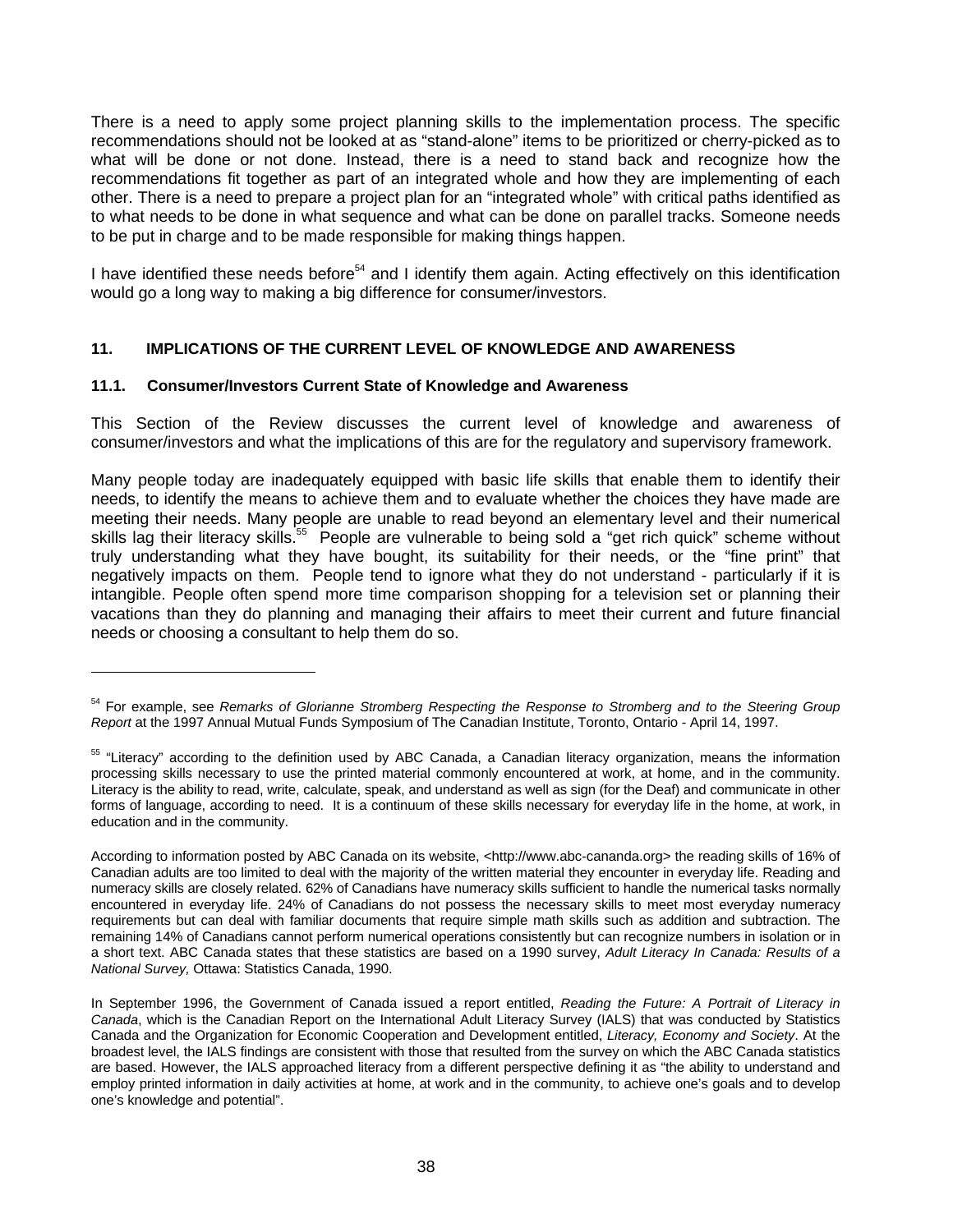The need to do something about this rather bleak situation is beginning to be recognized by people in their individual capacities as consumer/investors as well as by others who are responsible for the strategic development of business plans, governmental policy and educational and training programs.

The identification of the need of the consumer/investor to adopt sound personal financial management practices and the recognition that most consumer/investors because of their lack of personal financial expertise will need to turn to someone for advice, has created vast business opportunities for those in the financial services sector to convert personal financial management know-how into an economic good that adds value to the customer and for which there is a market.

This conversion of personal financial management know-how into a marketable commodity has highlighted the importance of the need for increasing the knowledge and awareness of industry participants who seek to provide this know-how. In fact, the survival of these industry participants as intermediaries is directly dependent on their ability to do so. I say this because if industry participants fail to use every opportunity to increase their knowledge and awareness and to add value to the services that they provide to their clients they risk losing their clients to their competitors.

Here, the competition is not just from other intermediaries. The competition is also coming from the incredibly powerful tools that technology and communications facilities have made readily available to the consumer/investor at nominal cost. Today, many people in their home environment have access to better state-of-the-art services than sometimes are available in their workplace. Recent Statistics Canada studies indicate that one in three households in Canada now use computers for communication purposes or for surfing the Internet and that 60 per cent of the households that have computers use them at least seven times a week.<sup>56</sup>

The impact of technology on personal financial planning cannot be overestimated. For the first time in the history of the investment funds industry, the consumer/investor has access to information and knowledge that was once the preserve of only the most expert investment professionals. These tools and facilities empower the consumer/investor not only to identify his or her own needs but to compare alternatives and, in the case of investments, to customize his or her own portfolio, to monitor its performance, and to bring it into line when necessary. The usefulness and versatility of, and the access to, these tools increases almost daily.

As Alan Greenspan, the Chairman of the United States Federal Reserve Board, noted in his recent remarks,<sup>57</sup> the rapid growth of computer and telecommunications technology has lowered the cost and broadened the scope of financial services. These developments have made it increasingly possible for the consumer/investor to transact business directly without the need for an intermediary and for a wide variety of financial products to be tailored for very specific purposes. As a result, competitive pressures in the financial services industry are greater than ever before. Technological innovation has accelerated financial globalization and the combination of technological innovation and financial globalization has resulted in expanded cross-border asset holdings, trading and credit flows, with many organizations having increased their cross-border operations. Mr. Greenspan observes that deregulation has been as much a reaction to technological change and globalization as an independent factor. I agree. I also think he is right when he observes that:

"the sharply enhanced market signals emanating from the vast set of technology-driven new products have undermined much regulation which rested on the ability to maintain

<sup>56</sup> Wallace Immen, The Globe and Mail, June 18, 1998, *Families with young at home with computers.*

<sup>57</sup>See Footnote 42*.*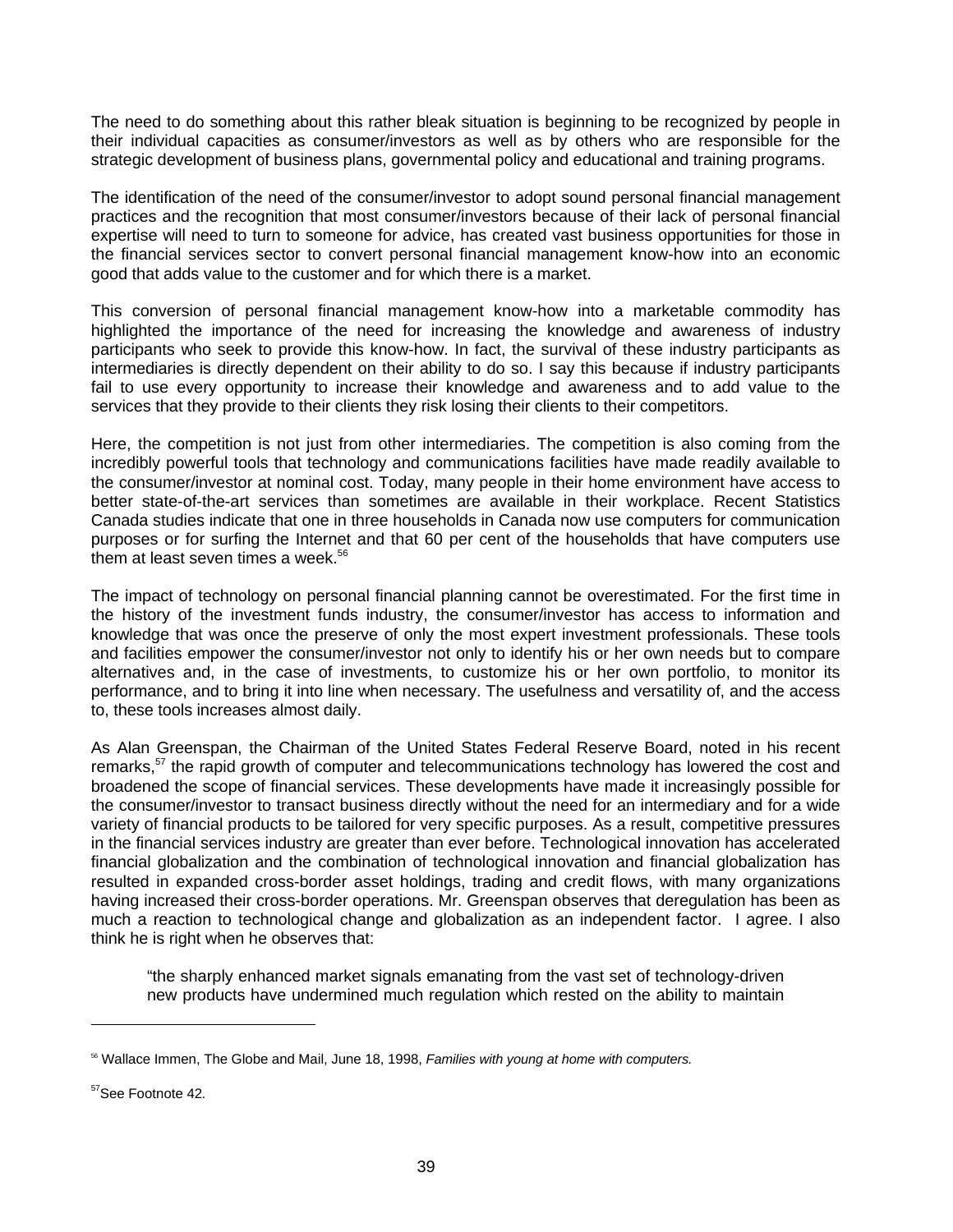market segregation … the continuing evolution of markets suggest that it will be increasingly difficult to support some of the remaining rules and regulations established for a different economic environment."

### **11.2. Implications for the Regulatory and Supervisory Framework**

As noted in subsection 5.1, globalization, deregulation, information technology, communications facilities, and the strengthening of the free market economic system - all of which are enabling forces have converged to empower not only institutions but also individuals. This has significant implications for the regulatory and supervisory framework not the least of which is how to provide for investor protection and market integrity in a marketplace that for all practical purposes has become global.

Investors are becoming increasingly intolerant of what they perceive to be regulatory barriers, maintenance of monopolies, unequal treatment and regulatory inefficiency. At the same time, investors want a regulatory structure that assures fairness, equality of opportunity, integrity of the people and firms who are registered to provide advice and investment services to others, integrity of the product and service provided, effective oversight and monitoring of activities, and speedy action to deal with problems and to keep them from re-occurring.

Two factors that present major challenges to the structure of the marketplace and to the regulatory response thereto relate to conflicts of interest and to what is described as "market fragmentation".<sup>58</sup> These factors converge into the fundamental issue of whether an intermediary can be on both the buy side and the sell side of the same matter. An example where this occurs is the situation where an institution underwrites, either directly or through affiliates, the issue of securities and then exercises discretionary authority to place such securities in its managed accounts.59 Another example where this question occurs relates to situations where an institution, either directly or through affiliates, engages in principal trading with its managed accounts either directly or through the order flow. The resolution of these issues will have more fundamental implications for consumer/investors and for the functioning and fairness of the marketplace than debating the number of branches of financial institutions that are needed in a community.

Another challenge to the structure of the marketplace and to the regulatory response thereto relates to the need to decipher when the voice of the institutional investor is the voice of hundreds and thousands of individual investors calling for needed market and regulatory reform and when it is the voice of institutional self-interest that is not aligned with the interests of individual consumer/investors, some of whom may be their clients.

### **11.3. Adequacy of the Current Regulatory and Supervisory Framework**

 $\overline{a}$ 

When one considers the foregoing in conjunction with the strategic forces outlined in Section 5 of this Review and the consumer/investor goals and objectives outlined in subsection 8.2 of this Review, it

<sup>&</sup>lt;sup>58</sup> The term "market fragmentation" is used to describe order routing from the floor of a recognized stock exchange such as The Toronto Stock Exchange or the New York Stock Exchange to a private upstairs trading system (often referred to as a "PUP") operated by a dealer or to a proprietary (private) electronic trading system (often referred to as a "PET") such as Instinet. Another draw of orders from the floor of a recognized stock exchange comes from the "pay-for-order" firms such as Bernard L. Madoff Investment Services.

<sup>&</sup>lt;sup>59</sup> Some financial institutions argue that because the power conferred on them under the legislation deregulating the financial services industry to participate in both the business of underwriting and in the business of providing investment management and advisory services to others allows them to do this, the normal fiduciary obligations (some of which are currently expressed as statutory prohibitions on certain conduct) should not apply.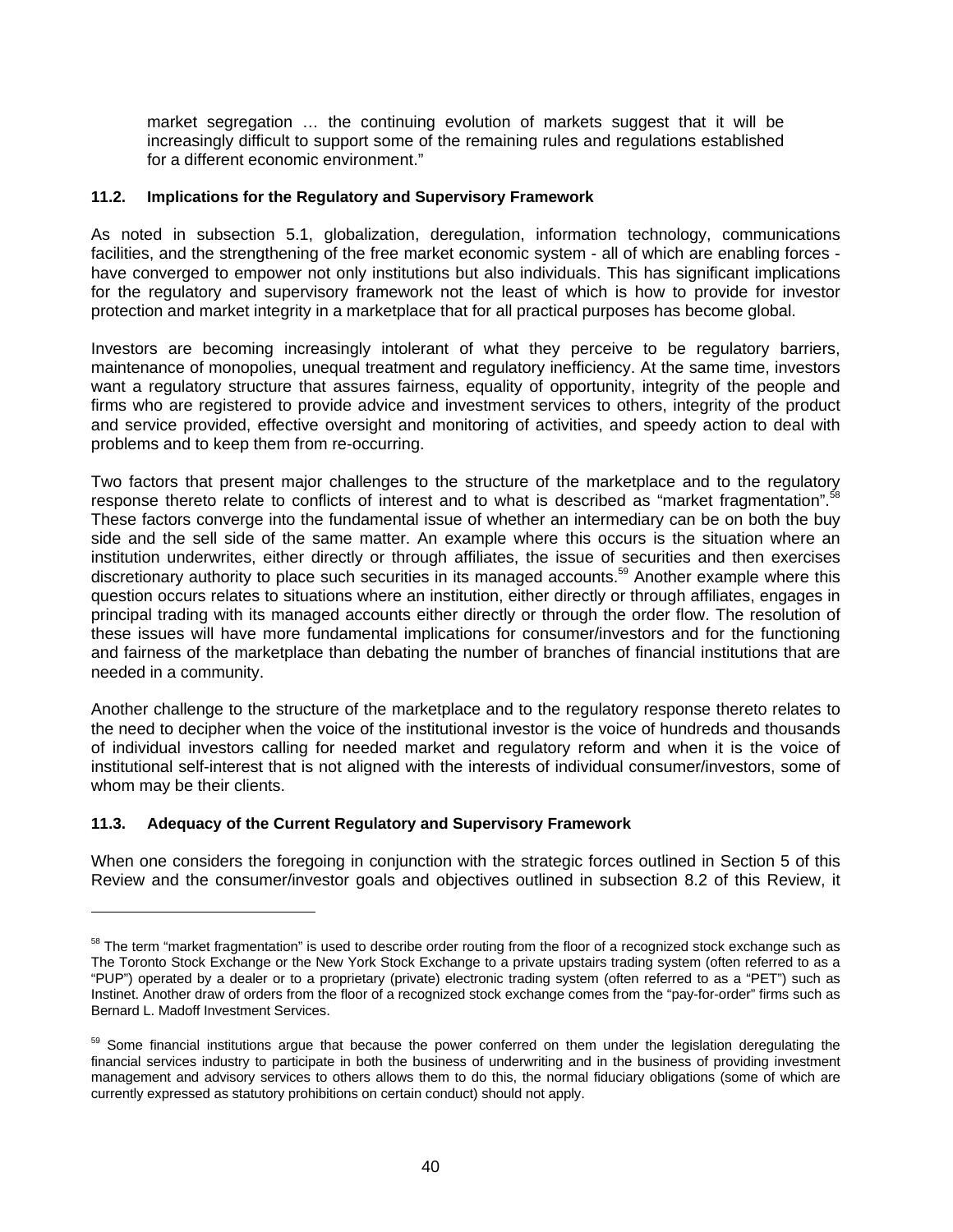becomes clear that the current regulatory and supervisory framework may not be serving the consumer/investor as effectively as it should be for two reasons:

- (a) the continued differentiation between retail investors and institutional investors sometimes operates at cross-purposes given the increased retailization of the institutional investor; and
- (b) the fact that notwithstanding the deregulation of the financial services industry that began in 1987, the current regulatory framework has continued to segment the financial services sector along the product lines that were conventionally provided by each of the so-called "four pillars", with there being a separate regulatory structure for each pillar regardless of the fact that each pillar is now able to deal, directly or indirectly, in all products and provide all services.<sup>60 61</sup>

### **12. SUGGESTED APPROACHES TO REGULATORY AND SUPERVISORY STRATEGIES**

#### **12.1. Suggested Approaches**

The passage of time has confirmed the appropriateness of the directional strategies identified in the 1995 Report to address the issues we are faced with today. These directional strategies are outlined in subsection 2.5 of this Review.

The needs of consumer/investors, and indeed of all market participants, would be effectively met on both a national and on an international basis, by the implementation of these directional strategies. Included in these strategies and the recommendations for their implementation is the need to harmonize national and international regulation and supervision.

There are, however, some additional observations and suggestions<sup>62</sup> that I would make to take into account the clearer trends that have emerged in the intervening four years by reason of the increased global focus of the marketplace, the improvements that have been made in communications facilities, the informational and other technological advances that have been made, and the increasing knowledge and awareness of participants in the marketplace. I also pose some questions with a view to stimulating consideration of alternative structures and strategies.

### **12.2. Regulatory Structure**

 $\overline{a}$ 

### *Integrated Regulatory Structure*

Given the expanded business activities and the diversified geographical operations of today's participants in the financial services sector, there seems to be an even greater need to find a way to bring about centralized, coordinated, cooperative, streamlined and functional regulation.

The continued maintenance of a segmented regulatory structure based either on:

 $60$  See subsection 5.4 - The Blurring of Product and Function and its Consequences.

 $61$  In the context of the integration of financial services provided by institutions, it is interesting to note that mutual fund organizations, (which are sometimes referred to as the "fifth pillar"), through their acquisition of trust companies, have expanded the products and services that they are able to provide and have directly accessed the ability to participate in the Canadian Payments System.

 $62$  These observations and suggestions are outlined in Section 12 and subsequent Sections of this Review.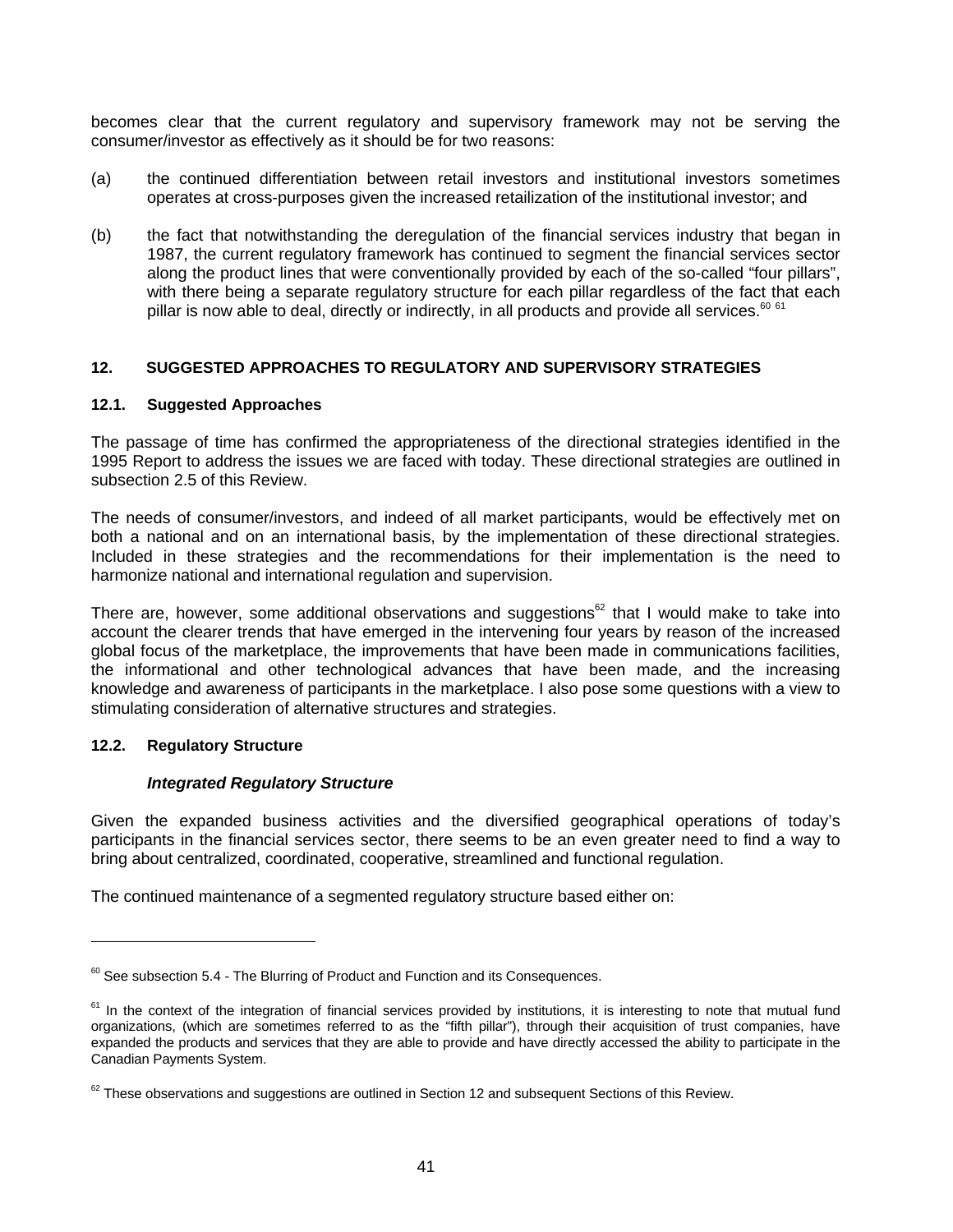- (i) the fragmented "four pillar" structure of the financial services industry that existed prior to the 1987 deregulation, or
- (ii) the fragmented "inter" or "intra" provincial (and national) boundaries;

is becoming increasingly unrealistic.

Section 10 of this Review outlines a suggested regulatory framework that could be brought about by agreement among all levels of government.

Detailed regulation needs to give way to systemic changes that can and will operate on a universal basis in each jurisdiction.

In identifying these systemic changes, there are some threshold questions that need to be addressed such as the following:

- 1. How can regulation be made relevant to today's marketplace?
- 2. Have the factors of globalization, technology and instantaneous communication on a worldwide basis resulted in regulators becoming largely irrelevant to the process?
- 3. Is the process really controlled by the financial institutions and other large transnational corporations who have the ability to operate directly or indirectly and through the flow of capital across borders?
- 4. Is the process really controlled by the software companies and the providers of the communications facilities that make the instantaneous flow of information and capital possible?
- 5. Will the role of regulators be focused increasingly on ensuring that reciprocal enforcement actions are speedily taken in their respective jurisdictions for "fraud on the market" type activities when harmonized standards have not been met so that there is "no place to hide"?

### *Common Regime for Money Management*

Consistent with the need to de-fragment the regulatory structure, is the need to give high priority to bringing all aspects of money management for others under a common regulatory structure. This arguably goes beyond the recommendation in the 1995 Report which only referred to arrangements whereby money is managed on a collective basis, directly or indirectly, for individuals. However, technological advances have now made it economically feasible to permit customized investment portfolios to be maintained on an individual basis for relatively small amounts that until a short time ago would not have been economically feasible to manage except in some sort of collective investment vehicle. There is a growing recognition that mass marketing can now be reduced to a mass audience of one. These factors make it desirable that there be a uniform regime for all aspects of money management as the consumer/investor is seldom able to appreciate the legal and regulatory differences that flow from the different types of investment participation.

### *Effectiveness of the Self-Regulatory System*

It is time to take a fresh look at the effectiveness of the self-regulatory component of the securities regulatory regime. Questions that should be asked in the context of this review include:

1. Is there too much "self" in "self-regulation"?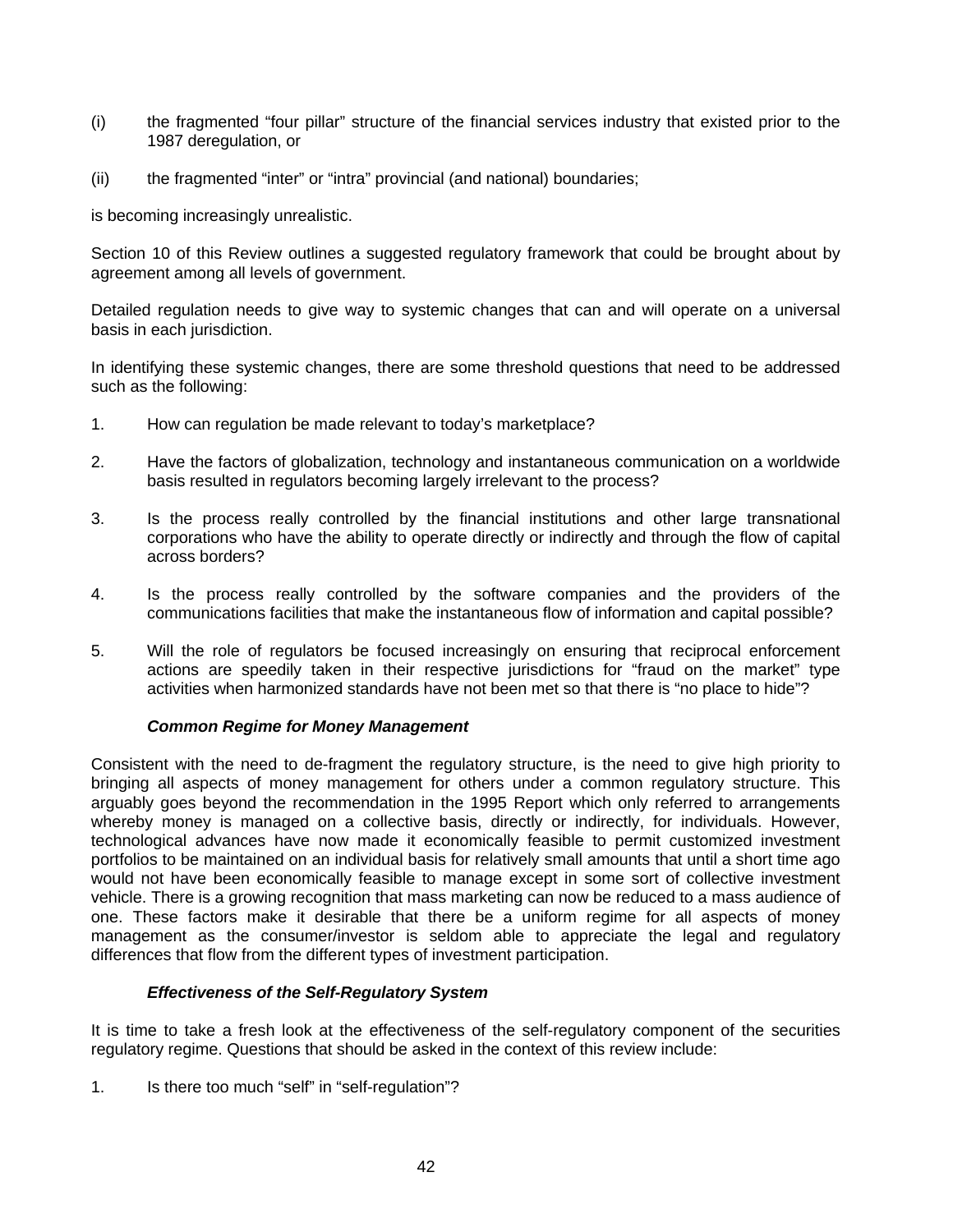- 2. Would the regulatory system work more effectively if the focus were to change from "selfregulation" to "self-management" of regulatory requirements?
- 3. Have regulators abdicated too many of their functions to self-regulatory organizations?
- 4. How effective is regulatory oversight of the activities of self-regulatory organizations?
- 5. What is the purpose of self-regulatory organizations?
	- (i) Is their purpose to protect the public?
	- (ii) Are they structured appropriately to do so?
	- (iii) Are their functions focused on protecting the public?
	- (iv) How effectively is the public interest addressed and protected?
- 6. How effective is the governance structure of self-regulatory organizations?
- 7. How pro-active are self-regulatory organizations in making timely changes that would benefit the marketplace?
- 8. Do competitive interests interfere with or delay the rule-making process of the self-regulatory organizations?
- 9. Would we be better off to privatize, through outsourcing or otherwise, the performance of certain regulatory activities?
- 10. Does the self-funding status of securities regulators remove or reduce the necessity for regulation being delegated to self-regulatory organizations?
- 11. With governmental securities regulation now being vested in free-standing, self-funded agencies, would it be possible (assuming appropriate restructuring of *what* work is done and the *way* it is done) to eliminate the intervening layer of regulation that the self-regulatory organizations represent?
- 12. Are consumer/investors well-served by the continuation of this two-tier structure of securities regulation?
- 13. How adequately, timely and effectively are the complaints, problems and concerns of consumer/investors dealt with in this two-tier structure?
- 14. With respect to career advancement, how dependent are staff of the self-regulatory organizations on the goodwill of the members?
- 15. Are we continuing to design our processes and procedures as if the significant changes resulting from the advances in technology and communications facilities and self-funding have not taken place?
- 16. If we are, how is this serving the needs of consumer/investors?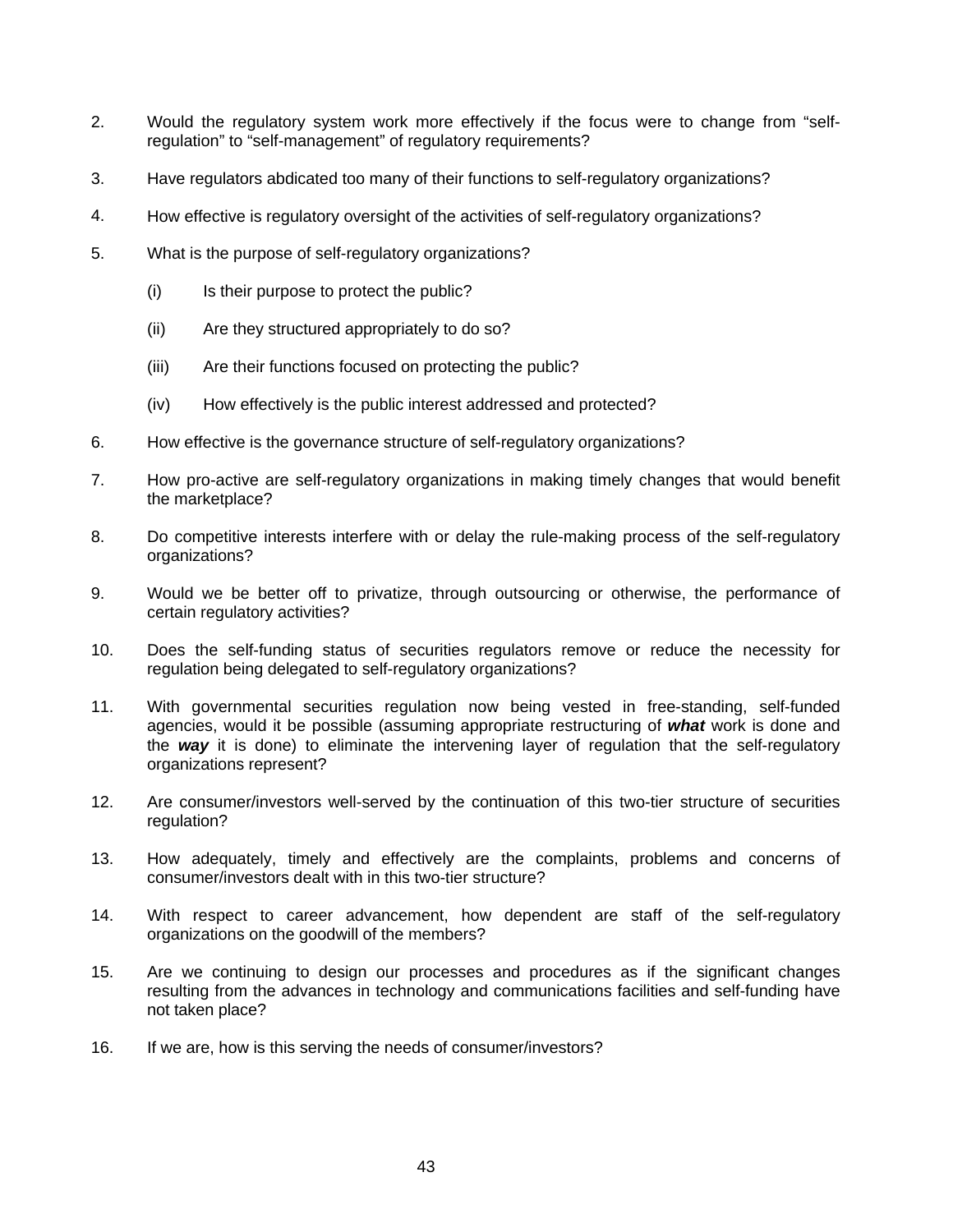- 17. Are some self-regulatory organizations such as stock exchanges with their electronic trading systems or their proposals for such systems now in direct competition with the market participants that they regulate?
- 18. Should there be a separation of member regulation activities, market regulation activities and industry trade association or advocacy activities?
- 19. Is the public interest served by having a multitude of self-regulatory organizations for each "pillar" of the industry and/or for each product sold by members of that pillar?

These are all questions that affect consumer/investors regardless of whether they invest directly or through some sort of collective investment vehicle. There no doubt are more questions. We need to address the questions. We need to address the underlying issues.

#### **12.3. International Regulatory Cooperation**

 $\overline{a}$ 

Today's technology has effectively eliminated time and distance to create a borderless world in terms of virtual reality. This has made it even more important to coordinate the cross-border regulatory activities in what people still think of being the "real world". Common, practical regulatory approaches to the use of facilities such as the Internet need to be developed. These approaches need to reflect the reality of the marketplace.

Efforts to improve and simplify international regulatory cooperation need to be encouraged at every level. The work of the International Organization of Securities Commissions ("IOSCO") has been an important catalyst in this respect.<sup>63</sup>

IOSCO's work in the investment fund area which resulted in the adoption of principles of regulation for collective investment vehicles as a preliminary step to creating an "IOSCO passport" is of particular interest in the present context. Perhaps it is time to renew the efforts to create an effective IOSCO passport and to define the parameters of its use. For instance, should nationals of one country be able to invest in investment funds domiciled in another country if the investment fund meets the IOSCO criteria? Free trade agreements, tax treaties, on-line interactive communications facilities and other kinds of technology make ideas such as these more feasible to pursue.

If this type of international investment were to be permitted, it would be necessary to consider what changes (in addition to changes in securities laws) would be necessary in other applicable laws to provide adequate remedies in the event of the need to pursue such remedies.

While the idea of a supra-national securities regulatory regime has appeal, it is probably premature to concentrate resources on trying to establish such a regulator. Instead, it might be more productive and effective to concentrate efforts on extending international regulatory cooperative efforts beyond compliance and enforcement activities to include developing protocols for mutual reliance by regulators in one country on work done by regulators in another country.

 $^{63}$  An important step forward was taken by IOSCO at its 23<sup>rd</sup> Annual Conference held September 12 - 18, 1998. At this Conference, IOSCO adopted its "Objectives and Principles of Securities Regulation", Disclosure Standards to Facilitate Cross-Border Offerings and Listings of Multinational Issuers, and authorized the publication of a report on securities activities on the Internet. The IOSCO Press Communiqué about these "milestones" is posted on the IOSCO website at <http://www.iosco.org>.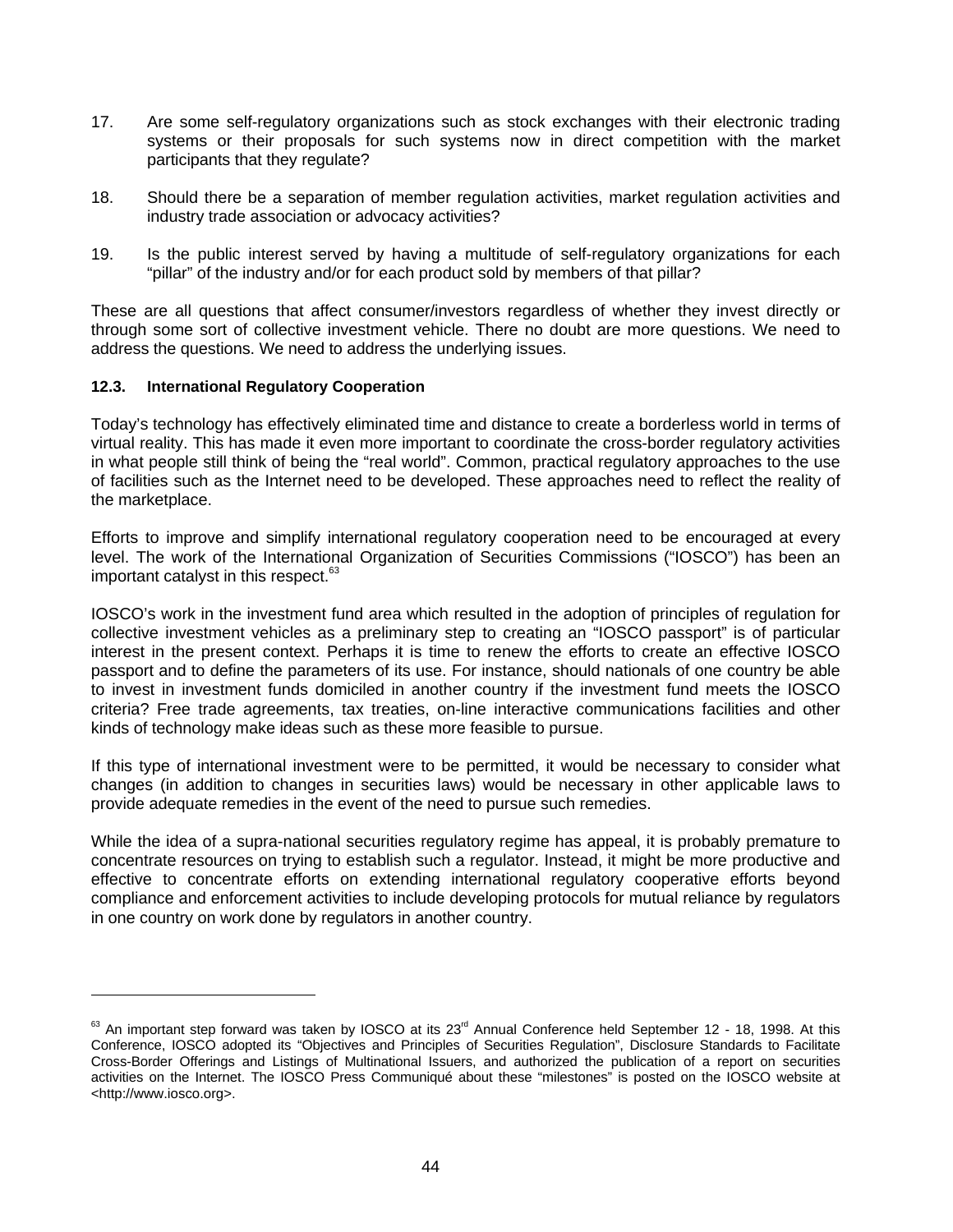The development of international mutual reliance, compliance and enforcement protocols, combined with establishing joint regulatory coordination groups as advocated by the Tri-Partite Group of securities, banking and insurance regulators (of which IOSCO is a member), and supporting the work of IOSCO should go a long way to creating international standards and to meeting the needs of the marketplace.

Complementary activities would include entering into reciprocity agreements to take regulatory action or enforce judgments in the "home office" jurisdiction for breaches of applicable laws in other jurisdictions. This is an extremely complex area that various IOSCO Working Groups have been working on for some time.

It is often easier to agree on the adoption of uniform standards than it is to agree on ceding jurisdiction. Therefore, common standards of universal application should go a long way towards facilitating crossborder activities and minimizing the need for regulatory constraints. The importance of creating international standards cannot be overestimated.<sup>64</sup>

# **13. SYSTEMIC CHANGES IN THE REGULATORY SYSTEM**

## **13.1. Systemic Changes**

This Section discusses the need for systemic changes in the securities regulatory system. Two fundamental changes are discussed. These changes are aimed at putting all investors on an equal footing and improving the quality and timeliness of the information that is in the marketplace.

## **13.2. Consideration of an Issuer-Based Integrated Disclosure Model**

The most fundamental issue that needs to be addressed as a result of the changes that have occurred in the financial services industry is the need to consider whether there is a more effective system for securities regulation than the current "closed system" that is in place in various countries including Canada and the United States.<sup>65</sup>

When one considers the strategic forces discussed in Section 5 in combination with the increasing knowledge and awareness of individuals and the resulting trend towards disintermediation, the time seems to have arrived to consider replacing the "closed system" of securities regulation<sup>66</sup> with an issuer-based disclosure model. This model would focus on ensuring that at the time of entry into the marketplace, full, true and plain disclosure of the material facts respecting an issuer and its securities is made and that this information is kept current through continuous disclosure requirements designed for this purpose. This model would result in an integrated disclosure system, the feasibility of which has now been made possible by the technology and communications facilities that exist today.

<sup>&</sup>lt;sup>64</sup> See Footnote 63.

<sup>&</sup>lt;sup>65</sup> The closed system focuses on the primary issue of specifically identified securities and it distinguishes its requirements on the basis of who the purchaser of the securities is and, in some cases, who the issuer is by creating classes of exempt purchasers and of exempt securities. It is a very legalistic, technical structure that is fraught with compliance pitfalls and does not sufficiently recognize the fact that securities of the same class or series of a class are fungible and that most trading activity takes place in the secondary market.

<sup>&</sup>lt;sup>66</sup> Securities regulation is based on two fundamental requirements. These are: (i) requirements to disclose information about the securities and the issuers thereof, and (ii) requirements that the persons who deal in securities or offer advice about securities be registered.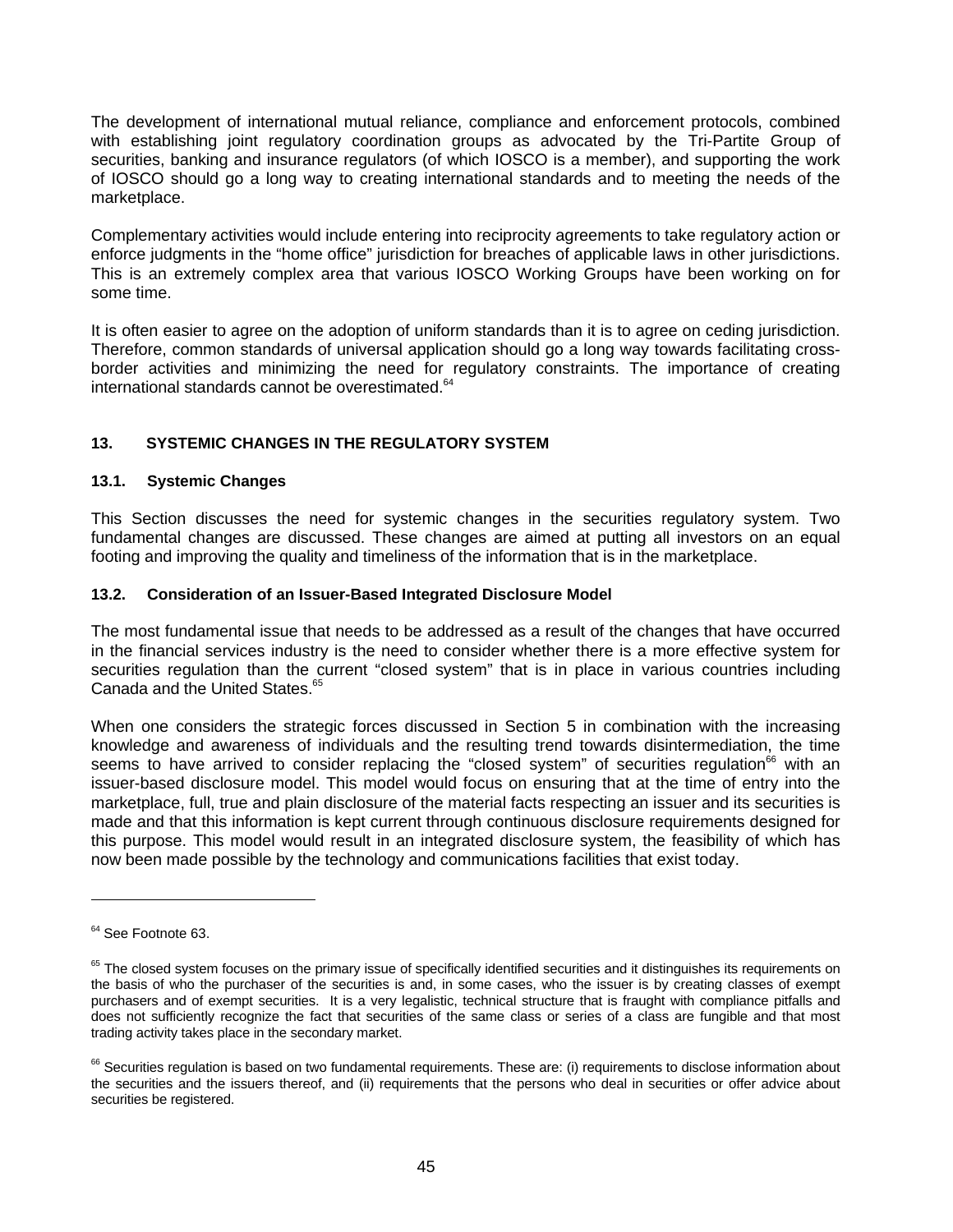It is important to note that the emphasis in this proposal is on disclosure about the "issuer" rather than on disclosure about the issuance of specific securities. The information about the issuance of specific securities by the issuer would be included as part of the timely disclosure information in the marketplace about the issuer.

For example, new issues would simply be preceded by a timely disclosure notice with an appropriate delay period to allow dissemination of the information into the marketplace and an opportunity for securities regulators to require further disclosure (or whatever) if there is concern that the integrated disclosure forming the information record of the issuer is deficient.<sup>67</sup>

This shift in emphasis should simplify the ability to raise capital at a reasonable cost while enhancing investor protection. In the case of investment funds, where basic information about the nature and structure of the investment funds changes infrequently, it should eliminate the need to file a prospectus each year once the initial base disclosure document has been filed. This would represent an enormous cost saving for consumer/investors.<sup>68</sup> Section 18 of this Review includes complementary suggestions for enhancing disclosure about investment funds for the benefit of consumer/investors.

The shift in emphasis contemplated by the proposal for an issuer-based integrated disclosure system parallels the shift in the nature of the relationship between intermediaries $\delta$ <sup>9</sup> and their clients. This relationship is now focused on advice-giving (with the transactions to implement the advice being incidental) as opposed to being transaction-based (with the advice-giving being incidental to the transaction). Section 16 of this Review (which deals with registration matters) discusses some of the aspects of this shift in the nature of the relationship between intermediaries and their clients and includes some specific recommendations that should be of benefit to consumer/investors.

The shift to an issuer-based integrated disclosure system should allow securities regulators to devote more attention to the *quality* of the information that is in the marketplace on an ongoing basis. This is consistent with the selective review procedures of the CSA which are premised on less time being spent on reviewing primary distribution issues and more time being spent on the review of continuous disclosure documentation. The shift should also free up the substantial time and resources of securities regulators that are devoted to dealing with applications for exemptive relief from the prospectus and registration requirements of applicable securities legislation as there should be less need for such exemptions resulting from a less technical system of securities regulation.

The shift should also enable securities regulators to focus more attention on registration-related issues such as the suitability for registration and for continued registration of those who are authorized to deal with the public. Section 16 of this Review (which deals with registration matters) includes suggestions for initiatives that should be of benefit to consumer/investors.

<sup>&</sup>lt;sup>67</sup> The delay period that is contemplated in this example would not be longer than the current delay period in, for example, the prompt offering system.

<sup>&</sup>lt;sup>68</sup> Changes in operations and activities would continue to be reported in the periodic reports. Material change reports would continue to be required to be filed or delivered to investors and regulators. The maintenance of the current prospectus disclosure system for mutual funds (including the proposals of the CSA referred to in subsection 3.5 to revise the disclosure system) is increasingly difficult to justify because of: (i) its costs, (ii) the fact that under the selective review procedures implemented by securities regulators the prospectus may not even be reviewed by the securities regulators with which it is filed, and (iii) the fact that (according to industry participants) the prospectus is not read by investors and often may not even be given to them.

 $69$  I include the investment fund itself in the meaning of the word "intermediary".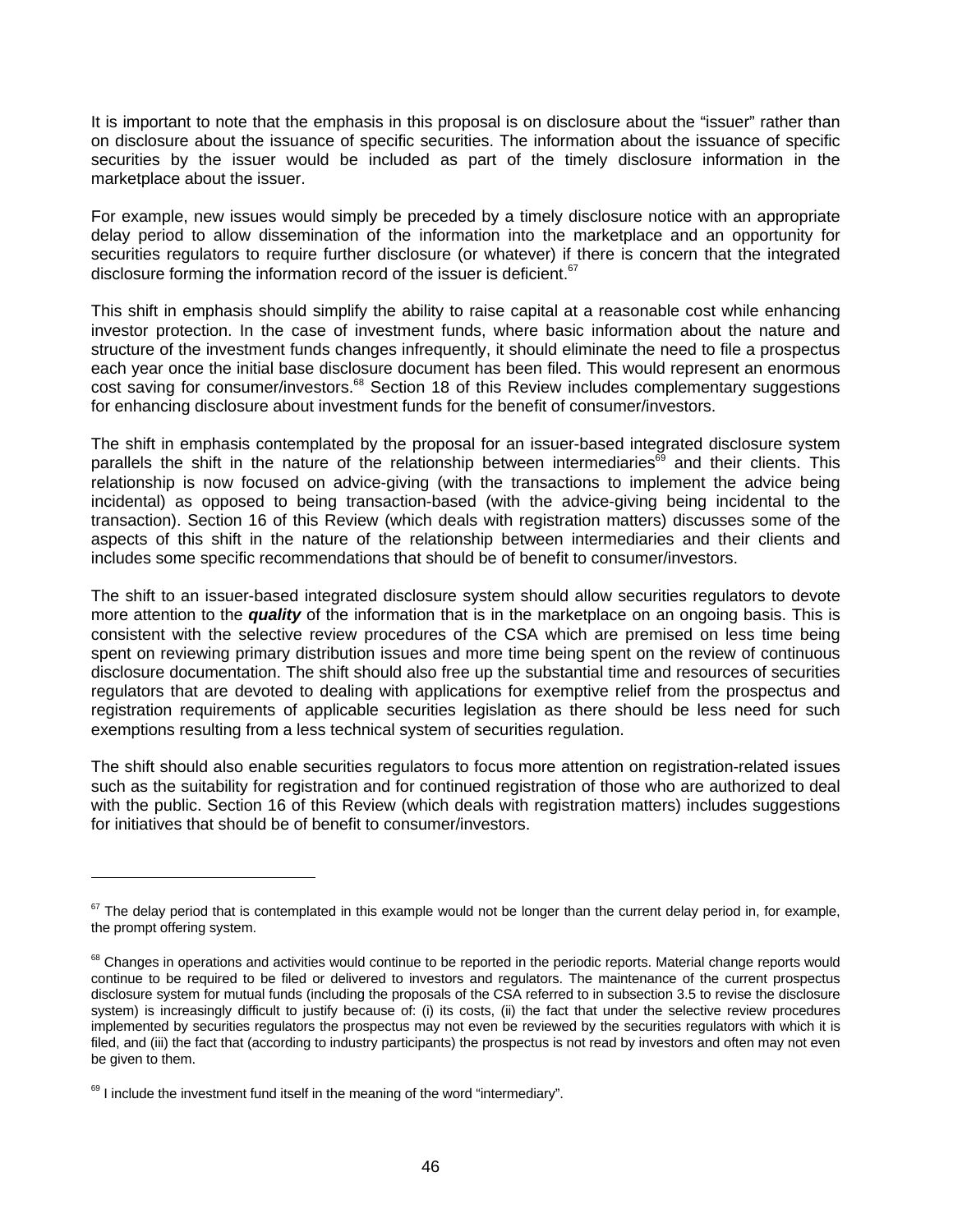A key component to moving towards an issuer-based integrated disclosure model is to ensure that there are appropriate statutory civil remedies for misrepresentations.<sup>70</sup> A companion requirement is to provide for international reciprocity in respect of the enforcement of judgments.

## **13.3. Timely Disclosure - Level Playing Field**

The suggestions for an issuer-based integrated disclosure model are based on the belief that information is a major equalizing force. Access to it in an open and timely manner is a crucial ingredient to leveling the playing field. Information is a valuable commodity. Systems that are designed or are permitted to operate in a way that withhold the timely dissemination of material information result in fundamental unfairness to the marketplace as a whole.

With today's technology and communications systems that provide ready access to all, there is no reason why individual investors should be put at an informational disadvantage to institutional investors in terms of access to the information. There is no longer any need to rely on intermediaries such as investment dealers and advisers to disseminate material information to the marketplace or to structure the regulatory system so that they have first access to it. This information can and should be directly and publicly available:

- (i) through the Internet (or another universally accessible communications facility);
- (ii) from issuers and regulators at no cost; and
- (iii) obtainable through intermediaries.

 $\overline{a}$ 

Interesting developments in the marketplace are occurring that make it practical for the first time in history for the regulatory system to provide for equality of access to information and there is increasing pressure from vocal individual investors to be allowed such access.

Examples of what is happening in this area include the opening of "analyst calls" to individual investors who are able to listen in on issuers' calls with research analysts and key institutional investors on both a real-time and a deferred-time basis.

Another example is the ability to attend shareholder meetings via Internet access on both a real-time and deferred time basis. An example of this is the Annual Shareholders Meeting of BCE Inc. where for the last two years shareholders who were unable to be physically present at the meeting were able to "be present" through the use of Internet facilities that enabled them both to hear and see what was transpiring at the annual meeting as it occurred. Shareholders who were not able to "attend" in real time were able to access the proceedings on a deferred-time basis. It is not unreasonable to expect that one day facilities of this nature will be extended to allow "distant" shareholders to ask questions at the meeting in the same manner as those who are physically present at the meeting are able to.

The extension of this type of facility to enable consumer/investors to "attend" informational and other types of meetings in respect of the various types of investments fund participations that they own would be a significant initiative to provide consumer/investors with the tools they need to make decisions that will help them achieve their objectives.

 $70$  Proposals for a Statutory Civil Remedy for Investors in the Secondary Market were published for comment in the OSC Bulletin dated May 29, 1998 at (1998) 21 OSCB 3335. The text of the proposed legislation appears in the OSC Bulletin at (1998) 21 OSCB 3367.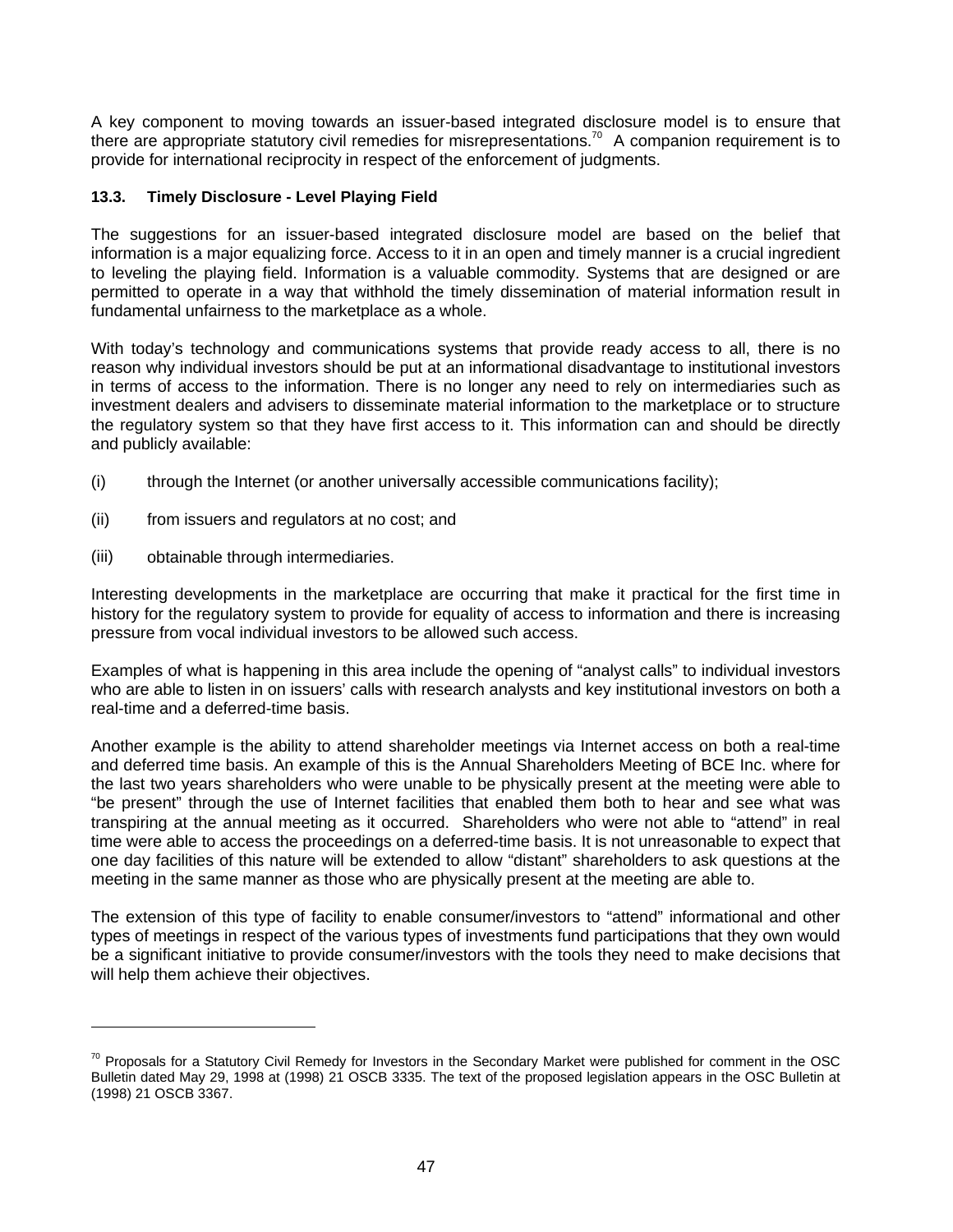Yet another example is the growing practice of issuers to give advance notice of when earnings or other announcements are to be made and to provide telephone or Internet access to information facilities or services that enable the public to hear, first-hand and on a real-time basis, the information that is being released.

The application of improvements in technology and communications facilities brings an entirely different dimension to the ability to make timely, meaningful and relevant disclosure to investors of the material facts (and of the changes in the material facts) that they need in order to make reasoned investment decisions both initially and on a continuing basis.

Despite this all of our regulatory efforts at reform in this area are still focused on the "paper world" with arguments over whether one should have to use "plain language" and what information should be permitted to be kept hidden in regulatory or issuer files rather than provided to investors.

It is submitted that we need to use the tools that are now readily available to bring about, or at least to increase the likelihood of bringing about, effective disclosure. I use the term "effective disclosure" as describing timely, meaningful and relevant information that has been communicated to investors and is understood by them, or at least is capable of being understood by investors who are reasonable persons acting reasonably. Section 17 of this Review includes some specific suggestions designed to achieve effective disclosure.

It is acknowledged that there will always be situations of unequal knowledge and of informational asymmetry but at least the facts would be available for all to have access to equally.

Whether people choose to use the information and what their individual capabilities are to evaluate the information they have will depend on the respective abilities of the individuals involved. The important thing is that the choice of whether to use the information or to get help from an intermediary if help is needed to understand it, is theirs to make. Section 14 of this Review includes suggestions for enhancing the knowledge and awareness of consumer/investors with a view to reducing the knowledge gap between those who are aware and those who are not. Section 15 of this Review includes suggestions for enhancing the knowledge, awareness and proficiency of the financial intermediaries who deal with the public which should benefit the consumers/investors to whom they provide investment advisory and financial planning services.

### **14. KNOWLEDGE AND AWARENESS OF CONSUMER/INVESTORS**

#### **14.1. What is Needed to Make a Difference**

Two areas that I was asked to address in this Review relate to:

- 1. What facilitating role governments could play to bring about changes that would increase individual consumer/investor sovereignty and control over their assets?
- 2. What would enable consumer/investors to better identify their goals, the means of achieving them and to assess risk?

The simple answer to both questions is "education".

While I have some hesitation in focusing on "education" as a solution to the above questions because of the tendency to look to education as the universal remedy for all sorts of problems, the reality is that education is often the most effective solution. *This is so because education reduces the knowledge gap and it empowers people to take charge of their own well-being.*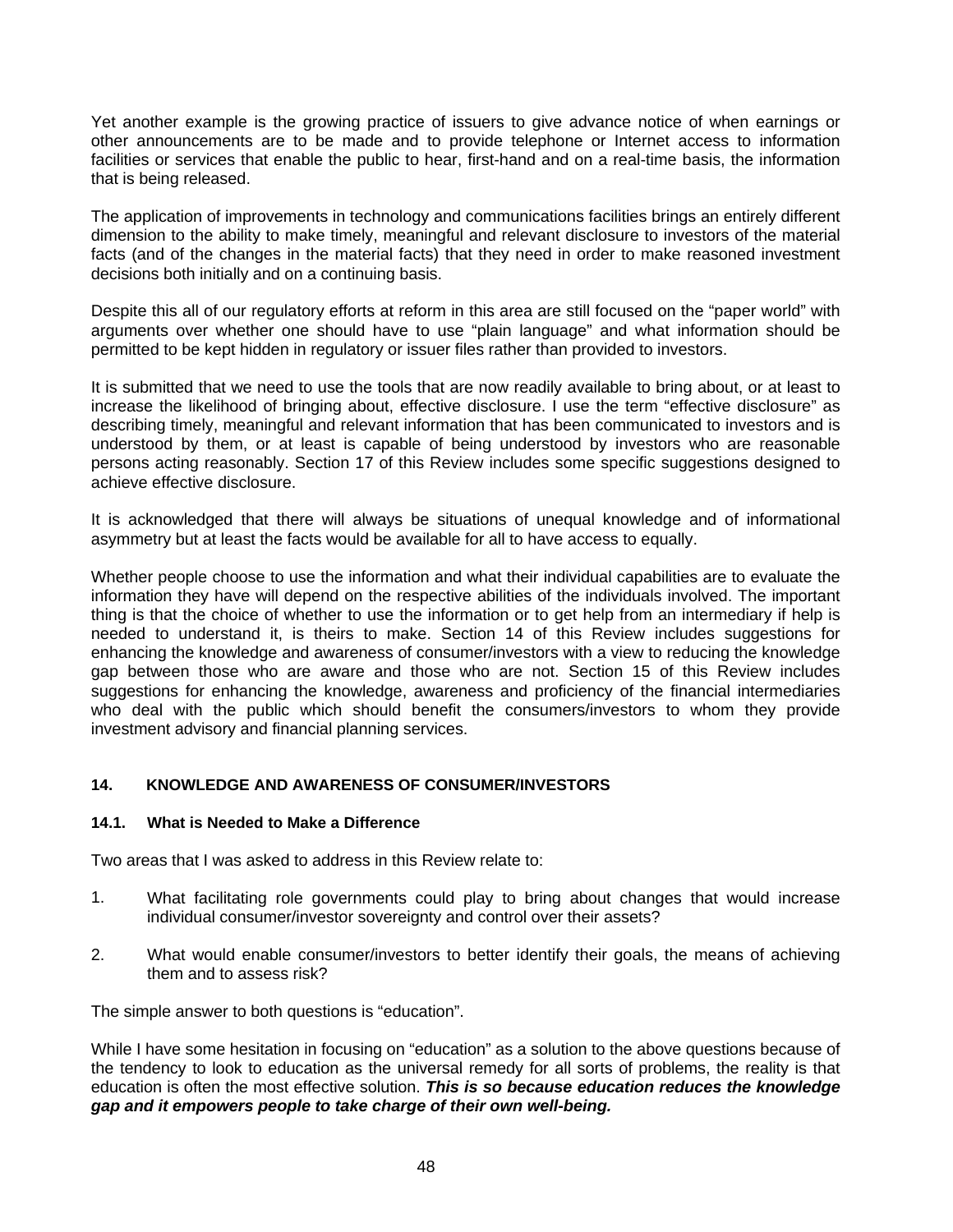It is particularly significant that consumer/investors have themselves identified education as a means to enhance their abilities to plan and manage their financial resources and to improve their personal economic circumstances. This illustrates a receptivity to the solution that should make its implementation particularly effective.

Examples of this receptivity are found in research conducted in January, 1996 for the Canadian Securities Institute regarding investor attitudes to learning. This research indicates that 63% of Canadians *strongly* agree (and 27% somewhat agree) that they need to become better at investing if they are to have enough money to retire comfortably. 54% of Canadians *strongly* agree (and 34% somewhat agree) that learning about investing should be their top priority.<sup>71</sup>

The November 1997 Yankelovich Survey<sup>72</sup> also found that investors feel there is a lot they have to learn about making good investment decisions. Investors want to learn more about investing and they feel that the securities industry should do more to educate investors. According to the Yankelovich Survey, only 4% of investors think they know "everything they need to" in order to make good investment decisions while 59% feel they know "just some" or "very few of the things necessary" to make good decisions. 81% of investors believe the securities industry should be doing more to educate the public about good investing.

According to the Survey of Canadians' Economic and Financial Understanding prepared in December 1997 by Gregg, Kelly, Sullivan & Woolstencroft: The Strategic Counsel Inc. for the Canadian Bankers Association and the Canadian Foundation for Economic Education,<sup>73</sup> Canadians recognize the importance of an understanding of the economy and the relationship of such an understanding to their financial prospects and personal economic circumstances. More than two-thirds of the population believe that a better understanding of the economy and how it functions would enhance their abilities to plan and manage their financial resources and improve their personal economic circumstances. However, the authors of the Study conclude that Canadians exhibit little depth of understanding about the economy, economic indicators and their influence on their personal financial and economic circumstances. They report that fewer than one-in-five Canadians can be categorized as having "some" knowledge about the economy, with more than eight-in-ten emerging as having "only some" or "extremely limited" knowledge. Their conclusion is that Canadians need more information and that the self-described levels of understanding and confidence overstate actual understanding and confidence.

 $72$  See Footnote 40.

 $71$  The Canadian Securities Institute is the educational arm of the IDA. The attitudes reflected in this research study are said to be held by a broad cross-section of people - from those under 30 years of age through 60 plus, from people whose households make less than \$30,000 to those who make more than \$100,000, from those who have less than high school education to those who are university graduates. This research study is based on an Angus Reid Group's Omnibus Survey that was conducted in January 1996 by telephone among a representative cross-section of 1,500 Canadian adults. The results are considered reliable +/- 2.5 percentage points 19 times out of 20. The Canadian Securities Institute used the information derived from this Research Study in making its decision to launch the Investor Learning Centre in February 1996.

 $73$  This survey of 1,500 Canadians was conducted on a nation-wide, proportionate basis between November 3 and November 10, 1997 among adult Canadians, 18 years of age and older. The margin of error for a sample of this size is +/- 2.6 percentage points, nineteen times out of twenty. In response to the needs identified in this survey, the Canadian Bankers Association in April 1998 launched its program called "Building a Better Understanding", the purpose of which is to provide useful financial information that is relevant and meaningful to the lives of Canadians. Ten (out of a planned series of 14) easy-to-read reference booklets are available in French and English on its website at <http://www.cba.ca> or by calling 1-800-263-0231. These booklets are also available in alternative formats (Braille, Large Print, Compact Disc and Audio Tape). The Canadian Bankers Association advises that over 80,000 booklets have been ordered since the Building a Better Understanding Program was launched. Their website has received over one million hits and their call center has handled over 22,000 calls.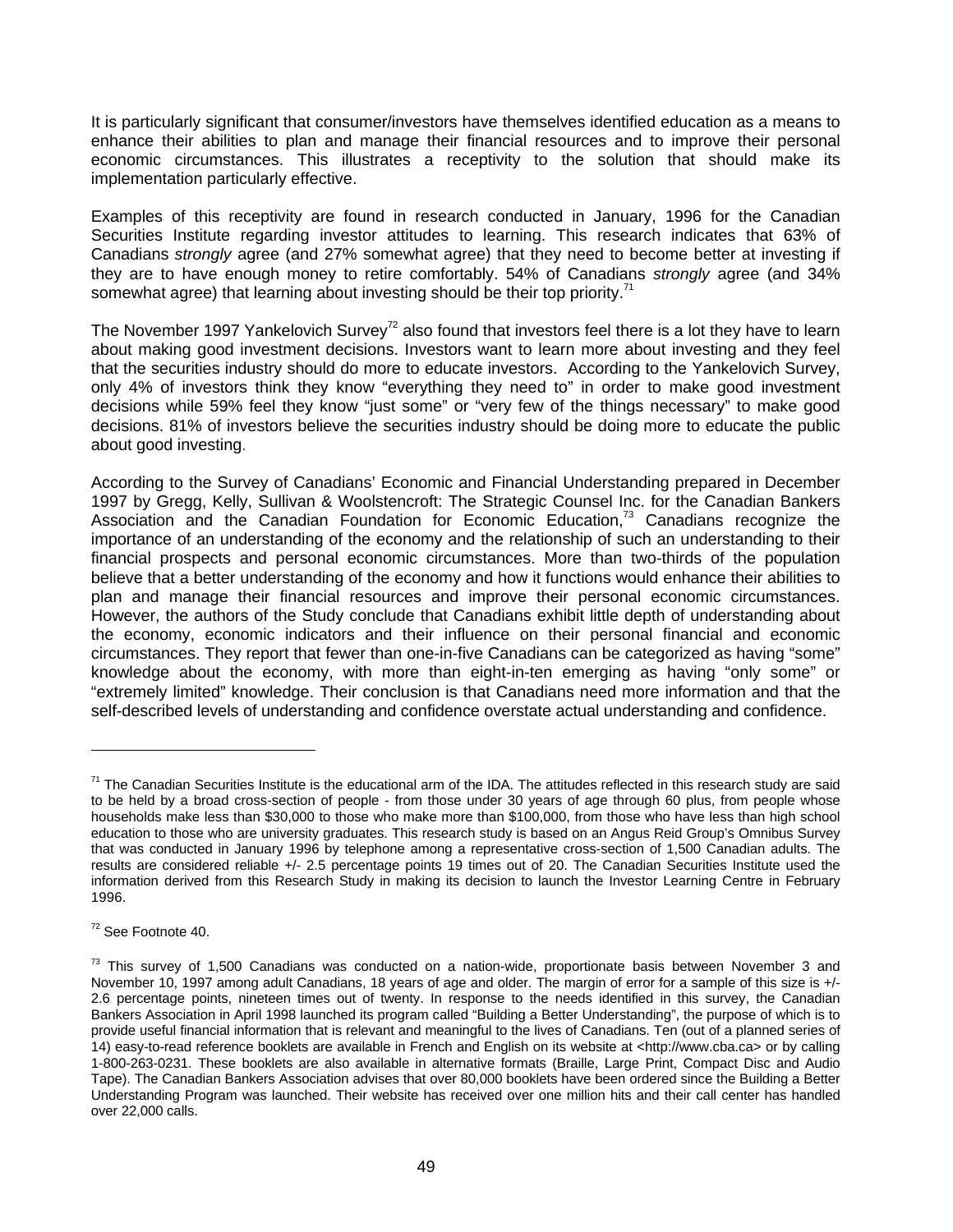The information-needs index derived from the abovementioned Study reveals that not only are confidence levels related to a range of financial activities somewhat low (with only up to four-in-ten Canadians describing themselves as very confident about their competence and abilities in managing a range of financial activities), but informational needs are high in virtually all areas of financial management among *both* those who describe themselves as "at least somewhat confident" and those who report "a lack of confidence". The conclusions of the Study also state that:

"[e]fforts aimed at building a better understanding of both "big picture" economic indicators and their influence on understanding both the economy and personal financial management combined with a direction to sources of information that will enhance confidence in personal financial management will be extremely useful to Canadians. *The data … all points to a clear need within the population for more information that will improve Canadians' knowledge and provide a clearer context for personal decision-making*." (Emphasis added)

Another study conducted for the Canadian Securities Institute in November of 1997 confirms that investors want to understand the implications of national and international events for the stock market. This finding corresponds with the findings in the abovementioned Survey that was conducted for the Canadian Bankers Association and the Canadian Foundation for Economic Education.

#### *It would therefore appear from the foregoing that one does not have to overcome the hurdle of persuading people that what they need is education. One simply has to find an effective and efficient way to provide the appropriate education.*

## **14.2. Filling the Information Gap - Youth**

 $\overline{a}$ 

As noted in Section 11, many people are inadequately equipped with the basic life skills they need to function in the world in which they find themselves. There is no need for this situation to continue. There is evidence (as noted in subsection 14.1) that people do not want this situation to continue. There is a need to put in place measures to ensure that current and future generations are equipped with the basic life skills to function in today's world.<sup>74</sup> This is an area where coordinated government action could marshal the forces necessary to bring about the needed changes.

**The goal of our education system needs to be to create a lifelong learning process that will be a tool that people can continuously use to build on their knowledge and their ability to apply it to make decisions where they feel competent and confident.**

The success of this learning initiative is dependent upon the following:

- parents clearly seeing the value and the need for addressing the skills needed for economic life in our school system;
- ministries and departments of education recognizing and assigning the priority that this area of education deserves;
- teachers recognizing the value and contribution that this area of instruction can bring to the lives and futures of their students; and

<sup>&</sup>lt;sup>74</sup> See the observations made by Gary Rabbior, the President of the Canadian Foundation for Economic Education, regarding this matter. His observations are set out in Appendix B to this Review.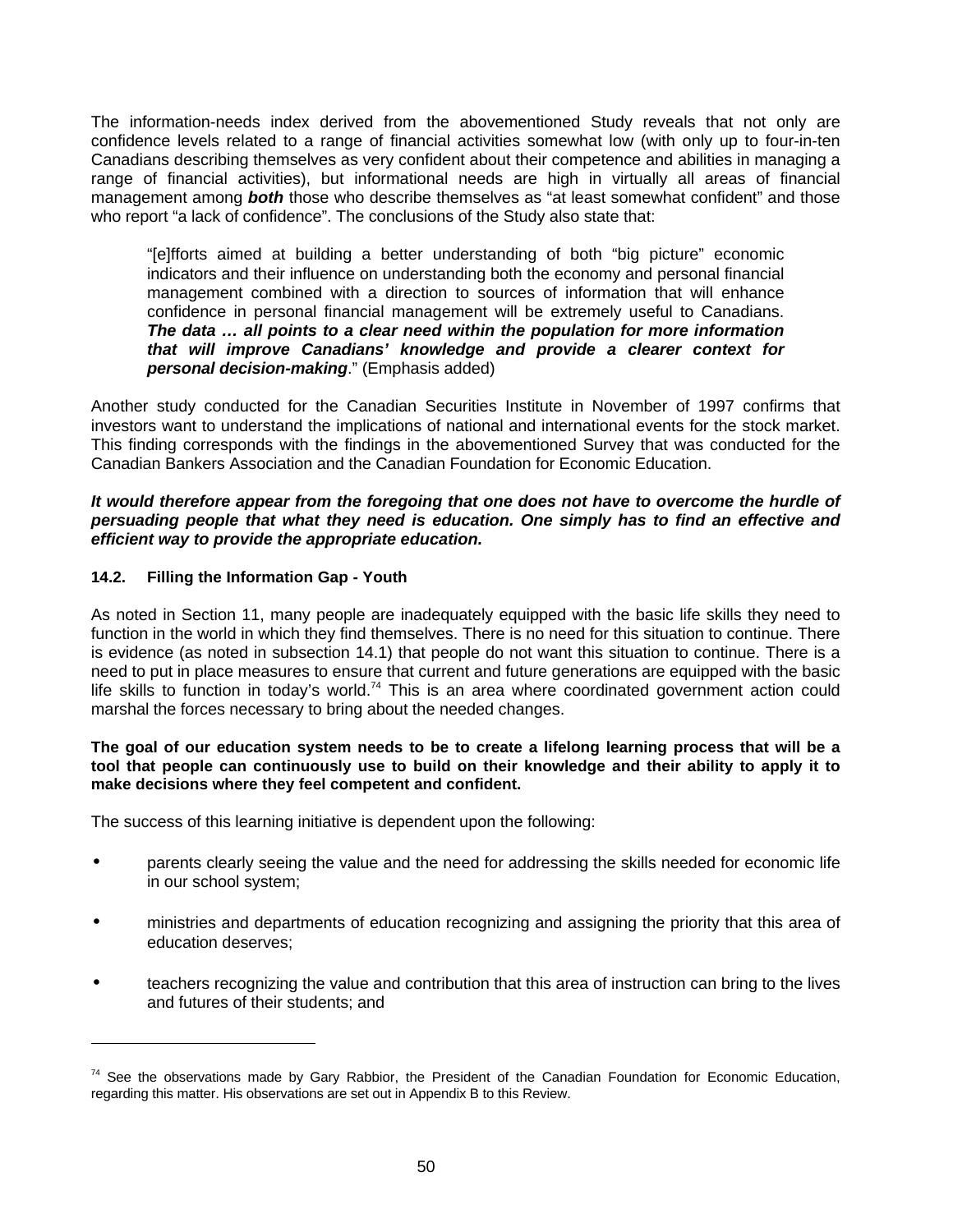• effective leadership and coordination to chart the course for a better future.

Educators have a crucial role to play in this learning initiative. They bear the first line of responsibility for ensuring that educational programs (starting in kindergarten) equip individuals with the basic life skills they need for informed decision-making that will enable them to determine their own economic wellbeing *including the ability to understand information that is communicated to them. Without this fundamental ability to understand information that is communicated to them, none of the other consumer protection remedies (particularly those that are based on disclosure) will work effectively.*

### *Identification of Needed Competencies*

I believe that the starting point is to identify the skills or, in other words, the competencies that people need in the knowledge-based world in which we live. Competency is a term that is used to refer to the skills that are required to put knowledge to work to achieve a result. Competency is the catalyst that is needed to make effective use of information.

I believe that we need to bring together a group of key people (including people from the education field, from business and industry, from government and from the Canadian public) to identify the key competencies that are needed and the indicators that will measure them. Once this is done, it should be a relatively simple task to design, or to modify and/or supplement existing, education programs to ensure that the people who emerge from our schools do so with the necessary set of life skills that equip them for decision-making in the world in which they live.

# *Raising Literacy and Numeracy Skills*

One of the first areas that will need to be addressed is the issue of raising literacy and numeracy skills. Without remedial work in this area it will be difficult for both youth and adults alike to learn and to function effectively.

Appendix B sets out some of the significant conclusions from the IALS Report regarding the linkage between lifelong learning skills, economic success and the ability to capitalize on and adjust to structural change.

# *Empowering Teachers*

A teacher's confidence and knowledge in a subject area is one of the biggest factors that affects whether something will be taught and how well it will be taught.

The matter of preparing teachers to help prepare students for economic life is one that needs to be addressed right at the beginning of the learning initiative. I am advised that there is currently no program in Canada that prepare teachers in this respect.

### *Teaching Methodology*

A related area is that of the teaching methodology that is used. I believe that there is a need to shift the focus from teaching to learning. *There is a need to concentrate on helping people to develop lifelong learning skills by helping them learn how to learn.* These are the skills that are needed in the workplace today and it is what our children will need when they enter it.<sup>75</sup>. To do this, there is a need

<sup>75</sup> See Appendix B - IALS Report.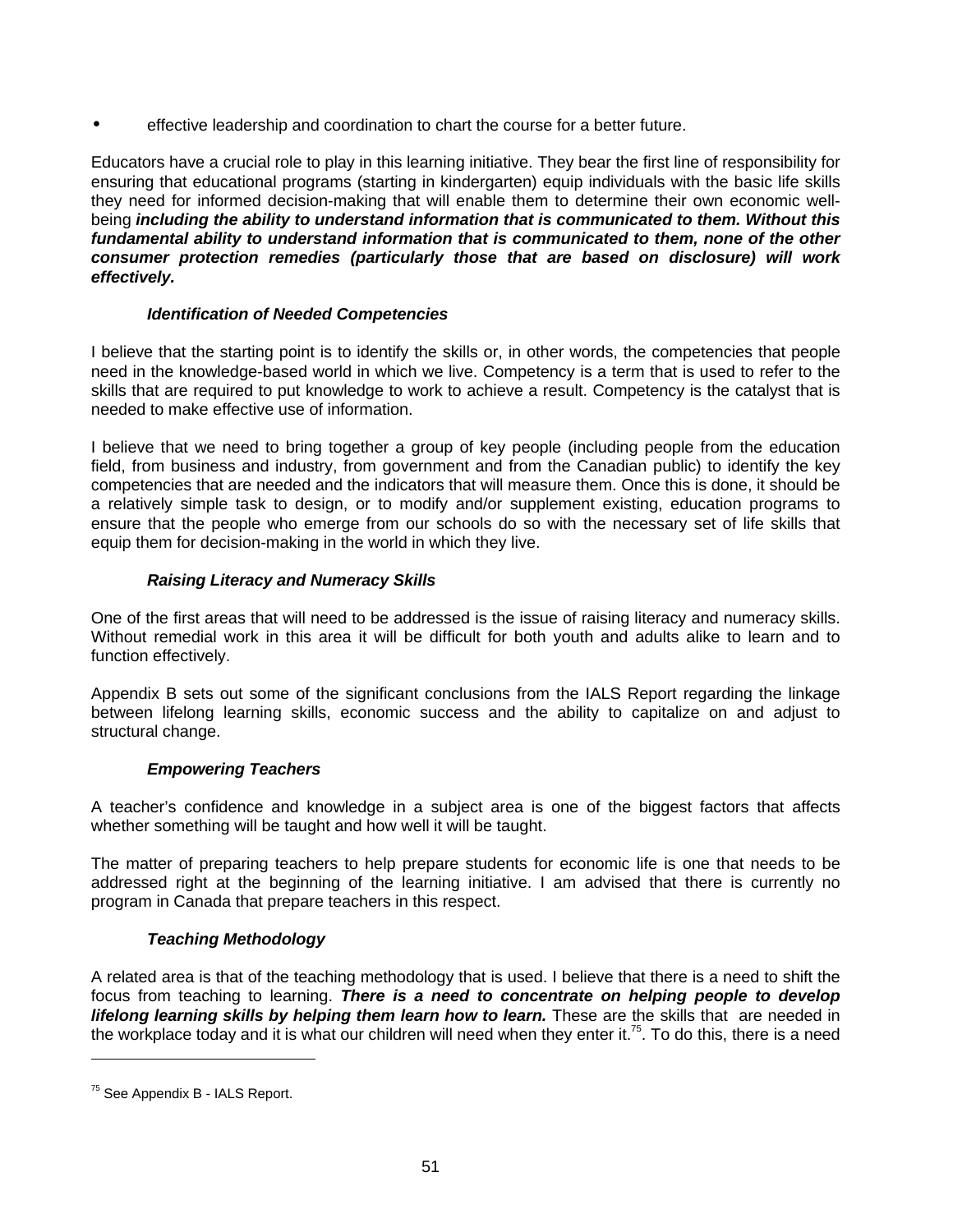to shift the focus from what is described as "didactic information dissemination" to "discovery learning". Discovery learning is a term that is used to describe the ability to apply principles to problem-solving.<sup>7</sup>

## *Provision of Resources*

We need to concentrate on obtaining the necessary resources to support curriculum opportunities and teacher capability. This is discussed in Appendix B to this Review.

## *Curriculum Design*

Curriculum design is crucial to the success of any initiative aimed at better equipping people to deal with the requirements of today's workplace and the related decision-making that is required to function in today's world. Appendix B to this Review includes some suggestions that were made by, and resulted from discussions with, industry participants with expertise in curriculum design. The key principles underlying these suggestions are:

- the need to integrate outcomes related to economic life and understanding into other courses of study: $77$
- the need to make reliable, knowledgeable, non-partisan support and assistance available to provincial government departments and ministries;
- the need for curriculum, starting at an early age, to provide sequential development opportunities over the years of schooling so that concepts and fundamentals that are introduced in the early grades can be expanded, applied and integrated into a broader range of courses and incorporated into day-to-day life activities and decisions;
- the need to support teachers by providing, as part of their basic or continuing teacher training programs, development and training in economic fundamentals so that they feel confident with the curriculum proposals in this area.

The importance of the linkage between the opportunity for instruction (curriculum design), the ability to provide instruction (training and resources) and the learning outcomes cannot be overemphasized.

### **14.3. Filling the Information Gap - Adults**

### *Identification of Needs*

 $\overline{a}$ 

As noted in subsections 14.1 and 14.2, consumer/investors have themselves identified the problems they have and what they need to fix it. They have recognized that their needs are integrated and that their lack of awareness and their lack of ability (or the lack of confidence in their ability) to make the basic economic decisions of life that they are called upon to make on a daily basis are serious impediments to their achievement of their objectives of lifetime financial self-sufficiency for themselves and their family. Many people want to do something about this. This is an evolving process and not everyone is at the same stage in the process.

 $76$  This teaching methodology is often not encountered until graduate school and sometimes not even then.

 $77$  Mathematics and numeracy skills are an example. Addition, subtraction, multiplication, division, fractions, percentages, formulas, relationships, probabilities and so on are all integral parts of the world of money and finance and personal financial planning.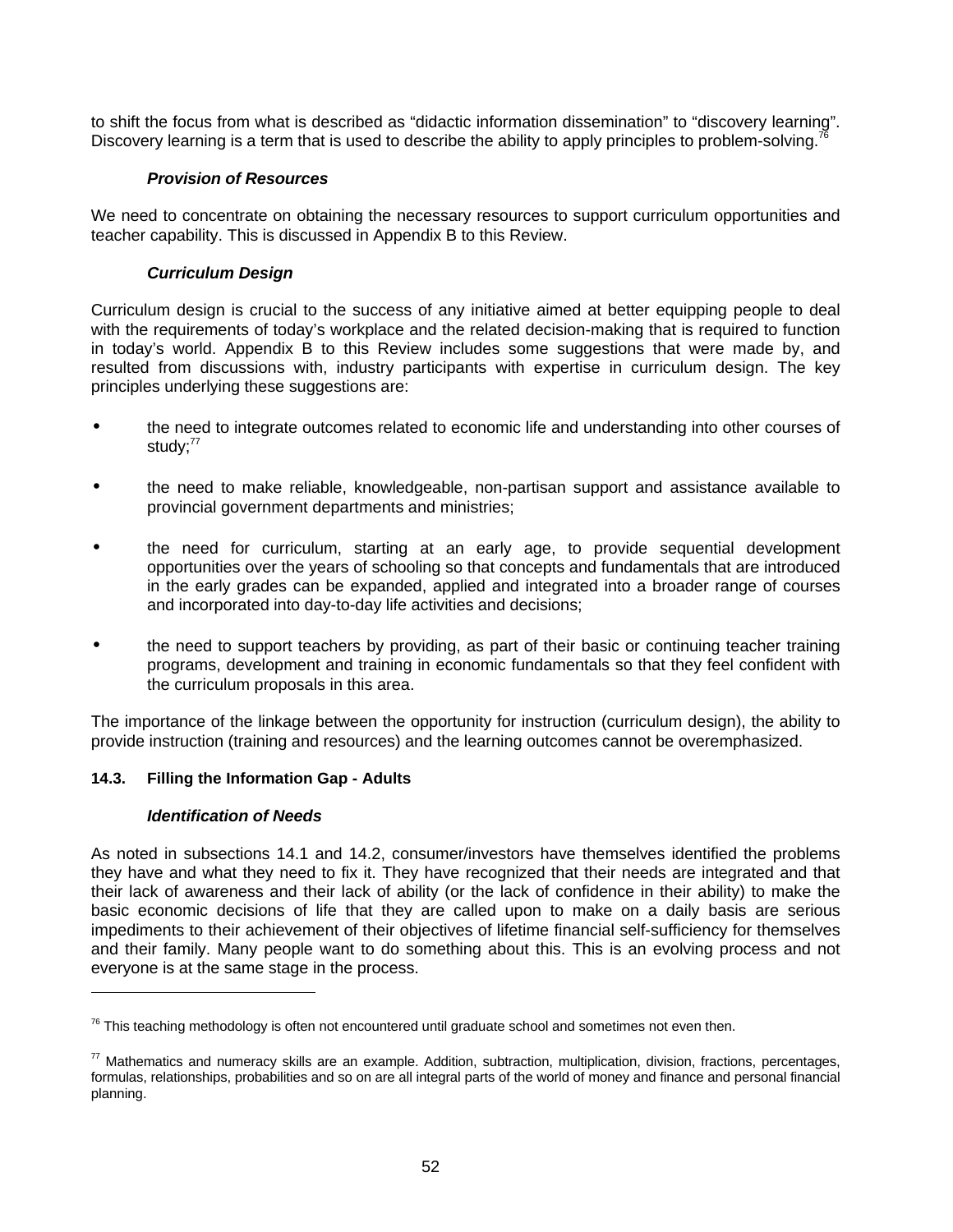### *Seeking Help - Advisers*

In the first stage (once they decide that they need to do something) people usually turn to an adviser. They often just want "someone to tell them what to do" thereby either abdicating or at least sharing the responsibility for the choices that are made and for whether these choices reflect their goals.

Sometimes they have not even identified their goals or prioritized them. Sometimes people take a perverse sense of pride in removing themselves from the decision-making, saying things like "I don't read prospectuses - that's someone else's job - I rely on them - I can't even balance my cheque book." It is often not long before these people become anxious about whether they have done the right thing particularly if they see a higher rate of return posted somewhere. They bounce from product to product and sometimes from adviser to adviser, usually at a substantial financial cost to them.

### *Seeking Help - Seminars*

Sometimes people attend an investment or retirement planning seminar thinking that they are going to learn what they need to know to make informed decisions. They do not recognize that many of these seminars are just opportunities for selling products or for making contacts to sell products, either directly or via follow-up contacts. Sometimes they think that because the seminar is held in a school or workplace there is reason to believe that the seminar carries with it an endorsement of the merits of the seminar and that there is no product-category bias, product-bias or firm-category bias. Sometimes they are persuaded by the speakers at these seminars that they need to follow very aggressive investment strategies that expose them to risks that they often do not understand and that put their life savings (including their homes) in jeopardy.

This situation is very unsatisfactory. It is unsatisfactory for the consumer/investors who find themselves in it. It is unsatisfactory for most of the advisers who are trying to deal responsibly with those who consult them. I believe that from both perspectives the solution will be found through education.

### *Seeking Help - Enhancing Knowledge and Awareness*

Fortunately this is an area where industry participants, regulators and consumer/investors respectively see a need for investor education. Indeed, investor education - i. e. increasing people's knowledge and awareness - is one of the core recommendations of the 1995 Report and of this Review.

However, before a lot more money is spent on investor education, I think we need to stand back and focus on what we mean by this term. Is "investor education" only an euphemism for selling more product in the guise of advice, the cost of which is added to the product? I do not think so. Is "investor education" only about providing consumer/investors with information about firms, products and services? I do not think so.

The experience of the last four years has broadened the focus of what is needed in the area of investor education. This is seen in the survey results that are referred to in subsection 14.1. The results show that people have recognized that they need more than just "investor education" or "information". *They show that people have recognized that they do not really know what to do with the information that is conveyed to them and that they have an insufficient understanding about the implications of much of the information that is provided to them. Most of them feel overwhelmed with the information that is given to them or do not understand how to use it or its relevance to them or to what they are doing*. Investor education must therefore address these needs.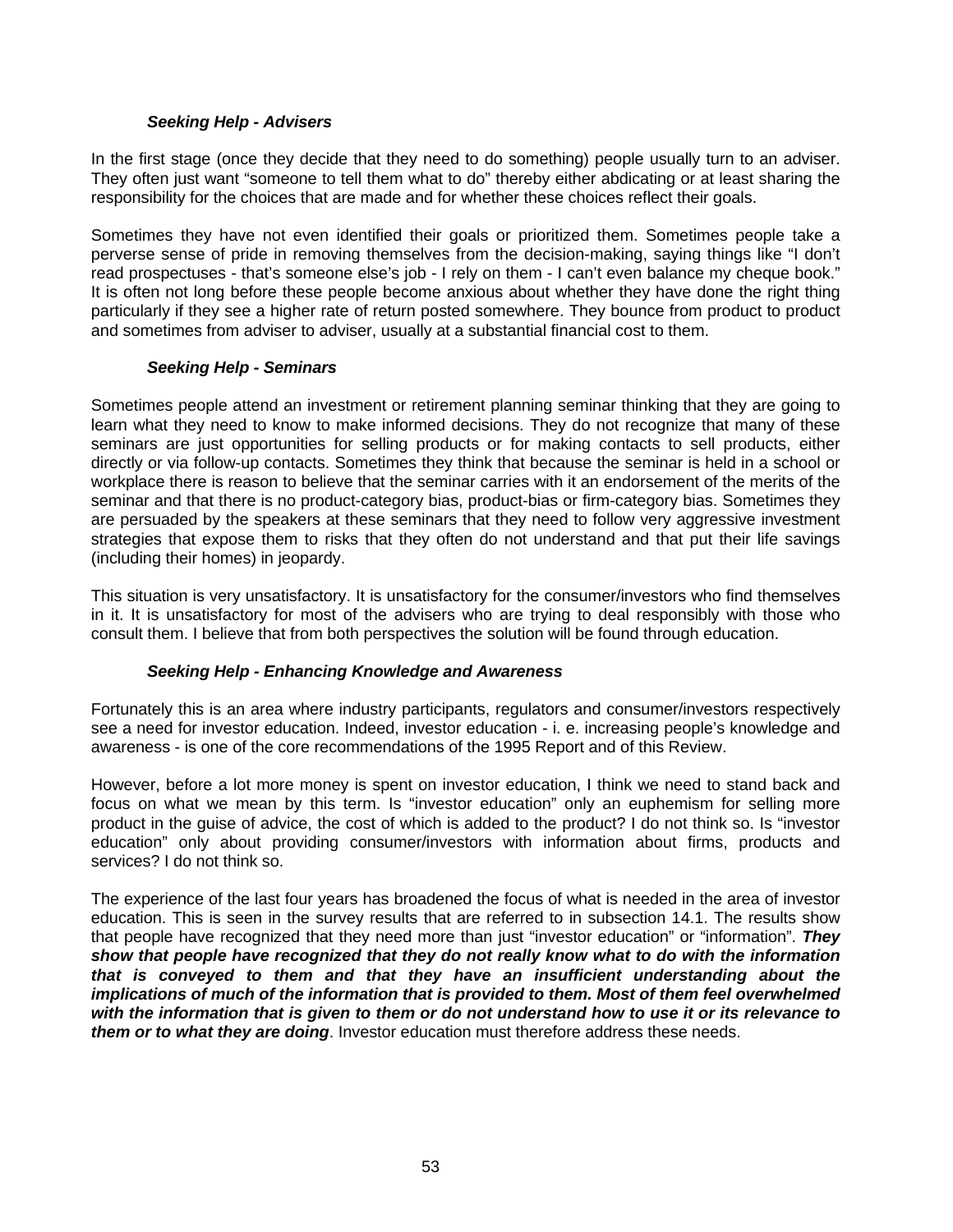## *Challenges Faced - Taking Charge*

Most people recognize that they have to be more proactive in managing their affairs but they feel illprepared to do so whether directly or through an intermediary adviser. They do not know how (or lack confidence in their ability) to go about systematically setting their objectives and implementing a plan to achieve their objectives. They do not understand (or lack confidence in their ability to understand) the relationship of return to risk.<sup>78</sup> They do not know how (or lack confidence in their ability) to monitor their performance effectively against their objectives. They do not know how (or lack confidence in their ability) to adjust their activities effectively to meet their objectives better. Sometimes this is due to a lack of specific knowledge. Sometimes it is due to a lack of understanding of how to apply the knowledge that they have to solving their real-life problems and to testing the effectiveness of their solutions.

## *Challenges Faced - Changing Workplace*

Most people also know that their workplace is changing. They are faced with the need to learn new skills in order to remain employed. Often they find it difficult to adapt to the changing workplace culture which expects people to be part of a "learning organization" and to engage in lifelong learning. They have not had to learn anything since they left school. Helping people learn how to learn is a key factor in sustaining employment and productivity. Substantial resources are invested in training and education programs in order to ensure an ever-growing set of competencies and skills for employees. Coincidentally, one of the areas that is receiving increased attention in the workplace is the need for employee education in financial planning matters as new compensation and benefit plans are introduced that shift the benefits, as well as the risks, to employees.

## *Providing Supplementary Learning Opportunities*

There is a convergence of all of these disparate factors - indeed, they are different sides of the same coin - that points to the need to provide Canadians with supplementary learning opportunities that are structured to enable Canadians, competently and with confidence, to make the basic economic life skill decisions that they are called upon to make in their daily life. Decisions about investing are only one aspect of these economic life skill decisions.

The simplest way to provide Canadians with supplementary learning opportunities would be to extend the process outlined in subsection 14.2 in relation to the youth learning programs to the people who no longer "go to school". Most adults need, or could benefit from, the same type of learning program that is recommended in subsection 14.2 for their children. These basic life skills programs would show people how to be lifelong learners, a characteristic that is increasingly essential in the knowledge-based world in which we live and work.<sup>79</sup> It would enable people to learn what they need to know and how to apply it to achieve their very fundamental and practical objectives of financial self-sufficiency.

There is a natural synergy that flows from the suggestion to extend the process outlined in subsection 14.2 beyond the primary and secondary grade schools. For example:

 $78$  There is little point in providing people with a graph or a chart if they do not know how to read it or if they do not know the difference between a linear or arithmetic chart and a logarithmic or percentage chart and how a linear chart can be misleading by creating a false visual impression of the information it purports to show. There is little benefit in providing people with benchmarks if they do not know what a benchmark is or if they do not understand its relevance to their own decision-making.

 $79$  See Appendix B to this Review - The Role of Literacy in Economic Life.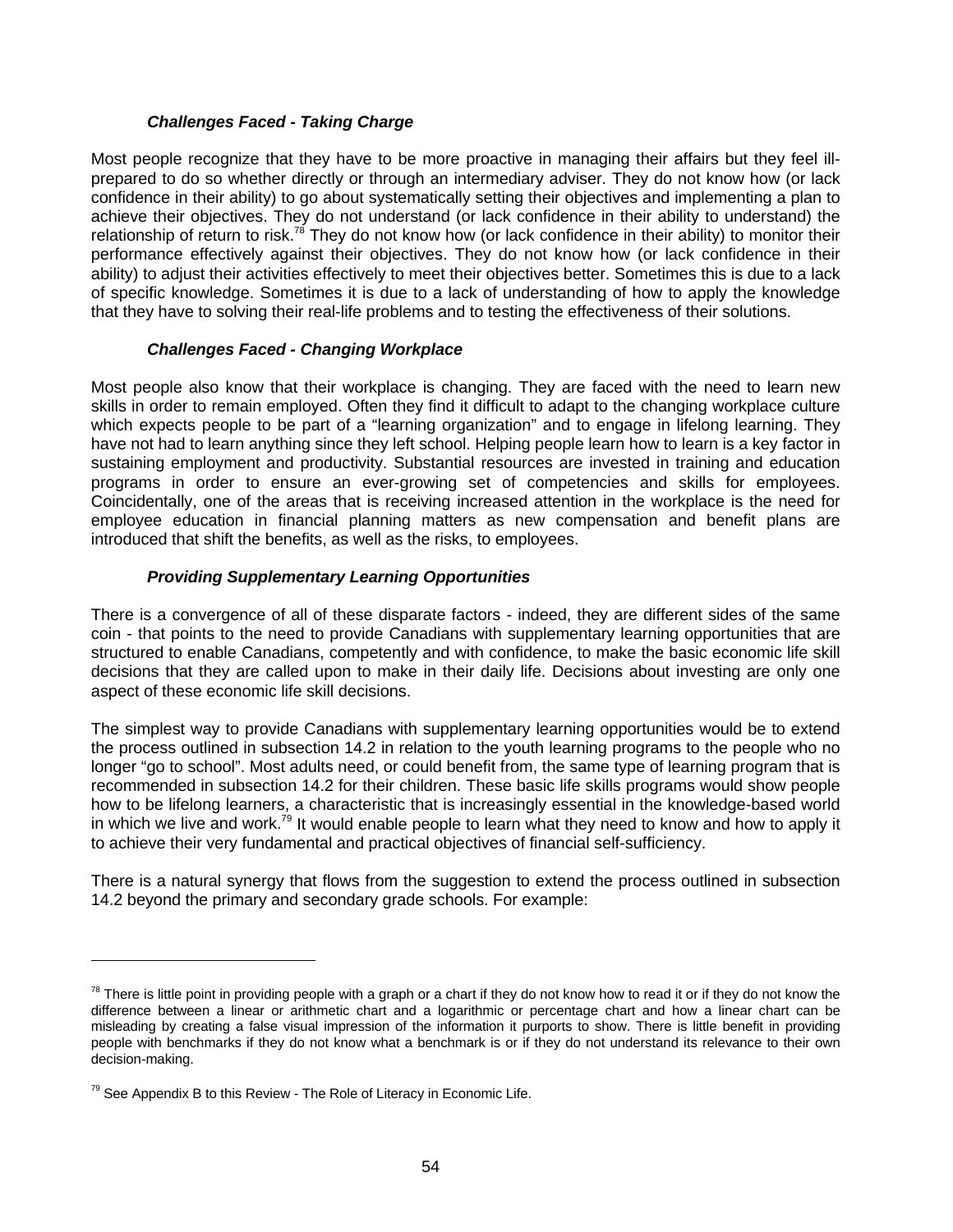- 1. The curriculum for the adult learning program would basically be the same as for the youth learning program although the time that it would take to move through the adult learning program would be substantially shortened and would be adapted to the appropriate levels of existing knowledge for the adults taking the courses.<sup>80</sup>
- 2. The training programs that are developed for teachers of the youth learning program could be used to train additional people who could conduct the adult learning programs whether in the schools, in the workplace or in other locations.
- 3. The existing infrastructure of the schools could be used thereby enabling the delivery of the program in every community across the country.
- 4. The existing infrastructure of the workplace could be used to offer the adult learning program.
- 5. The existing investor learning center facilities could be used to offer the adult learning programs.
- 6. Distance learning techniques which use videos, video conferencing, telephone conferencing, CD-ROMS, computer programs, audio tapes and other means of delivery could be used to make the adult learning programs available to those who prefer self-directed learning either alone or as supplementary to attendance in person.<sup>81</sup>
- 7. National television and radio and national or local newspapers and magazines could be used to offer adult learning programs to those who prefer to learn in their own homes or to supplement adult learning programs offered in schools or elsewhere.<sup>82</sup>
- 8. The quality of the adult learning program could be maintained.

- 9. People attending the adult learning programs would have confidence in the independence of the information and the problem-solving techniques. In other words, concerns about productcategory bias, product bias and firm-product bias could be eliminated.
- 10. A body made up of the key people referred to in subsection 15.8 could be constituted. This nonpartisan body of key people (including people from the education field, from business and industry, from government and the regulatory world and from the Canadian public) would:
	- (i) periodically review the curriculum for the adult and youth learning programs to ensure its continued relevancy and suitability;

<sup>&</sup>lt;sup>80</sup> An example of what I have in mind is language training programs. There are different programs for people who are "beginners" and for those who have varying degrees of familiarity with the language.

<sup>&</sup>lt;sup>81</sup> These techniques also lend themselves to adaptation for use in conjunction with the youth learning program. An interesting extension of distance learning programs is seen in a recent announcement by Tutornet.com (<http://www.tutuornet.com>) of the start of a service using accredited teachers to provide assistance to students. This service offers scheduled live tutoring help in mathematics and science for a monthly subscription fee of US\$59 for unlimited access. Scheduled tutorials are held both in the afternoon and the evening. The curricula are derived from the Fairfax County, Va. School System Programs.

<sup>&</sup>lt;sup>82</sup> This coverage can also be adapted to target different segments of the audience including youth. It can also be used effectively to heighten people's awareness of the need to learn how to learn and of the ease of doing so. A model that I have in mind is the "Participation" advertising program which identifies very serious health problems that virtually everyone has or will have but offers simple, low or no-cost solutions like walking.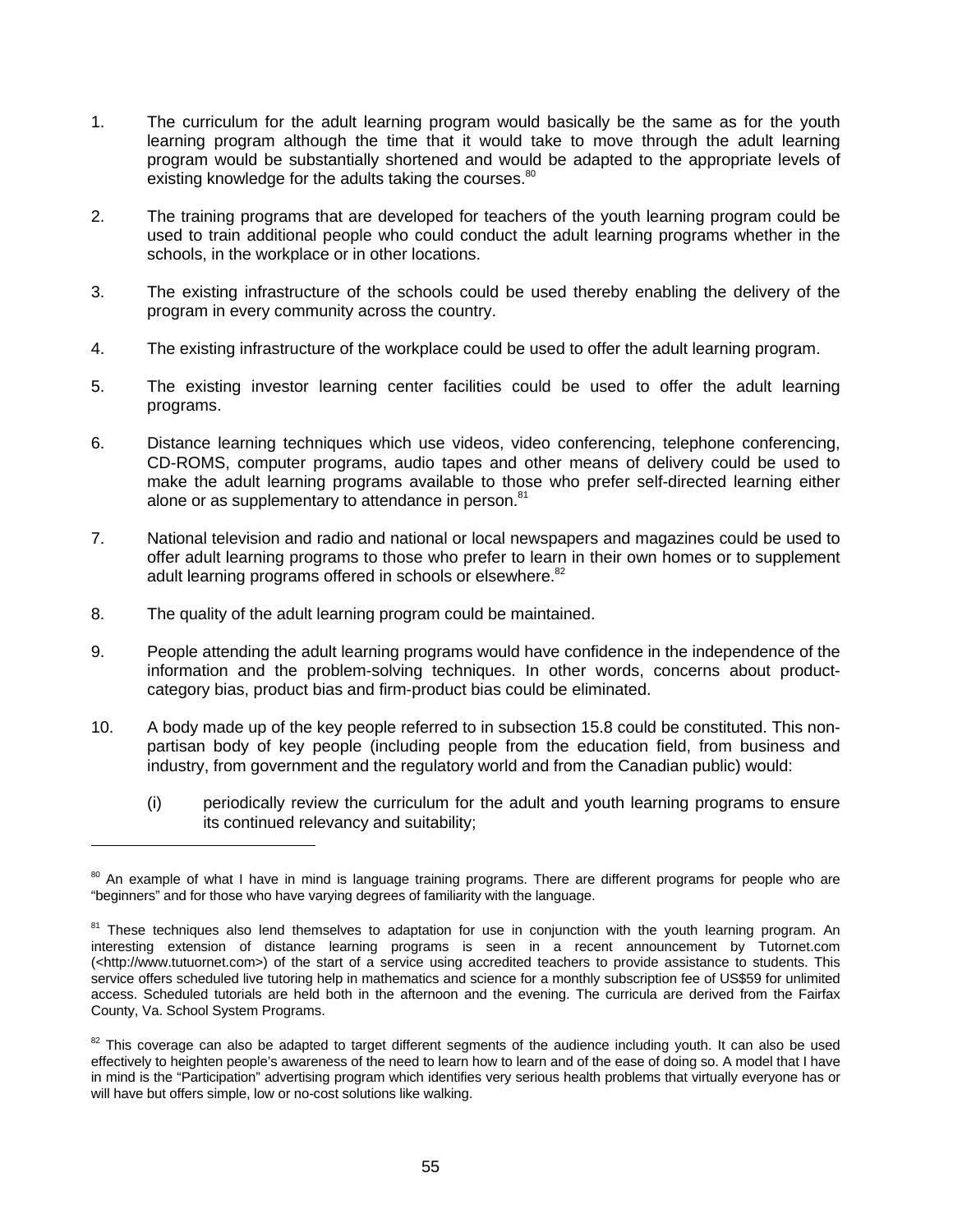- (ii) offer recommendations respecting the curriculum;
- (iii) review specific programs for suitability; and
- (iv) set standards to which anyone presenting an adult or youth learning program would be required to adhere.

The suitability review referred to in items 10 (i) and (iii) above would include a review of the conformance to these standards.<sup>83</sup> The suggestion in item 10 (iv) above should add greatly to the credibility of the programs offered and should help to overcome the distrust that many consumer/investors have of industry-organized programs and should also help them to overcome their reluctance to attend industry-organized programs.

The body referred to in item 10 could also serve as (or oversee the operations of) a "better business bureau" that could be consulted by consumer/investors who have had a negative experience with an adult learning program or who want to check on the accreditation of the program, including the accreditation of the person(s) presenting or teaching the program.

Additional benefits flow from the foregoing. These include the following:

- 1. Financial advisers would benefit from a better informed client. One of the outcomes of both the youth and adult learning programs would undoubtedly be the recognition of the need to start planning and investing at a very early stage and how to select and work with a financial adviser. This recognition would likely increase the client base of financial advisers.
- 2. The need for enhanced "employee education" in the workplace about the choices employees are faced with in connection with compensation and retirement benefit plans could be substantially met or supplemented by the adult learning programs. The adult learning programs should enable people to make better decisions in these areas.
- 3. Increased productivity of workers should result from people having learned how to learn and how to build on their learning and knowledge base and to apply it to a broad cross-section of matters both to solve problems and to innovate.
- 4. Canadians should be better placed to compete in the rapidly changing, knowledge-based global environment that exists today.
- 5. As consumer/investors, the ability to look after themselves and to use the information that is provided to them to make investment and other decisions should be greatly enhanced.
- 6. These outcomes should enable governmental and regulatory resources to be refocused into other areas. For example, a more knowledgeable and aware consumer/investor base should facilitate the implementation of a broader range of governmental initiatives in the area of pension and other retirement benefit programs including the increased privatization thereof.

<sup>83</sup> The suggestions in item 10 would help address the concerns that exist about investment seminars that were discussed in the 1995 Report and that were a major contributing factor to the substantial losses that investors incurred in various matters that have been the subject of hearings before the OSC. The two most recent egregious proceedings relate to the activities of Bruce Warrington (reported at **(**1997) 20 OSCB 1454) and Dino DeLellis (reported at (1998) 3 OSCB 305 ). Also see the decision of Cavarzan, J. in the action brought in the Ontario Court of Justice (General Division) by Druiven et al against Bruce Warrington, Associated Financial Planners Limited and Moneysem Financial Consultants Inc. [1998] O.J. No. 647 (Gen. Div.) (QL).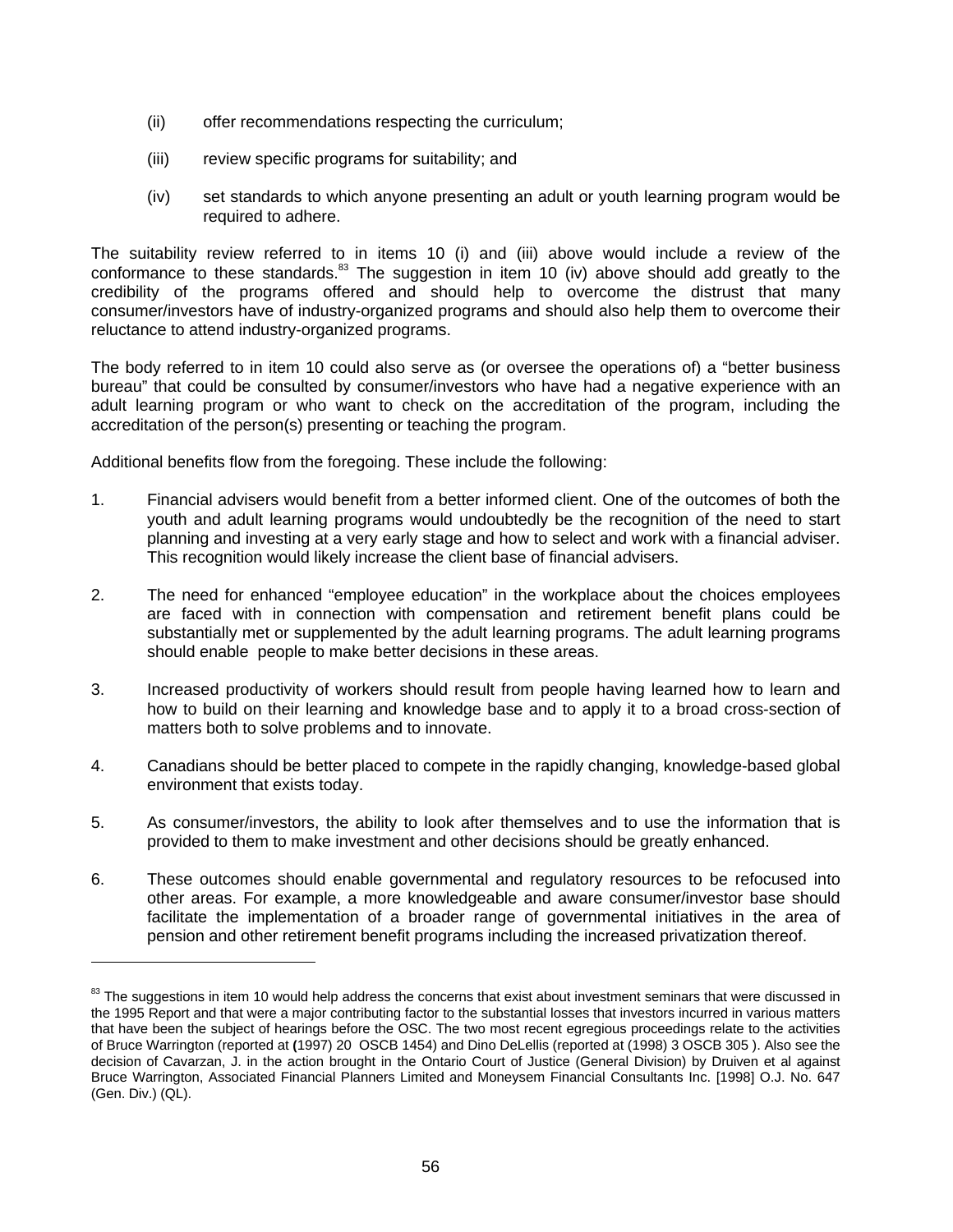Even if the youth learning program were not to be extended to an adult learning program, adults would benefit from the youth learning program in that parents who help their children to learn are likely to learn themselves as a result of working with problem-solving, application-related learning techniques. However, parents would learn more effectively if there were some supplemental training to help them do so. Also, as parents with school-aged children are not the only segment of the adult population who are lacking in basic life skills, there is a need to extend the learning opportunity beyond this group.

## *Fundamental Tool*

This type of learning opportunity is the most fundamental tool to make available to consumer/investors. With this tool consumer/investors will be able to understand and to apply information to enable them to make decisions competently and with confidence.

What better objective could there be?

## **14.4. Elements of a Successful Adult Learning Program**

## *Teaching Methodology*

A lot has been written about adult learning programs. The best/preferred practices in youth learning methodology and the best/preferred practices in adult learning methodology seem to be fusing. This perhaps is due to the shift in emphasis from "didactic information dissemination" to "discovery learning" i.e. the ability to apply principles to problem-solving. $84$ 

One of the key differences between adult learning programs and youth learning programs is that often adult learners are more focused and motivated having seen the relevance and the benefits of knowledge and information. This challenges the program to be relevant and effective since adults usually will not suffer in silence. Adults are very critical or complimentary of programs based upon the utility of the program to their needs.

# *Factors to be Considered in Adult Learning Program Design*

During the course of talking with industry participants and educators about investor education programs for adults several observations were made that are relevant to the design of these programs. These observations are also relevant to the design of learning programs for financial advisers and planners. Most importantly they are relevant to the disclosure documents that are provided to investors and to registration requirements.<sup>85</sup> The observations are summarized in Appendix B to this Review.

## **14.5. Specific Learning Tools for Consumer/Investors**

 $\overline{a}$ 

During the course of talking with industry participants and educators about investor education programs several suggestions were made about specific tools and initiatives that could help consumer/investors achieve their objectives. These suggestions are summarized in Appendix B to this Review.

<sup>&</sup>lt;sup>84</sup> It may also be due to the fact that for this generation, both adults and youth have received a similar style of education which differs from the style that prevailed for the Depression/World War II parents and their baby-boom children.

<sup>&</sup>lt;sup>85</sup> The disclosure documents include the prospectus, annual and interim reports, confirmations and account statements. The registration requirements relate to know-your-client/suitability requirements, education and proficiency requirements, confirmations and account statements.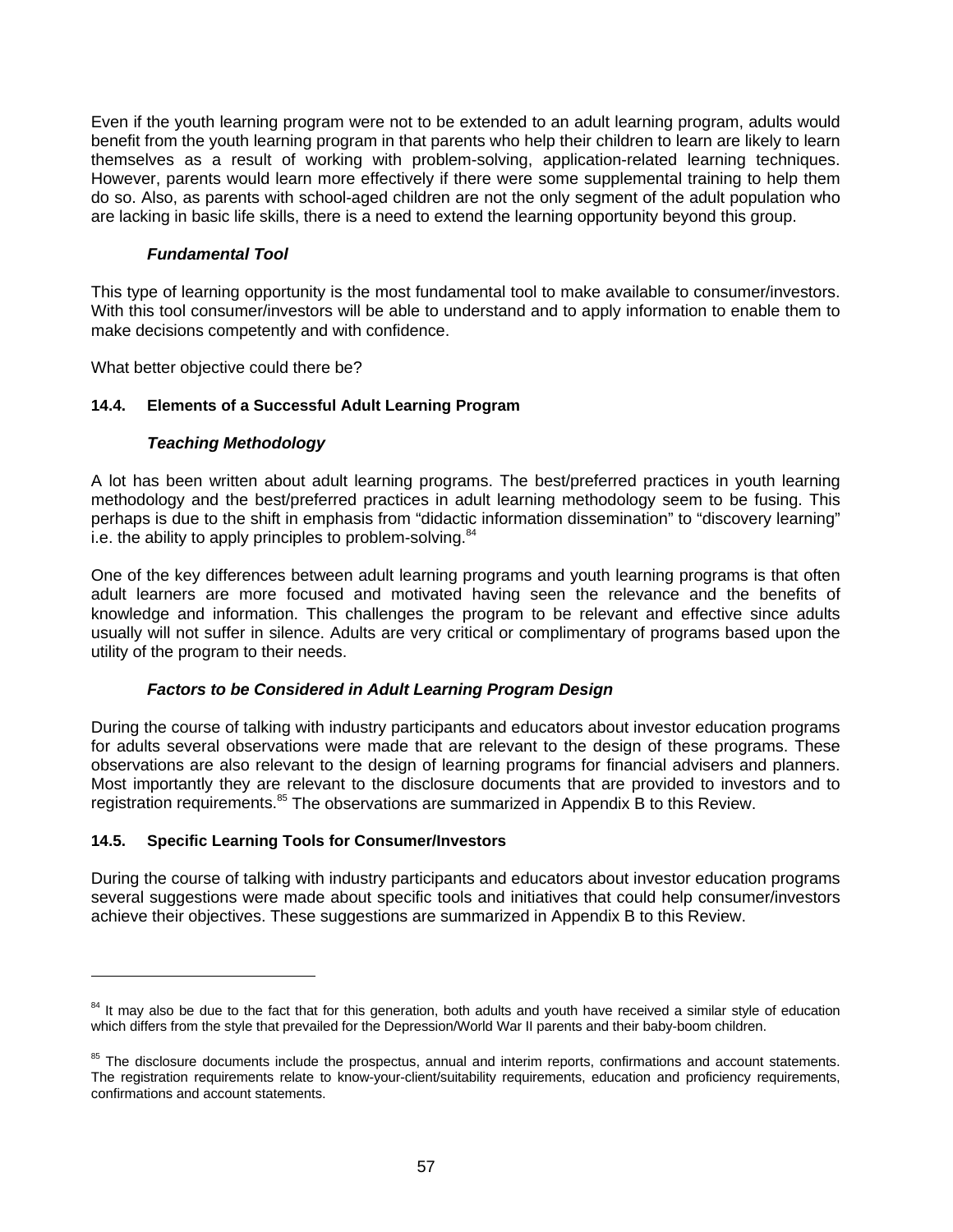#### **14.6. Consumer/Investor Education Strategy**

The recommendations for consumer/investor education include both short-term and long-term strategies. The proposals in subsection 14.2 relating to youth learning programs are examples of a long-term strategy. The proposals in subsection 14.3 relating to adult learning programs are a blend of both short-term and long-term strategies. What is important to recognize is that:

- the process is a continuing one of lifelong learning;
- this concept of continuous learning needs to underlie all learning programs; and
- great care needs to be taken to ensure that the person who is learning has a positive learning experience.

Industry participants and educators suggested some principles to ensure the success of any consumer/investor education strategy. These are summarized in Appendix B to this Review.

#### **15. FINANCIAL PLANNING AND ADVICE**

#### **15.1. Education and Proficiency Standards for Industry Participants**

Section 14 of this Review discusses the need for enhanced education measures for consumer/investors and suggests initiatives in this respect. Section 15 of this Review deals with the corresponding need for enhanced education and proficiency standards for industry participants and suggests initiatives in this respect. These initiatives center around the creation of a Non-Partisan Standards Council which is more particularly described in subsection 15.10 of this Review. This Non-Partisan Standards Council would form a core component of the self-regulatory structure proposed in Section 16 but would not itself be a self-regulatory organization.

One of the most essential components of consumer protection relates to the adequacy of the education and training that the intermediaries who deal with the consumer/investor must have. It is of the utmost importance to the consumer/investor that the matter of identifying the requirements for this education and training be proceeded with without delay. These requirements need to be based on what the intermediary is *actually* doing. In order to identify what the education and training requirements should be, it is necessary to start by first identifying what the intermediaries are actually doing, and then to identify the competencies and skills that they need to do this.

#### **15.2. Beyond Product Sales**

In order to make this identification, it is important to recognize the substantial changes that have occurred in the distribution side of the financial services industry.<sup>86</sup> The focus of all participants in the financial services industry is firmly on asset gathering, asset allocation services and asset management. The strategic shift from a transactions-based business to a fee-based, relationshipdriven, financial services business by virtually all participants in the financial services industry is well underway.

The trends that were outlined in Section 2.02 of the 1995 Report have come about. The asset management services offered by the various categories of dealers compete directly with the

<sup>&</sup>lt;sup>86</sup> See Section 5 of this Review.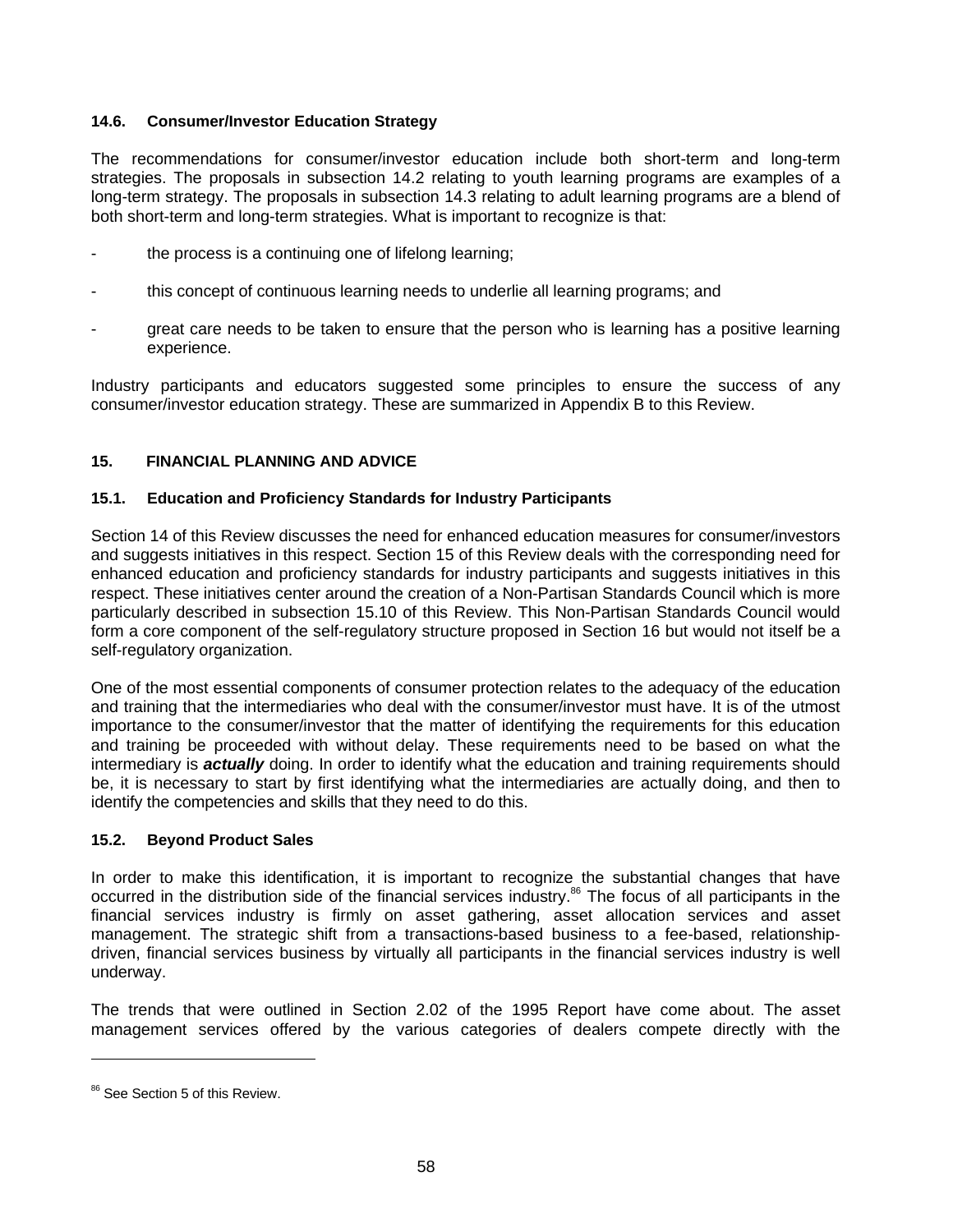comparable services offered by the independent mutual fund organizations, financial institutions and investment counsel firms. The "wrap account"<sup>87</sup> has become the dealers' entry mode into the world of portfolio management. The result has enabled the dealers to capture all, or an increasing portion, of the income stream that flows from portfolio management. For the most part this has been done without the dealers having to give up any part of the income stream that they obtain from their distribution services.<sup>88</sup>

Function, product and advice have blurred and fused. With this fusion has come a corresponding shift in emphasis from the success of the transaction to the success of the portfolio. This has resulted in the need for the traditional trading-oriented sales representative to evolve into, or to be replaced with, a relationship-oriented manager whose role is focused on acting as a conduit for internal or external money managers.

A major factor that has brought about these changes is the changing needs of the consumer/investor.<sup>89</sup> Consumer/investors have recognized the need to adopt sound personal financial management practices. A large number of consumer/investors have recognized that because of their lack of personal financial expertise (or because of their lack of confidence in their expertise), they will need to turn to someone for advice.

This has created vast business opportunities for those in the financial services sector to convert personal financial management know-how into an economic good that adds value to the customer and for which there is a market. This conversion has heightened the need for increasing the knowledge and awareness of industry participants who seek to provide this personal financial management know-how. If industry participants do not increase their knowledge, awareness and ability to meet the needs of their clients, consumer/investors will likely turn elsewhere for the help that they will need.

I believe that the future for industry participants who seek to provide personal financial management know-how to their clients lies in positioning themselves to benefit from a more educated consumer/investor who is ready to make independent decisions, who will feel increasingly competent and confident to do so and whose ability to do so will be greatly enhanced by the ready availability of, and access to, low-cost technological help and service providers.

As noted in Section 2.02 of the 1995 Report, the changes that are occurring,

"will require significant investments in education, systems, training and back office operations and the modification of compensation structures to focus their base on assets under management rather than exclusively on commissions generated on

<sup>&</sup>lt;sup>87</sup> The expression "wrap account" is used as being descriptive of and as a part of a generic class of fee-based money management products which include in-house broker-managed discretionary accounts, traditional multi-adviser/menudriven wrap accounts, trust company individually managed accounts (IMAs), some investment counsellor segregated or pooled managed accounts, wrap mutual funds, broker-owned/managed funds, asset allocation products and traditional mutual funds.

<sup>&</sup>lt;sup>88</sup> The lack of awareness of consumer/investors to the fees and charges that they are paying and to the impact that these fees and charges have on their total return and on their ability to meet their goal of lifetime financial self-sufficiency is a major contributing factor to this. The recommendations in Sections 9, 13, 14, 17 and 18 should result in a more knowledgeable consumer/investor. However, whether consumer/investors will use this knowledge and awareness to produce better value for themselves remains to be seen.

<sup>89</sup> See Sections 9 and 14 of this Review.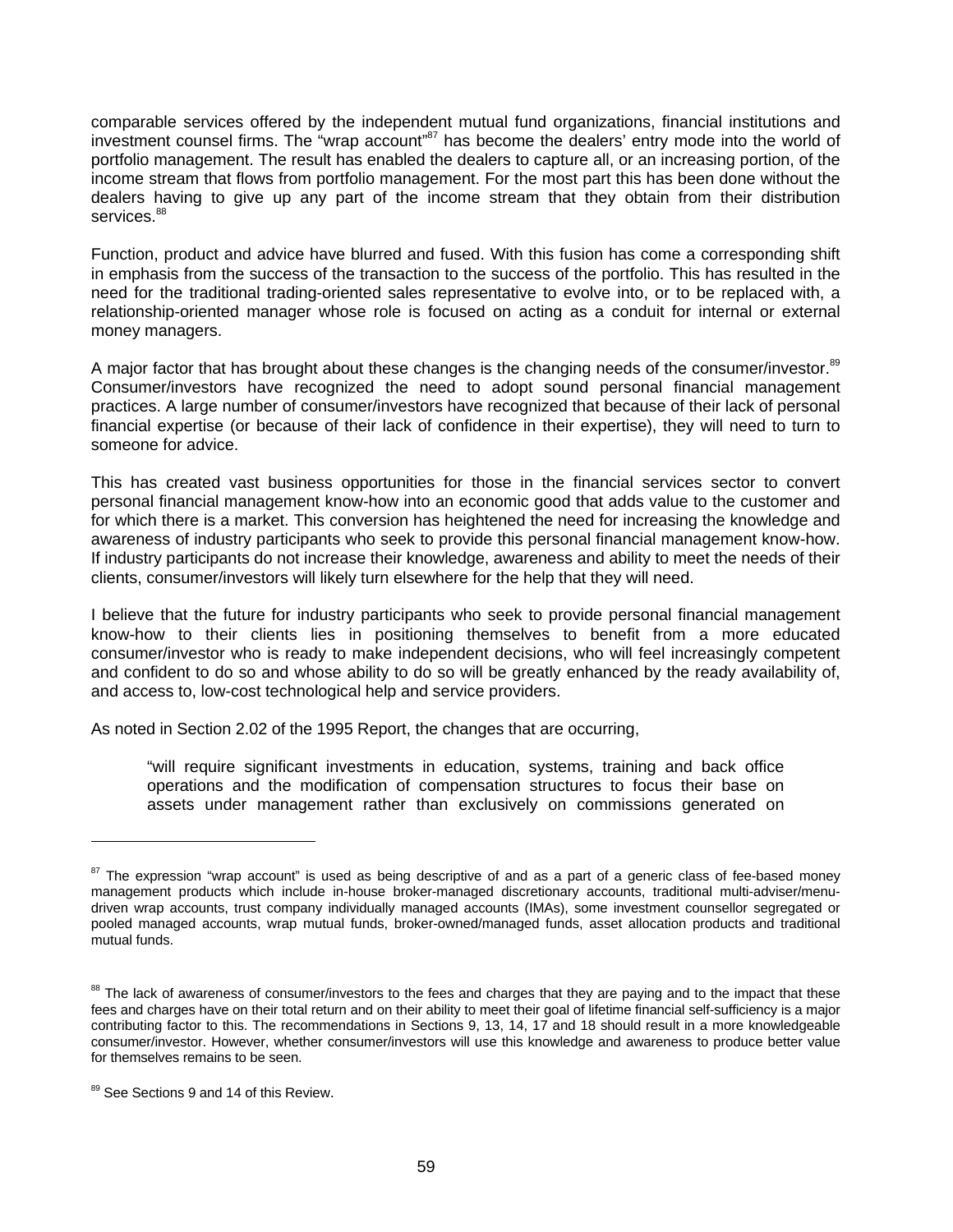specific transactions as has been the traditional basis. From the regulatory point of view, it is my opinion that it will be necessary to ensure that the regulatory system is designed to reflect the increased requirements in respect of educational requirements, training, systems and back office operations to support the shift to an advisory relationship."

So far, there has been little evidence of fundamental change in any of the areas referred to in the above quotation.

Currently, the recognition of the need to be able to offer a broad range of advice and services, with the ability to utilize a broad variety of products and services to implement a plan, is being addressed by firms and their sales representatives obtaining dual or multi-licenses. In addition, an increasing number of sales representatives who are licensed only to sell "single products" like mutual funds or life insurance are taking the necessary courses to be licensed to sell a full range of securities products plus the necessary courses that will give them a financial planning designation. Some industry participants (such as financial institutions) are encouraging their employees (or making it mandatory) that they take courses that will provide them with the necessary knowledge base to facilitate the provision of a full range of financial planning and investment advisory services to customers/clients. Some professional firms are establishing investment advisory firms that are licensed to provide investment advisory services. Various courses have been supplemented by adding an advisory component but they all start from the firm/product oriented base of the particular sectors of the financial services industry.

However, there is a need:

- (i) to take a fresh look at these courses in the light of the changed environment;
- (ii) to move beyond the firm/product oriented base of the particular sectors of the financial services industry and the courses offered by these sectors; and
- (iii) to make sure that they are designed to produce the needed competencies and skills to reflect the broad range of advice and service that is now being offered.

This need applies both to entry-level courses and to the specialized courses that lead to a financial planning designation.

## **15.3. Growing Awareness of Need for Change**

There are signs of a growing awareness that the continuation of the status quo is not sustainable. These signs (some of which have been discussed earlier) are seen in the concerns listed below that were expressed to me by industry participants.

## *Level Playing Field Concerns*

- 1. The lack of a level playing field with some products, services and industry participants being regulated under securities legislation, some products. services and industry participants being exempt from compliance with the requirements of securities legislation, and some products, services and industry participants being subject to less onerous requirements under other legislation or to no requirements, while nevertheless competing at the same time with each other for the same consumer/investor dollar.
- 2. The lack of awareness on the part of consumer/investors that redress mechanisms vary depending on who the consumer/investor deals with and the type of product or service that is acquired.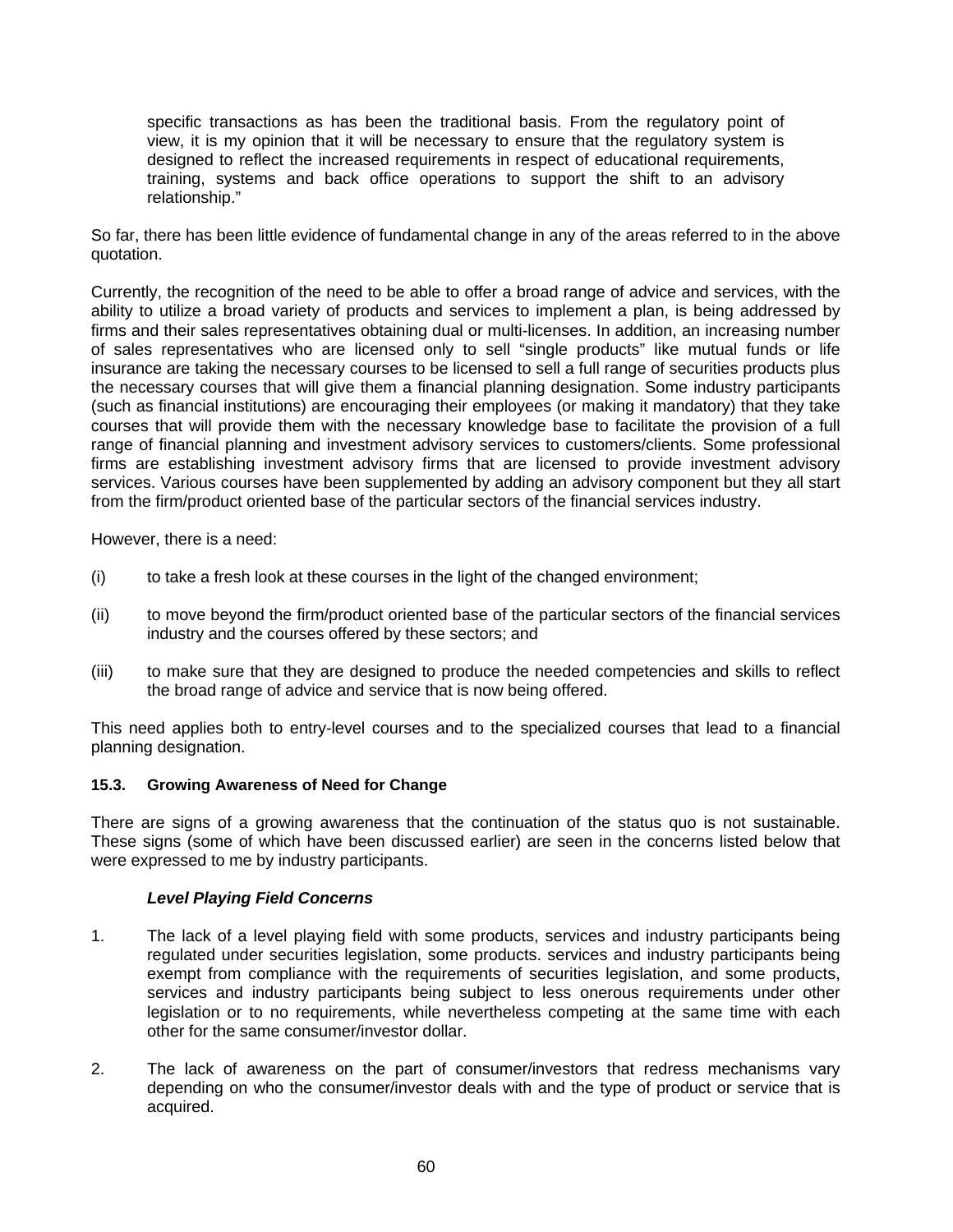- 3. The lack of awareness of consumer/investors to product-category bias, product bias and/or firm-category bias depending on which industry participant is consulted.
- 4. The different rules of fair practice and business conduct standards being applicable to industry participants and to the products and services that they offer.
- 5. The number of regulatory bodies and self-regulatory bodies that an industry participant must deal with or be licensed or registered with or become a member of.
- 6. The uneven standards of regulation, supervisory oversight and enforcement.

#### *Competency and Standards Concerns*

7. Concern about the sufficiency of the educational and proficiency standards for entry level courses in the securities industry and life insurance industry and the lack of entry level courses in other sectors of the financial services industry. These concerns center on the fact that most of these course were designed for a transaction-related sales activity rather than for the provision of the ongoing financial planning and investment advisory services on a continuing basis that industry participants now hold themselves out as providing.

#### *Financial Planning Concerns*

- 8. Concern about the unregulated use of terms such as "financial planner", "financial consultant", "financial adviser", "investment adviser" and other terms designed to imply expertise in financial planning and investment advisory services. These concerns are combined with a concern about the lack of standards to be met by firms and individuals before being able to offer, or to identify themselves as offering, financial planning and investment advisory services.
- 9. Concern about the sufficiency of the educational and proficiency standards for advanced courses leading to a "financial planer" designation.
- 10. Concern about the unregulated practice of financial planning and investment advisory services by professionals such as lawyers and accountants.

In summary, most of these concerns fall into two categories. These are:

- (i) concerns about standards and competency (of which financial planning concerns are a subset); and
- (ii) concerns about the adequacy of the current regulatory and supervisory system,

to meet in each case the needs of consumer/investors and of industry participants.

#### **15.4. The Reasonable Expectations of Consumer/Investors**

Consumer/investors expect (and should be entitled to expect) that when they turn to a financial planner/investment adviser:

- (i) the advice they get will be based on a full client-needs assessment;
- (ii) the financial planner/investment adviser will have the capability to make that assessment;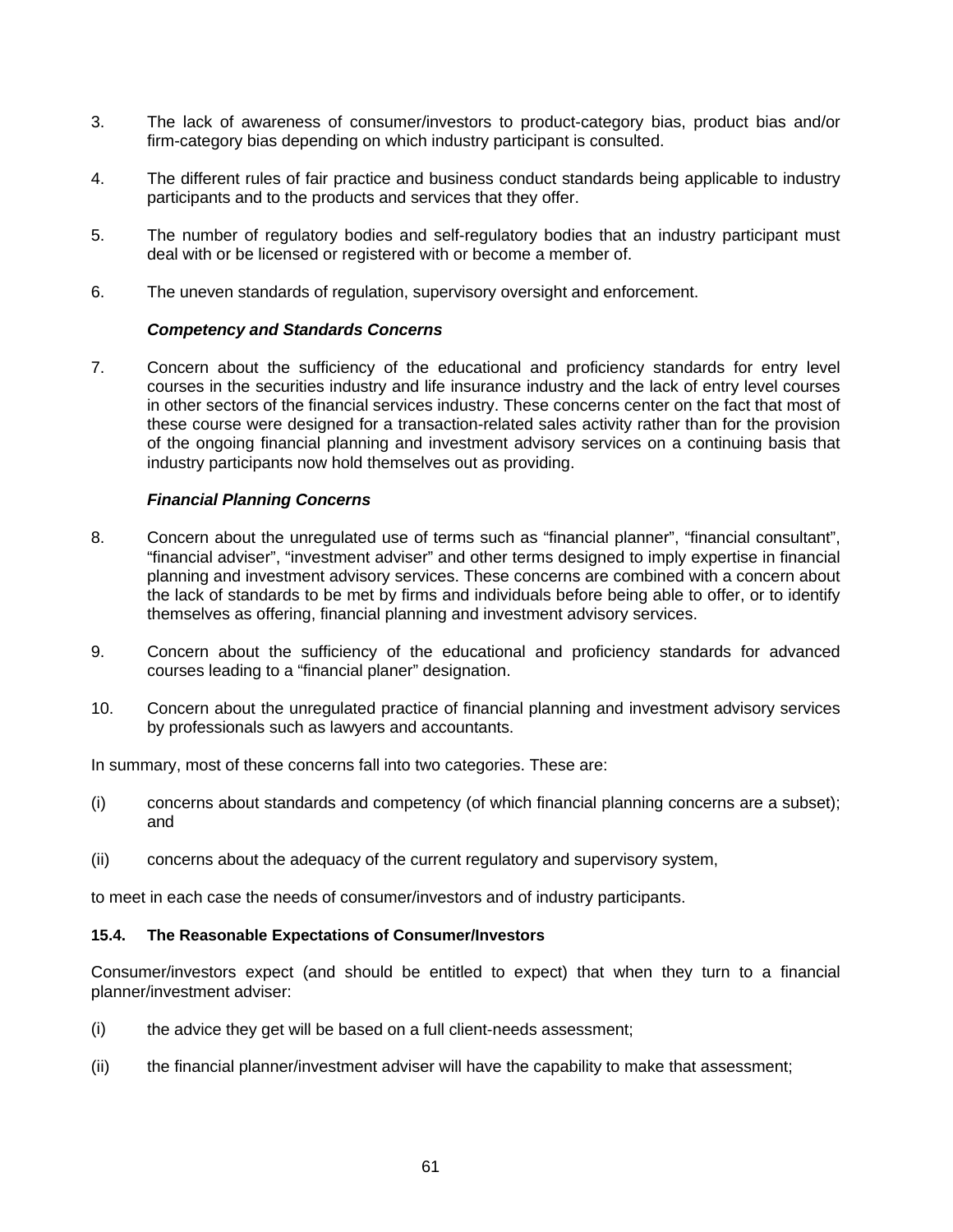- (iii) the financial planner/investment adviser will be able to (and will) provide them with advice that is in their best interests;
- (iv) this advice will be based upon a full range of money management services and products being available to implement the plan; and
- (v) the ability to carry out transactions to implement the plan and to provide ongoing monitoring and reporting services is and should be ancillary to the foregoing.

If this is not what the "service offer" to the client is, then there should be unequivocal, up-front, full disclosure to the client so that there is no question about the limited service offer that is being provided.

What these reasonable expectations add up to is the need for a fresh approach to educational courses and proficiency requirements and to registration requirements.<sup>90</sup>

## **15.5. Recognition of the Economic Interests in the Status Quo**

 $\overline{a}$ 

The environment has not been conducive to taking a fresh approach to educational courses and proficiency requirements despite the need to do so. While each of the course providers has made substantial investments in, and improvements to, their courses during the last four years, the separate courses still center, for the most part, around the product categories that were reflective of the era before financial deregulation. During this period, each of the "four pillars" established its own educational and proficiency courses. With the exception of the trust industry,<sup>91</sup> these product-oriented courses still continue to be offered by the respective educational arms of the former "four pillars".

These separate courses are a major source of revenue for the industry associations that sponsor them. Accordingly, sustaining these courses and the need for them is of major economic significance to the industry associations. Unfortunately, the underlying desire to protect this revenue source has been the predominating, unspoken factor in ongoing discussions about the need to adopt enhanced education and proficiency standards as well as a contributing factor to the relatively sudden formation of the Financial Planners Standards Council of Canada ("FPSCC") and to the subsequent negotiations that took place to settle the disputes over the right to use the CFP (Certified Financial Planner) trademark in Canada.

It is important to keep these basic economic interests in mind when considering whether the FPSCC as it is currently constituted adequately addresses the need for a recognized financial planning standard for Canada.

Before discussing the FPSCC's role in establishing a recognized financial planning standard for Canada, it is important to identify what we are seeking when we talk about a "recognized financial planning standard for Canada" and how to go about obtaining it.

 $90$  Elements of the suggested fresh approach are set out in the balance of this Section 15 and in Sections 16 and 17 of this Review.

<sup>&</sup>lt;sup>91</sup> The courses offered by the Trust Companies Association are merged with those offered by the Institute of Canadian **Bankers**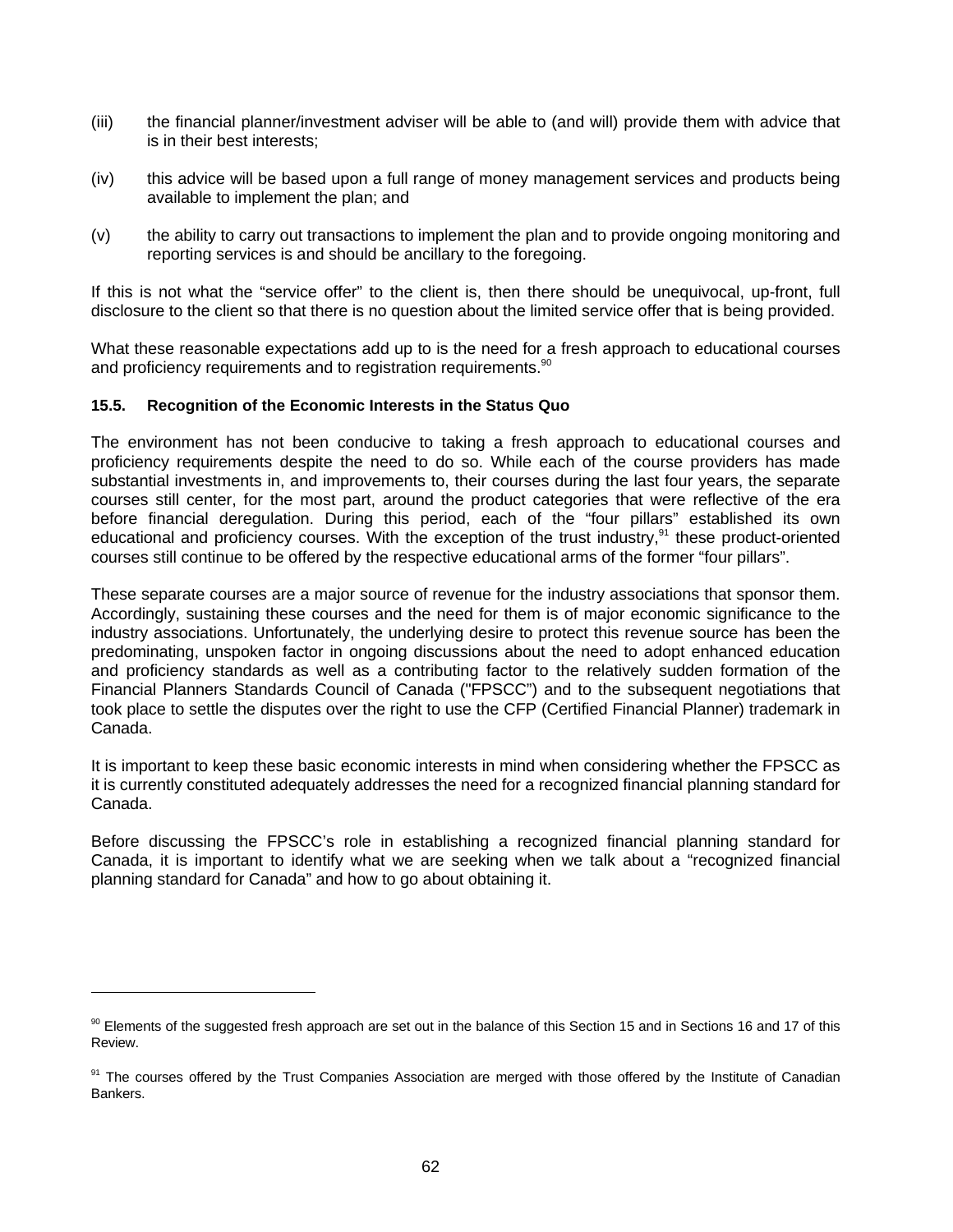## **15.6. Confusion of Issues**

It is very easy when talking about "financial planning" (or any variation of that term) and about "financial planners" (or any variation of that term) to confuse the issues. This is particularly so when talking about what the education and proficiency requirements relating to this subject should be. The reason for the confusion is because there are several aspects to the issue of education and proficiency requirements. These aspects relate to:

- What is the activity that the education and proficiency requirements are designed to equip people for?
- Are we talking about being a "generalist" or a "specialist"?
- Are we talking about entry-level education and proficiency requirements or about advancedlevel education and proficiency requirements?
- Are we talking about entry-level education and proficiency requirements for a "generalist" or about advanced-level proficiency requirements for a "generalist"?
- Are we talking about entry-level education and proficiency requirements for a "specialist" or about advanced-level proficiency requirements for a "specialist"?

One could endlessly debate these questions and their permutations and combinations. However, given the evolution of the marketplace that has taken place, I think that the "activity" for which we need to be designing education and proficiency requirements is the "activity" of being able to meet the reasonable expectations of consumer/investors that are outlined in subsection 15.4 of this Review.

Because this "service offer" was not the focus when the current education and proficiency requirements were developed, the existing courses need to be reviewed and, where necessary, redesigned. Some work in this respect is currently under way.

I think that given the "service offer" that the public expects, the entry-level courses need to be designed to equip the industry participants who take them with the ability to provide the financial planning and investment advisory services and the services related thereto which are referred to in subsection 15.4 of this Review.

This will probably mean that the graduates of these courses will be "generalists" in financial planning and investment advisory services. As outlined in the observations referred to in subsection 15.9 of this Review, the "generalist" courses should probably be tiered.<sup>92</sup> A suitable descriptive term should be found to describe this entry-level "generalist" state and should be required to be used uniformly throughout the industry to avoid confusing consumer/investors.

If this recommended shift in educational and proficiency requirements is made, I do not think there is a need for separate stream of training for a "specialist". It seems to me that the model used in the medical profession which builds specialized training and practice requirements on top of general training and practice requirements should be sufficient and should avoid confusing consumer/investors. Again, a suitable descriptive term should be required to be used uniformly throughout the industry to describe the areas or levels of specialization.

 $92$  See Appendix C to this Review.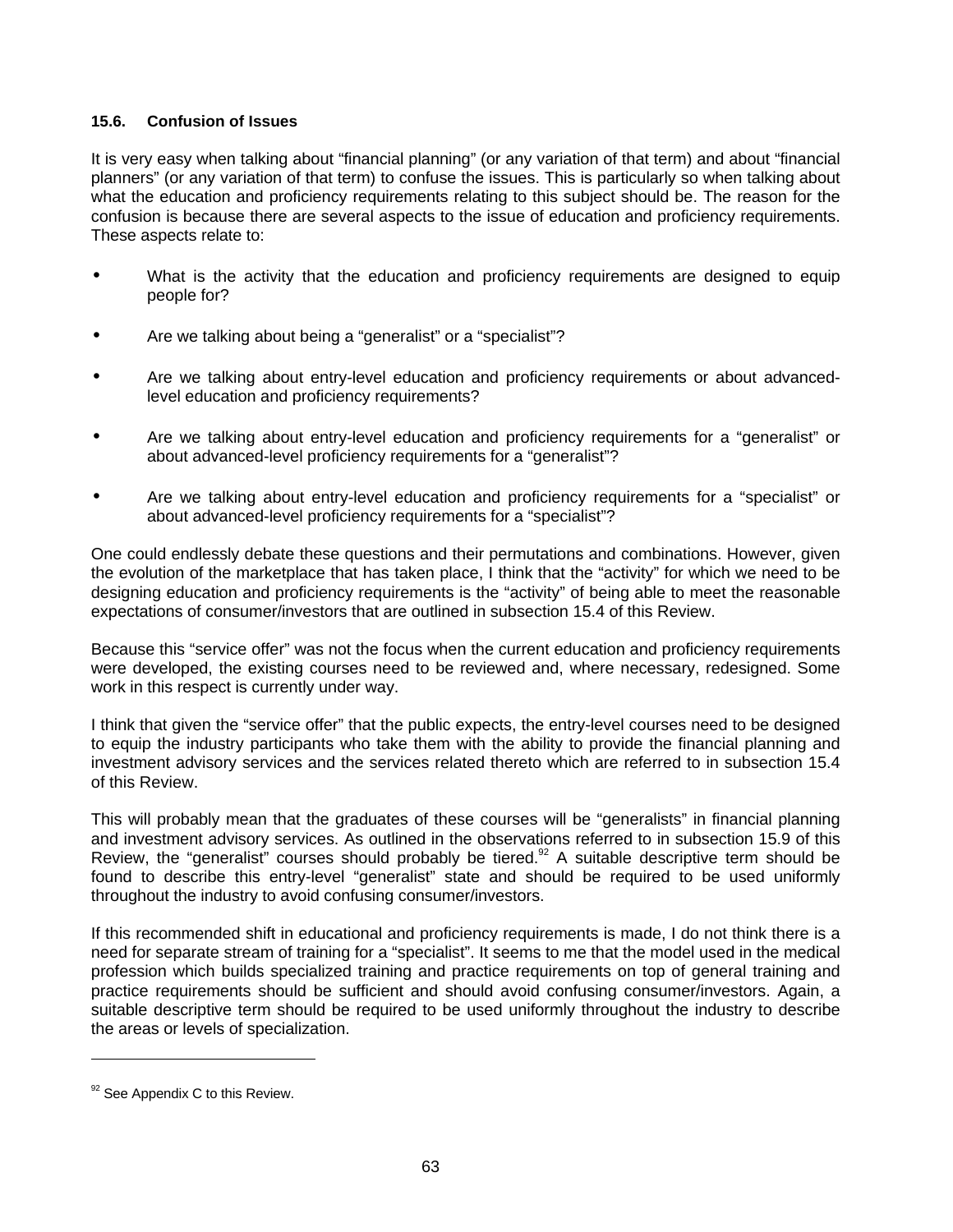*What I am suggesting is another example of addressing the need to integrate, simplify and streamline regulatory requirements to serve the needs of the marketplace and of consumer/investors better.*

#### **15.7. Additional Confusion**

The controversy surrounding the establishment and the ongoing operations of the FPSCC has been another factor that has tended to confuse, and perhaps inadvertently to obscure, the basic issues about financial planning. This controversy culminated in the Canadian Securities Institute and the Institute of Canadian Bankers withdrawing from the FPSCC in the spring of 1998.

These withdrawals were perceived by some as not being in the public interest. The withdrawing organizations received a lot of criticism for their actions. They are being urged to reconsider the matter of their withdrawal. Most of the criticism has centered around the view that it would be desirable for there to be only one "financial planner designation" and for this designation to be the "CFP". There was a lot of talk about the undesirability of continuing to have an "alphabet soup" of designations.

With respect, I think the criticism misses the substantive issues that underlie the valid objectives reflected by this view. These objectives (with which I agree) are that:

- 1. There is a need to establish a recognized financial planning standard that everybody who calls themselves a financial planner (or uses any other term that implies financial planning and investment advisory expertise) must meet and comply with on a continuing basis.
- 2. It is desirable that there be a designation of the professional status of the individual as a financial planner/investment adviser that is clearly recognizable by the public.

The area of my disagreement relates to what the appropriate starting point is for establishing a recognized financial planning standard for Canada. The critics have started from the assumption that the requirements for obtaining and maintaining the CFP designation is the appropriate starting point to satisfy the abovementioned objectives. I think we need to examine whether their assumption is correct. To do so, we need to take a close look at whether in fact the FPSCC requirements do constitute the appropriate financial planning standard for Canada in light of today's needs. Legitimate questions have been raised about this matter by respected industry educators. These questions deserve to be addressed.

In doing so it needs to be kept in mind that the CFP standards were developed in the days prior to financial deregulation taking effect and prior to the industry shift from a transaction-based approach to a client-needs based approach. In addition, some of the courses that have been accredited by the FPSCC have an inherent product-category bias and were designed from the perspective of a transaction-based service offer rather than today's integrated client-needs, advisory-based service offer.

I think that before we endorse any standard, we need, as discussed in subsection 15.4 of this Review, to take a fresh approach to the requirements for educational courses and proficiency training and to adapt the requirements to meet the public's current expectations of financial intermediaries.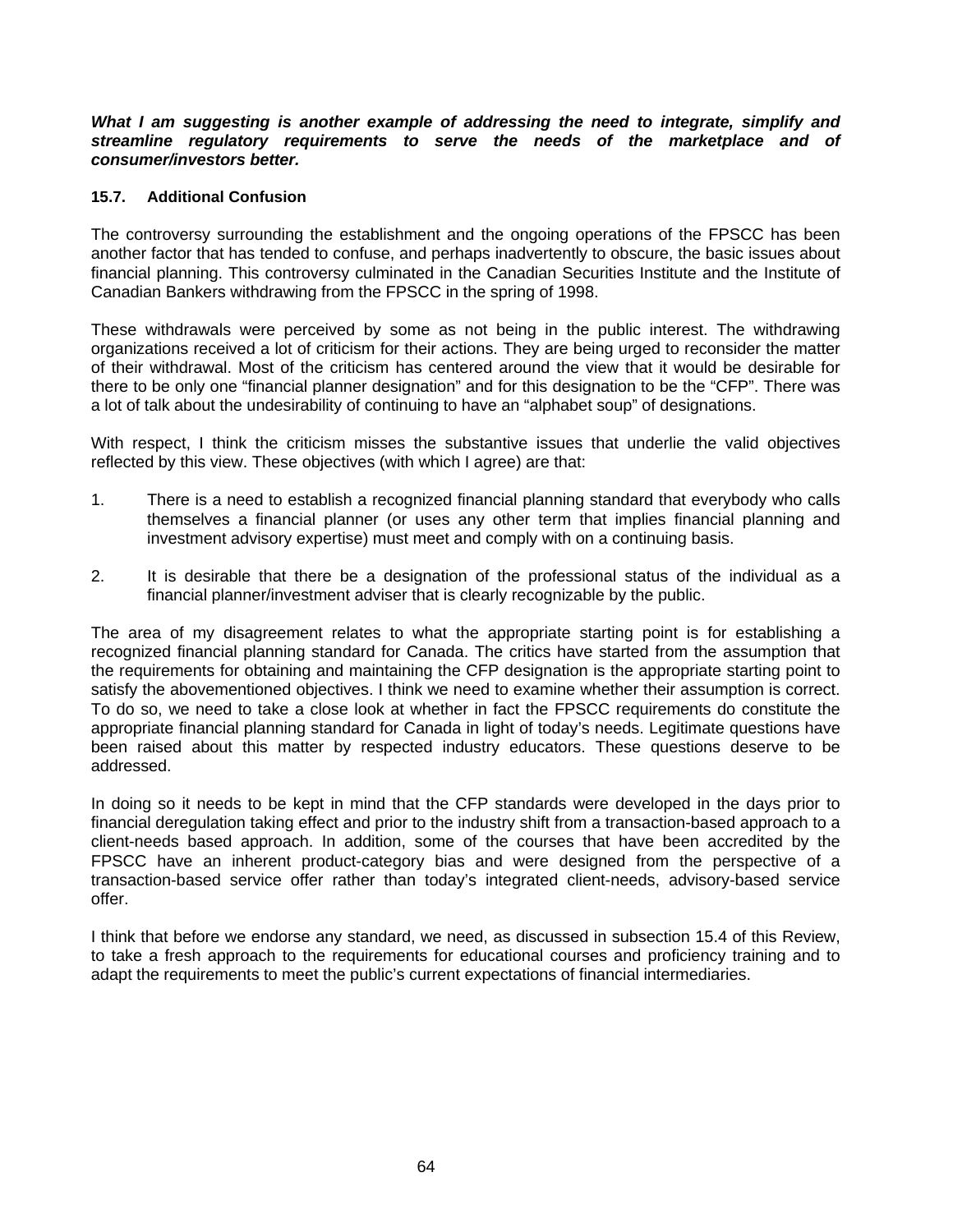In the interim, a moratorium should be placed on the use of the term "financial planner" and like terminology which has become very misleading. $93$  I recognize that it is easier to say this than to actually do it. Therefore, we need to expedite the basic work that needs to be done.

## **15.8. Establishing a Financial Planning Standard**

I wish to emphasize that I am not saying that the CFP standard adopted by the FPSCC could not be found to be an acceptable standard for Canada or that it could not be adapted so that it would be. I am simply saying that until we go through a rigorous process to determine what an acceptable financial planning standard for Canada is, it is premature to be looking at the FPSCC standard and its proprietary CFP designation as being the exclusive financial planning designation for use in Canada.

It was a recommendation of the 1995 Report that a process of the nature that I am again suggesting here be engaged in. The organizations that have withdrawn from the FPSCC have also recommended that a process of this nature be engaged in. I believe that at least some of the other members of the FPSCC would also support such a process.

## *Non Partisan Identification of Financial Planning Key Competencies*

The starting point is to identify the skills or the competencies that people providing financial planning and investment advisory services to others need to have in order to meet the integrated needs of their clients.<sup>94</sup>

I think we need to put in place a process similar to the one I suggested in subsection 14.2 of this Review in connection with identifying the competencies that consumer/investors need to have to help them achieve their objectives and with respect to designing the curriculum for learning programs aimed at producing such competencies.

Here, I think we need to bring together a non-partisan group of key people<sup>95</sup> (including people from the education field, from business and industry, from governments and the regulatory world, and from the Canadian public) whose initial task would be to identify:

- (i) the key competencies that are needed by the client-contact professionals who will provide financial planning and investment advisory services to others; and
- (ii) the indicators that will measure such competencies.

 $\overline{a}$ 

Once this is done, it should be a relatively simple task to design, or to modify and/or supplement existing, education programs to ensure that the people who emerge from these programs do so with the necessary set of professional skills to equip them to provide financial planning and investment advisory services to others. The process of doing so will involve starting with the entry level programs and working through them and through the current "financial planning programs".

<sup>93</sup> The unregulated use of this terminology is very distressing to the industry participants who have earned their financial planning designations.

<sup>94</sup>As noted in subsection 14.2 under the subheading, *Identification of Needed Competencies*, competency is a term that is used to refer to the skills that are required to put knowledge to work to achieve a result. It is the catalyst that is needed to make effective use of information.

<sup>&</sup>lt;sup>95</sup> This group could form the Non-Partisan Standards Council referred to in subsection 15.10 of this Review and undertake the additional activities described in subsection 15.10.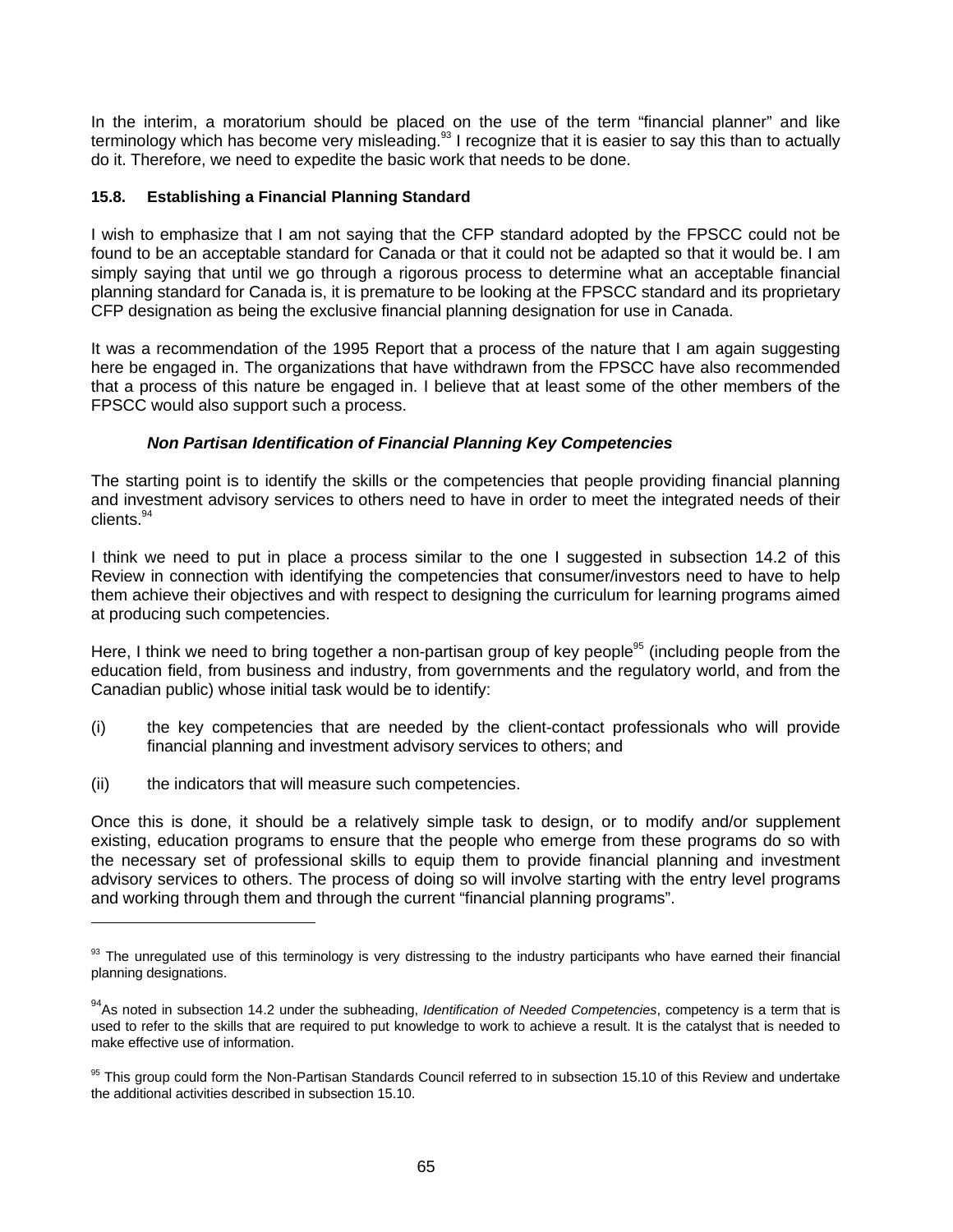Again, this need to review the sufficiency of the entry-level courses was identified in the 1995 Report. The 1995 Report recommended that the current industry education and proficiency requirements be adapted to reflect the industry's change in approach from a transaction-based one (with the advice being ancillary to the transaction) to a relationship-based one focused on the provision of ongoing financial planning and investment advisory services (with the transactions being ancillary to the advice).

Some of the background work has been done or is in the process of being done. This work should provide a useful starting point and should make the task less daunting.

#### **15.9. Observations Relating to Education and Proficiency Programs for Industry Participants**

A lot of the same observations that are made in Section 14 of this Review in connection with requirements for effective consumer/investor education apply equally to the requirements for effectively equipping industry participants with the competencies and skills necessary to engage in financial planning and investment advisory services. Some additional observations have been made by industry participants and should be taken into consideration as well. These observations are listed in Appendix C to this Review together with some additional observations of my own.

## **15.10. Need for a Non-Partisan Standards Council**

There is a need for a non-partisan standards council ("Non-Partisan Standards Council") made up of a group of key people (including people from the education field, from business and industry, from governments and regulators and from the Canadian public) that will oversee the ongoing development of the financial planner/investment adviser standard that results from the process identified in subsection 15.8 of this Review and the modifications that are necessary to keep it current. The activities of the Non-Partisan Standards Council would include:

- (i) identifying the requisite competencies and skills;
- (ii) identifying the indicators of these competencies and skills;
- (iii) developing the prototype curriculum;
- (iv) accrediting the respective courses;
- (v) performing the same activities for the continuing education programs; and
- (vi) overseeing the examination process.

Other possible activities could include:

- (i) regulating the descriptive terms relating to the provision of financial planning and investment advisory services;
- (ii) identifying best practices;
- (iii) developing an industry-wide code of ethics and business conduct that persons who provide financial planning/investment advisory advice are required to adhere to; and
- (iv) identifying the circumstances that would lead to the withdrawal of the ability to use the designation and accreditation and overseeing the procedures relating to such withdrawal.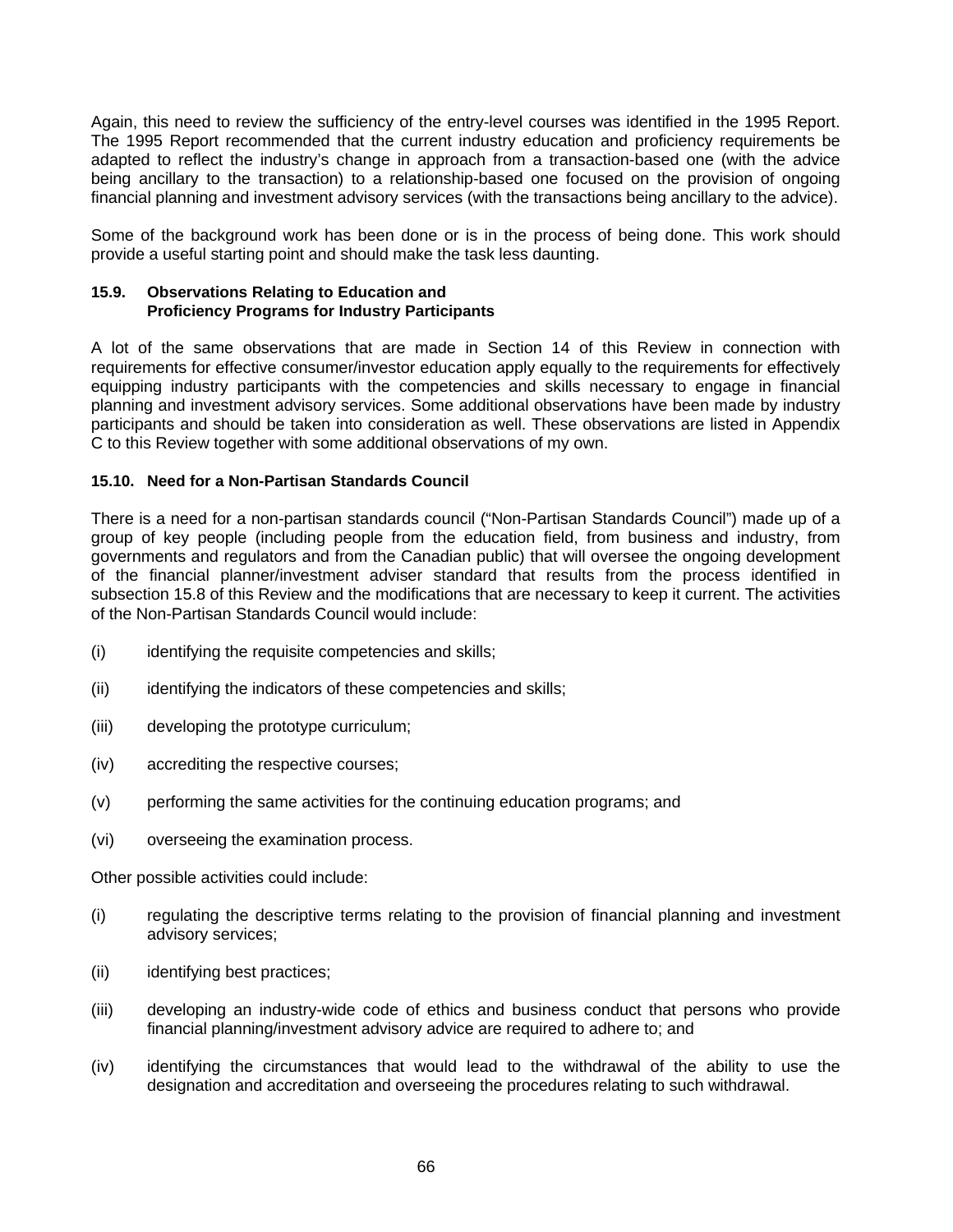These last four activities would depend on what the status of the Non-Partisan Standards Council is and would depend on its relationship with the Single SRO described in Section 16.

# *Status of the Non-Partisan Standards Council*

I do not think that there is any need for the Non-Partisan Standards Council to be a separate selfregulatory organization for the reasons outlined in Section 16. I think Non-Partisan Standards Council should be independent of but linked to the Single SRO and thereby subject to regulatory oversight and supervision. In management terms, it would be an independent part of the Single SRO with a "direct report" to the Regulator. More thought needs to be given to how this would be made to work and what the Non-Partisan Standards Council's interaction with the Single SRO would be.

## *Regulatory and Supervisory Role of Regulators*

I think that the role of securities and other regulators should be confined to ensuring that there is a responsible non-partisan standard-setting process in place and working. The accrediting of courses relating to proficiency and educational requirements would become the function of the Non-Partisan Standards Council. The accreditation procedure would involve ongoing review by the Non-Partisan Standards Council to assure that the accredited courses continue to meet the standards and objectives of the Non-Partisan Standards Council.

## *Common Standard but No Monopoly*

There is no question that it would be desirable to have a common standard throughout Canada for financial planning and investment advisory practitioners. This can be achieved very simply and directly and without conferring a monopoly on what in effect is a commercial enterprise, by requiring that everyone who engages in financial planning and investment advisory services obtains the CFP designation. No other country has done this and there is no reason why Canada should when there are other means available to achieve the desired objectives.<sup>96</sup>

## **15.11. The FPSCC and the CFP**

It should be kept in mind that the "CFP" is only one of several financial planning designations that are used in various countries. There is fierce competition among the different designations in other countries as well as in Canada. Questions have been raised in other countries about the sufficiency of the CFP requirements as well as in Canada.

It should be kept in mind that the FPSCC simply imported the financial planning concept that was developed in the United States in 1985 by the Denver-based Certified Financial Planners Standards Board. The Denver organization registered the "CFP" designation as its trademark for its concept around the world. The Denver organization enters into franchise arrangements with organizations in other countries granting the right to use the CFP concept and trademark in such countries and it charges fees for the privilege of doing so including an annual licensing fee. The Denver organization provides an outline of 175 topics that the teaching programs should cover. This outline serves as the accreditation framework for the teaching programs outside the United States. The Denver organization also requires that the franchisee administer a certifying exam and that each of the CFP licensees adheres to a code of ethics as well as commits to thirty hours of continuing education per year.

 $96$  See subsections 15.8 and 15.10 of this Review.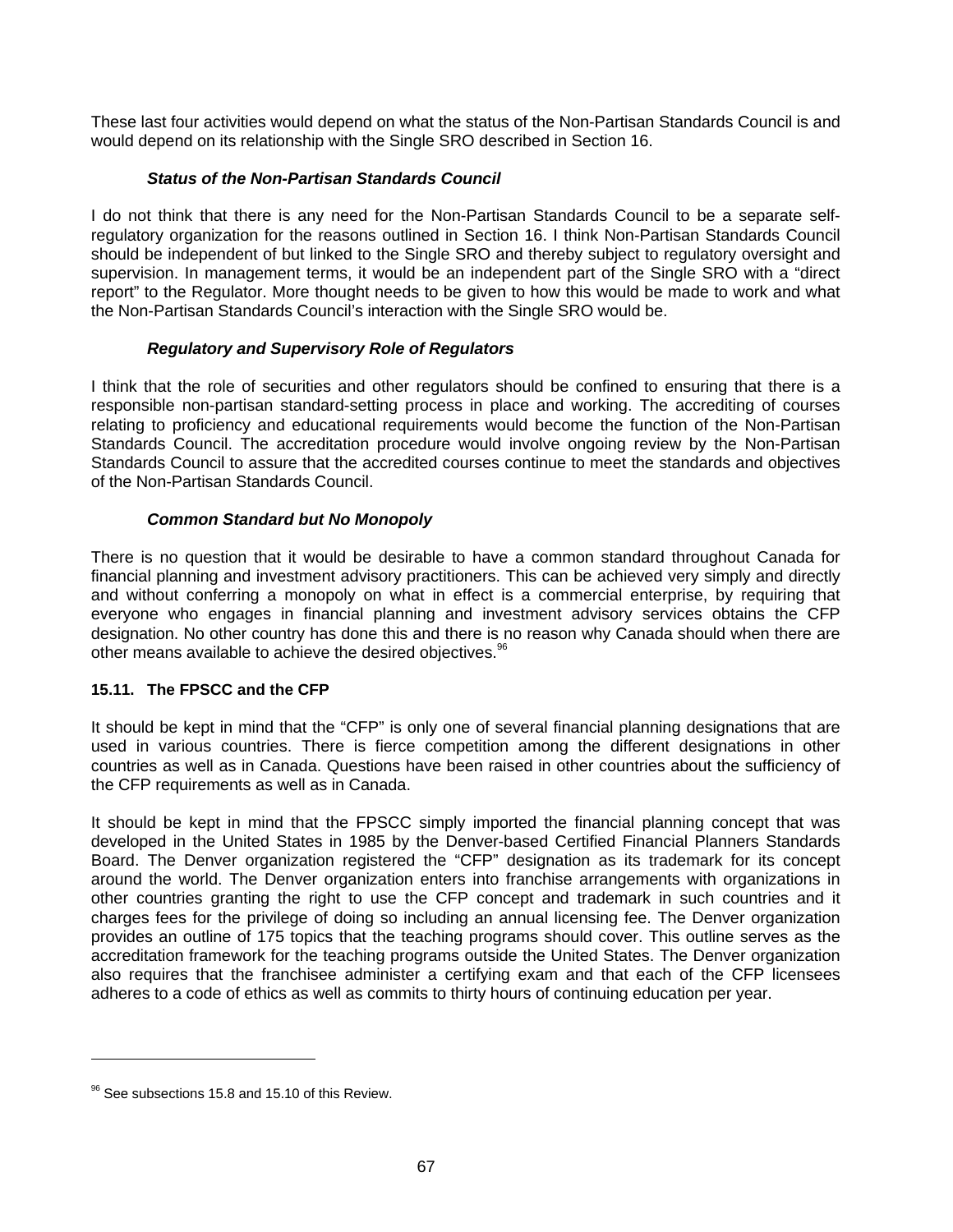The national franchisee in Canada is the FPSCC. The FPSCC is responsible for protecting against trademark infringements, collecting and remitting a portion of the licensing fees to the Denver parent group, accrediting teaching programs, developing and administering qualifying exams and monitoring compliance with the code of ethics and the continuing education prescriptions.

## *Critics of the FPSCC Standard*

Critics of the FPSCC standard observe that it is an imported standard - a standard that was developed for a system that is not evolving as our system is. It is a franchise. It doesn't take into account the state of evolution of our financial system or its evolution for the future. The critics observe that the US origin of the standards comes from the insurance industry and that the curriculum is designed to sell products - and not to advise. The curriculum is fixed. It cannot be changed. The curriculum simply specifies the topics to be covered rather than the topics with the indicated learning outcomes. The critics criticize the exam process saying that the whole exam is multiple choice. The exam reflects only knowledge-based memorization questions and does not test, or adequately test, the ability to apply the knowledge to solve the kinds of problems that financial planners and investment advisers are required to deal with in their day-to-day practice. The critics observe that the examination process that is used is efficient if you are just trying to "roll in the bucks for minimal costs". They say that the FPSCC is a marketing game rather than a standards council.

The critics of the FPSCC query how much work the FPSCC has done in trying to identify and design a financial planning/investment advisory standard based on meeting client needs. They allege that there is no transparency in the program accreditation procedures and that accreditation was basically granted in exchange for the agreement to become a member of the FPSCC.

Concern has also been expressed about the governance procedures of the FPSCC and its lack of resources to do an effective job. In addition, concern has been expressed about regulators using their powers to make a commercial interest viable by forcing industry participants to become licensees of the FPSCC. Concern has also been expressed about the substantial outflow of the licensing fees to the Denver organization.

# *Consumer/Investors and Industry Are Not Well-Served by a Monopoly*

These concerns and criticisms aside, neither consumer/investors nor industry participants are wellserved by a monopoly being granted to any organization. There is a less intrusive way to arrive at the objectives that are outlined in subsection 15.7 of this Review which are to establish:

- (i) a publicly-recognized financial planning standard, and
- (ii) a publicly-recognized designation of the professional status of a financial planner/investment adviser.

Consumer/investors and industry participants deserve the independent, competency-focused perspective that a Non-Partisan Standards Council of the nature described in subsection 15.10 of this Review would bring to the issues. It is important that neither they nor the regulators be misled by the use of the word "Standards" in the name of the FPSCC and that people look behind the name to what it is in fact.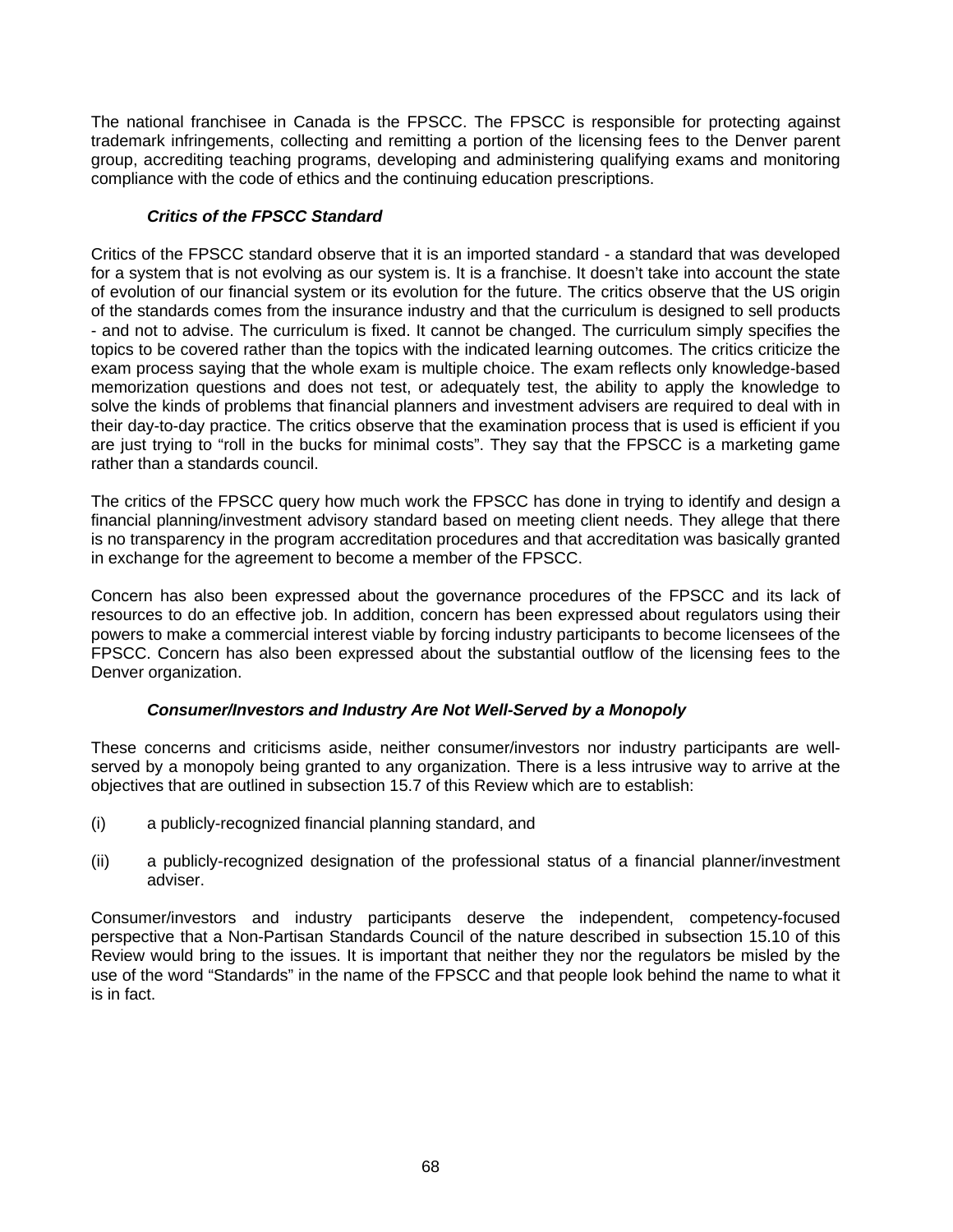## **16. THE RIGHT TO DEAL WITH THE PUBLIC**

### **16.1. Registration and Licensing Requirements**

Registration is one of the two cornerstones on which our current securities regulatory and supervisory system is based. The term "registration" covers matters such as suitability for initial and ongoing registration, regulatory capital requirements, insurance and bonding requirements, education and proficiency requirements, know-your-client/suitability requirements, advertising requirements, fair dealing requirements, record-keeping requirements, financial reporting and audit requirements, requirements relating to internal systems and controls, customer protection fund participation, and various other requirements. These requirements are sometimes referred to as conditions of registration.

Persons and firms who deal in securities or who provide advice about dealing in securities are required to be registered under applicable securities legislation to do so. Persons who sell insurance are required to be licensed under applicable insurance legislation. The requirements for registration or licensing must be met initially and on an ongoing basis.

Section 16 of this Review deals with issues relating to registration or licensing.<sup>97</sup> It contains proposals for changes in the current multi-registration requirements to create an integrated registration system centered around advice-giving/distribution activities. This registration system is a core part of the integrated regulatory structure recommended in Sections 10 and 12 of this Review that could be achieved by agreement among all levels of government.

## **16.2. Simplification of Regulatory Requirements for Registration**

The evolution of the marketplace which has resulted in function, product and advice blurring and fusing provides a unique opportunity to take a fresh approach to the requirements that must be met by all intermediaries who deal with the public.

Here again, requirements can be simplified, streamlined and coordinated to eliminate the need for multi-registrations, for multi-regulators and for multi-self-regulatory organizations while at the same time providing for adequate, uniform and functional oversight, supervision and regulation.<sup>91</sup>

This simplified approach to registration is consistent with, and is a fundamental part of, the recommendations that I have made in Sections 10 and 12 for an integrated regulatory and supervisory system to reflect the combination, within each of the "four pillars", of the respective separate functions to which each pillar formerly was restricted prior to the deregulation of the financial services industry.

Today's marketplace would be better served by a registration system that reflects the integration of function, product and advice that has occurred and that centers around advice-giving rather than product-licensing. The continued maintenance of the current registration requirements with separate regulatory bodies, centered around product distribution, is no longer necessary, appropriate or desirable.

*The proposals in Sections 10 and 12 of this Review for centralized, coordinated, streamlined and functional regulation would include the elimination of the separate registration requirements*

 $97$  The terms "registration" and "licensing" are often used interchangeably in the industry.

<sup>98</sup> The burden of multi-registrations with conflicting and overlapping requirements cannot be overestimated. One organization advises that it is subject to regulation by more than 85 regulators in Canada. See Footnote 47.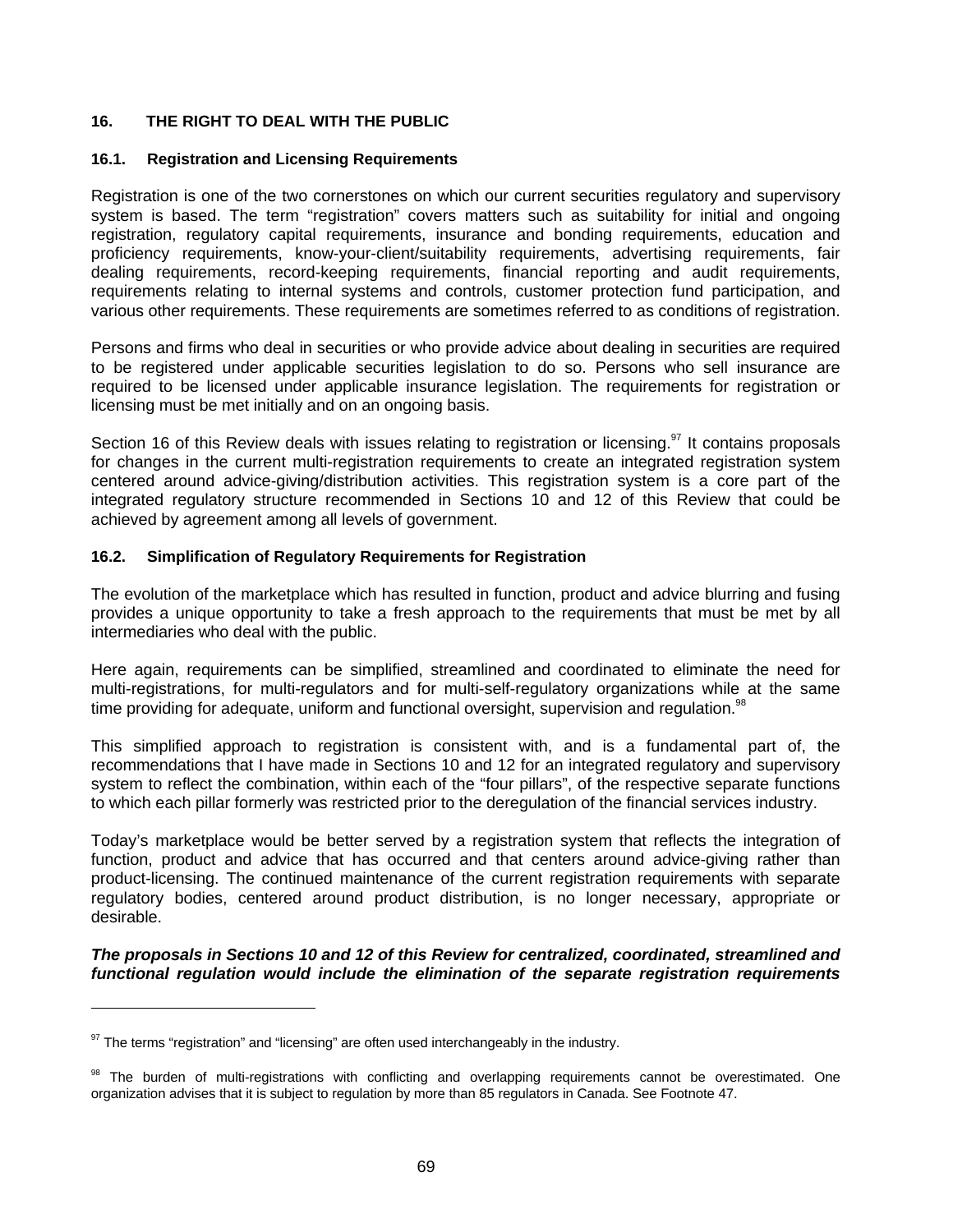*with separate regulatory and/or self-regulatory bodies.* The need for such separate registrations and memberships is becoming increasingly problematic for the industry and its regulators given the integration and consolidation that is occurring in the industry.<sup>99</sup> As noted in Section 10, further work needs to be done to develop the framework for the proposed integrated regulatory system that would focus on:

- (i) prudential and solvency concerns that relate to various activities (such as, for example, banking, insurance and liability trading) of the respective institutions; and
- (ii) the advice-giving/distribution activities of the intermediaries; specific product knowledge would be subsumed under the framework of the advice-giving/distribution activities.

The framework for the registration requirements relating to the advice-giving/distribution activities is outlined in this Section 16.

## **16.3. Registration Framework**

 $\overline{a}$ 

The registration framework that I propose centers on two concepts:

- (i) requirements for a single registration with the Regulator; and
- (ii) requirements for a single membership in the Single SRO;.

The term "Regulator" refers to the integrated regulator contemplated by the proposals contained in Sections 10 and 12 of this Review.

The term "Single SRO" refers to the single self-regulatory organization (described in this subsection 16.3) that would be recognized by the Regulator for the purpose of mandatory membership.

<sup>&</sup>lt;sup>99</sup> One example of the integration and consolidation that is occurring on the distribution side of the industry is reflected in the reported entering into of a letter of intent respecting the acquisition by Equinox Financial Group Inc., a Toronto-based distributor of insurance and other financial products, of a controlling stake in Trillenium Investors Services Inc. (See Shirley Won, The Globe and Mail, July 30, 1998, *Equinox to take stake in Trillenium*.) In this article, the Chairman of Equinox Financial Group Inc., in explaining the reason for the acquisition is quoted as saying:

<sup>&</sup>quot;About half the 1,400 financial advisers associated with Equinox make mutual funds available to their clients, but they do so now through arrangements with other dealers. … The Trillenium investment means that Equinox's complete network of advisers will be able to easily add mutual funds to their range of offerings. … The mutual fund area is a very large, growing area. It's another product line that we must have available. Since we didn't have that access, they had to go out and make their own separate deals with another broker-dealer. …There is an awful lot of consolidation going on in the insurance industry and among networks of mutual fund dealers."

Another example of the integration and consolidation that is occurring is seen in the announcement of the proposed acquisition by First International Asset Management Inc. of a 49% interest in Beutel Goodman and Co. Ltd. (See Susan Heinrich, The Financial Post, July 31, 1998, *First International buys Beutel stake*.) Michael Simonetta, chief operating officer of First International is quoted in the article as saying, "We've now accomplished [our] objective". The article indicates that this objective is to own a piece of a company that operates in each of the asset management areas and that he was referring to mutual funds, pension fund and high net-worth investment counselling. The article states that First International has also purchased a 100% interest in Groupe Financier Concorde Inc., of Quebec City and a 60% interest in Torontobased financial planning franchisor, Money Concepts (Canada) Ltd.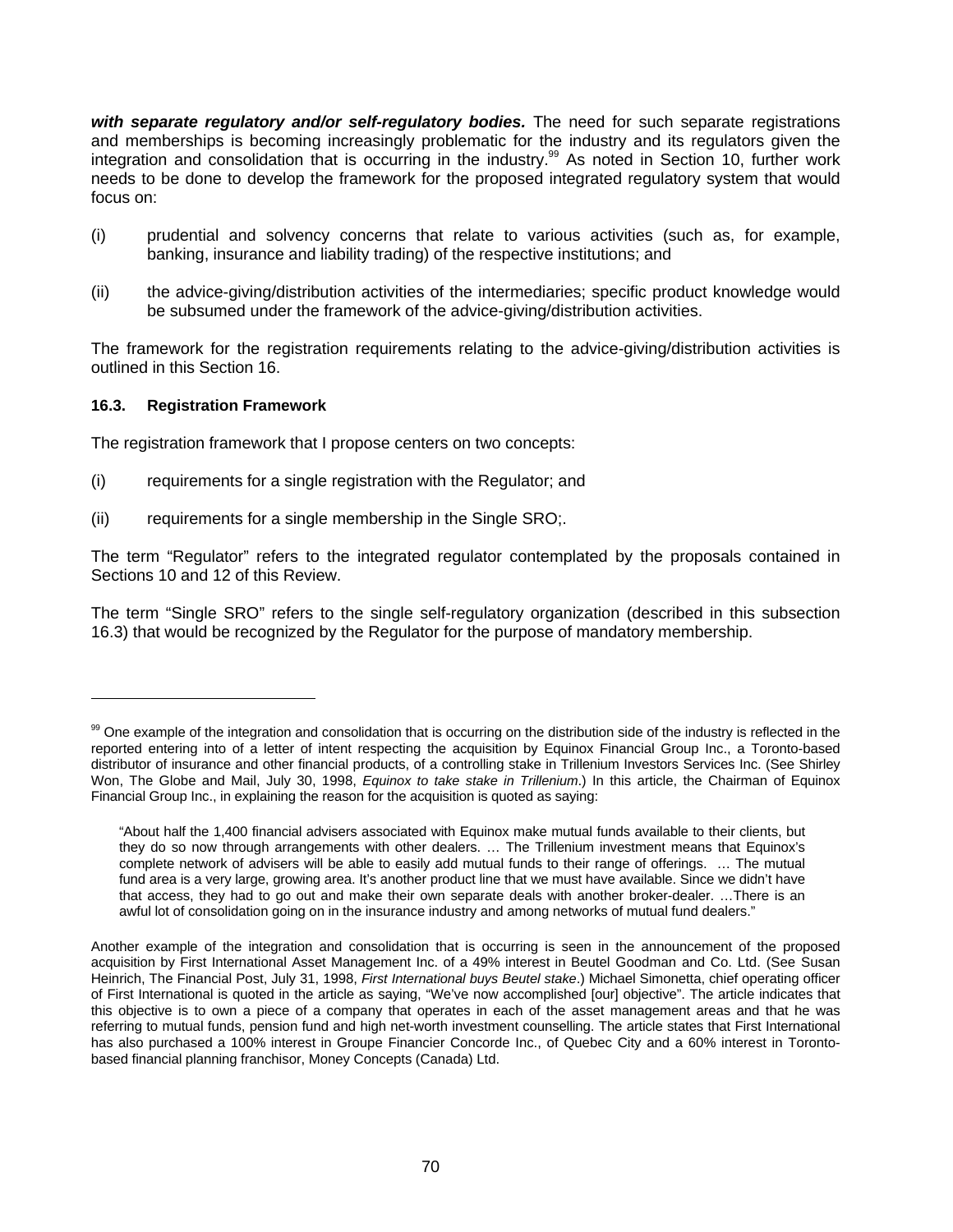The registration framework contemplates that all intermediaries who are involved in advice-giving and distribution activities would be required to be registered with the Regulator and to be a member of the Single SRO. No other registrations or memberships would be required.

# *The Single SRO*

The Single SRO would operate on a national basis. The membership requirements of the Single SRO for such matters as capital, insurance and bonding, education and proficiency, contingency fund participation, maintenance of books and records, supervisory procedures, and so on would be tiered. These requirements would be based on what the members of the Single SRO *actually* do. It should be possible to reduce the number of different categories of registration and membership without adversely affecting consumer protection.

In this respect there would be fundamental basic provisions that apply across the board relating to matters such as entry-level education and proficiency requirements, basic good faith requirements, rules of fair practice and business conduct, financial and other reporting requirements, advertising, client confirmations and reporting, audit requirements including surprise audits, compliance reviews, and enforcement proceedings.

The provisions for basic entry-level requirements, including those for education and proficiency, could take into account "equivalency" requirements that other self-regulatory professional bodies like The Law Society of Upper Canada and the CICA have. These equivalency requirements could satisfy some of the Single SRO's requirements although in some cases, such as in the case of insurance and bonding requirements, there would probably be a need to arrange for additional coverage.

The objective should be to make the requirements of the Single SRO and of the bodies regulating the practice of law and accounting complementary to each other rather than duplicative or conflicting.

## *The objective of the exercise would be to ensure that it does not make a difference to consumer/investors (at least from the perspective of adequate regulatory oversight and supervision) with whom they deal in terms of there being minimum requirements that must be adhered to or minimum redress remedies available in the event of problems.*

Membership by intermediaries in other industry organizations would continue to be voluntary. The functions of these other organizations would be confined to those of an "industry" association.

However, the stock exchanges would continue to perform their market regulation role and organizations such as The Law Society of Upper Canada and the CICA would continue to perform their respective roles relating to the legal and accounting professions. Coordinating protocols would be entered into to provide for cooperation in the case of oversight and supervision activities, including compliance and disciplinary matters.

A key factor in bringing about the Single SRO would be to provide for an appropriate governance structure. Proposing a governance structure is beyond the scope of this Review. However, the experience of the last four years indicates that it is important - at least from a psychological perspective - to establish a new organization into which the self-regulatory role of the existing self-regulatory organizations could be rolled as opposed to requiring people who are non-members of an existing selfregulatory organization to join such organization.

The focus on financial planning and investment advisory functions of the intermediary as being a basic primary part of the services provided by the intermediary, with the range of products to implement the intermediary's services as being ancillary, enables a rationalization of the intermediation process that reflects what has occurred in the marketplace and enables the entire process to be integrated within the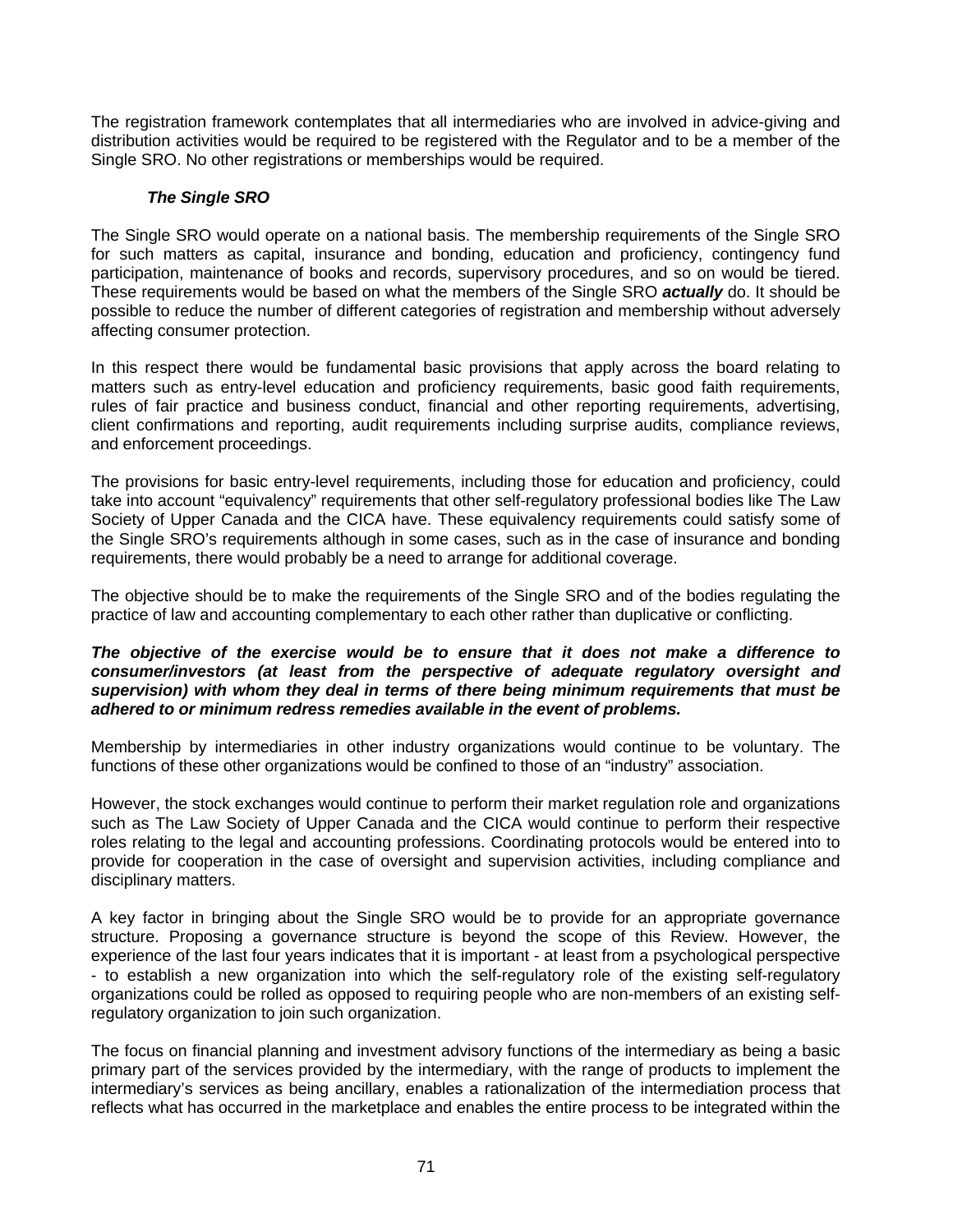ambit of a single strong effective self-regulatory organization that will operate on a national basis with all participants being a member of it.

It is important to recognize that a failure to rationalize the regulatory and self-regulatory system will involve real and immediate costs (both in the short-term and in the long-term) which ultimately will be paid for by consumer/investors. All businesses transfer their costs to their customers. If we continue to maintain separate "product silos" and to center regulation on "product knowledge" instead of centering it on advisory relationships that are based on the assessment of a client's integrated need, the impact on consumer/investors of advice remaining tied to product-bias will be negative both in terms of direct costs and in terms of lost opportunity costs. There is no reason to permit this to happen.

## **16.4. Alignment of the Compensation System**

Hand-in-hand with rationalizing the regulatory and self-regulatory system to enable a better matching of client needs, is the need for the industry to redesign its reward systems. For the most part, the current systems reward product sales as opposed to rewarding the ability to meet the client's integrated needs. Part of the re-alignment of the reward system needs to focus on ways to encourage referrals when this is the appropriate thing to do from the client-needs perspective. Otherwise, the normal tendency of the intermediary will be to select whatever reflects the particular niche of the intermediary, including a tendency to select (or be tempted to select) the product that will offer the highest revenue stream to the intermediary.

In the current system, what the client ends up with depends to a large extent on who the client first approaches. This occurs even in the case of a fully-informed client who has a plan. Most people do not appreciate that the advice they get may be skewed by their entry point or by how the individual's compensation is structured within the firm or institution. Even when the reward system is based on the productivity of units within firms or institutions, there is still a bias to serve the client needs through the particular entry-point unit.

When you have a system that requires all intermediaries to be registered, it should be easier to develop a reward system that encourages referrals when that is the appropriate thing to do from the clientneeds perspective. The parameters for the reward system need to be developed and these parameters need to include ensuring that there is clear disclosure to the client of the revenue stream that will flow to or for the benefit of the referring firm and representative.

The reward system is a systemic problem that needs to be addressed by the industry. If it is not addressed, a major credibility gap between the industry and its clients is likely to occur. This credibility gap is likely to increase as clients become increasingly knowledgeable and aware.

## **16.5. Problems with the Current Registration System**

There are some serious problems with the way the current registration system is operating.<sup>100</sup> Despite the fact that registration of the persons and firms who deal with the public is one of the two cornerstones<sup>101</sup> on which the securities regulatory system is structured, very limited regulatory

<sup>&</sup>lt;sup>100</sup> The comments in this Section relate only to the registration system under the Securities Act (Ontario). While I have been told that there are similar problems under other legislation of the Province of Ontario such as insurance legislation and under securities and other legislation of the other Provinces, I have not been able in the time constraints applicable to this Review to follow-up on these comments to gain an understanding of whether there are problems and, if there are, the magnitude of any such problems.

<sup>&</sup>lt;sup>101</sup> The other cornerstone is disclosure.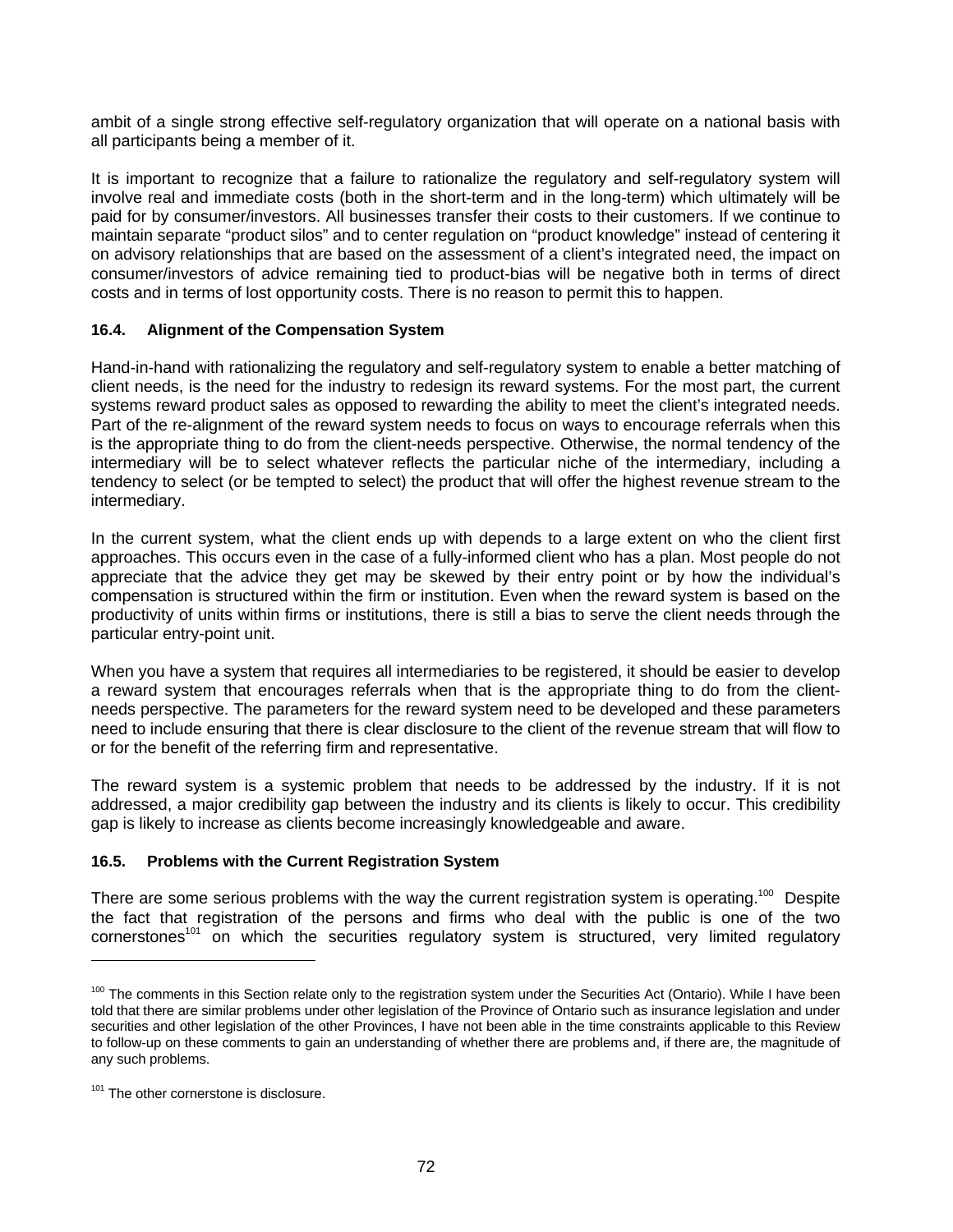resources have been directed to registration. One consequence of this has been that delays in registration have plagued the industry and its regulators for years. The problems have been exacerbated as the number of applications have increased.

Because of the legitimate concern about the impact of the delay in processing applications for registration on people's livelihoods, the pressure to streamline the processing of applications for registration has increased. One of the means of dealing with this pressure has been to adopt, as an administrative practice, the practice of registering virtually everyone who applies for registration unless someone comes forward and demonstrates beyond a reasonable doubt that the applicant is not suitable for registration or continued registration. This administrative practice has now become the prevailing regulatory perspective.

This regulatory perspective to registration regards an applicant as being entitled as of right to be registered and to remain registered under the Securities Act (Ontario) unless and until someone can demonstrate that the registrant is not suitable or that the registration is objectionable. This approach to registration changes the current statutory onus under the Securities Act (Ontario) which requires regulators, before granting registration, to determine that the applicant is suitable for registration and that the proposed registration or amendment to registration is not objectionable.

This current approach to registration is problematic from the perspective of consumer/investors and the industry. It is problematic because it subsumes the interests consumer/investors (who are encouraged by the industry and the regulatory structure to place their trust and reliance in a registrant to act in their best interests) to those (albeit a minority) who would abuse such trust and reliance. It subsumes the interests of the vast majority of honorable firms and individuals who merit the trust and reliance of consumer/investors to those who tarnish the industry through their abuse of trust.

There are current proposals to amend the Securities Act (Ontario) to reverse the statutory onus that is contained in Section 26 of the Act to determine the suitability of an applicant for registration and that the registration is not objectionable **before** granting registration.<sup>102</sup> These proposals raise substantial public interest concerns. The fact that the proposed amendments may be in line with current administrative practices or with the legislation in other Provinces does not address the concerns that exist.

There is a need to identify better ways than we currently have to determine suitability for registration and continued suitability for registration. This should be the focus of ongoing work.<sup>103</sup>

Failure to address the issue of suitability for registration helps no-one. When problems arise, it brings the whole regulatory system and the whole industry into disrepute despite the fact that the problems center around a relatively small number of people and firms. However, for the consumer/investors who are affected by the actions of these firms and people, this is no comfort. Their problems are devastating.

<sup>&</sup>lt;sup>102</sup> See Section 17 of An Act to amend the Securities Act - Draft. Notice of the proposed amendments to the Securities Act (Ontario) was published in the August 14, 1998 OSC Bulletin at (1998) 21 OSCB 5078. The text of the proposed amendments appears at (1998) 21 OSCB 5149.

<sup>&</sup>lt;sup>103</sup> One suggestion that was made is to increase the onus on the sponsoring firm to determine suitability for registration, to monitor suitability on an ongoing basis, and to be accountable if it turns out that the person in question is not suitable.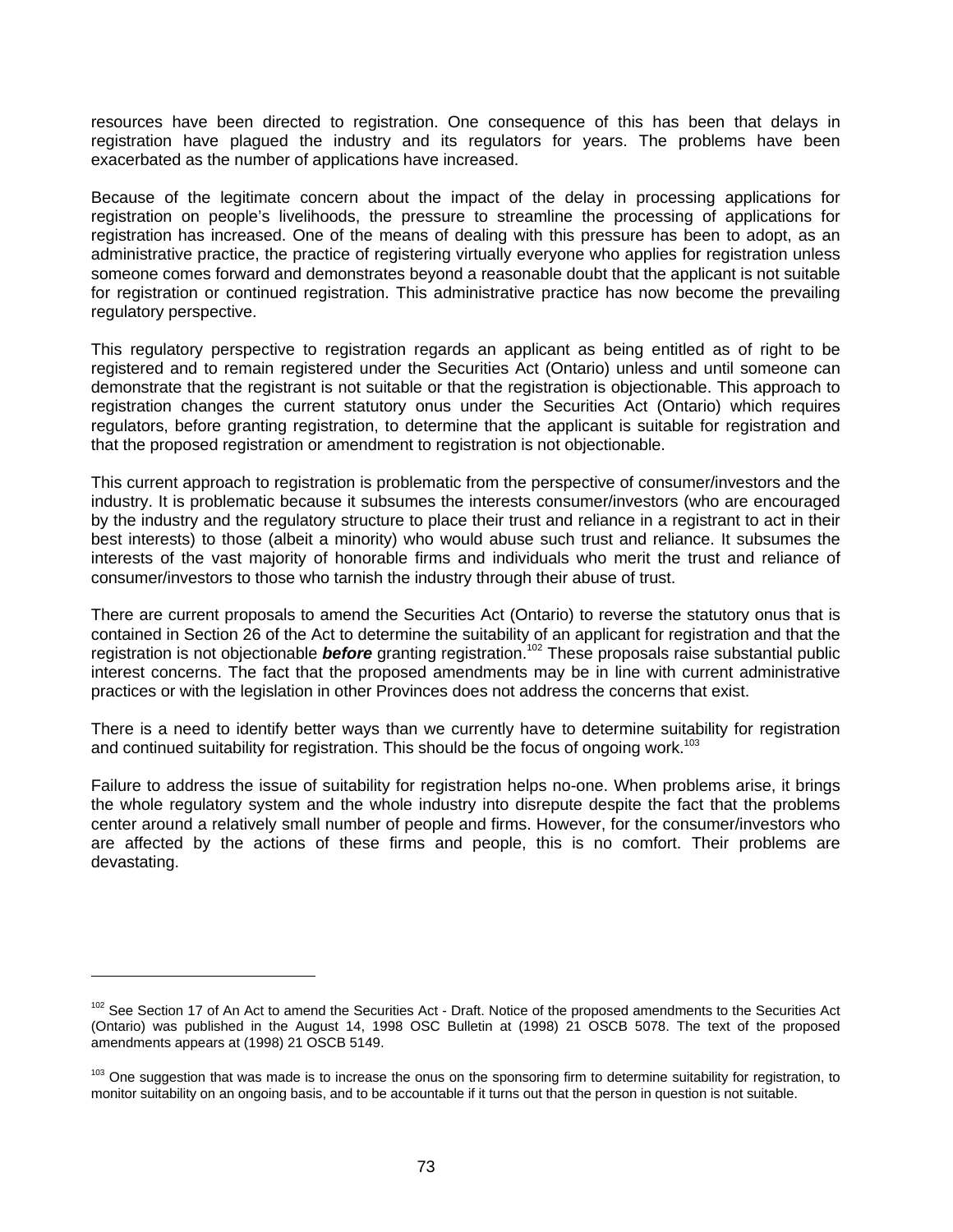#### **16.6. Specific Concerns**

Several concerns that center around registration matters and the related administrative procedures have been expressed by industry participants and consumer/investors. These concerns all give rise to questions about how effective the registration provisions are to provide for the protection of consumer/investors. The concerns which have been expressed by industry participants and/or by consumer/investors include the following:

## *Suitability for Registration*

- 1. Concern (as noted above) has been expressed that issues relating to the suitability of the person or firm to deal with the public get caught up in regulatory expediency. The view has been expressed that the registration focus is on administrative processing<sup>104</sup> rather than on dealing with the substantive issues of determining the suitability of the firm or person for registration to deal with the public and determining that such registration is not objectionable.
- 2. Concern has been expressed that the criteria for determining suitability for registration and for determining that the registration is not objectionable are not evident. In this respect, industry participants and members of the public respectively question how people can be registered and re-registered in the face of situations that most people regard as making an applicant unsuitable for registration. These situations include:
	- (i) a history of financial difficulties including bankruptcy;
	- (ii) prior regulatory or professional disciplinary proceedings that have resulted in a reprimand or suspension or revocation of registration;
	- (iii) pending regulatory or professional disciplinary proceedings;
	- (iv) prior or current proceedings involving fraud or breach of fiduciary obligations;
	- (v) misappropriation of assets or other wrongdoing relating to the handling of money, the trading in securities and the provision of advice;
	- (vi) mental illness; and
	- (vii) substance abuse.

## *Termination for Cause*

 $\overline{a}$ 

3. Concern has been expressed about the speed with which people who have been terminated for cause by one registrant are re-registered with another registrant without there first having been an investigation or hearing to determine the suitability for re-registration. The concern is that this procedure, which permits ongoing registration while an investigation is conducted, presents a risk to the public. There is evidence from reported cases and disciplinary proceedings that the regulatory rationale for this procedure (which is based upon the legitimate objective of regulators not wanting to get into the middle of a commercial dispute) ignores the risk to the public and exposes the public to risk. This regulatory rationale of not wanting to take sides in what regulators regard as a commercial dispute, combined with the regulatory preoccupation of

<sup>104</sup> See also the concerns noted in this subsection 16.6 under the sub-heading "*Administrative Processing*".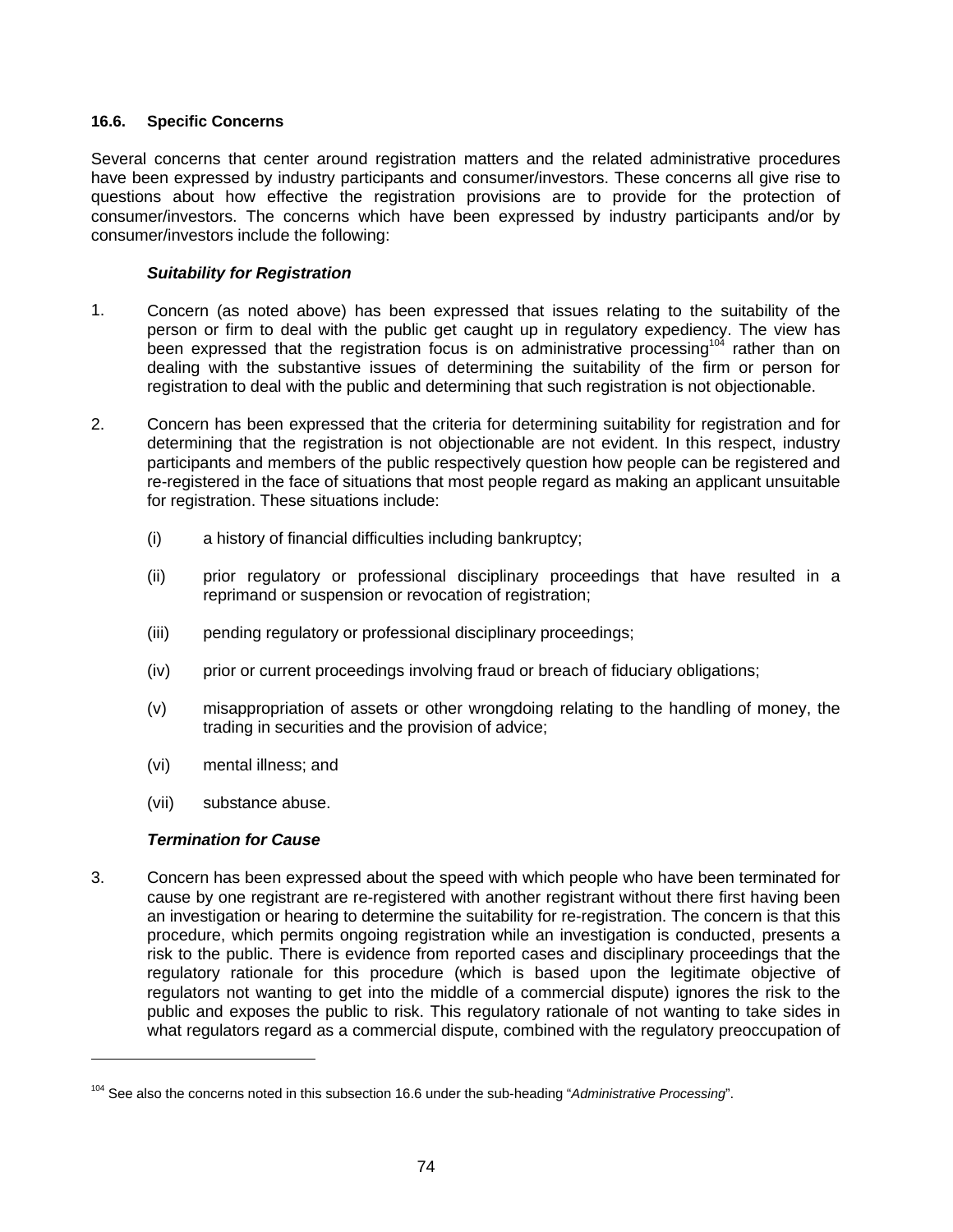not wanting to deprive people from earning their livelihood in the securities industry, often has the unintended result of facilitating further wrongdoing by the registrant in question.

- 4. Concern has been expressed about the seeming lack of understanding at the regulatory level of just how bad *some* situations are even when clearly documented problems are brought to their attention. The tragedy of a failure to take prompt action is that members of the public are often hurt by what the registrant does in the interim. Further hardship results from the fact that by the time regulatory action is taken, the registrant often has either absconded with investors' assets or is in financial difficulty.
- 5. Concern has been expressed about the lack of support provided by regulatory authorities to dealers who terminate a sales representative for cause and report the matter to the regulatory authorities. Responsible registrants find themselves having to justify their actions to the regulatory authorities who question whether the registrant did in fact have cause to terminate and who then expedite the transfer of the terminated sales representative's license to another registrant without first investigating the situation to ascertain the facts of the matter. This often leaves the registrant who is responsible for the representative's wrongful acts that were committed while in the employ of the registrant in an extremely difficult position. The registrant may find that it is denied access to the necessary books, records and premises to verify client positions and the magnitude of problems. Often the representative that is terminated for cause institutes legal proceedings against the registrant hoping that a settlement can be negotiated that will let the representative off the hook. In one situation (which was described as being the worst the registrant had ever seen) the fact of re-licensing by the securities authorities was argued as proof that there was no cause for termination and that the representative had been wrongfully dismissed.

The combination of the regulatory attitude and the likelihood of ensuing legal actions as described above results in a reluctance by registrants to terminate a "bad rep" for cause in order to avoid having to report the circumstances and be caught up in a process fraught with problems. This result puts the public at risk and seriously undermines the effectiveness of registration as a key factor in consumer protection.

## *Close or Onerous Supervision Orders*

- 6. There is concern about the regulatory practice of using "close supervision" or "onerous supervision" terms and conditions and orders as a proxy for the required statutory determination that the registration in question is suitable and not objectionable. Experience has shown that:
	- (i) these terms and conditions and orders are not always complied with;
	- (ii) there is either no follow-up or monitoring of compliance with these terms and conditions and orders or there is inadequate follow-up or monitoring;
	- (iii) the public and other registrants are often not aware of the existence of these terms and conditions and orders; and
	- (iv) the public often suffer losses that are not recoverable as a result of transactions that were effected after (as well as before) re-registration.
- 7. Another concern expressed about the regulatory practice of using close supervision or onerous supervision terms and conditions and orders as a proxy for the required statutory determination that the registration in question is suitable and not objectionable is that courts sometimes view the fact of re-registration or continued registration as evidence that the regulatory authorities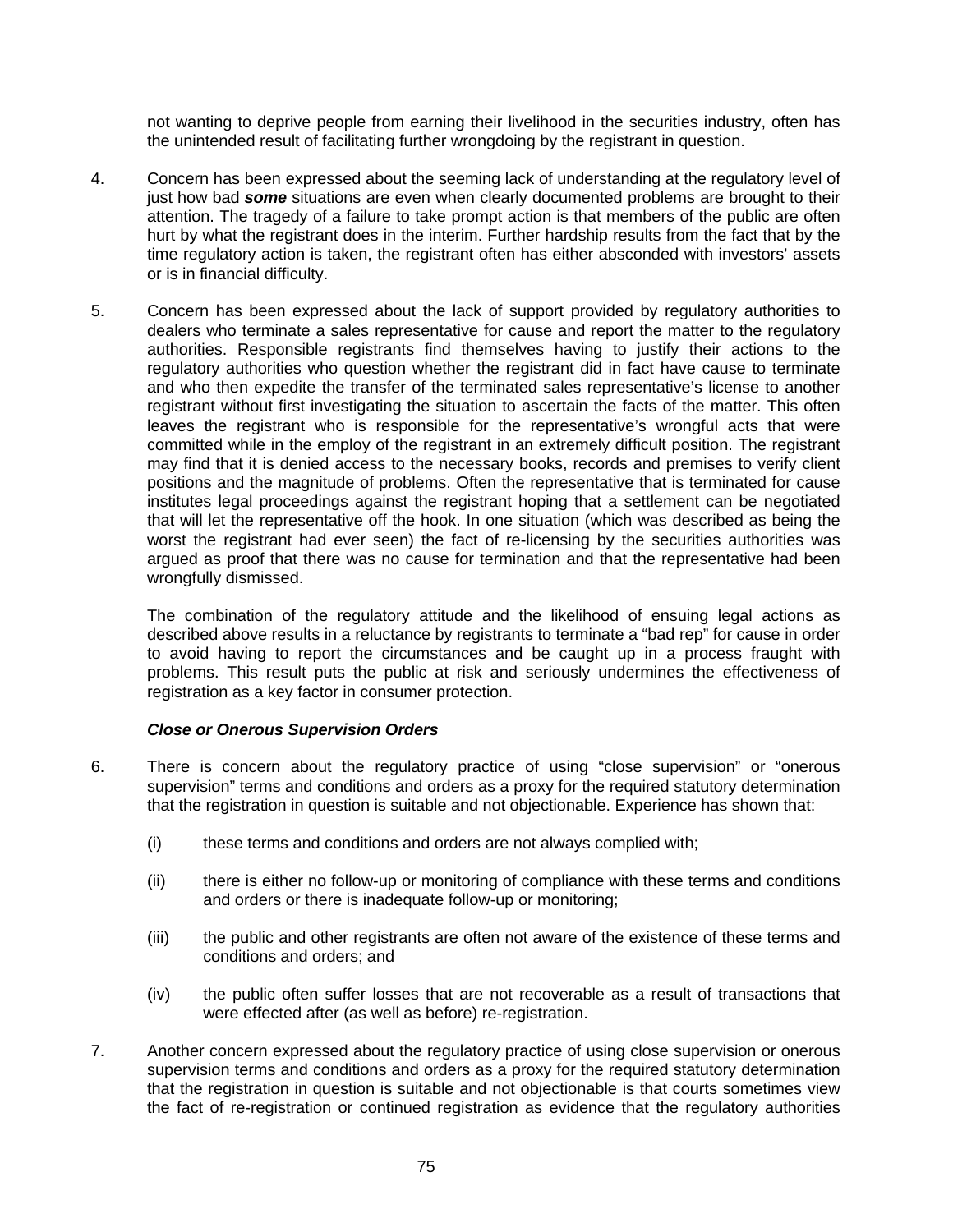have reviewed the substance of the matters and have determined that the matters complained of are not serious enough for the regulatory authorities to revoke the registration. Where the courts conclude, rightly or wrongly, that the regulatory authorities did not think there was anything wrong with what the registrant did, the courts tend not to sustain the consumer/investor's action for redress. From the perspective of the consumer/investor seeking redress for matters arising out of a registrant's wrongful acts, it would be better if the registrant's registration is suspended so that improper inferences are not drawn from the fact of continued registration.105

Experience has shown that there is a wide gap between the regulatory authorities' expectations of a registrant's obligations under a close or onerous supervision order and the reality of such close or onerous supervision.<sup>106</sup> The misery that can occur as a result of a registrant's continued registration is extreme.<sup>107</sup>

## *Independent Contractors*

8. Concern has been expressed about the licensing of sales representatives who operate as independent contractors without adequate provisions being made to ensure that their activities and those of their employees are subject to adequate oversight and supervision. There are a variety of issues that flow from this including the issue of the name in which the representatives carry on business. In some jurisdictions, the dealer name is not required to be used. In other jurisdictions, the dealer name is required to be used. I believe that at best the situation is confusing. At worst it is misleading. From the public's perspective, the situation is unsatisfactory. It is compounded by the fact that regulatory approach differs from province to province.

Other problems in connection with the licensing of sales representatives who operate as independent contractors without adequate oversight and supervision relate to the maintenance of trust accounts, record-keeping, access to books, records and premises, insurance and bonding and capital requirements.

## *Education and Proficiency Requirements*

 $\overline{a}$ 

9. Concern has been expressed about the tendency to grant exemptions from educational and proficiency requirements based on experience that is not truly a proxy for the educational and proficiency requirements. This occurs mainly when people seek to be recognized as an investment counsel in the category of a portfolio manager.

<sup>&</sup>lt;sup>105</sup> The concern that has been raised illustrates how issues that get caught up in regulatory expediency can often backfire. A regulatory decision to issue an onerous supervision order instead of suspending registration often reflects a decision of expediency from the perspective of the regulatory authorities. The regulators know that the order will not be challenged by the registrant and they assume that the order will have the effect that they want - namely, that no-one in the industry will employ the person because the terms and conditions are so onerous. Accordingly, everything should be just fine but in actual fact the result often operates to the prejudice of the consumer/investor who is harmed by new or recurring wrongful acts.

<sup>106</sup> See for example the Order and Settlement Agreement *In the Matter of the Securities Act R.S.O. 1990, c. S.5, As Amended and In the Matter of Dino P. DeLellis, William R. Kennedy and The Height of Excellence Financial Planning Group Inc.*, (1997) 20 OSCB 4327.

<sup>107</sup> See for example the Decision and Reasons *In the Matter of the Securities Act R.S.O., Chapter S.5, As Amended and In the Matter of Dino P. DeLellis, William R. Kennedy and The Height of Excellence Financial Planning Group Inc.*, (1998) 21 OSCB 305.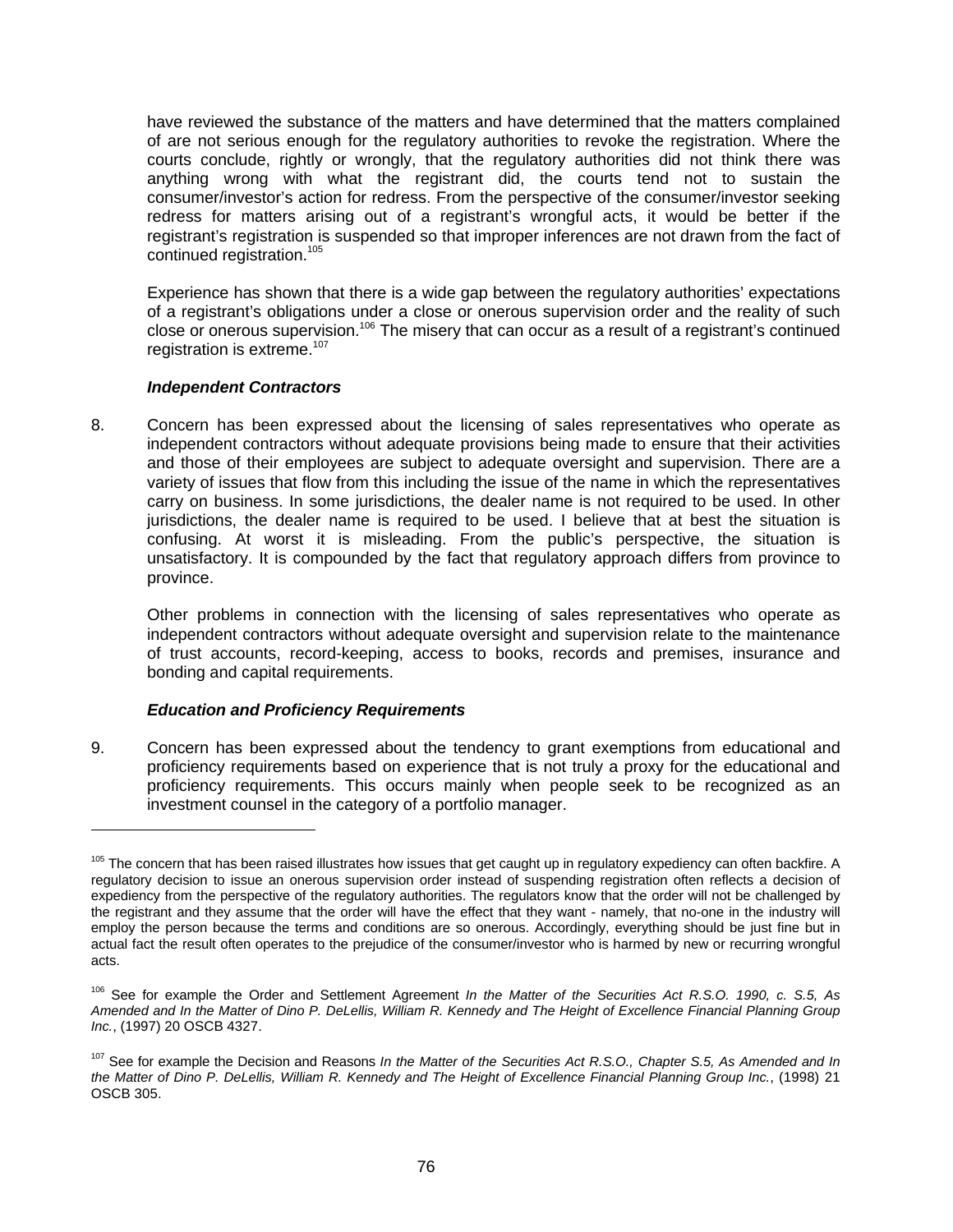10. Concern has been expressed about the adequacy of the educational and proficiency requirements to provide people with the skills and competencies that they require both at the entry-level and as a specialist, and on a continuing basis. These concerns and the recommendations for dealing with them are the subject of Section 15 of this Review. However, one concern that is not addressed in Section 15 is the concern about people who leave the industry for a period of time and then seek to return to the industry. Such people are currently permitted to do so within certain time frames. There are current proposals to reduce these time frames, to bring them into line with the less onerous requirements of the self-regulatory organizations.

I believe that in a rapidly changing environment, there is a need to ensure that after being away from practice for a period of time, people's skills are refreshed before they are again permitted to deal with the public.

I believe that it is particularly important to address this issue in view of the transition that has taken place from a sales transaction-focused business to a client-needs focused financial planning/investment advisory service business as the skills set and the issue of the currency of the skills set differ substantially from that which is required in a sales transaction-focused business. In addition, the constant introduction of new instruments adds to the need to ensure that people's skills are updated before they are again permitted to deal with the public.

#### *Inadequate Systems and Controls*

11. Concern has been expressed about the fact that registration is granted without there being any assurance that the registrant has an adequate infrastructure in place to run the business and to provide the services that the registrant intends to provide. There are no requirements that the registrant have the necessary technology, systems, controls and procedures in place before commencing business. There is no requirement to ensure that operating and monitoring procedures sufficient to meet the registrant's obligations to the public and to the regulatory authorities are in place before commencing business. Experience has shown that sometimes there is a lack of understanding of what a "trust" account is and of how to ensure that trust accounts are properly established. This state of affairs seriously undermines the consumer protection measures that registration requirements are intended to provide.

## *Administrative Processing*

12. There is a perception that the regulatory focus is on "pushing the paper", collecting the fees (which constitute a major expense for the industry and a major source of revenue for regulators) and reducing the complaints about the time it takes to process an application. People view with concern the system of administrative processing of registration applications that assigns applications to review officers based on alphabetical order according to the name of the applicant rather than grouping the applications according to the type of application in question. They view this mechanical approach as tending to produce less than an optimal assessment of the substantive matters that are involved in the applications. They also view with frustration the business process system inefficiencies that require the issuance of separate cheques in payment of multiple registration fees instead of being able to make an omnibus payment.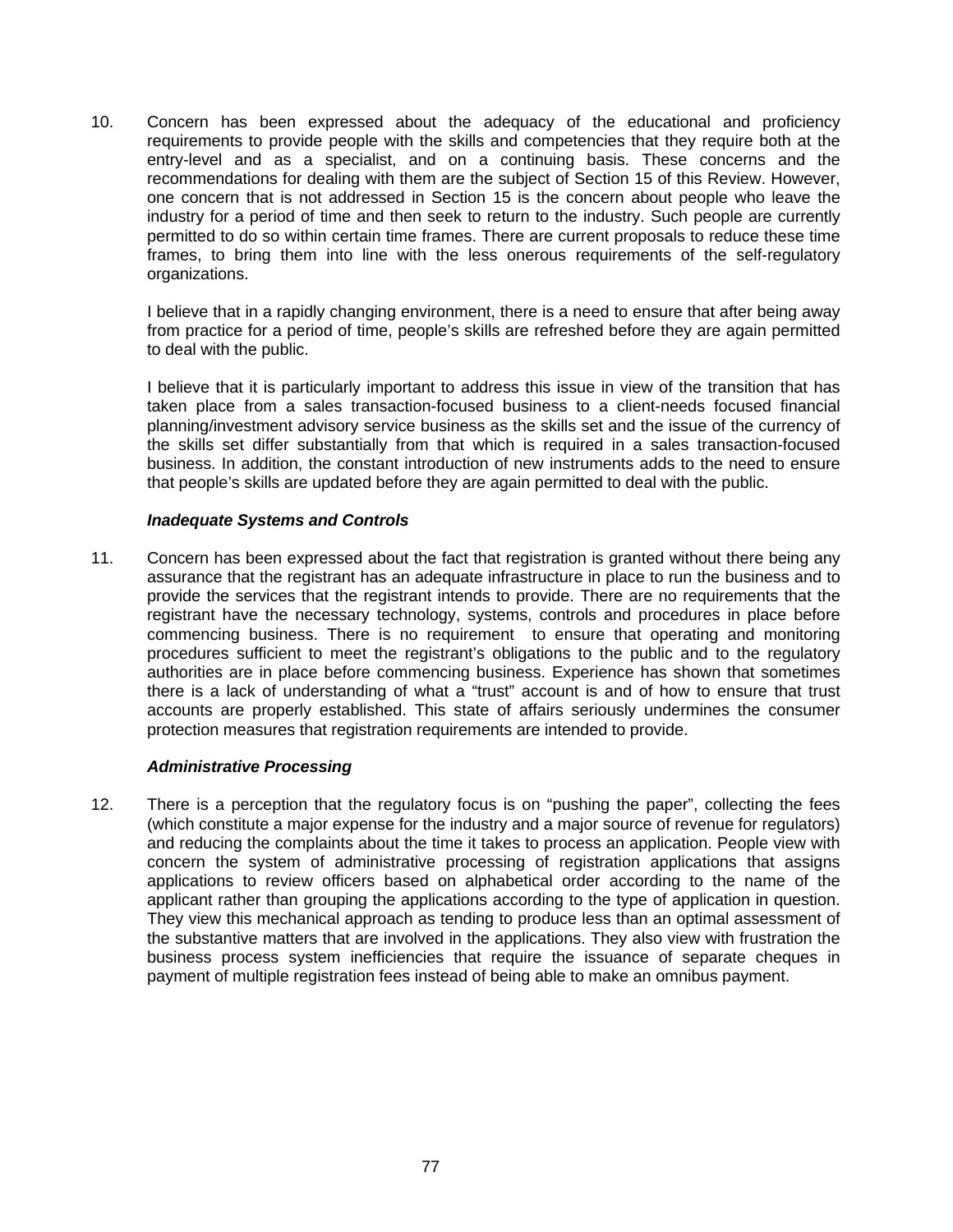13. There are complaints about the lack of helpfulness on the part of regulators in terms of providing guidance to the registrant about how to comply with standards that are expected to be  $met.<sup>108</sup>$ 

It is important to note that the foregoing matters are ones that industry participants and/or consumer/investors have raised.

#### **16.7. Industry Standards for Intermediaries**

The matters outlined in subsection 16.6 reinforce the fact that the current fragmented regulatory and self-regulatory system and, in particular, the provisions relating to registration requirements are not functioning as effectively as they should in order to deal with the needs of consumer/investors in the reality of today's marketplace. In fact, in some cases, the interests of consumer/investors are adversely affected

#### *Suggestions to Deal with Registration-Related Concerns*

Here are some suggestions designed to improve the situation. These suggestions (which are intended to flesh out the proposals previously made for restructuring the regulatory and supervisory system) would produce the most effective results if they were to be made a part of such proposals. Even if the restructuring proposals were not to be implemented., the suggestions would also help improve the current system

The suggestions are intended only to be indications of what could be done and are not intended to be an exhaustive set of principles. More work is required to be done in this area. The suggestions reflect my own views and those of a cross-section of industry participants who are supportive of initiatives that would result in a simplified, streamlined, integrated regulatory and supervisory system that is not product-centered but enables a broad range of products to be made available to satisfy client-needs.

## *Structural*

 $\overline{a}$ 

1. Establish the Single SRO described in subsection 16.3 of this Review.

## *Initial and Ongoing Registration and Membership Standards*

2. Adopt standards that all intermediaries are expected to meet as a condition of initial and ongoing registration and membership in the Single SRO. In addition to standards of good conduct and fair practice (which would include adherence to a rigorous code of ethics) these standards would include basic operating standards and procedures.

<sup>&</sup>lt;sup>108</sup> This concern may in part be related to, or be a consequence of, the concern which is noted in this subsection 16.6 under the subheading, "*Inadequate Systems and Controls*".

I note that in October of 1997, the OSC published two reports prepared by its Compliance Team. The purpose was to inform mutual fund dealers and their advisers of the types of deficiencies noted by the OSC in performing compliance examinations in the hope that the incidence of non-compliance would decline. The first report is entitled "Deficiencies Identified in OSC Compliance Examinations of Mutual Fund Dealers". The second report is entitled "Deficiencies in Regulatory Filings of Registrants Who Are Not Members of a Self Regulatory Organization". These reports are contained in the materials for "Dialogue with the OSC" - October 20, 1997.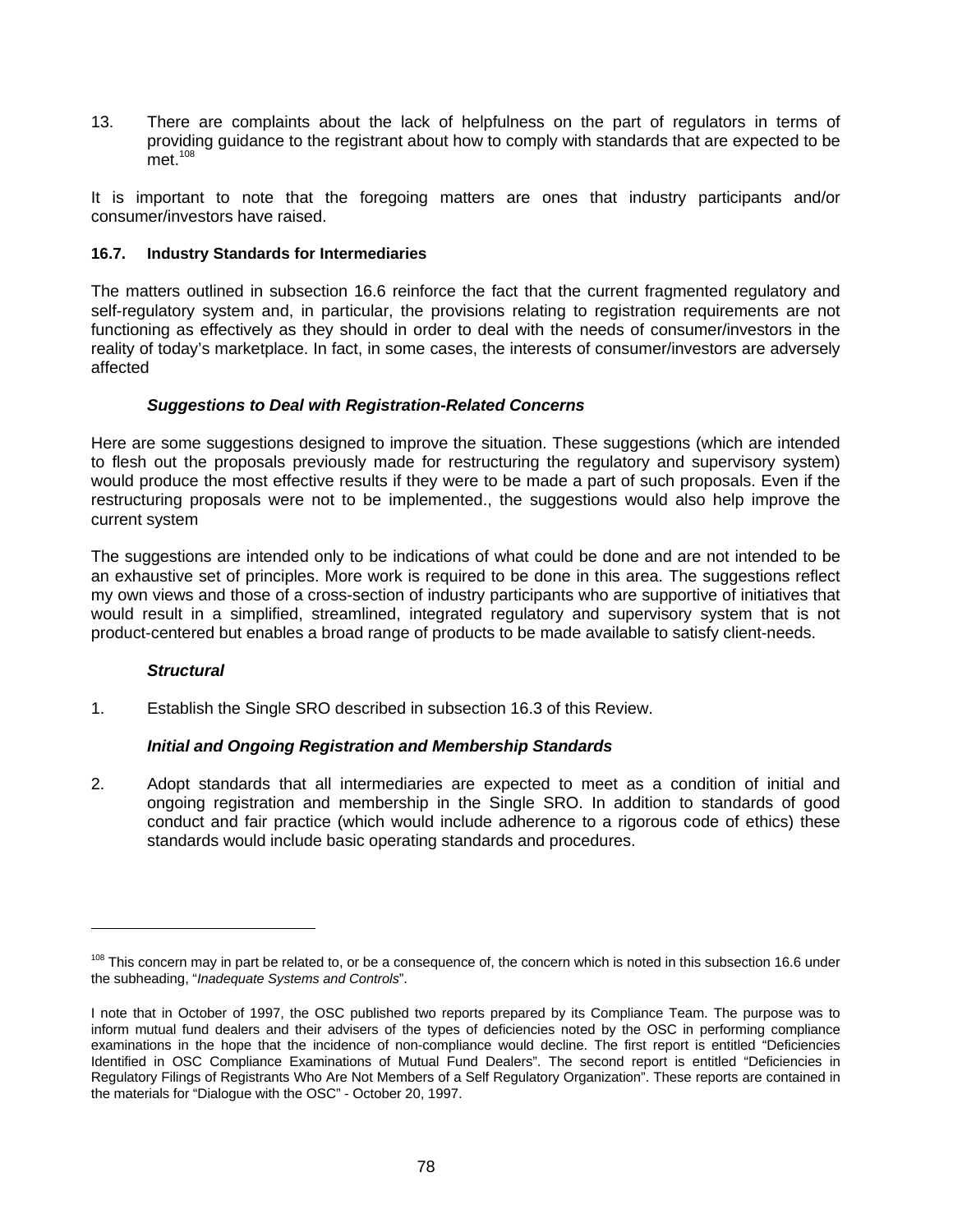- 3. Do a better job of screening intermediaries before they are accepted into the industry aimed at ensuring that the intermediaries will deal honorably with the public.<sup>109</sup> There should be a duty of care on member firms to screen, monitor and report on unsuitable intermediaries.110
- 4. View registration and membership in the SRO as a privilege and not as a right. Applicants should be required to establish their suitability for registration and membership. Perhaps a practical way of doing this would be to identify factors that will give rise to questions of suitability.<sup>111</sup> Where these factors exist, applicants would have to establish why registration should be granted. The onus would be on the applicant to establish suitability in the face of the existence of factors that give rise to questions of suitability. A high level of "proof" would be required to satisfy this onus in the face of these factors.
- Where there are no questions as to suitability and the applicant meets the other requirements for registration and membership in the Single SRO, the application could be granted.
- Similar requirements would apply to transfer applications.

- Where there is any question as to whether an applicant has been terminated for cause, no transfer should be processed until the matter has been fully investigated and the applicant has satisfied the onus of proving suitability for re-registration.
- Appropriate procedures for dealing with these requests for transfer in a timely manner should be developed.
- If close/onerous supervision orders are used,<sup>112</sup> they should be used only when the firm assuming the obligations in question has provided a secured guarantee or a performance bond adequate to cover the risks to the public of permitting the person who is subject to the close/onerous supervision order to continue to deal with the public. The funds derived from the secured guarantee or performance bond should be available to reimburse the public for losses incurred as a result of wrongful acts of the person who is subject to the close/onerous supervision order.
- If close/onerous supervision orders are used, the terms and conditions of these orders should be made public and clients should be informed of their existence both at the time they are made and by noting the existence of the orders in confirmation forms and account statements.

<sup>&</sup>lt;sup>109</sup> Many people expressed the view that the strength of the industry will be in the quality of the advisers and how well they are equipped to deal with the public. The recommendations here and in Section 15 of this Review are aimed at enhancing the quality of the advisers - the intermediaries.

<sup>&</sup>lt;sup>110</sup> It was observed that the registration or licensing of intermediaries is the first line of consumer protection and that licensing involves screening. Monitoring the actions of intermediaries is the next line of defense. Disciplinary action is the last line of defense.

<sup>&</sup>lt;sup>111</sup> Examples of circumstances that give rise to questions of suitability are set out in subsection 16.6 of this Review under the subheading, "*Suitability for Registration*".

 $112$  A threshold question that needs to be addressed is whether close/onerous supervision orders should be used at all. There are serious questions about these orders. Firstly, if the situation merits a close/onerous supervision order being issued, there is reason to question whether the individual or firm should be dealing with the public at all. Secondly, as noted in subsection 16.6 of this Review under the subheading, "*Close or Onerous Supervision Orders*," there is reason to question not only whether these orders work at all but whether they result in unintended consequences. Perhaps consumer protection and industry integrity merit a zero tolerance attitude comparable to what exists in other industries (such as the airline industry) where public safety is at risk.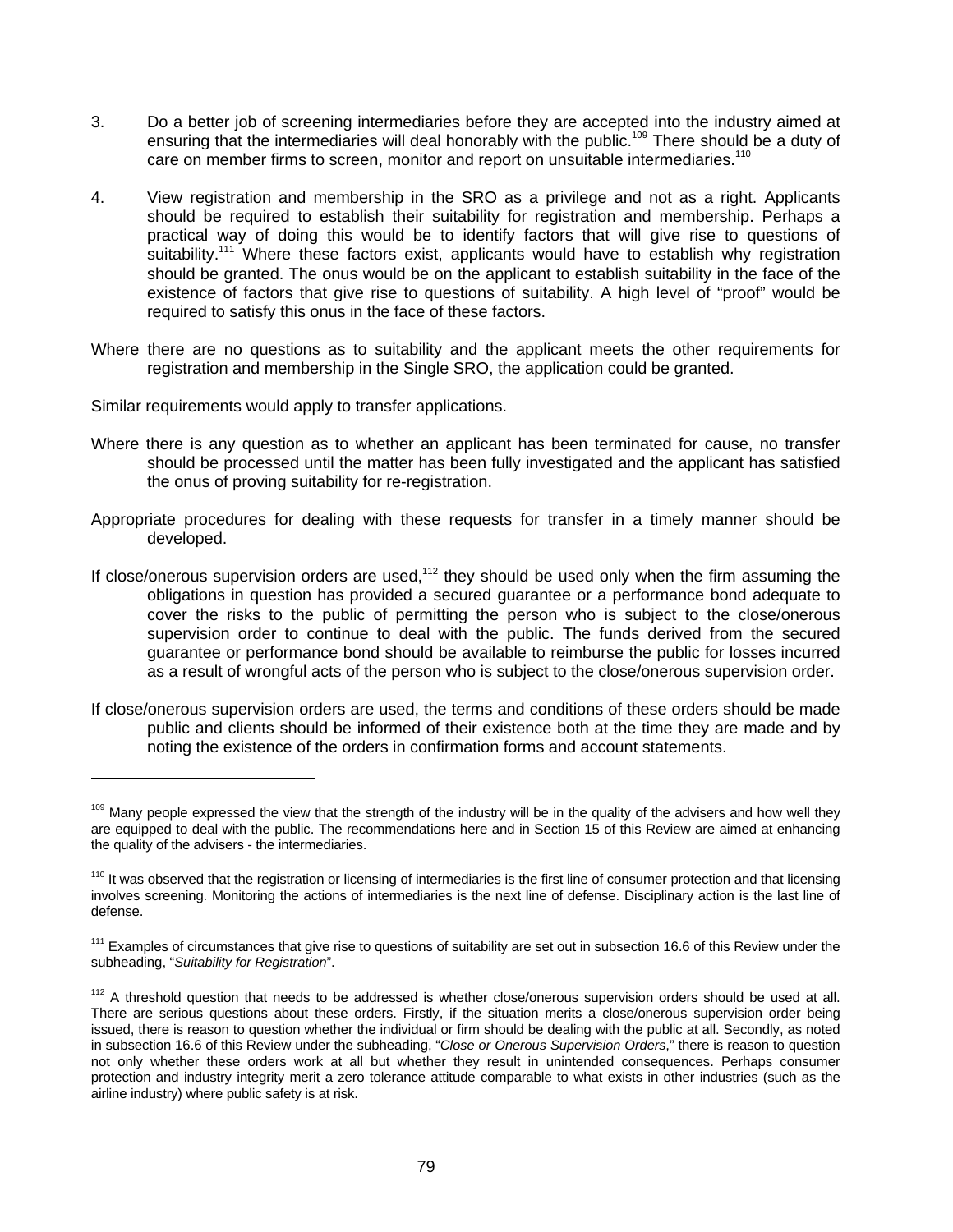Appropriate procedures should be developed for dealing with frivolous and vexatious allegations.

5. Enhance the rules of fair conduct and business practices to bring them into line with the professional standards referred to below under the subheading *Educational and Proficiency Standards*.

#### *Educational and Proficiency Standards*

- 6. Enhance the educational and proficiency requirements for intermediaries as described in Section 15 of this Review. Educational and proficiency requirements should:
	- (i) Incorporate values-based learning aimed at building commonly-shared high ethical standards that justify and sustain the consumer/investor's trust in and reliance on the integrity of the participants in the intermediation process.
	- (ii) Emphasize the professionalism that comes with providing financial planning and investment advisory services based on integrated client needs.
	- (iii) Focus on the need for high standards and obligations on the part of those who advise and implement their advice through the sale of product.
	- (iv) Focus on the duty of care and other fiduciary obligations.
	- (v) Address ethical issues including those relating to compensation matters.
	- (vi) Result in a high competency level that recognizes that the complexity of intermediaries' activities today demands a higher skill set than may have been required in the past.
	- (vii) Include basic business training on:
		- (a) how to manage a service business that is based on providing advice and implementing the advice; and
		- (b) how to conduct operations.
	- This training would be tiered to the activities that are to be carried on and the responsibilities that are to be assumed but with an overall understanding of the checks and balances that apply to the intermediary in question.
	- (viii) Include basic training in compliance procedures including practice and procedures aimed at managing the intermediary/client relationship.

Again, the training would be tiered to the activities that are to be carried on and the responsibilities to be assumed by the intermediary but with an overall understanding of the checks and balances that apply to the particular registrant with whom the intermediary is associated so that the intermediary can understand his, her or its role in the compliance procedures and in the management of the relationship with clients.